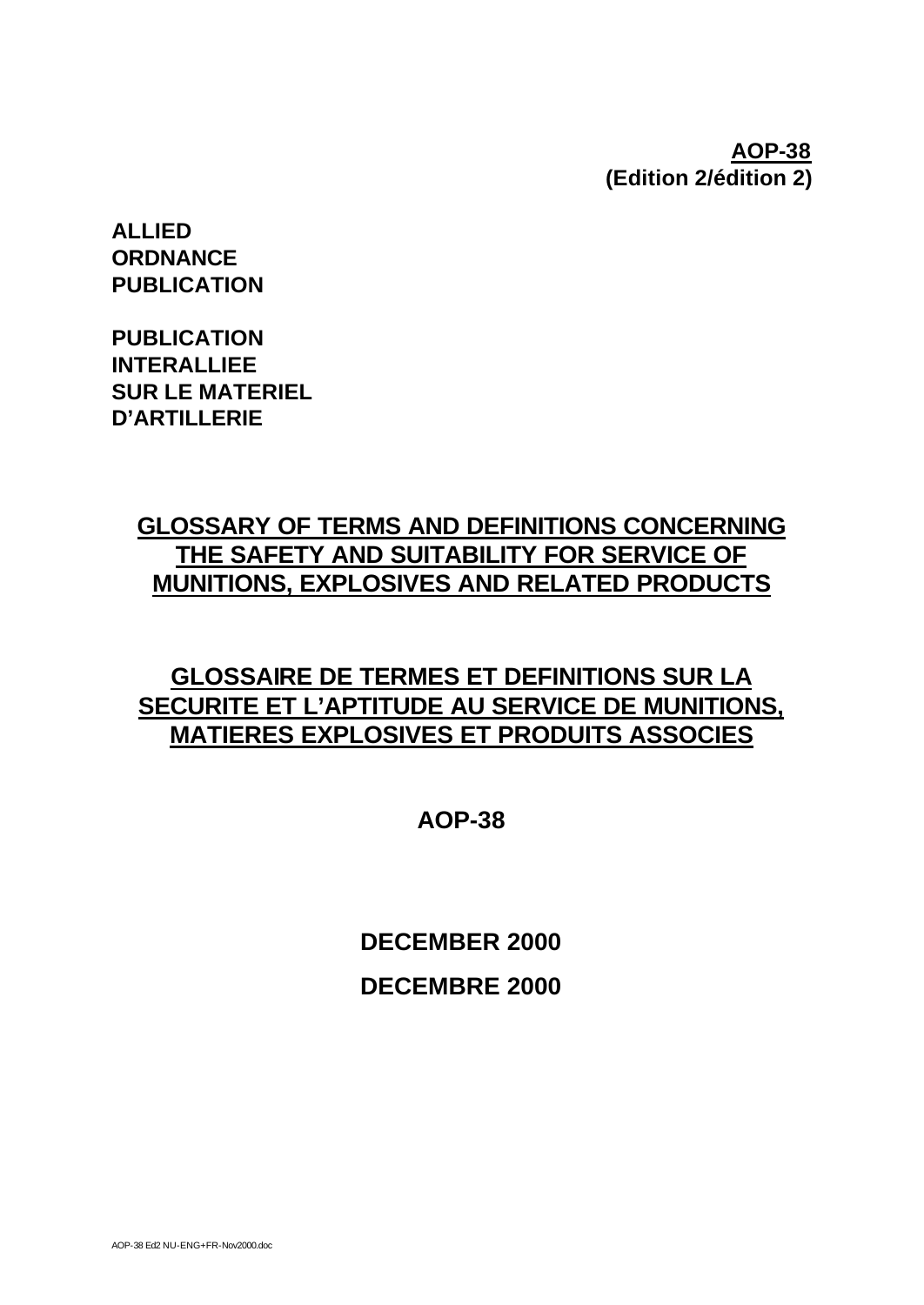# NORTH ATLANTIC TREATY ORGANIZATION

## MILITARY AGENCY FOR STANDARDIZATION (MAS)

# NATO LETTER OF PROMULGATION

December 2000

1. AOP-38 (Edition 2) - GLOSSARY OF TERMS AND DEFINITIONS CONCERNING THE SAFETY AND SUITABILITY FOR SERVICE OF MUNITIONS, EXPLOSIVES AND RELATED PRODUCTS is An UNCLASSIFIED publication.

2. AOP-38 (Edition 2) is effective upon receipt. It supersedes AOP-38 (Edition 1) which shall be destroyed in accordance with the local procedures for the destruction of documents.

> Jan H ERIKSEN, Rear Admiral, NONA Chairman, MAS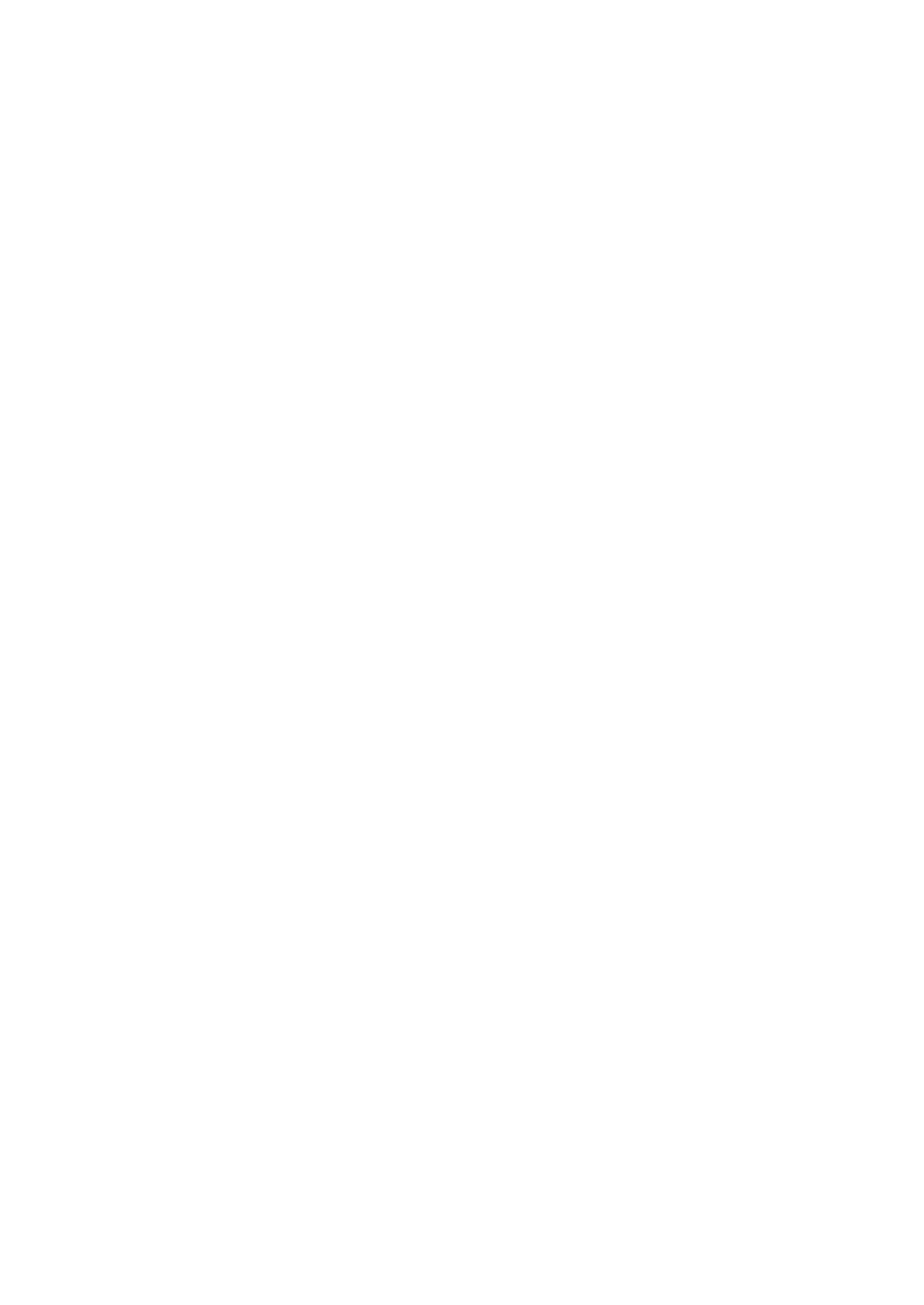## ORGANISATION DU TRAITE DE L'ATLANTIQUE NORD

# AGENCE OTAN DE NORMALISATION (AON)

## LETTRE DE PROMULGATION DE L'OTAN

Décembre 2000

1. AOP-38 (Edition 2) - GLOSSAIRE DE TERMES ET DEFINITIONS SUR LA SECURITE ET L'APTITUDE AU SERVICE DE MUNITIONS, MATIERES EXPLOSIVES ET PRODUITS ASSOCIES, est une publication NON CLASSIFIEE.

2. L'AOP-38 (Edition 2) entre en vigueur dès réception. Elle remplace l'AOP-38 (Edition 1) qui sera détruite conformément aux procédures locales de destruction des documents.

> Jan H ERIKSEN, Rear Admiral, NONA Président du BMS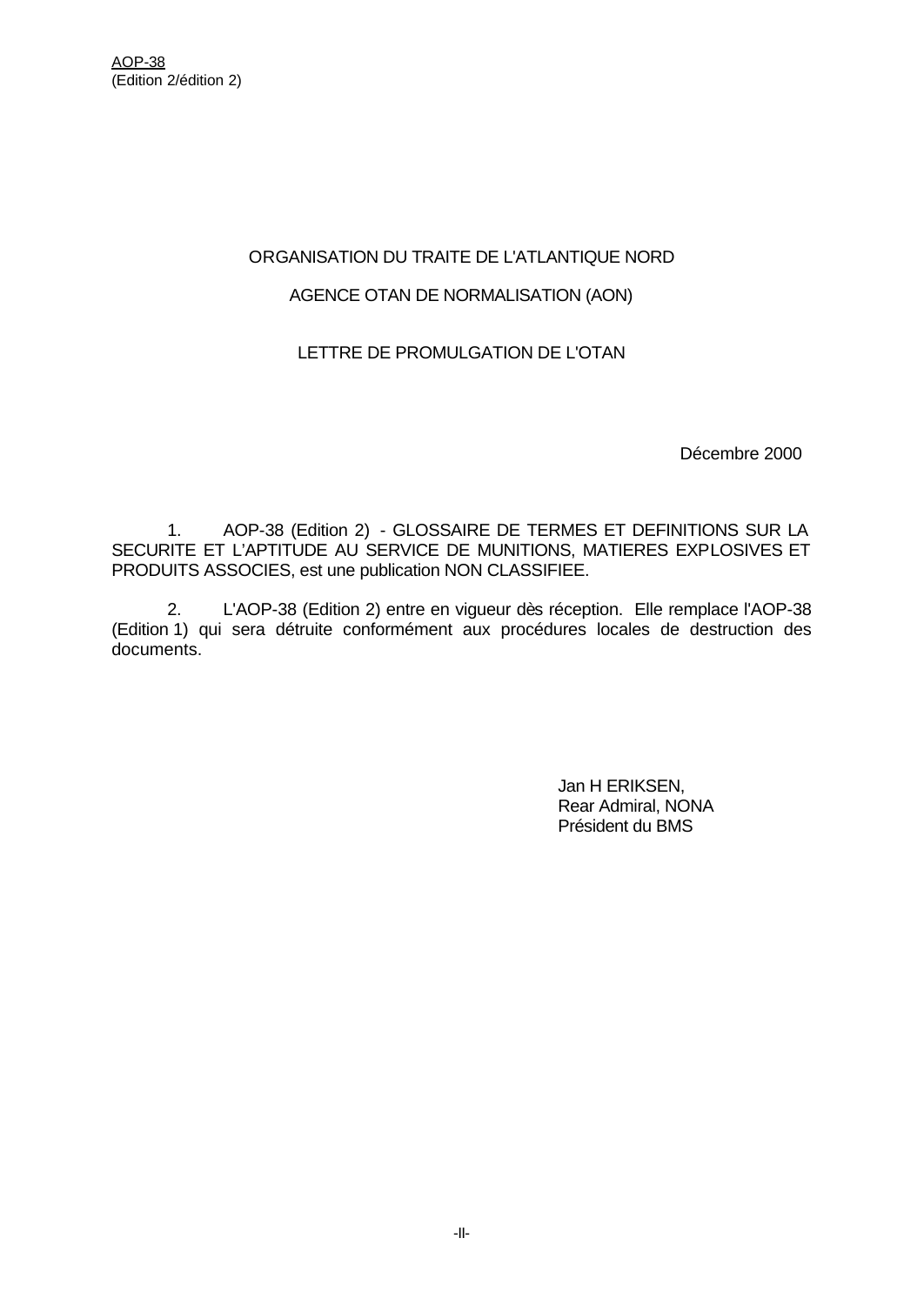| Change<br>Date | Date entered | <b>Effective Date</b> | By Whom Entered |
|----------------|--------------|-----------------------|-----------------|
|                |              |                       |                 |
|                |              |                       |                 |
|                |              |                       |                 |
|                |              |                       |                 |
|                |              |                       |                 |
|                |              |                       |                 |
|                |              |                       |                 |
|                |              |                       |                 |
|                |              |                       |                 |
|                |              |                       |                 |
|                |              |                       |                 |
|                |              |                       |                 |
|                |              |                       |                 |
|                |              |                       |                 |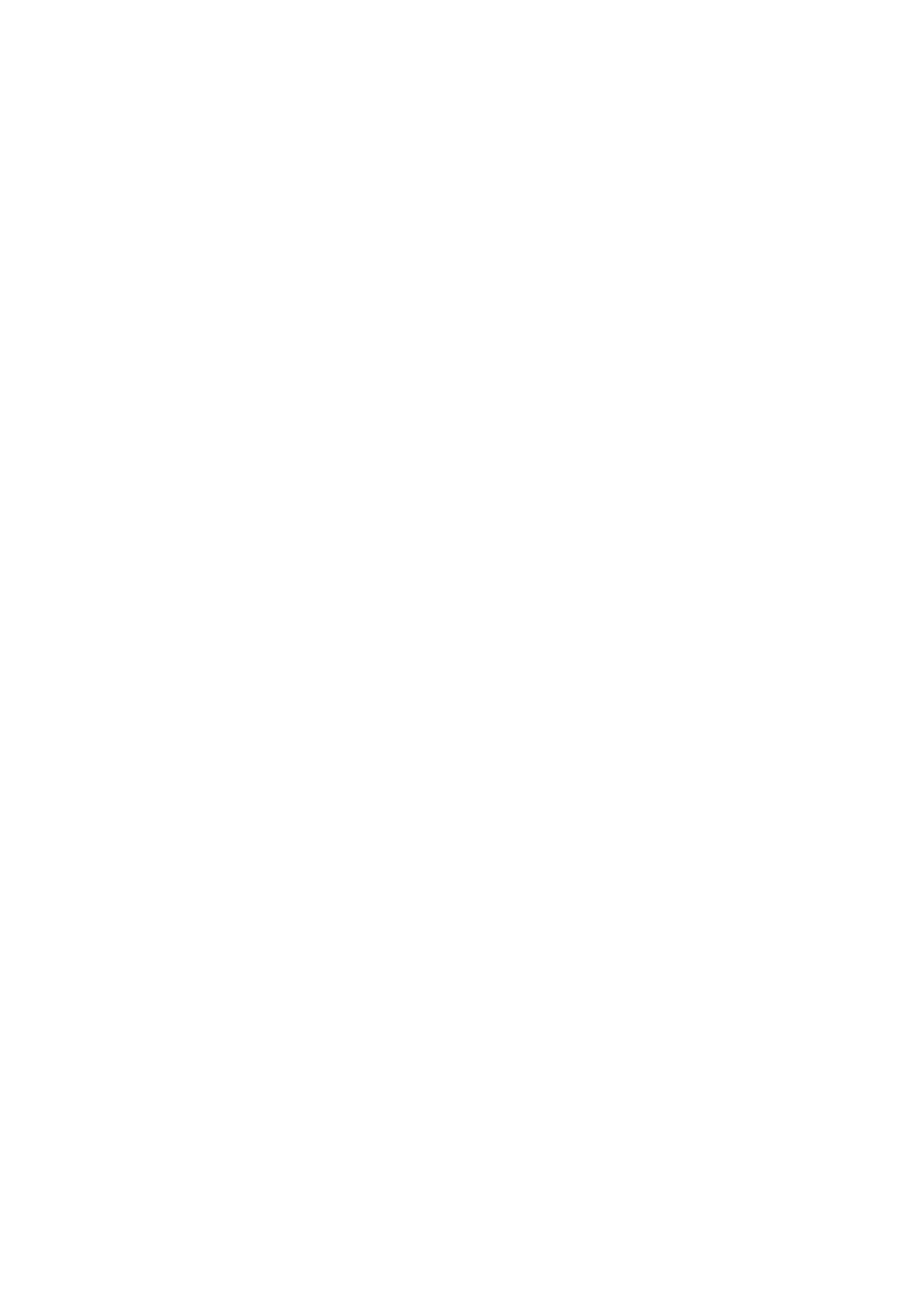## REPERTOIRE DES CORRECTIONS

| Date de la<br>correction | Date d'inscription | Date d'entrée en<br>vigueur | Inscrit par |
|--------------------------|--------------------|-----------------------------|-------------|
|                          |                    |                             |             |
|                          |                    |                             |             |
|                          |                    |                             |             |
|                          |                    |                             |             |
|                          |                    |                             |             |
|                          |                    |                             |             |
|                          |                    |                             |             |
|                          |                    |                             |             |
|                          |                    |                             |             |
|                          |                    |                             |             |
|                          |                    |                             |             |
|                          |                    |                             |             |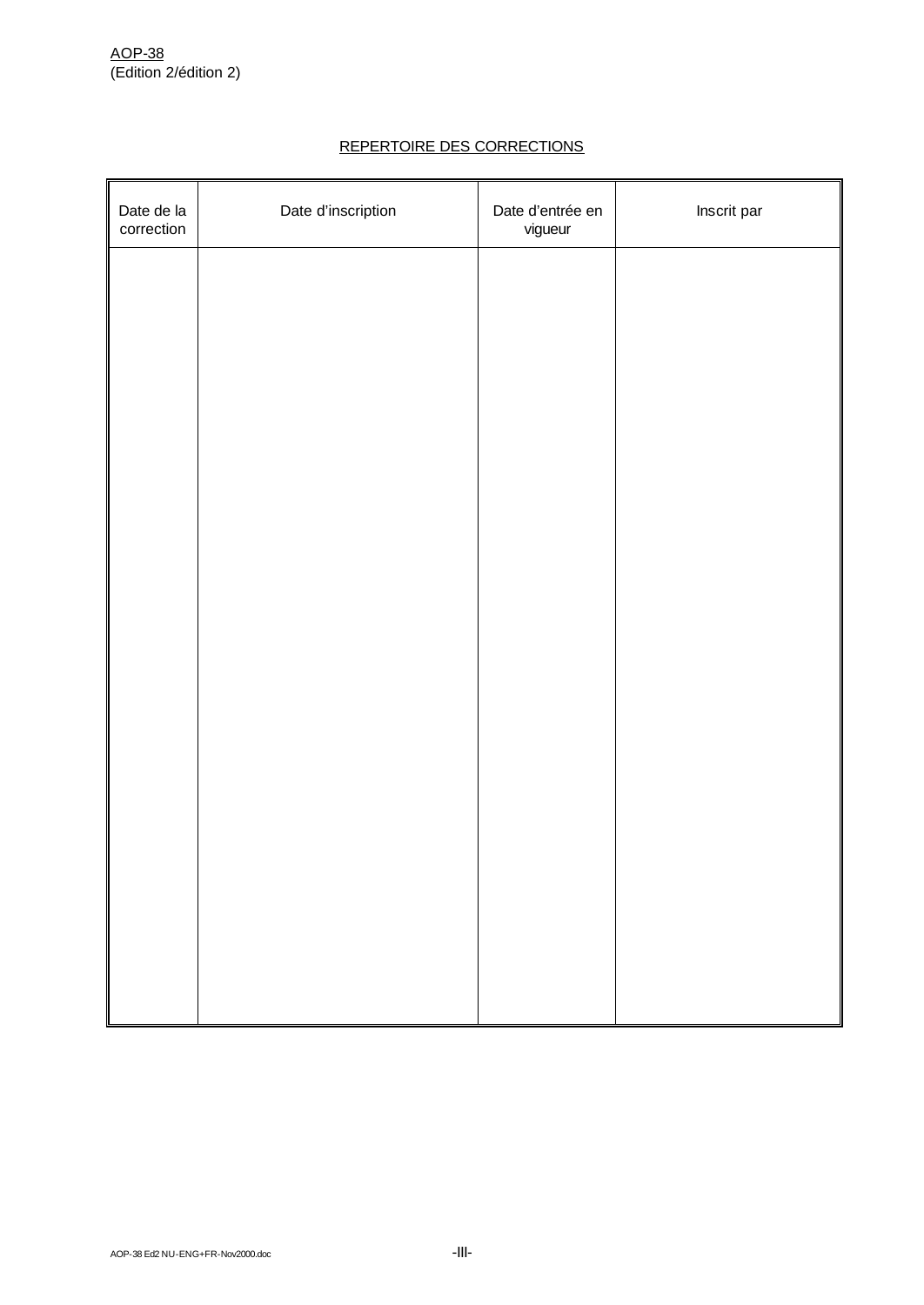# TABLE OF CONTENTS / TABLE DES MATIERES

#### **PAGE**

| 1.<br>2.<br>3<br>$\overline{4}$<br>$\mathbf{1}$ .<br>2.<br>3.<br>4. |  |
|---------------------------------------------------------------------|--|
|                                                                     |  |
|                                                                     |  |
| 1.                                                                  |  |
| 2.                                                                  |  |
|                                                                     |  |
| 1 <sub>1</sub>                                                      |  |
| 2.                                                                  |  |
| 3.                                                                  |  |
|                                                                     |  |
|                                                                     |  |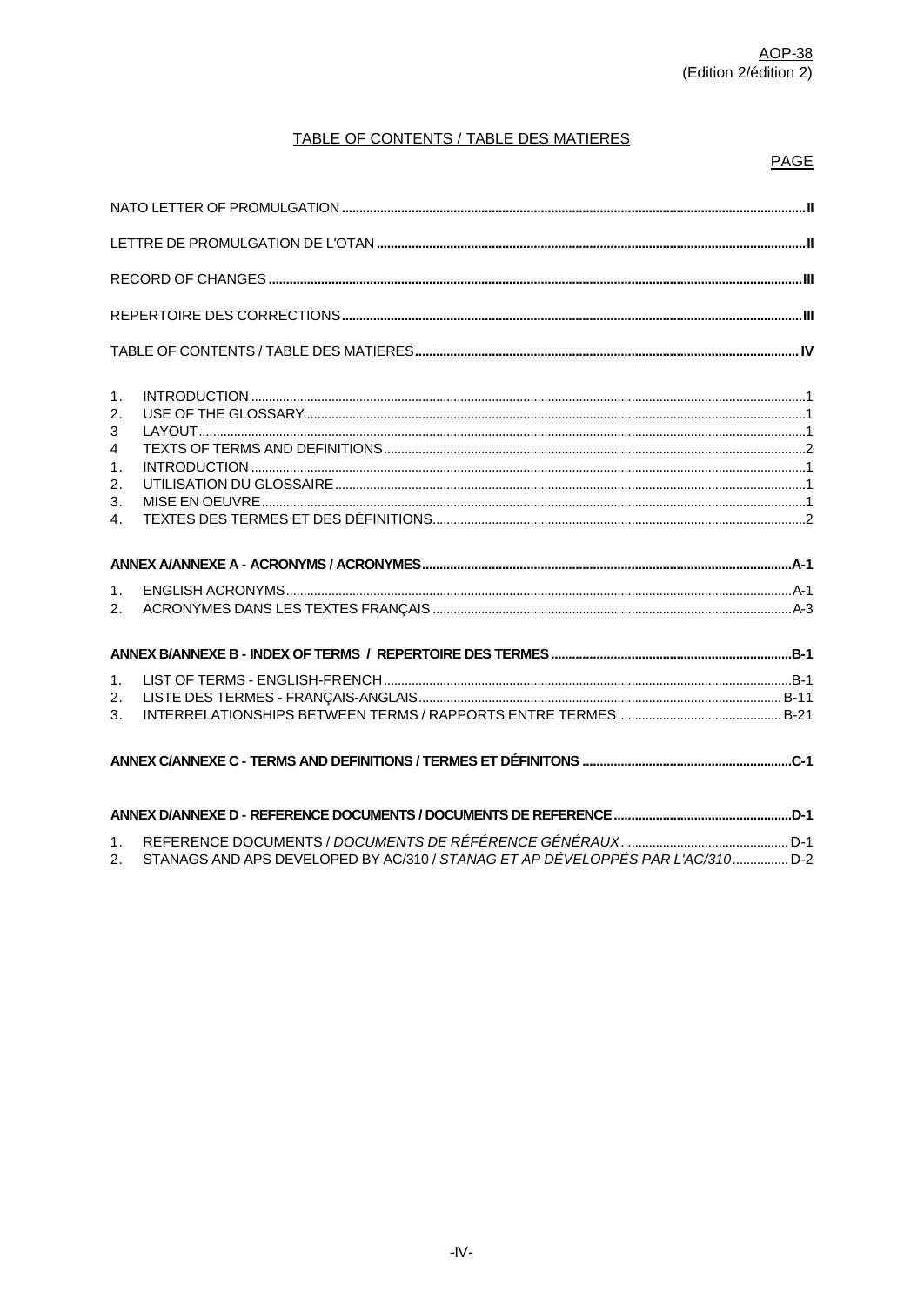#### **1. Introduction**

This Glossary contains the specialist acronyms, terms and their definitions related to the work of the NATO Group on Safety and Suitability for Service of Munitions and Explosives (AC/310). This work encompasses:

- munitions, explosives and munition-weapon interfaces,
- safety and suitability for service (S3) thereof and
- related topics concerning the work of AC/310,

but excludes nuclear, biological and chemical weapons

This Glossary complements the NATO Glossary of Terms and Definitions, AAP-6, which lists terms and definitions of general application in NATO documents.

#### **2. Use of the Glossary**

#### 2.1 Formal AC/310 documents

The primary aim of this Glossary is to ensure homogeneity in the use of terms and associated definitions in the documents generated by AC/310. Where possible, all terms and definitions should be taken from AAP-6, or from this AOP, in accordance with their meaning.

Where new terms and definitions are needed to understand unambiguously a document, custodians are to submit these in English and French to the AC/310 terminology working group for inclusion into this AOP and/or into AAP-6. They may be inserted in the text of the document itself if they concern only the tenor of the subject document. If the terms and definitions can only be submitted in one language, the terminology working group may assist to produce a valid translation.

#### 2.2 Other applications

This AOP may serve as a guide or as a reference for AC/310 as well as for other bodies, together with other dictionaries and glossaries (c.f. Annex D).

#### 2.3 Updating

The need for AC/310 have access to an up-to-date Glossary is important. There are inevitably some omissions and errors, and identification of these shortcomings by the users will serve for rapid updating and improvement of this AOP.

If, during AC/310 activities, new or modified terms and definitions of general interest for AC/310 appear to be necessary, updating of the Glossary will be performed in accordance with the directives of the AC/310 Handbook. Criteria for new terms and definitions are given in §4 below.

All suggestions from users for improvement or addition of the Glossary will be welcomed. These can be addressed to the Secretary of AC/310, Defence Support Division, NATO Headquarters, B1110 Brussels, fax 0032 (0)2707 4103, e-mail: plan.policy@hq.nato.int.

#### **3 Layout**

The Glossary is bilingual English/French.

Acronyms are presented in Annex A.

Annex B is an index of terms. The terms are alphabetically arranged English/French and French/English. For some groups of terms, interrelationships are given.

The terms and their definitions are presented in Annex C. The terms are alphabetically arranged, only in English in order to keep the English and French texts together and to prevent deviations between both.

Annex D comprises a list of reference documents. The principal sources of the terms and definitions herein are the STANAGs and APs developed by AC/310.

Electronic copies of Annex C may be rearranged using the Sort function to give a French alphabetically rearranged version.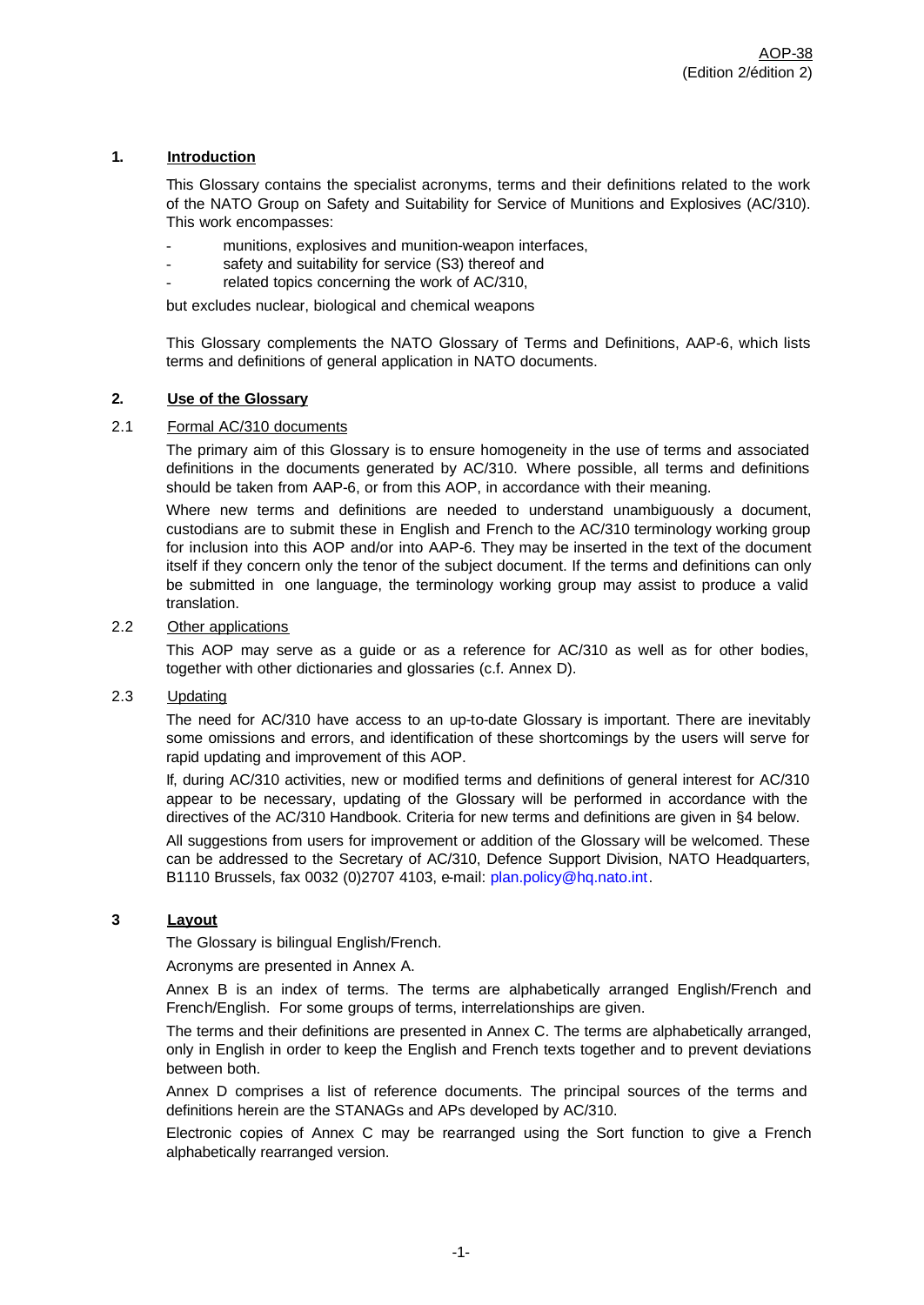AOP-38 (Edition 2/édition 2)

l 1

#### **4 Texts of terms and definitions**

The description of each term embraces:

- the term;
- the definition(s);
- elucidations and alternative definitions;
- within brackets []: related terms -synonyms are marked with an asterisk; and
- reference to source documents and other documents specifically related to the subject term.<sup>1</sup>

The definitions are generally applicable to military materiel, weapon systems, munitions and explosives, unless a restriction is given in front of the definition or within the text of the definition. If a definition applies to materiel, it applies also to weapon systems and munitions. If a definition applies to weapon systems, it applies also to munitions. Terms and definitions dedicated to fuzing systems are in most cases applicable to fuzes, initiating systems, ignition systems and firing systems.

As much as possible, the terms and definitions given in the AC/310 publications have been copied without any change. Nevertheless, in some cases, adaptation has been necessary to avoid contradictions and to comply with the terminology rules. Other publications have also been consulted. (See Annex D.)

For several terms and definitions, a final version could not be presented, in particular for those taken over from draft-STANAGs and draft APs. If no text is available at the moment of finalizing this publication, a provisional definition is presented and marked with a @, or it is left open.

A term with several connotations is qualified as such (e.g., "*Cannon and mortar ammunition*:").

Abbreviations, terms and definitions included in this Glossary are not classified.

In line with AAP-6, new terms and definitions should satisfy the following criteria:

- a. A technical or specialist term may only be included if it has significance in the AC/310 field.
- b. The need for creation of a new term or definition must be evident. Consequently, a term which has been defined sufficiently in AAP-6, this AOP or the common dictionaries (see Annex D §1) may be quoted but will not be redefined.
- c. Each term and definition must be in their its simplest form: a noun should be in the singular and a verb should be in the infinitive. They must be as succinct as possible.
- d. A definition should be expressed in simple, clear and grammatically correct language.
- e. A term of general use should not be given a restrictive definition that limits its application.
- f. Furthermore, the terms and definitions are subject to the following constraints:
	- (1) Unless there are special reasons to the contrary, they should not contain acronyms, abbreviations, formulae, symbols or equations.
	- (2) They should not include a qualifier in parenthesis.
	- (3) Procedural matter and any non-essential information should be excluded.

For a STANAG only its number is mentioned. The "Glossary of Terms of the Ordnance Board (UK) is mentioned only as 'OB'; the "Dictionnaire de Pyrotechnie of the GTPS (FR) only as 'GTPS'.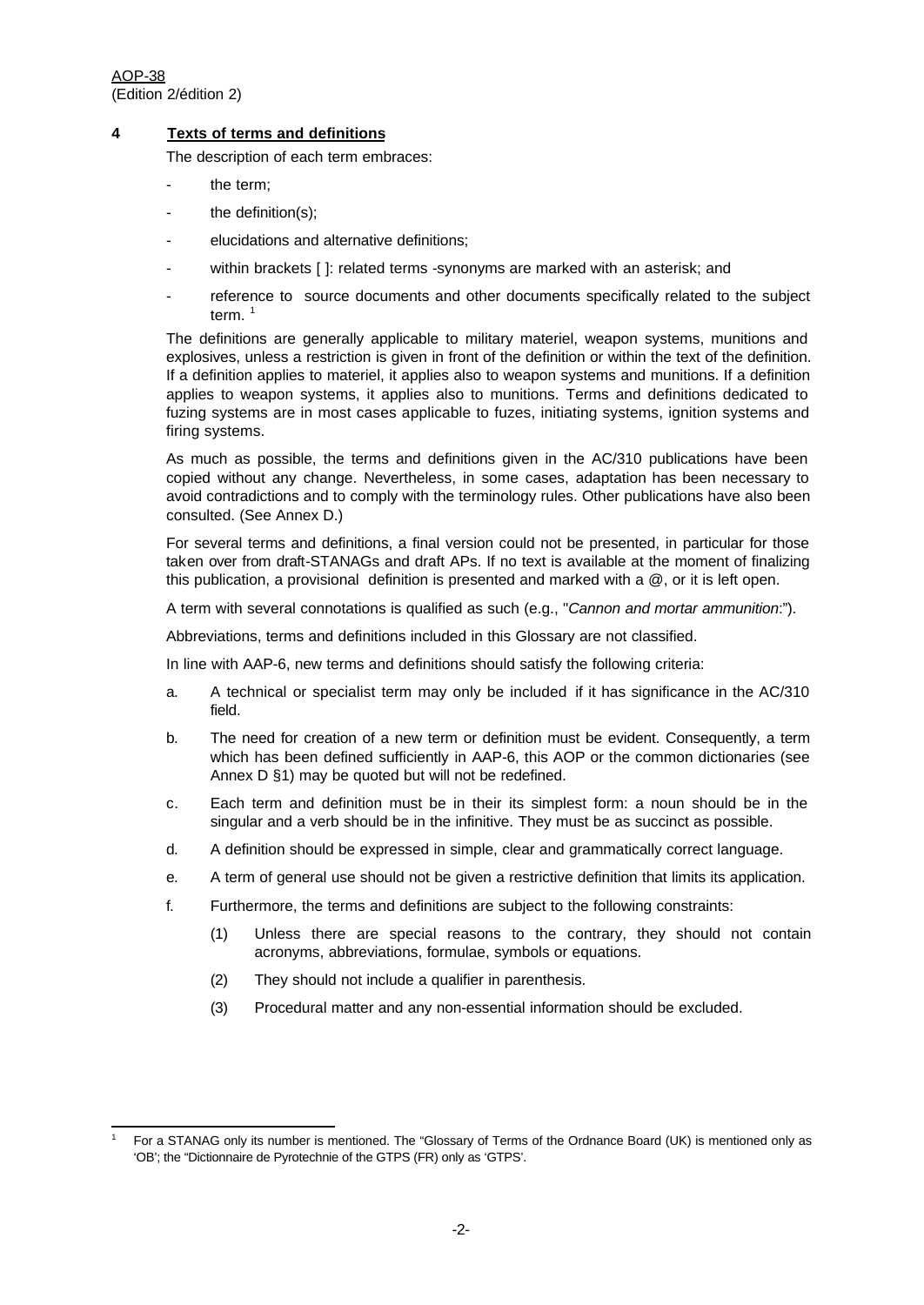#### **1. Introduction**

Le présent Glossaire comprend les acronymes, les termes et leurs définitions spécialisés en matière du travail du Groupe OTAN sur la sécurité et l'aptitude au service des munitions et des matières explosives (AC/310). Ce travail concerne:

- les munitions, matières explosives et couples arme-munition,
- leur sécurité et aptitude au service (S3) et
- des sujets apparentés au travail de l'AC/310,

mais à l'exception des systèmes d'armes nucléaires, biologiques et chimiques.

Ce glossaire est complémentaire au glossaire OTAN de termes et définitions (AAP-6). Ce document énumère les termes et définitions d'application générale dans les documents de l'OTAN.

#### **2. Utilisation du glossaire**

#### 2.1 Documents formels de l'AC/310

Le premier objectif de ce Glossaire est d'assurer une utilisation homogène des termes et définitions associées dans les documents produits par l'AC/310. Dans la mesure du possible, tous les termes et toutes les définitions devraient être empruntés à l'AAP-6 ou à cette AOP, suivant leur signification.

Quand il y a besoin de nouveaux termes et de nouvelles définitions pour comprendre sans ambiquï té le document, le pilote doit les soumettre en français et en anglais par intermédiaire du Secrétaire au groupe de travail terminologique de l'AC/31 pour insertion dans ce glossaire et/ou dans l'AAP-6. Ils peuvent être insérés dans le document même s'ils concernent uniquement la teneur du document en question. Si les termes et définitions ne peuvent être soumis dans une seule langue, le groupe de travail terminologique pourrait assister pour préparer une traduction valable.

#### 2.2 Autres applications

Cette AOP pourra servir de guide et document de référence à l'AC/310 ainsi qu'à d'autres instances, avec d'autres dictionnaires et glossaires. (Cf. annexe D).

### 2.3 Mise à jour

Le besoin de l'AC/310 de disposer d'un Glossaire à jour est important. Il y aura inévitablement quelques omissions et des erreurs. Leur identification par les utilisateurs servira à une remise à jour rapide et une amélioration de la présente AOP.

Si pendant les activités de l'AC/310 le besoin de nouveaux termes et de nouvelles définitions d'intérêt global pour l'AC/310 se manifeste, la mise à jour du Glossaire se fera suivant les procédures du Manuel de l'AC/310. Les critères pour les nouveaux termes et définitions sont donnés au §4 ci-après.

Toutes les suggestions des utilisateurs pour améliorer ou compléter le glossaire seront très appréciées. Elles peuvent être adressées au Secrétaire de l'AC/310, Division Soutien de la Défence, État Major de l'OTAN, B-1110 Bruxelles, télécopieur 0032 (0)2707 4103 ou email: plan.policy@hq.nato.int.

#### **3. Mise en oeuvre**

Le glossaire est bilingue, anglais/français et français/anglais.

Les acronymes sont présentés dans l'annexe A.

L'annexe B est un répertoire des termes. Les termes sont rangés par ordre alphabétique en anglais/français et en français/anglais. Pour quelques groupes de termes, les rapports entre les termes sont présentés.

Les termes et leurs définitions sont présentés dans l'annexe C. Ils sont classés par ordre alphabétique, uniquement en anglais, afin de maintenir les textes français et anglais à hauteur et d'éviter toutes déviations.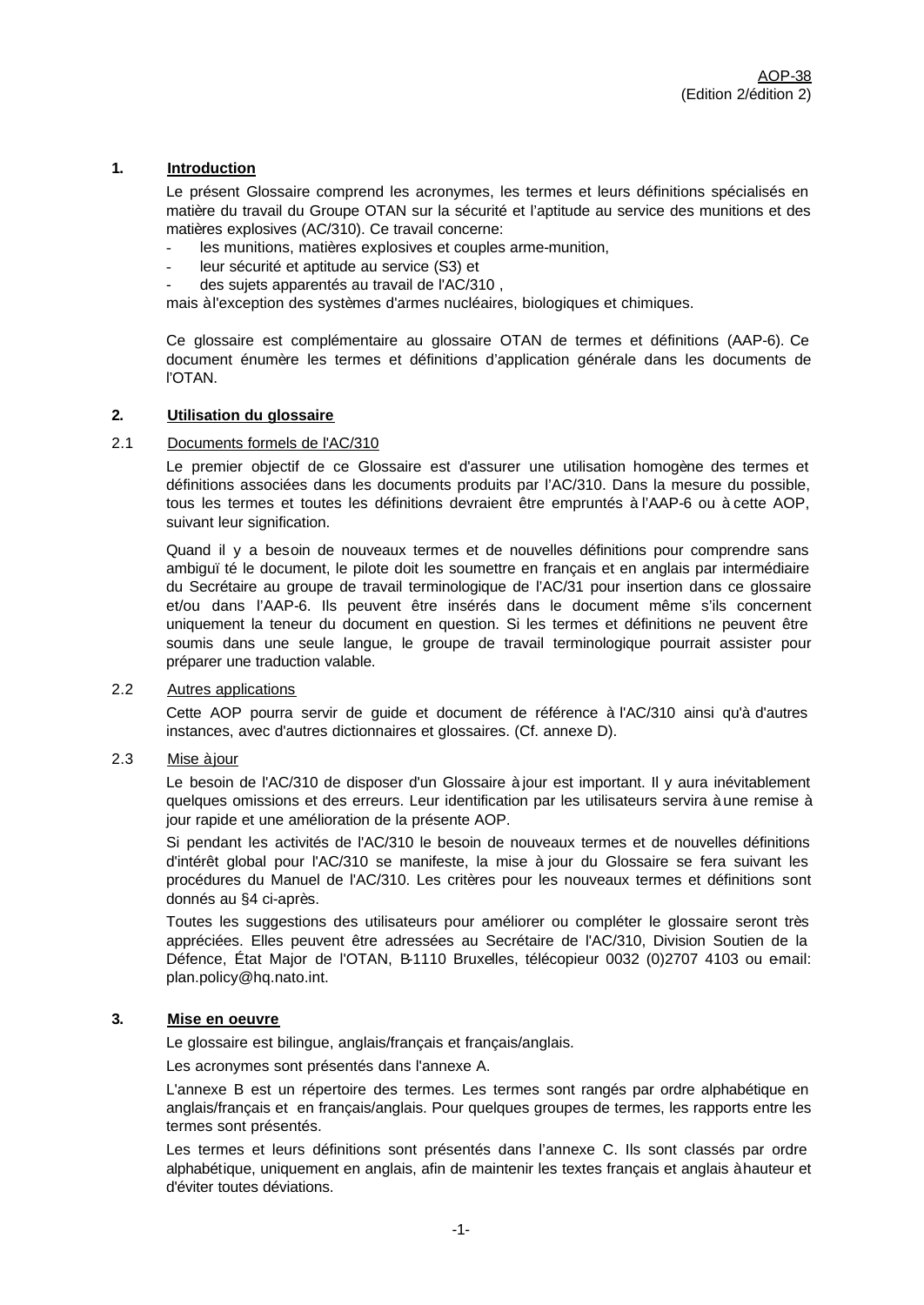l

L'annexe D comprend une liste des documents de référence. Les principales sources des termes et définitions de cette publication sont les STANAG et les AP développés par l'AC/310.

Les copies électroniques de l'annexe C pourront être réarrangées pour obtenir une version française par ordre alphabétique en français à l'aide de la fonction de classement.

#### **4. Textes des termes et des définitions**

La description de chaque terme comprend:

- le terme;
- la ou les définitions;
- des éclaircissements et des définitions alternatives;
- entre parenthèses [ ], des termes apparentés les synonymes sont marqués d'une astérisque, et
- les références aux documents d'origine et aux autres documents concernant le terme en question.<sup>1</sup>

Les définitions sont généralement applicables aux matériels militaires, systèmes d'arme, munitions ou matières explosives, sauf si une restriction est donnée en tête ou dans le texte de la définition. Si une définition est applicable à du matériel, elle est également applicables aux systèmes d'arme et aux munitions. Si une définition est applicable aux systèmes d'arme, elle est également applicables aux munitions. Les termes et définitions consacrés aux systèmes de fusée sont, dans le plupart des cas, aussi applicables aux fusées, dispositifs d'amorçage, dispositifs d'allumage et aux systèmes de mise à feu.

Aussi souvent que possible, les termes et définitions donnés dans les publications de l'AC/310 ont été recopiés sans modification. Néanmoins, dans plusieurs cas, il a été nécessaire de les adapter pour éviter des contradictions et pour satisfaire aux exigences des règles terminologiques. D'autres publications ont également été consultées. (Voir l'annexe D.)

Pour plusieurs termes et définitions, une version définitive n'a pu être présentée, notamment s'ils ont été empruntés à des projets de STANAG ou d'AP. Si un texte agréé n'était pas encore disponible au moment de terminer la présente publication, une définition provisoire est présentée marquée par un @, ou un espace est laissé en blanc.

Si un terme a plusieurs significations différentes, l'application de la définition sera précisée, par exemple *"Munitions pour canons et mortiers: ...*".

Les abréviations, termes et définitions dans le glossaire ne sont pas classifiés.

Les termes et définitions devront satisfaire les critères suivants (voir aussi l'AAP-6):

- a. Seul un terme technique ou spécifique ayant une signification dans le domaine de l'AC/310 peut être inclus.
- b. Pour créer un nouveau terme ou une nouvelle définition, le besoin doit être évident. Par conséquent, un terme qui a été défini suffisamment dans l'AAP-6 pourra être reproduit sans être redéfini dans la présente AOP ou les dictionnaires habituels (voir l'annexe D).
- c. Chaque terme et chaque définition doit présenter la forme la plus simple; un substantif doit être au singulier et un verbe à l'infinitif. Ils doivent être aussi succincts que possible.
- d. Une définition doit être exprimée dans un langage simple, clair et correct du point de vue grammatical.
- e. Il ne faudra pas attribuer une définition restrictive à un terme ayant une signification générale.
- f. En outre, les termes et définitions doivent satisfaire les contraintes suivantes:
	- (1) Sauf s'il existe une raison valable d'agir autrement, ils ne doivent pas comprendre des acronymes, des abréviations, des formules, des symboles ni des équations.
	- (2) Les questions de procédure et toute information non essentielle seront exclues.

Pour les STANAG seulement le numéro est mentionné. Le The "Glossary of Terms of the Ordnance Board (UK) est indqué comme 'OB'; le "Dictionnaire de Pyrotechnie du GTPS" (FR) comme "GTPS".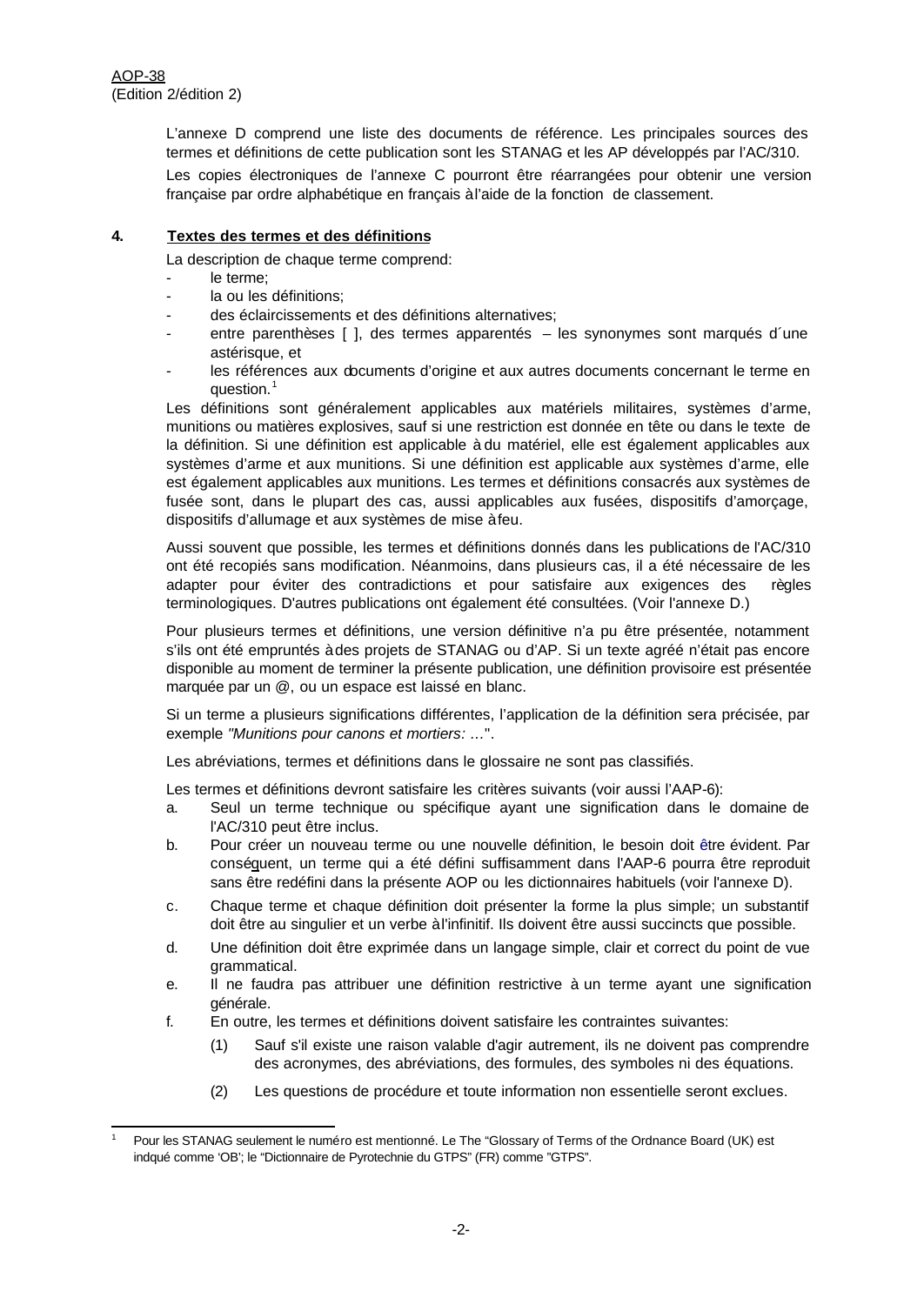(3) Les qualificatifs entre parenthèses seront exclus.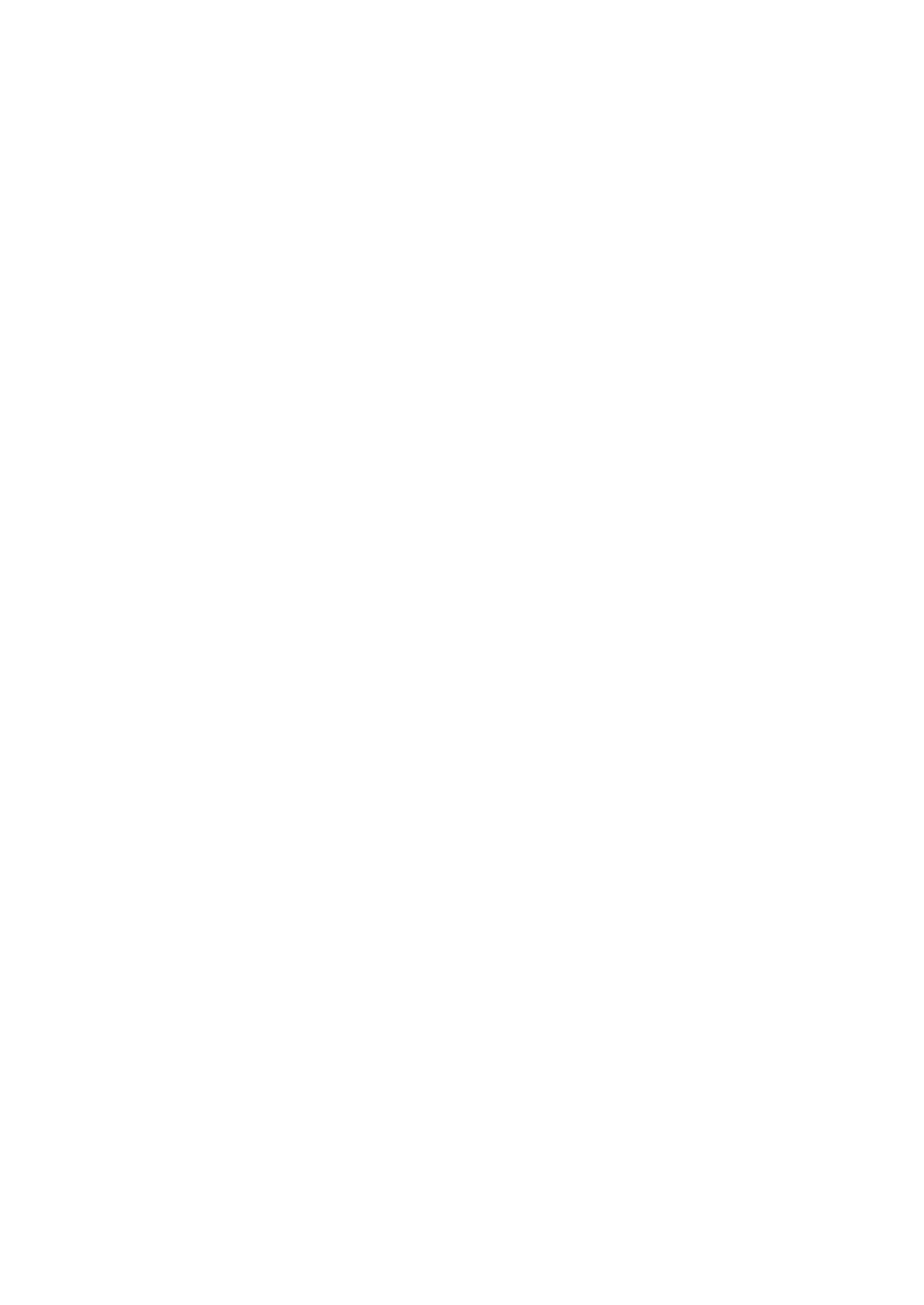#### **ACRONYMS / ACRONYMES**

This annex gives an inventory and the meaning of acronyms and terms concerning munitions, explosives and munition-weapon system interfaces. Acronyms of non-specialist terms are presented in the Handbook AC/310.

Cette annexe fait un inventaire et donne la signification d'acronymes de termes relatifs aux munitions, aux matières et produits explosifs et aux couples arme-munition. Les acronymes des termes non-spécialisés sont présentés dans le Manuel AC/310.

This annex gives an inventory and the meaning of acronyms and terms concerning munitions, explosives and munition-weapon system interfaces. /

Cette annexe fait un inventaire et donne la signification d'acronymes de termes relatifs aux munitions, aux matières et produits explosifs et aux couples arme-munition.

#### **1. English acronyms**

| Abbreviation                     |                                                               | Meaning / French equivalent acronym or term                                                                                                                                               |
|----------------------------------|---------------------------------------------------------------|-------------------------------------------------------------------------------------------------------------------------------------------------------------------------------------------|
| ALM<br>AP<br><b>APERS</b><br>ART | $\blacksquare$<br>$\sim 100$<br>$\sim 100$<br>$\sim$ 10 $\pm$ | Air Launched Munition / MLA<br>Ammonium Perchlorate / PA<br>AntiPERSonnel / APERS<br>ARTillery / ART                                                                                      |
| <b>BCI</b><br><b>BW</b>          | $\qquad \qquad \blacksquare$<br>$\blacksquare$                | Bulk Current Injection / injection de courant sur toron<br>Bridge Wire (initiator) / initiateur à fil chaud                                                                               |
| cc<br><b>CFC</b><br><b>CFRP</b>  | $\blacksquare$<br>$\blacksquare$<br>$\blacksquare$            | Conducting Composition (cap or initiator) / CC<br>Carbon Fibre Composite / composite à fibre de carbone<br>Carbon Fibre Reinforced Plastic / plastique renforcé par des fibres de carbone |
| <b>DDT</b><br><b>DOST</b>        | $\qquad \qquad \blacksquare$<br>$\blacksquare$                | Deflagration to Detonation Transition / TDD<br>Demolition charges One-Shot-Two-steps<br>$\sqrt{2}$<br>charges de destruction monocoup-<br>bifonction                                      |
| DP<br><b>DPA</b>                 | $\blacksquare$<br>$\sim$                                      | Design Pressure / pression nominale<br>DiPhenylAmine / DPA                                                                                                                                |
| EBW<br><b>ECWGT</b>              | $\blacksquare$<br>$\blacksquare$                              | Exploding Bridge Wire (initiator) / DEP à fil explosé<br>Explosive Component Water Gap Test / épreuve du gap d'eau pour des composants<br>explosifs                                       |
| EED                              | $\qquad \qquad \blacksquare$                                  | Electro-Explosive Device / DEP                                                                                                                                                            |
| <b>EFI</b>                       | $\blacksquare$                                                | Exploding Foil Initiator ("slapper-detonator") / DEP à élément projeté                                                                                                                    |
| EM                               | $\overline{\phantom{a}}$                                      | Electro-Magnetic / EM                                                                                                                                                                     |
| EMI                              | $\overline{\phantom{a}}$                                      | Electro-Magnetic Interference / interférence électromagnétique                                                                                                                            |
| <b>EMOP</b>                      | $\blacksquare$                                                | Maximum Operating Pressure<br>pression extrême<br>$\sqrt{2}$<br>Extreme<br>maximale<br>en<br>fonctionnement                                                                               |
| <b>EMP</b>                       | $\overline{\phantom{a}}$                                      | Electro-Magnetic Pulse / impulsion électromagnétique                                                                                                                                      |
| <b>EMR</b>                       | $\blacksquare$                                                | Electro-Magnetic Radiation / radiation électromagnétique                                                                                                                                  |
| <b>EMRE</b>                      | $\blacksquare$                                                | Electro-Magnetic<br>Radiation<br>Environment<br>radiations<br>$\sqrt{ }$<br>de<br>environnement<br>électromagnétiques                                                                     |
| <b>EOD</b>                       | $\blacksquare$                                                | Explosive Ordnance Disposal / enlèvement et destruction des explosifs                                                                                                                     |
| ERM                              | $\blacksquare$                                                | Electrically Representative Materiel / matériau électriquement représentatif                                                                                                              |
| <b>ESC</b>                       | $\blacksquare$                                                | Extreme Service Conditions / CUE                                                                                                                                                          |
| <b>ESCP</b>                      | $\overline{\phantom{a}}$                                      | Extreme Service Condition Pressure / PCUE                                                                                                                                                 |
| <b>ESD</b>                       | $\blacksquare$                                                | Electro-Static Discharge / décharge électrostatique                                                                                                                                       |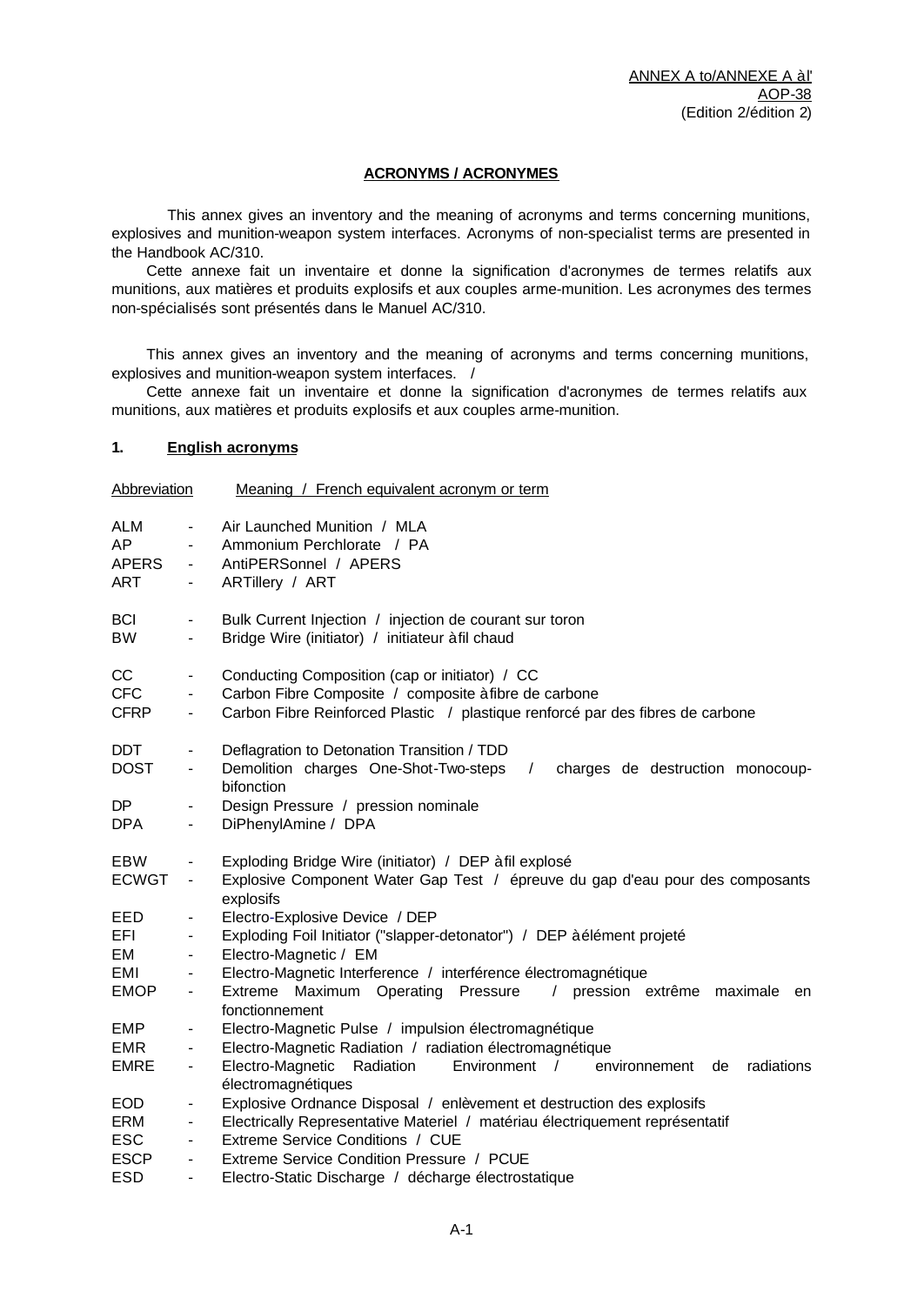#### <u>ANNEX A to/ANNEXE A àI'</u> AOP-38

(Edition 2/édition 2)

| <b>ETTL</b>                                                                      | $\blacksquare$                                                                          | Equipment Transient Test Level / niveau de test transitoire sur l'équipement                                                                                                                                                                                                                                                                                                                                                            |
|----------------------------------------------------------------------------------|-----------------------------------------------------------------------------------------|-----------------------------------------------------------------------------------------------------------------------------------------------------------------------------------------------------------------------------------------------------------------------------------------------------------------------------------------------------------------------------------------------------------------------------------------|
| <b>FCE</b><br><b>FMECA</b><br><b>FTA</b>                                         | $\blacksquare$<br>$\blacksquare$<br>۰                                                   | Firing Capacitor Energy / énergie de mise à feu en condensateur<br>Failure Mode Effects and Criticality Analysis / AMDEC<br>Fault Tree Analysis / analyse par arbre de défaillances                                                                                                                                                                                                                                                     |
| <b>GTPS</b>                                                                      | $\overline{\phantom{a}}$                                                                | Space pyrotechnic working group / GTPS                                                                                                                                                                                                                                                                                                                                                                                                  |
| НA<br>HE<br>HEM<br><b>HMX</b><br><b>HNS</b>                                      | $\overline{\phantom{a}}$<br>$\blacksquare$<br>۰.<br>۰.<br>$\blacksquare$                | Hazard Analysis / analyse des risques<br>High Explosive / explosif<br>Hand Emplaced Munition / munition à positionnement manuel<br>High Melting Point Explosive (Cyclo-tetramethaline tetranitromine - octogene) /<br>octogène (cyclotétraméthylène- tétranitramine)<br>Hexa-Nitro Stilbene / HNS                                                                                                                                       |
| <b>ICM</b><br>IМ<br><b>ISD</b>                                                   | ۰<br>$\blacksquare$<br>$\blacksquare$                                                   | Improved Conventional Munition / munition classique améliorée<br>Insensitive Munitions / MURAT<br>Ignition Safety Device / dispositf de sécurité d'allumage                                                                                                                                                                                                                                                                             |
| <b>LCT</b><br>LFT<br><b>LFTUPP</b>                                               | $\blacksquare$<br>$\blacksquare$<br>$\blacksquare$                                      | Lower Conditioning Temperature / température inférieure de conditionnement<br>Lower Firing Temperature / température inférieure de tir<br>(Projectile) Lower Firing Temperature Upper Proof Pressure / pression supérieure<br>d'épreuve (du projectile) à la température inférieure de tir                                                                                                                                              |
| MIE<br><b>MOP</b><br><b>MNFS</b><br>МT<br><b>MTDS</b><br>MTS<br>MV               | $\blacksquare$<br>$\blacksquare$<br>$\blacksquare$<br>۰.<br>۰.<br>۰<br>$\blacksquare$   | Minimum Ignition Energy / énergie d'allumage minimum<br>Maximum Operating Pressure (curve) / PMF, CPMF<br>Maximum No-Fire Stimulus (no-fire threshold) / seuil de non-mise à feu<br>Mechanical Time (fuze) / (fusée) MT, - chronométrique mécanique<br>Manufacture to Target or Disposal Sequence (life cycle) / cycle de vie<br>Manufacture to Target Sequence / cycle de vie en service<br>Muzzle Velocity / vitesse initiale $(V_0)$ |
| <b>NC</b><br><b>NDPA</b><br>(N)EMP<br>NG<br><b>NGu</b><br><b>NTO</b>             | ۰<br>$\blacksquare$<br>$\blacksquare$<br>$\blacksquare$<br>$\qquad \qquad \blacksquare$ | NitroCellulose / NC<br>Nitro-DiPhenylAmine / nitro-diphenylamine<br>(Nuclear) ElectroMagnetic Pulse / IEM(N)<br>NitroGlycerine / NG<br>NitroGuanidine / NGu<br>3-Nitro 1,2,4 triazole - 5 ONE / ONTA                                                                                                                                                                                                                                    |
| OB.                                                                              |                                                                                         | Ordnance Board (UK) / OB                                                                                                                                                                                                                                                                                                                                                                                                                |
| PD<br><b>PETN</b><br><b>PMP</b><br>PP<br><b>PROX</b><br><b>PTC</b><br><b>PTP</b> | $\blacksquare$                                                                          | Point Detonating (fuze) / (fusée) à percussion<br>PEnta-erytritol-TetraNitrate / pentrite<br>Permissible Maximum Pressure / PMP<br>Proof Pressure / pression d'épreuve<br>PROXimity (fuze) / (fusée) PROX<br>Pin-To-Case (mode) / (mode) entre broche et boîtier<br>Pin-To-Pin (mode) / (mode) broche àbroche                                                                                                                           |
| RADHAZ<br><b>RDX</b><br><b>RF</b>                                                |                                                                                         | Radio and Radar RAdiation HAZards / risques liés au rayonnement radio et radar<br>Research Department Explosive (cyclonite or trimethylentrinitroamine, hexogene) /<br>hexogène<br>Radio Frequency / RF                                                                                                                                                                                                                                 |
| SAD<br>SAU                                                                       |                                                                                         | Safety and Arming Device / DSA<br>Safe and Arming Unit / DSA                                                                                                                                                                                                                                                                                                                                                                            |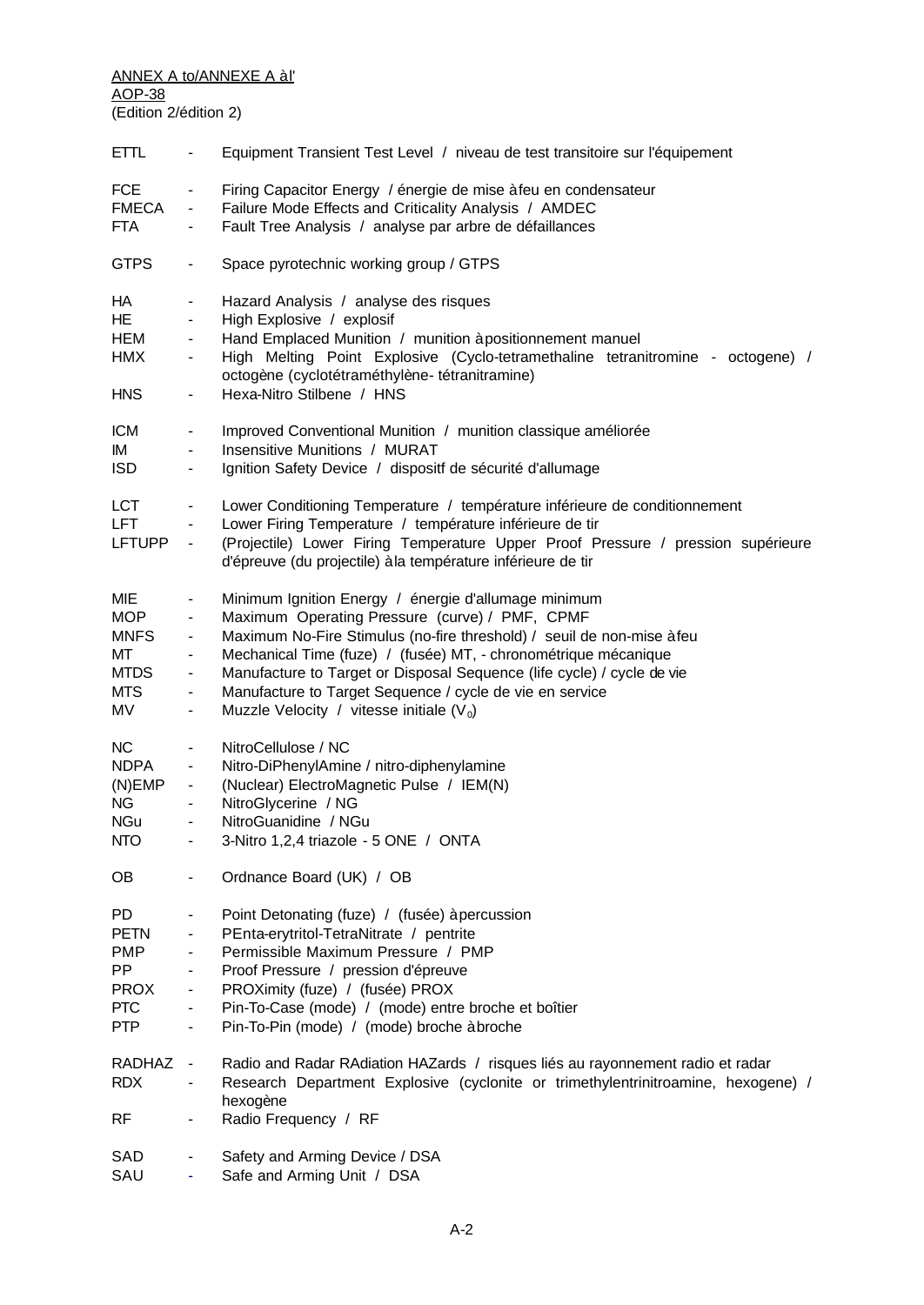| SCB            |                          | Semi-Conductor Bridge (initiator) / DEP à fil semi-conducteur.                                                                                   |
|----------------|--------------------------|--------------------------------------------------------------------------------------------------------------------------------------------------|
| SDT            | $\blacksquare$           | Shock-to-Detonation Transition / TCD.                                                                                                            |
| S <sub>3</sub> | ۰                        | Safety and Suitability for Service / sécurité et aptitude au service.                                                                            |
| <b>SCCS</b>    | $\blacksquare$           | Safety Critical Computing System / système informatisé critique du point de vue de la<br>sécurité.                                               |
| <b>SLM</b>     | ۰.                       | Surface Launched Munition / MLS.                                                                                                                 |
| SMP            |                          | Safe Maximum Pressure / pression maximale de sécurité.                                                                                           |
| TMA            | $\blacksquare$           | Thermo-Mechanical Analysis (explosives) / analyse thermo-mécanique.                                                                              |
| <b>TNT</b>     | $\overline{\phantom{a}}$ | TriNitroToluene / TNT.                                                                                                                           |
| <b>UCT</b>     |                          | Upper Conditioning Temperature / température supérieure de conditionnenement.                                                                    |
| <b>UFT</b>     |                          | Upper Firing Temperature / température supérieure de tir                                                                                         |
| <b>UFTUPP</b>  |                          | (Projectile) Upper Firing Temperature Upper Proof Pressure / pression supérieure<br>d'épreuve (du projectile) à la température supérieure de tir |
| ULM            | $\sim 100$               | Underwater Launched Munitions / munition à lanceur sous-marin                                                                                    |
| UPP            | ٠                        | Upper Proof Pressure (combined with LFT or UFT) / pression maximale d'épreuve                                                                    |
| WP.            | $\blacksquare$           | White Phosphorus / phosphore blanc                                                                                                               |
| <b>WTL</b>     | -                        | Weapon Transient Level / niveau transitoire de l'arme                                                                                            |
| <b>XDT</b>     | ٠                        | eXplosion-to-Detonation Transition / TXD                                                                                                         |

# **2. Acronymes dans les textes français**

Pour les acronymes anglais dont il n'a pas d'équivalent français, voir §1 ci-dessus.

| <b>Acronyme</b>                  |                                                    | Signification / Acronyme ou terme anglais équivalents                                                                                         |
|----------------------------------|----------------------------------------------------|-----------------------------------------------------------------------------------------------------------------------------------------------|
| AMDEC<br>APERS<br>ART            | $\sim$<br>$\sim 100$<br>$\blacksquare$             | Analyse de Modes de DÉfaillance et de leur Criticité / FMECA<br>AntiPERSonnel / APERS<br>ARTillerie / ART                                     |
| CC.<br><b>CPMF</b><br><b>CUE</b> | $\blacksquare$<br>$\sim$<br>$\sim$                 | Composition Conductrice (amorce) / CC<br>Courbe de Pression Maximale de Fonctionnement / MOP curve<br>Conditions d'Utilisation Extrêmes / ESC |
| DEP.<br><b>DPA</b><br>DSA.       | $\blacksquare$<br>$\blacksquare$<br>$\blacksquare$ | Dispositif Electro-Pyrotechnique / EED<br>DiPhenylAmine / DPA<br>Dispositif de Sécurité et d'Armement / SAD, SAU                              |
| EM                               | $\blacksquare$                                     | ÉlectroMagnétique / Electro_Magnetic                                                                                                          |
| <b>GTPS</b>                      | $\frac{1}{2}$                                      | Groupe de Travail de Pyrotechnie Spatiale / space pyrotechnic working group                                                                   |
| HNS.                             | $\blacksquare$                                     | HexaNitroStilbène / HNS                                                                                                                       |
| IEM(N)                           | $\blacksquare$                                     | Impulsion ElectroMagnétique (Nucléaire) / (N)EMP                                                                                              |
| MLA<br>MLS<br>MT                 | $\blacksquare$<br>$\sim 100$<br>$\blacksquare$     | Munition à Lanceur Aérien / ALM<br>Munition à Lanceur de Surface / SLM<br>(fusée) Mécanique à Temps, - chronométrique mécanique / MT          |
| <b>MURAT</b>                     | $\overline{\phantom{a}}$                           | MUnitions à Risques ATténués / IM                                                                                                             |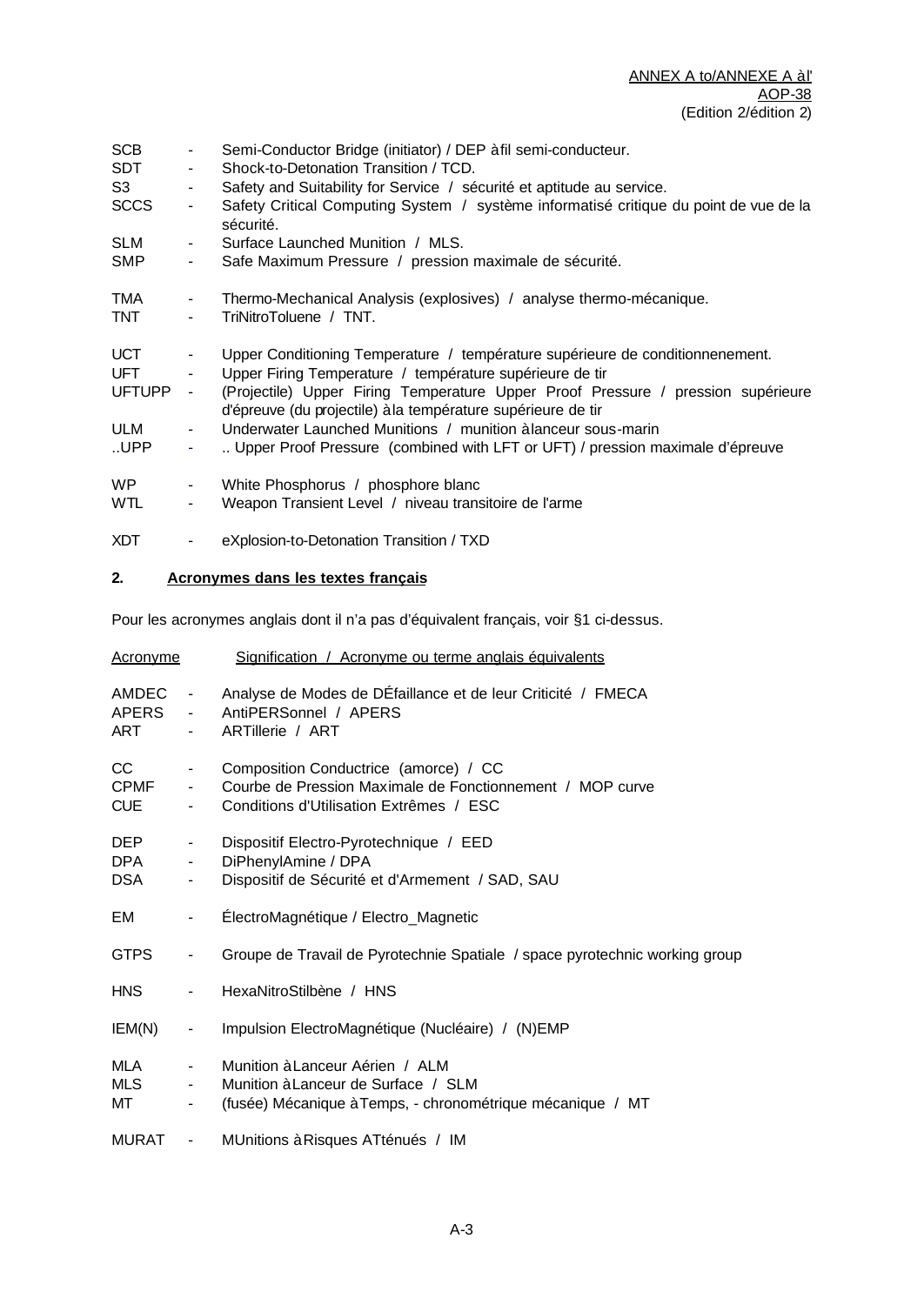| NC.                                     | $\sim 100$                                                   | NitroCellulose / NC                                                                                                                                                                                                                       |
|-----------------------------------------|--------------------------------------------------------------|-------------------------------------------------------------------------------------------------------------------------------------------------------------------------------------------------------------------------------------------|
| <b>NDPA</b>                             | $\sigma_{\rm{max}}$                                          | Nitro-DiPhenylAmine / NDPA                                                                                                                                                                                                                |
| NG.                                     | <b>Contractor</b>                                            | NitroGlycérine / NG                                                                                                                                                                                                                       |
| NGu                                     | $\sim 100$                                                   | NitroGuanidine / NGu                                                                                                                                                                                                                      |
| OB.                                     | $\sim$                                                       | Ordnance Board (UK)                                                                                                                                                                                                                       |
| ONTA                                    | $\blacksquare$                                               | OxyNitroTriAzole / NTO                                                                                                                                                                                                                    |
| PA.                                     | $\sim 100$                                                   | Perchlorate d'Ammonium / AP                                                                                                                                                                                                               |
| <b>PCUE</b>                             | $\sim 100$                                                   | Pression dans les Conditions d'Utilisation Extrêmes / ESCP                                                                                                                                                                                |
| <b>PMF</b>                              | $\sim 100$                                                   | Pression Maximale de Fonctionnement / MOP                                                                                                                                                                                                 |
| <b>PMP</b>                              | $\sim 100$                                                   | Pression Maximale Permise / PMP                                                                                                                                                                                                           |
| <b>PROX</b>                             | $\sigma_{\rm{max}}$                                          | (fusée) de PROXimité / PROX                                                                                                                                                                                                               |
| <b>RF</b>                               | $\blacksquare$                                               | Radio-Fréquence / RF                                                                                                                                                                                                                      |
| <b>TCD</b><br><b>TDD</b><br>TNT.<br>TXD | $\blacksquare$<br>$\sim$<br>$\blacksquare$<br>$\blacksquare$ | Transition de Choc en Détonation / SDT<br>Transition de Déflagration en Détonation / DDT<br>TriNitroToluène, tolite / TNT<br>Transition d'eXplosion en Détonation (transition d'une réaction retardée ou inconnue en<br>détonation) / XDT |
| $V_0$                                   |                                                              | - Vitesse initiale / MV                                                                                                                                                                                                                   |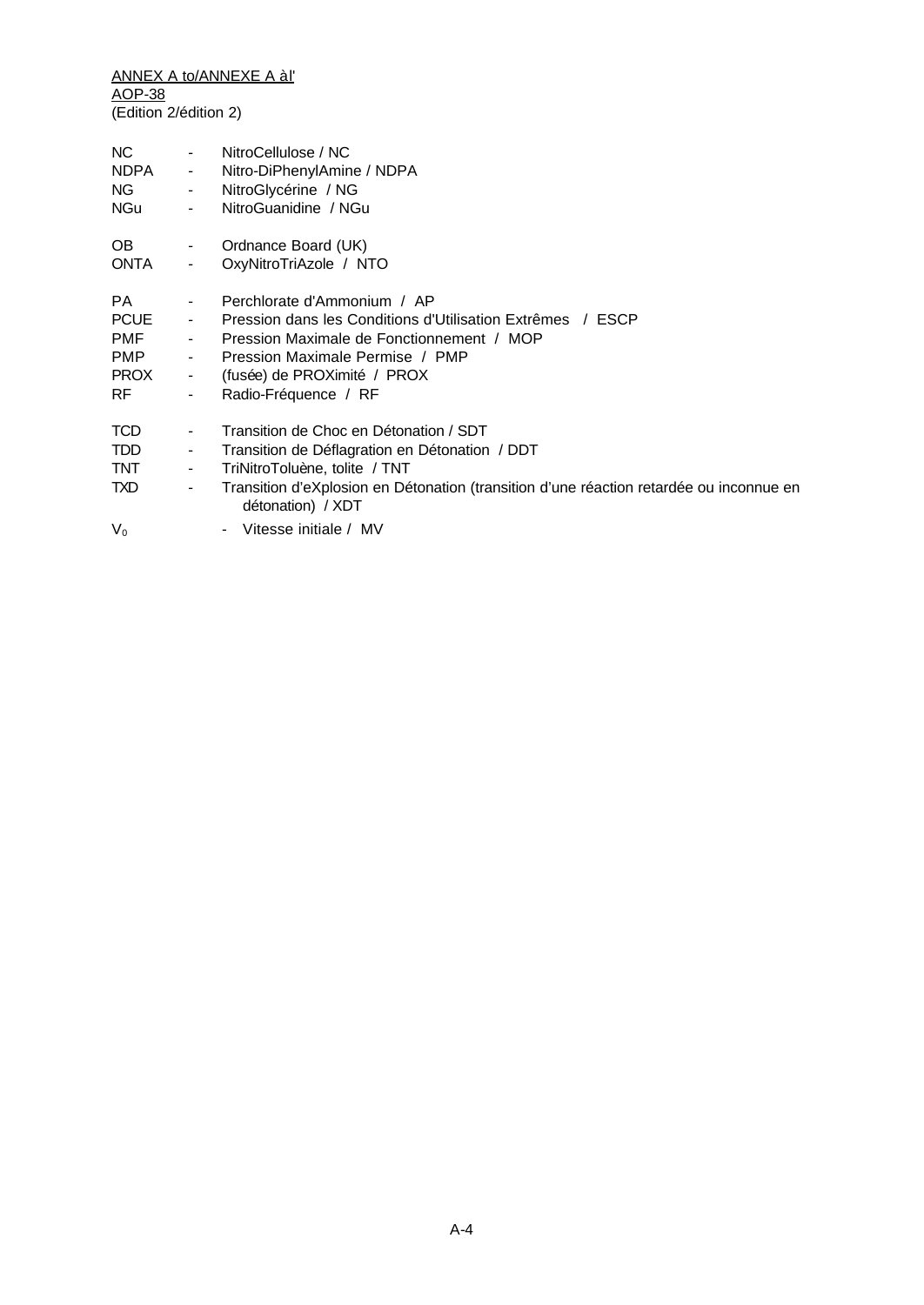#### **INDEX OF TERMS / REPERTOIRE DES TERMES**

NB: For terms for which no definition is given in Annex C, reference to an equivalent defined term is given by menas of "->". / Pour des termes pour lesquels il n'y a pas de définition dans l'annexe C, le signe of "->" peut référer à un terme équivalant y ayant une définition.

#### **1. LIST OF TERMS - ENGLISH-FRENCH**

- **A.** accelerated life testing / essai de vieillissement accéléré acceptable performance / performance acceptable accident -> mishap / accident action integral / intégrale d'action action time / temps de bouche actuator -> gas actuator / pyromécanisme air launched munition (ALM) / munition à lanceur aérien (MLA) all-fire level / seuil de mise à feu all-function level / seuil de fonctionnement ammunition / munition de tir antidisturbance device / dispositif anti-perturbation aperture flux (fast flux) / flux d'ouverture (flux rapide) approved design / conception adoptée arc / arc arm / armer armed / armé armed configuration / configuration armée arming / armement arming delay / retard d'armement assessment / évaluation attachment points / points d'attachement. augmenting charge / relais (1) automatum / automate availability / disponibilité **B.** battleshort / arc de sécurité bio-degradation / biodégradation blast / souffle blasting cap -> detonator / détonateur blasting machine -> exploder / exploseur bonding (1) / adhésivité bonding (2) / continuï té électrique booby trap / piège booster (1) / relais de détonation booster (2) / propulseur d'appoint booster explosive / explosif de relais de détonation booster and lead explosive -> booster explosive / explosif de relais de détonation bridge wire (BW) initiator / dispositif électro-pyrotechnique à fil chaud bulk current injection (BCI) / injection de courant sur un toron burning / combustion **C.** cannon / canon
	- cap -> primer / amorce capture distance / distance de capture capture radius / rayon de capture cargo / charge cargo cavity / logement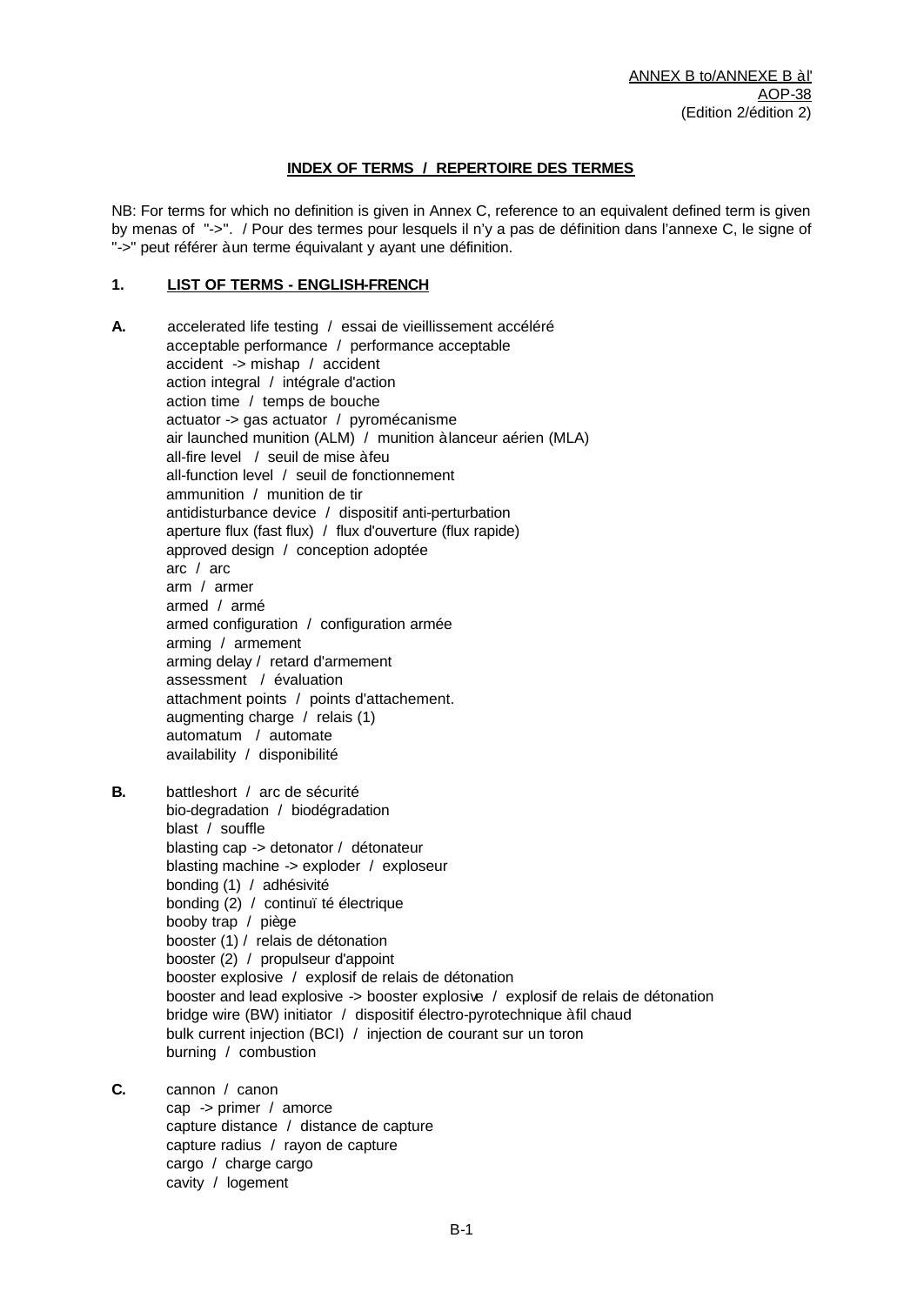chamber pressure / pression de chambre characterization / caractérisation charge  $(1)$  / charge  $(1)$ charge (2) / charge (2) charge chemical conversion / conversion chimique chemical decontamination / décontamination chimique classification of lightning effects / classement des effets de la foudre climatic category / catégorie climatique closed detonation / détonation en milieu fermé cloud to ground flash / éclair du nuage au sol combustion -> burning / combustion commit-to-arm / mise en état de service common cause failure / défaillance de cause commune common mode failure / défaillance de mode commun common mode voltage / tension de mode commun comparison explosive / matière explosive de comparaison compatibility / compatibilité complete system test = whole system test / essai sur système complet complete weapon test = whole weapon test / essai sur arme complète composite propellant / propergol composite compressive deformation / déformation en compression compressive modulus of elasticity / module d'élasticité en compression compressive proportional limit / limite proportionnelle en compression compressive rho-point / .... compressive strain / effort de compression compressive stress / contrainte en compression computing system / système informatisé conducting composition (CC) / composition conductrice (CC) conducting composition cap / amorce à composition conductrice confinement / confinement continuing current / courant continu conversion / conversion cook off / explosion par échauffement corona / effet corona cratering charge / charge enterrée credible environment / environnement crédible critical detonation diameter / diamètre critique pour la détonation cryogenic exposure / cryofracture cutting charge / charge découpante **D.** danger area / zone dangereuse (1)

deactivation / désactivation deflagration / déflagration deflagration to detonation transition (DDT) / transition de déflagration en détonation (TDD) degree of safety / degré de sécurité delay element / retard pyrotechnique delayed detonation to detonation transition -> explosion-to-detonation transition / transition d'une réaction retardée ou inconnue en détonation demilitarization / démilitarisation demolition / destruction demolition charge / charge de destruction demolition materiel / matériel de destruction demolition store / accessoire de destruction explosif demolition sub-system / sous-système de destruction demolition system / système de destruction deployment / déploiement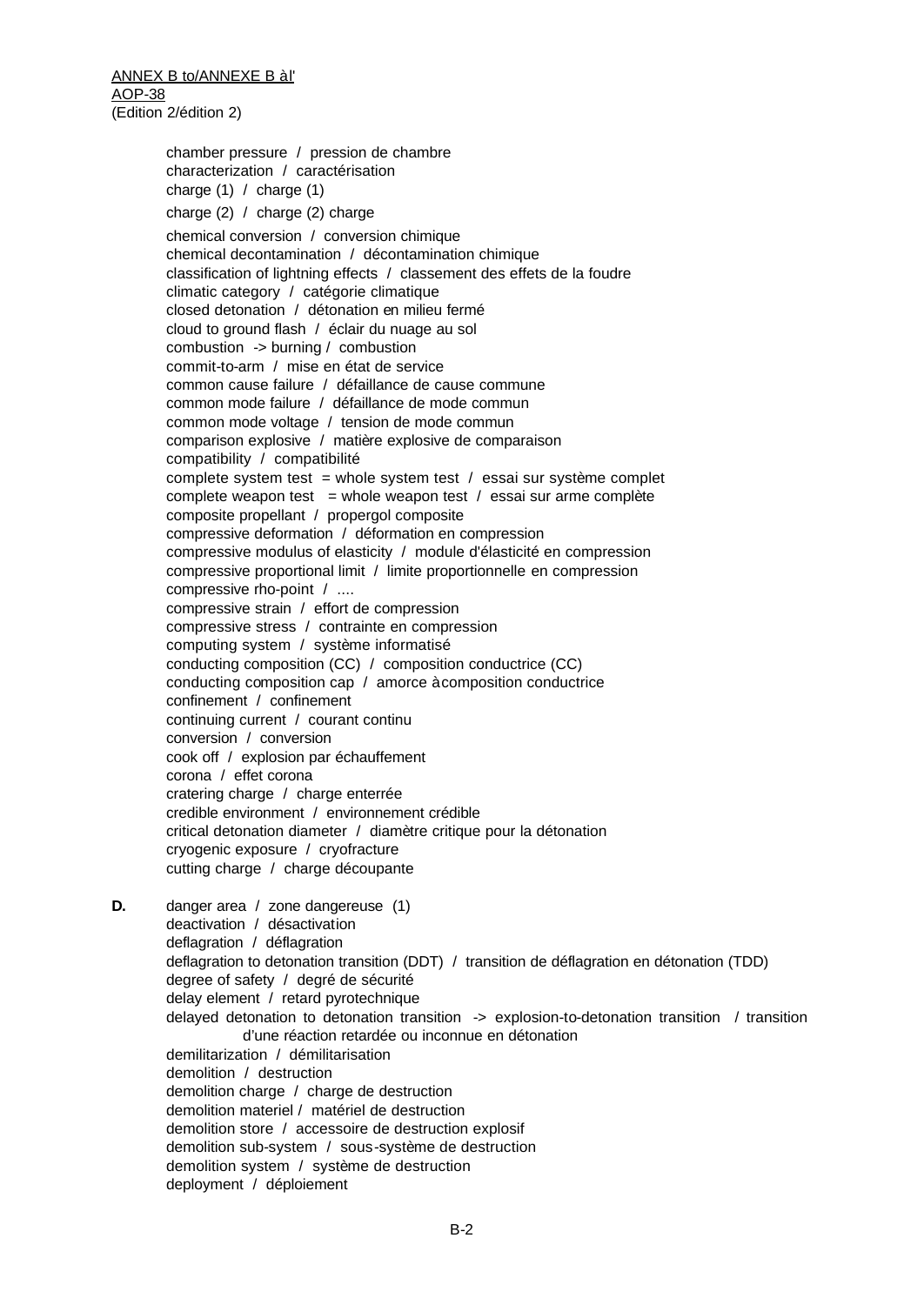deployment configuration / configuration de déploiement design pressure (DP) -› mortar design pressue curve / courbe de pression nominale pour mortier design principles / principes de conception design safety guides / directives de sécurité pour la conception designed safety state / état de sécurité dans la conception detonating cord / cordeau détonant detonation / détonation detonation relay system / système de relais de détonation detonator / amorce-détonateur detonator / amorce détonateur deviation / déviation differential voltage / tension de mode différentiel diffusion flux / flux de diffusion direct strike / coup direct disarm / désarmement disposal / mise au rebut distant or "far field" flash / éclair lointain drop / chute drop height / hauteur de chute dud / raté (1) **E.** early burst / éclatement prématuré effectiveness on target / efficacité sur la cible electric ignition / allumage électrique electric initiation / amorçage électrique electrically representative material (ERM) / matériau électriquement représentatif electrochemical reduction / réduction électrochimique electro-explosive device (EED) / dispositif électro-pyrotechnique (DEP) electromagnetic radiation environment (ERME) / environnement de radiations électromagnétiques electrostatic charge level / niveau de charge électrostatique electrostatic discharge (ESD) / décharge électrostatique. embedded software / logiciel intégré en mémoire morte enable / effacer les sécurités end-of-life / fin de vie de service energetic material / matière énergétique environment / environnement environmental force / force d'environnement environmental profile / profil d'environnement environmental requirement / exigence du point de vue de l'environnement environmental sensor -› sensor / senseur. environmental test equipment / équipement d'essais d'environnement equipment transient test level (ETTL) / niveau d'essais transitoires pour une arme exploder / exploseur exploding bridge wire (EBW) initiator / dispositif électro-pyrotechnique à fil explosé exploding foil initiator (EFI) / dispositif électro-pyrotechnique à élément projeté explosion / explosion explosion-to-detonation transition (XDT) / transition d'une réaction retardée ou inconnue en détonation (TXD) explosive -› explosive material / matière explosive explosive aerosol -› fuel-air explosive / explosif combustible-air explosive component / composant pyrotechnique explosive material / matière explosive explosive ordnance disposal (EOD) / enlèvement et destruction des explosifs explosive slurry / bouillie explosive

explosive train / chaîne pyrotechnique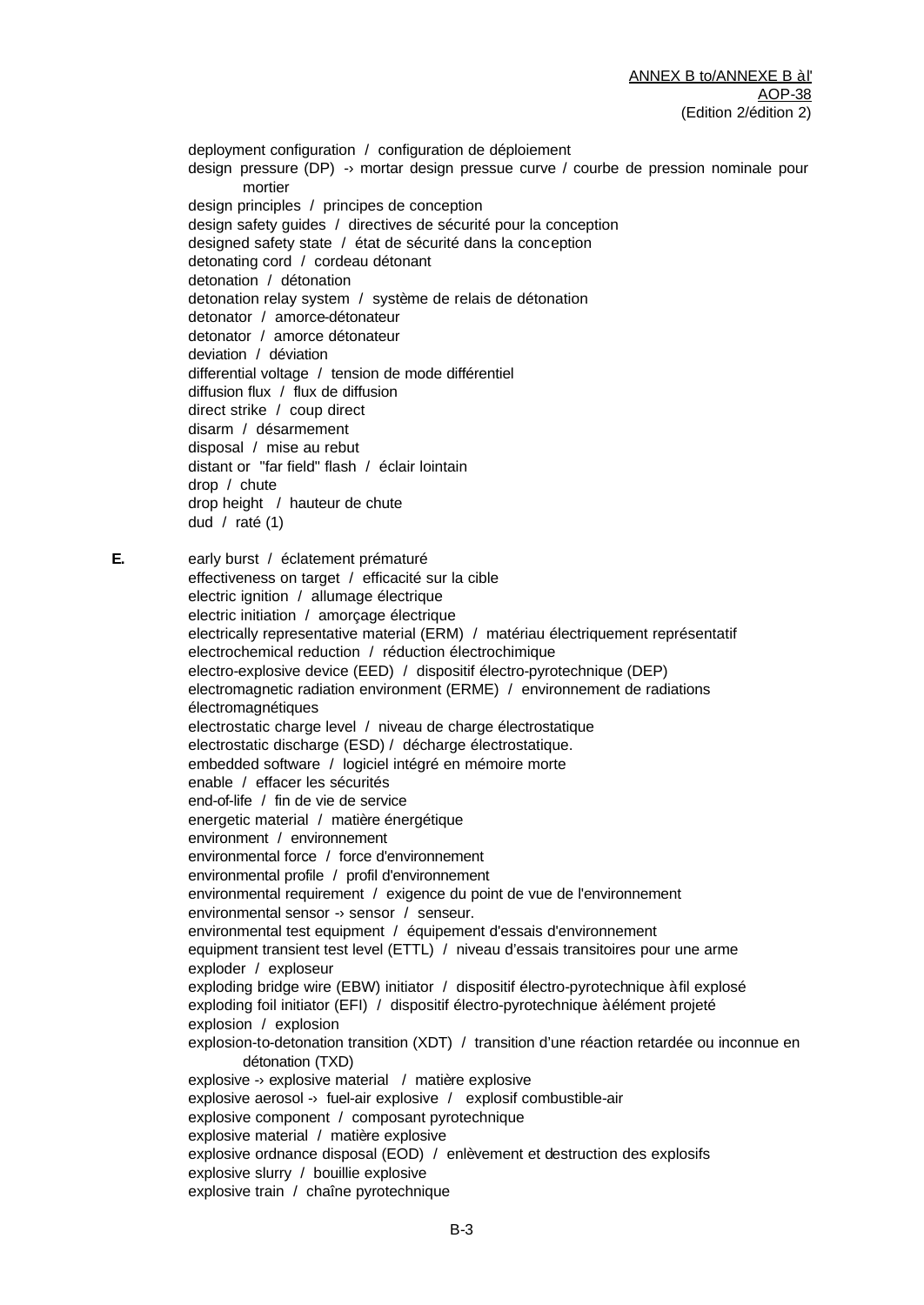explosiveness / explosivité extreme maximum operating pressure (EMOP) / pression extrême maximale en fonctionnement extreme service conditions pressure (ESCP) / pression dans les conditions d'utilisation extrêmes (PCUE)

**F.** fail-safe / sécurité positive failure (1) / défaillance failure (2) -> misfire / raté family of nose fuzes / famille de fusées d'ogive far field / champ lointain far field strike / coup de foudre lointain fast heating / échauffement rapide field impedance / impédance d'onde field strength / amplitude du champ film bridge initiator / dispositif électro-pyrotechnique à feuille chaude final (or type) qualification / homologation finale firing / mise à feu firing capacitor / condensateur de mise à feu firing capacitor energy (FCE) / énergie de mise à feu en condensateur firing circuit / circuit de mise à feu firing control delay / retard de mise à feu firing control system / système de commande de mise à feu firing control delay / retard de mise à feu firing energy / énergie de mise à feu firing interval / intervalle de tir firing level / niveau de mise à feu firing stimulus / stimulus de mise à feu. firing stimulus relay system / système de relais de stimulus de mise à feu firing system / système de mise de feu firmware / documentation industrielle (ou firmware) first return stroke / coup en retour initial flash / éclair forcing function -> environmental force / force d'environnement Fraunhofer region -> far field / champ lointain free fall / chute libre Fresnel region -> near field / champ proche fuel-air explosive / explosif combustible – air function (1) / fonctionnement function (2) / faire fonctionner function level / niveau de fonctionnement functional stimulus / stimulus de fonctionnement fuse, blasting, time -> safety fuze / mèche lente fuze / fusée (1) fuze / fusée (1) fuze / fusée (1) fuze / dispositif d'amorçage, fusée (1) fuze setter / programmateur de fusée fuzing system / système de fusée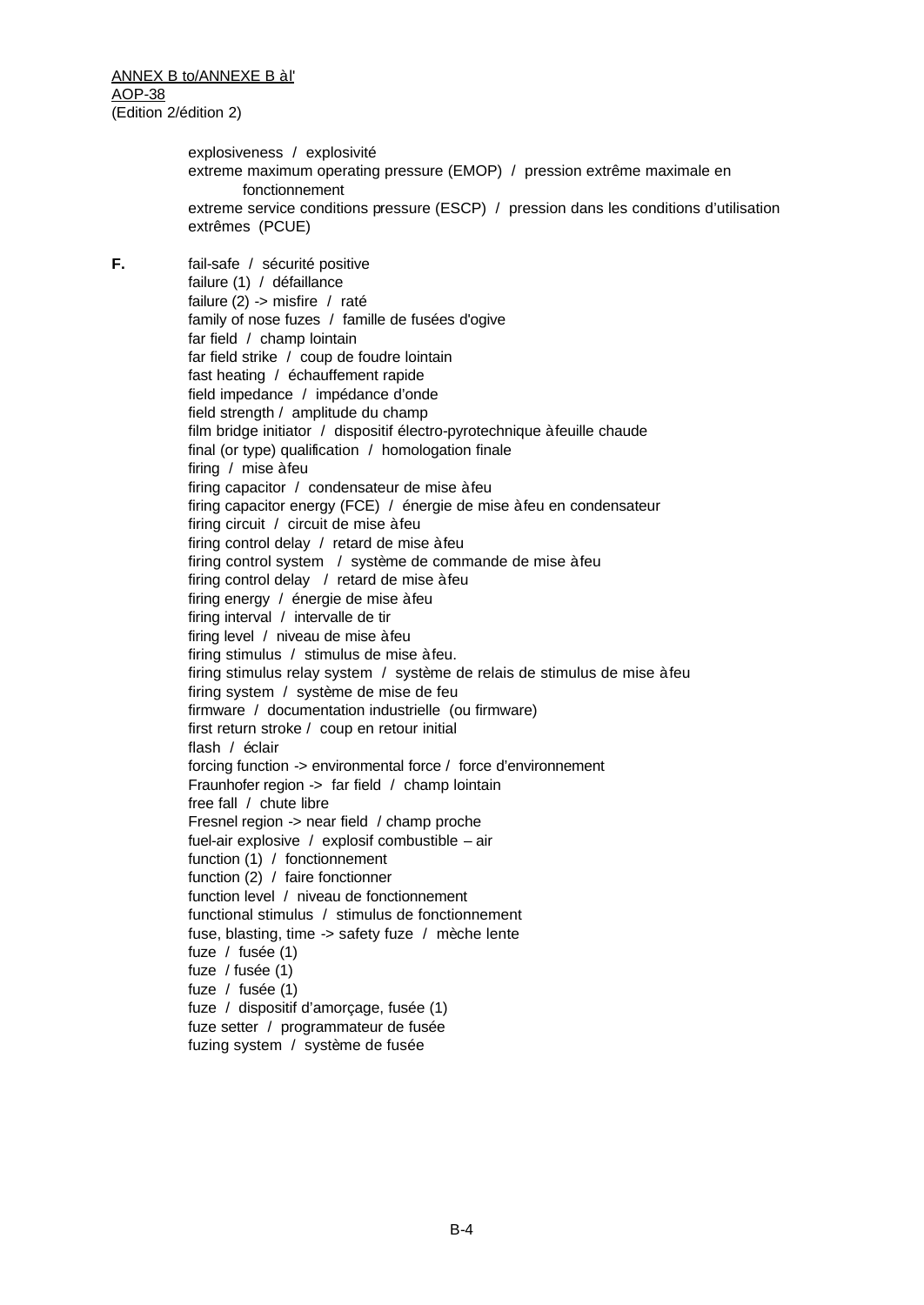- **G.** gas actuator / pyromécanisme à gaz gas generator / générateur de gaz ground voltage transient / transitoires de potentiel de masse guided missile -> missile / missile gun powder -> solid gun propellant / poudre pour armes **H.** hand emplaced munition (HEM) / munition à positionnement manuel handling / manutention hazard / danger hazardous state / état dangereux high explosive / explosif hollow charge / charge creuse human error / erreur humaine human failure / défaillance humaine **I.** igniter / allumeur igniter charge / charge d'allumage igniting component / composant d'allumage ignition / allumage ignition delay / retard d'allumage ignition safety device (ISD) / dispositif de sécurité d'allumage ignition system / dispositif d'allumage ignition train / chaîne d'allumage (1) IM assessment / évaluation du caractère MURAT incendiary mix / composition incendiaire incineration / incinération independent computer program / programme informatique indépendant independent safety feature / dispositif de sécurité indépendant induced environment / environnement induit inert / inerte initiation / amorçage initiation system / dispositif d'initiation initiator / initiateur initiator / initiateur insensitive munition (IM) / munition à risques atténués (MURAT) installed munition / munition installée pour le transport instrumented electro-explosive device / dispositif électro-pyrotechnique instrumenté intercepted lightning strike / coup de foudre intercepté interchangeability / interchangeabilité intercloud flash / décharge internuages intermediate current / courant intermédiaire intermediate packaging / conditionnement intermédiaire interoperability / interopérabilité interrupted explosive train / chaîne pyrotechnique interrompue interrupter / interrupteur intracloud flash / décharge intranuage intrusion / intrusion irreversible failure / défaillance irréversible **J.** jet / jet
	- jettison -> safe jettison / largage de détresse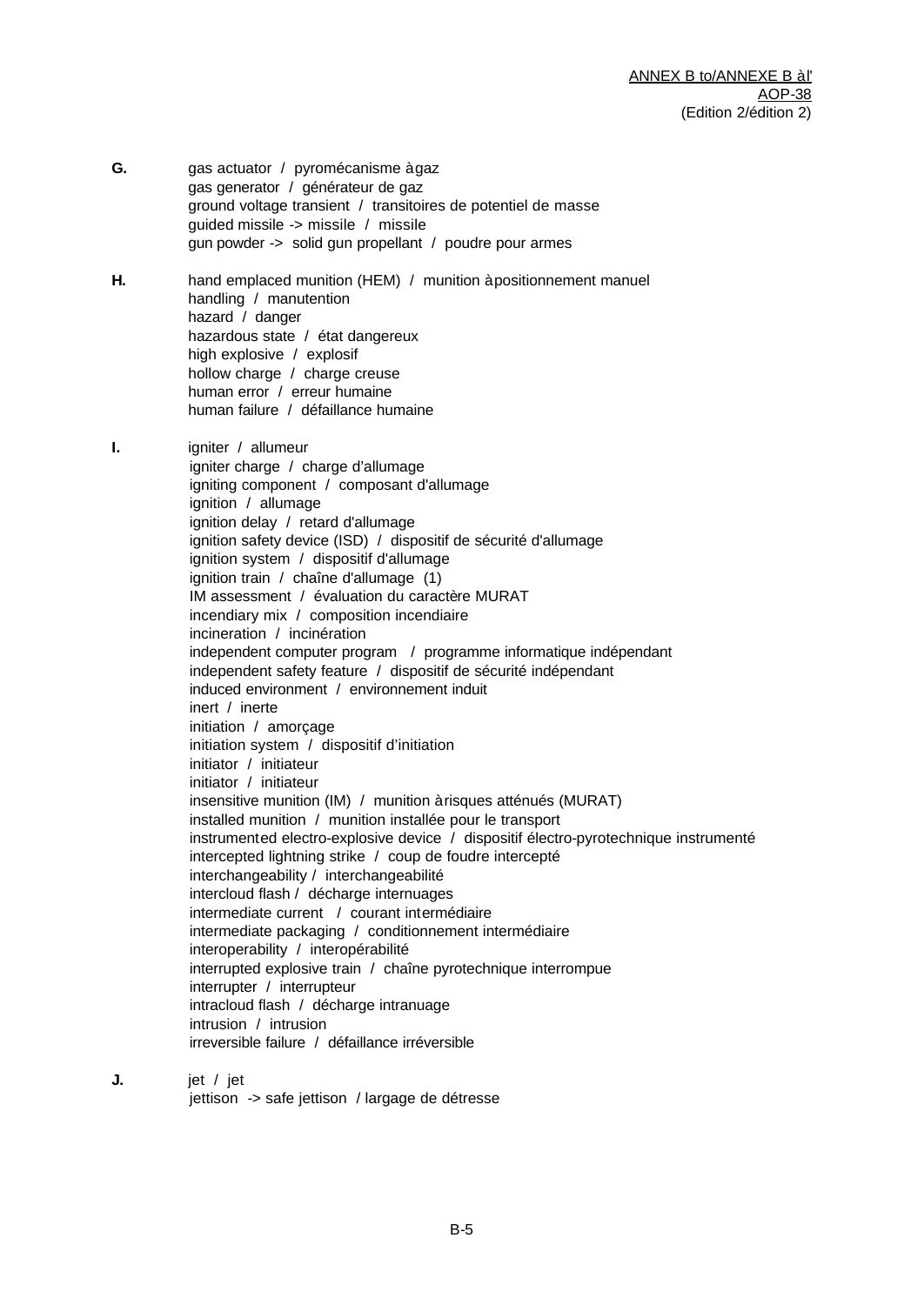L. laser grooving or cutting / fragilisation ou découpe au laser. laser initiation / amorçage par laser launch / lancement launch cycle / cycle de lancement launch safety / sécurité de lancement lead / relais (2) lead / charge relais -> relais leader / précurseur life cycle / cycle de vie lightning attachment zone / zone d'attachement de la foudre liquid propellant / propergol liquide logic route / chemin logique du système logistic configuration / configuration logistique loose cargo munition / munition non-arrimé lot / lot lower conditioning temperature (LCT) / température inférieure de conditionnement lower firing temperature (LFT) / température inférieure de tir **M.** machine compliance / ... main charge / charge principale main charge high explosive / explosif de chargement (2) maintainability / maintenabilité mandatory data / données obligatoires mandatory test / essai obligatoire manufacture to target or disposal sequence (MTDS) -> life cycle / cycle de vie manufacture to target sequence (MTS) -> service life cycle / cycle de vie en service materiel / matériel maximum no-fire stimulus (MNFS) -> no-fire threshold / seuil de non-feu maximum operation pressure (MOP) / pression maximale de fonctionnement (PMF) maximum operating pressure (MOP) curve / courbe de pression maximale de fonctionnement (CPMF) mean power density / densité de puissance moyenne mechanical situation / situation mécanique mechanical time fuze (MT fuze) / fusée chronométrique mécanique meltout / déchargement par coulée memory integrity / intégrité de la mémoire meteorological temperature / température atmosphérique minimum ignition energy (MIE) / énergie d'allumage minimale minimum output level / niveau de sortie minimale misfire / raté (2) mishap / accident missile / missile mission critical system / système critique pour la mission mission profile / profil de mission molten salt destruction / destruction par sel fondu mortar / mortier mortar bomb -> mortar munition / munition de mortier mortar design pressure (DP) curve / courbe de pression nominale du tube de mortier mortar munition / munition de mortier mortar permissible maximum pressure (PMP) curve / courbe de pression maximale permise (PMP) pour tube de mortiers mortar proof pressure (PP) / pression d'épreuve de mortier mortar safe maximum pressure (SMP) curve / courbe de pression maximale de sécurité pour mortier munition (US ammunition) / munition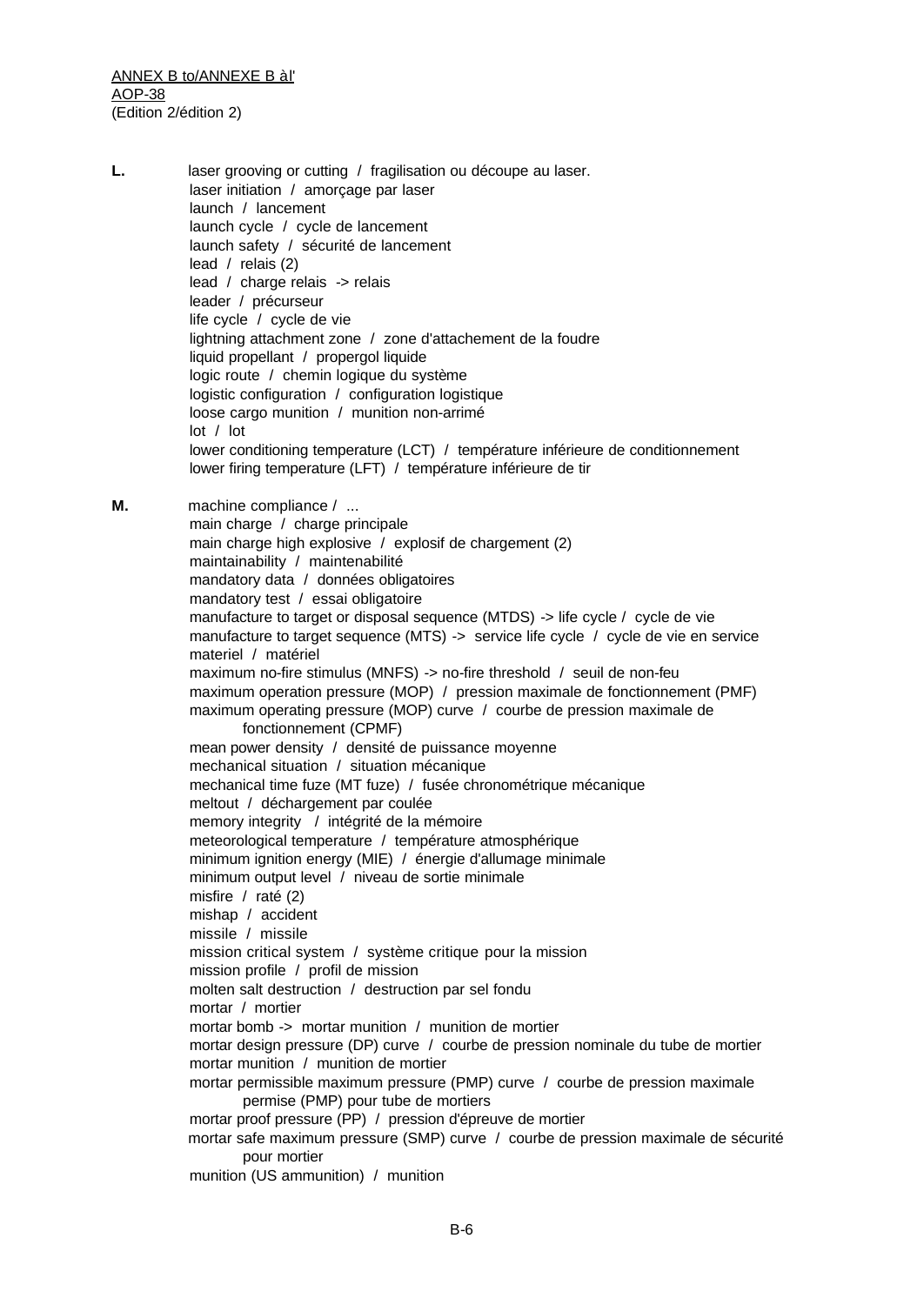munition response / réponse de la munition munition threat analysis / analyse des menaces pour la munition Muzzle Velocity (MV) / vitesse initiale ( $V_0$ )

- **N.** natural environment / environnement naturel near field / champ proche nearby flash / éclair de proximité nearby flash / décharge de proximité -> éclair de proximité neutralization / neutralisation new explosive / matière explosive nouvelle. new munition / munition nouvelle no-fire threshold / seuil de non-feu no-function threshold / seuil de non-fonctionnement non-explosive demolition accessory / accessoire de destruction non-explosif non-interrupted explosive train / chaîne pyrotechnique non interrompue
- **O.** open burning / combustion à l'air libre open detonation / pétardage open-pit burning / combustion en puits ouvert operational environment / environnement opérationnel operational life / durée de vie opérationnelle optional data / données complémentaires optional test / essai complémentaire ordnance / arme et munitions oxidation / oxydation
- **P.** packaged munition / munition conditionnée part system test / essai sur partie de système partial detonation / détonation partielle patch / mise à jour payload / charge utile peak pulse power density / densité de puissance crête d'une impulsion peak rate of rise / taux de variation crête peak stress point / ... performance / performance permissible maximum pressure (PMP) / pression maximale permise (PMP) photocatalytic neutralization / neutralisation photocatalitique pin-to-case mode (PTC mode) / mode broche à boîtier pin-to-pin mode (PTP mode) / mode broche à broche plastic explosive / explosif plastique platform / plate-forme point detonating fuze (PD fuze) / fusée à percussion premature / prématuré premature function -> premature / prématuré pressure / pression primary cartridge / cartouche primaire primary charge / charge primaire primary explosive / explosif primaire primer / amorce primer / amorce production build standard / produit de fabrication courante projectile / projectile projectile lower firing temperature upper proof pressure (Projectile LFTUPP) / pression supérieure d'épreuve du projectile à la température inférieure de tir projectile upper firing temperature upper proof pressure (Projectile UFTUPP) / pression supérieure d'épreuve du projectile à la température supérieure de tir proof pressure / pression d'épreuve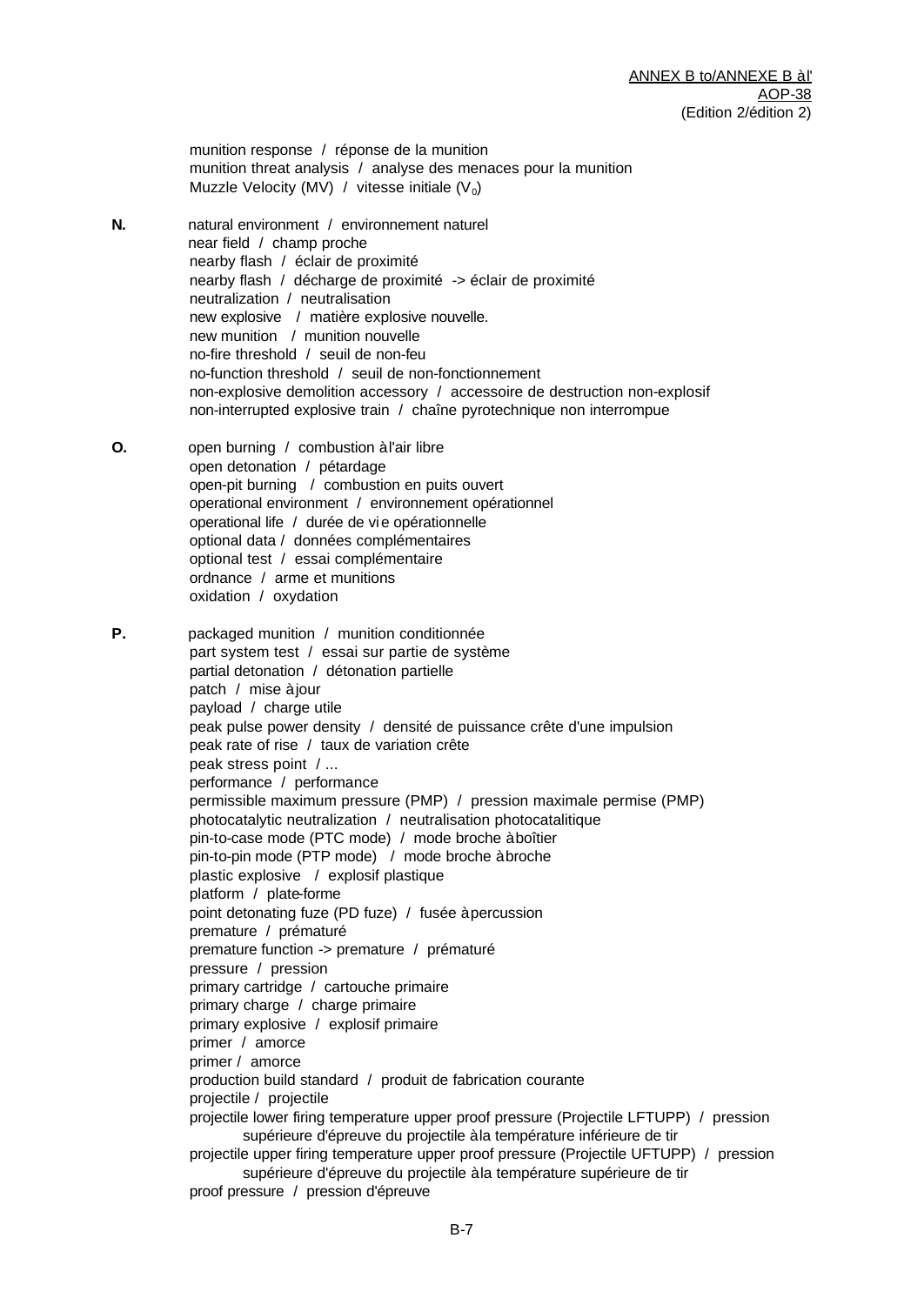> propellant / propergol propulsion / propulsion proximity fuze (PROX) / fusée à proximité (PROX) pulse energy density / densité d'énergie d'une impulsion pyroshock / choc pyrotechnique pyrotechnic composition / composition pyrotechnique pyrotechnic train / chaîne d'allumage (2)

**Q.** qualification (1) / qualification qualification (2) / homologation qualified explosive material / matière explosive homologuée

**R.** radio and radar radiation hazards (RADHAZ) / dangers des rayonnements radio-radar reactivation capability / capacité de réactivation reattachment / réattachement recovery / récupération recycling / recyclage reference comparison explosive -> comparison explosive / matière explosive de comparaison relay box / boîte relais reliability / fiabilité render safe / mise en position de sécurité response descriptors / réactions types restrikes / décharges secondaires reuse / réutilisation reversible failure / défaillance réversible rifle launched grenade / grenade à fusil ring set fuze / fusée à anneau risk / risque rocket / roquette

**S.** safe: -> safety / sécurité safe jettison / largage de détresse en condition de sécurité safe jettison test / essai de largage safe separation / séparation en sécurité safe separation distance / distance de sécurité safety / sécurité safety and arming device (SAD) / dispositif de sécurité et d'armement (DSA) safety and arming unit (SAU) -> safety and arming device / dispositif de sécurité et d'armement (DSA) safety and suitability for service (S3) / sécurité et aptitude au service safety arc -> battleshort / arc de sécurité safety assessment process / procédé d'évaluation de la sécurité safety critical / critique du point de vue de la sécurité safety critical computing system (SCCS) / système informatisé critique du point de vue de la sécurité safety critical function / fonction critique du point de vue de la sécurité safety critical system / système critique du point de vue de la sécurité safety failure / défaillance de la sécurité safety feature / dispositif de sécurité safety fuze / mèche lente safety kernel / noyau dur safety margin / marge de sécurité safety system / système de sécurité safety template / gabarit de sécurité scuttle / saborder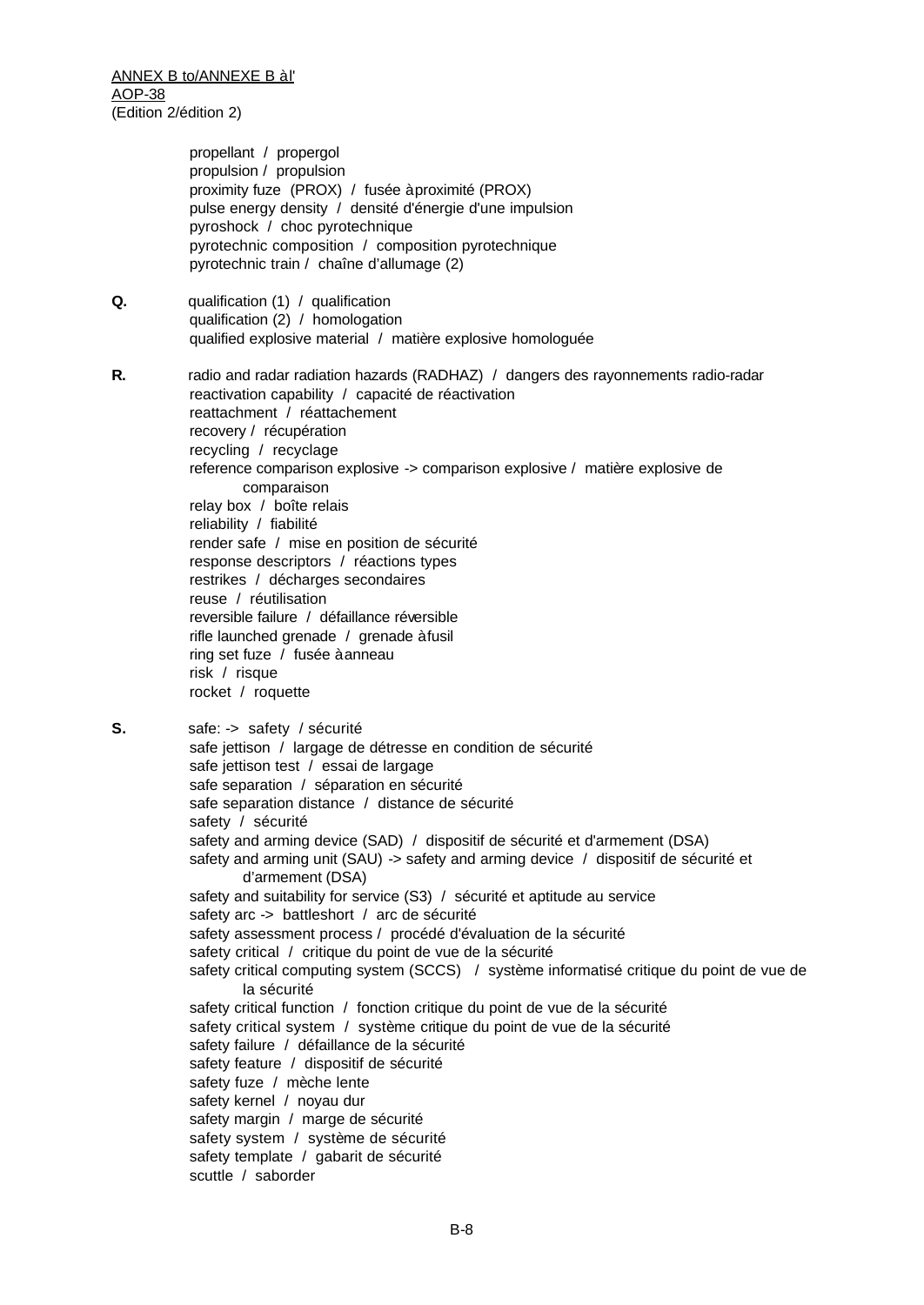secondary explosive / explosif secondaire secured cargo munition / munition arrimée self disrupt / ... self function / ... self-guided missile / missile autoguidé semi-conductor bridge (SCB) initiator / dispositif électro-pyrotechnique à fil semiconducteur sensitiveness / sensibilité (1) sensitivity / sensibilité (2) sensor / senseur service environment / environnement propre au service service life / durée de vie en service service life cycle / cycle de vie en service setter slots (holder, setting) / fentes des débouchoirs (de calage, de réglage) shall / doit, doivent, il faut shaped charge / charge formée shock / choc shock excitation / décharge oscillatoire shock-to-detonation transition (SDT) / transition de choc en détonation (TCD) shock tube / tube choc should / devrait, devraient, il faudrait single point failure / défaillance - point unique slapper detonator -> exploding foil initiator / dispositif électro-pyrotechnique à élément projeté slow heating / échauffement lent slurry -> explosive slurry / bouillie explosive sneak circuit / circuit insidieux software / logiciel solar radiation / rayonnement solaire solid gun propellant / poudre pour armes solid rocket propellant / propergol solide space missile / fusée (2) spin stabilized / stabilisé par rotation squib / étoupille stand-off / distance de fonctionnement ou distance d'action sterilization / stérilisation stimulus / stimulus storage / stockage storage and transit conditions / conditions de stockage et de transit storage environment / environnement de stockage storage life / durée de vie en stockage stored energy / énergie emmagasinée strain rate / ... streamer / traceur strike / coup de foudre stroke / coup en retour. strong data typing / ... subsequent strokes / coups en retour secondaires sub-system / sous-système suitability for service / aptitude au service surface-launched munition (SLM) / munition à lanceur de surface (MLS) surroundings -> environment 2 / environnement 2 swept stroke / foudre balayante sympathetic detonation / détonation par influence sympathetic reaction / réaction par influence system / système system design pressure (System DP) / pression nominale du système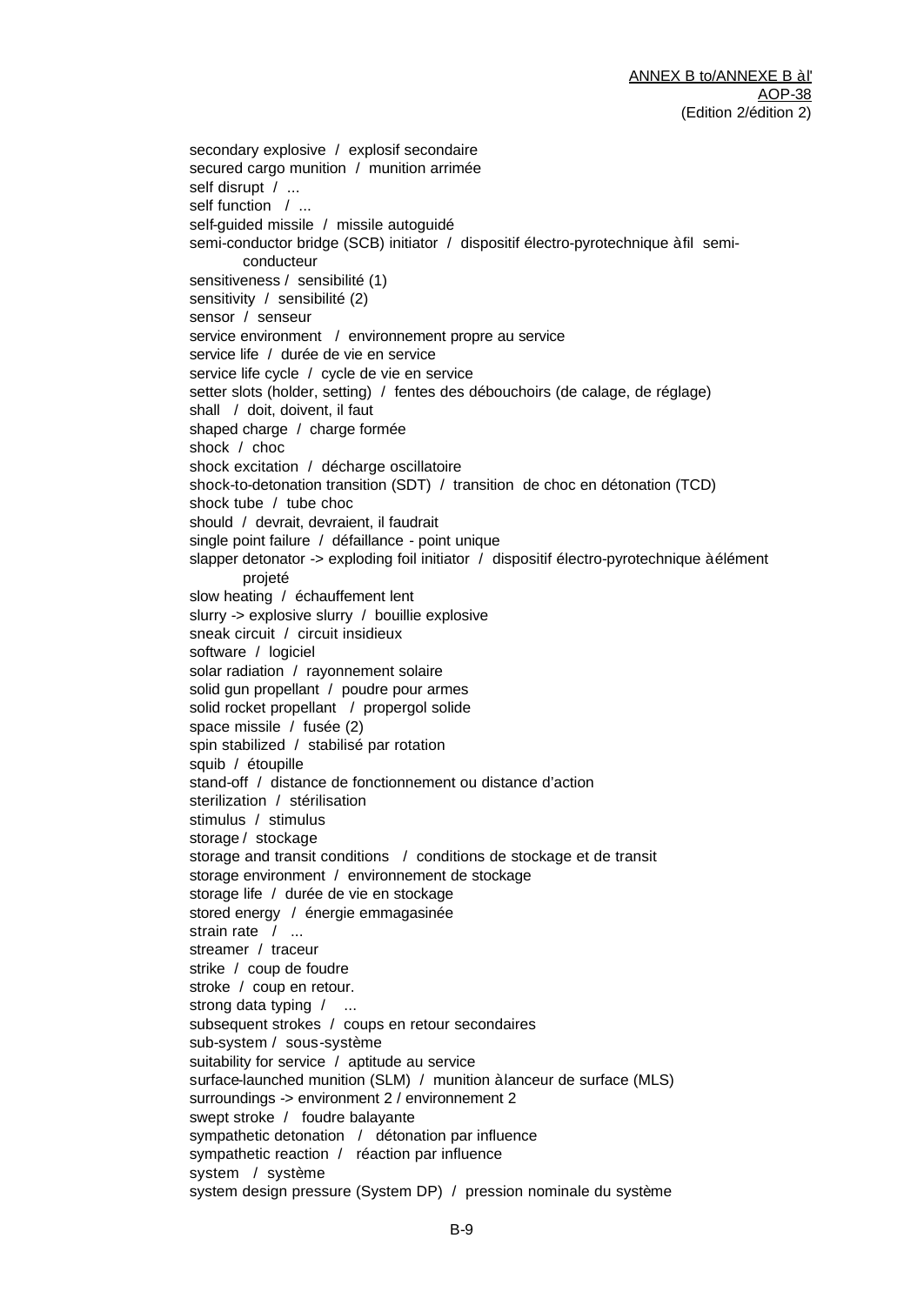> system safety device / dispositif de sécurité système system safety program / programme de sécurité du système

- **T.** temperature coefficient / coefficient de température test configuration / configuration d'essais test directive / directive d'essais test method / procédure d'essais test parameter / paramètre d'essais test plan / plan d'essais test procedure -> test method / procédure d'essais test sequence / séquence d'essais test severity / sévérité d'essai test validation / validation d'un essai thermal spark / étincelle thermique thermal time constant / constante de temps thermique threat / menace threat analysis -> munition threat analysis / analyse des menaces pour munitions threat hazard assessment (THA) / évaluation des risques des menaces time fuze / fusée chronométrique time to reach peak / temps pour atteindre la crête total duration / durée totale transfer function / fonction de transfert transportation / transport triggered lightning strike / impact de foudre déclenché type I (II, III, IV, V) reaction -> response descriptors / réactions types type qualification -> qualification or final qualification / qualification ou homologation finale
- **U.** unarmed / non armé underwater - launched munition (ULM) / munition à lanceur sous-marin underwater munition / munition sous-marine. unsafe area / zone dangereuse (2) unsafe state / état d'insécurité upper conditioning temperature (UCT) / température supérieure de conditionnement upper firing temperature (UFT) / température supérieure de tir
- **V.** vibration / vibration voltage spark / étincelle en tension
- **W.** waiver / dérogation warhead / tête militaire washout / déchargement par lavage watchdog timer / horloge de surveillance water jet cutting / découpage par jet d'eau weapon classes / catégories d'armes weapon system / système d'arme] weapon transient level (WTL) / niveau transitoire pour une arme whole system test / essai sur système comple whole weapon test / essai sur arme complète wrench slots / fentes de vissage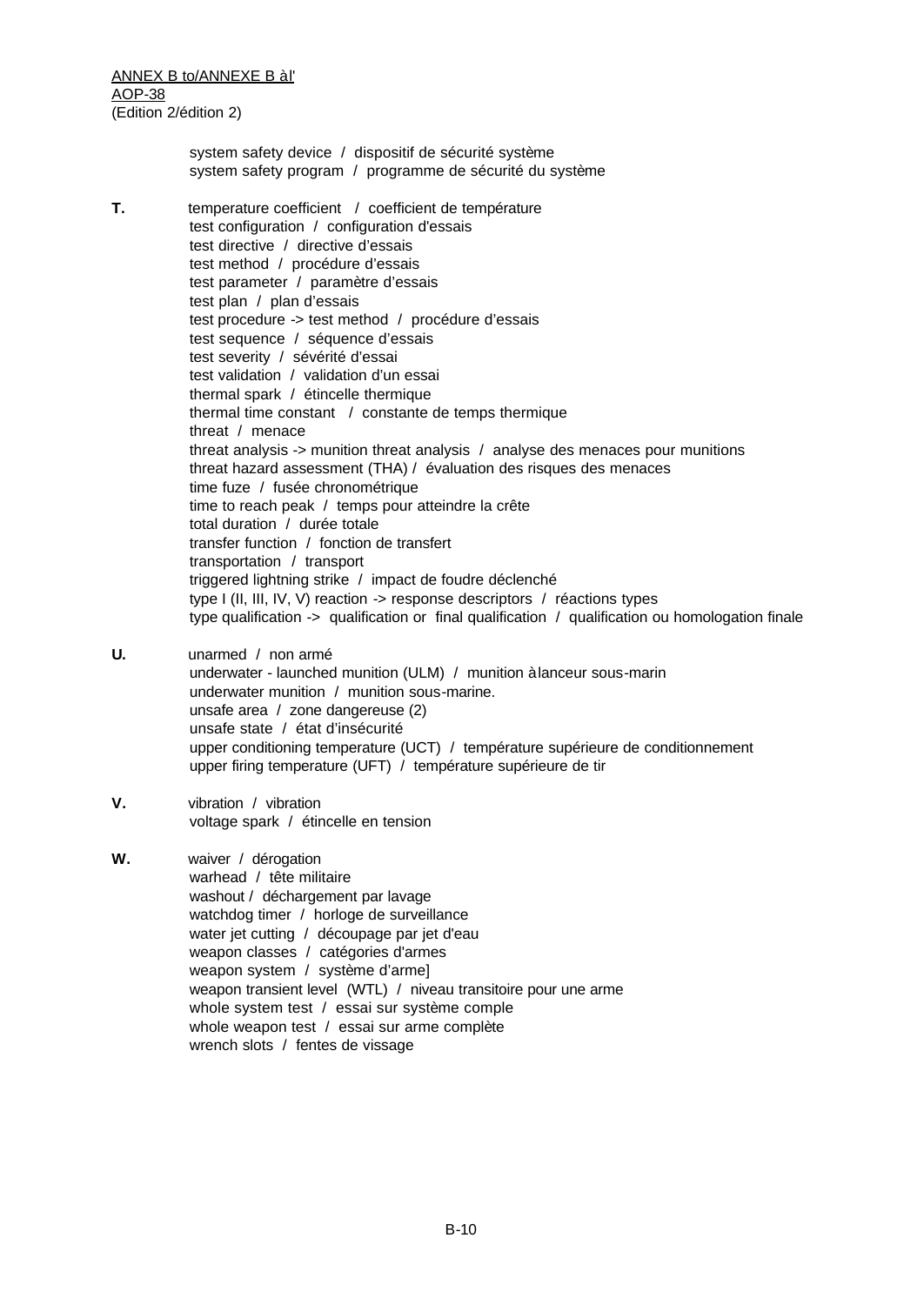#### **2. LISTE DES TERMES - FRANÇAIS-ANGLAIS**

**A.** accessoire de destruction explosif / demolition store accessoire de destruction non-explosif / non-explosive demolition accessory accident / accident -> mishap accident / mishap adhésivité / bonding (1) aérosol explosif -› explosif combustible-air / fuel-air explosive allumage / ignition allumage électrique / electric ignition allumeur / igniter allumeur -> fusée (1) / fuze amorçage / initiation amorçage électrique / electric initiation amorçage par laser / laser initiation amorce / primer amorce à composition conductrice / conducting composition cap amorce -> initiateur / initiator amorce-détonateur / detonator amplitude du champ / field strength analyse de menaces -> analyse des menaces pour la munition / munition threat analysis analyse des menaces pour la munition / munition threat analysis aptitude au service / suitability for service arc / arc arc de sécurité / battleshort arme et munitions / ordnance armed / armé armement / arming armer / arm automate / automatum **B.** biodégradation / bio-degradation boîte relais / relay box bouchon allumeur -> fusée (1) / fuze bouillie explosive / explosive slurry **C.** canon / cannon capacité de réactivation / reactivation capability caractérisation / characterization cartouche primaire / primary cartridge catégorie climatique / climatic category catégories d'armes / weapon classes chaîne d'allumage (1) / ignition train chaîne d'allumage (2) / pyrotechnic train chaîne pyrotechnique / explosive train chaîne pyrotechnique interrompue / interrupted explosive train chaîne pyrotechnique non interrompue / non-interrupted explosive train champ lointain / far field champ proche / near field charge (1) / charge (1) charge (2) / charge (2) charge cargo / cargo charge creuse / hollow charge charge d'allumage / igniter charge charge de destruction / demolition charge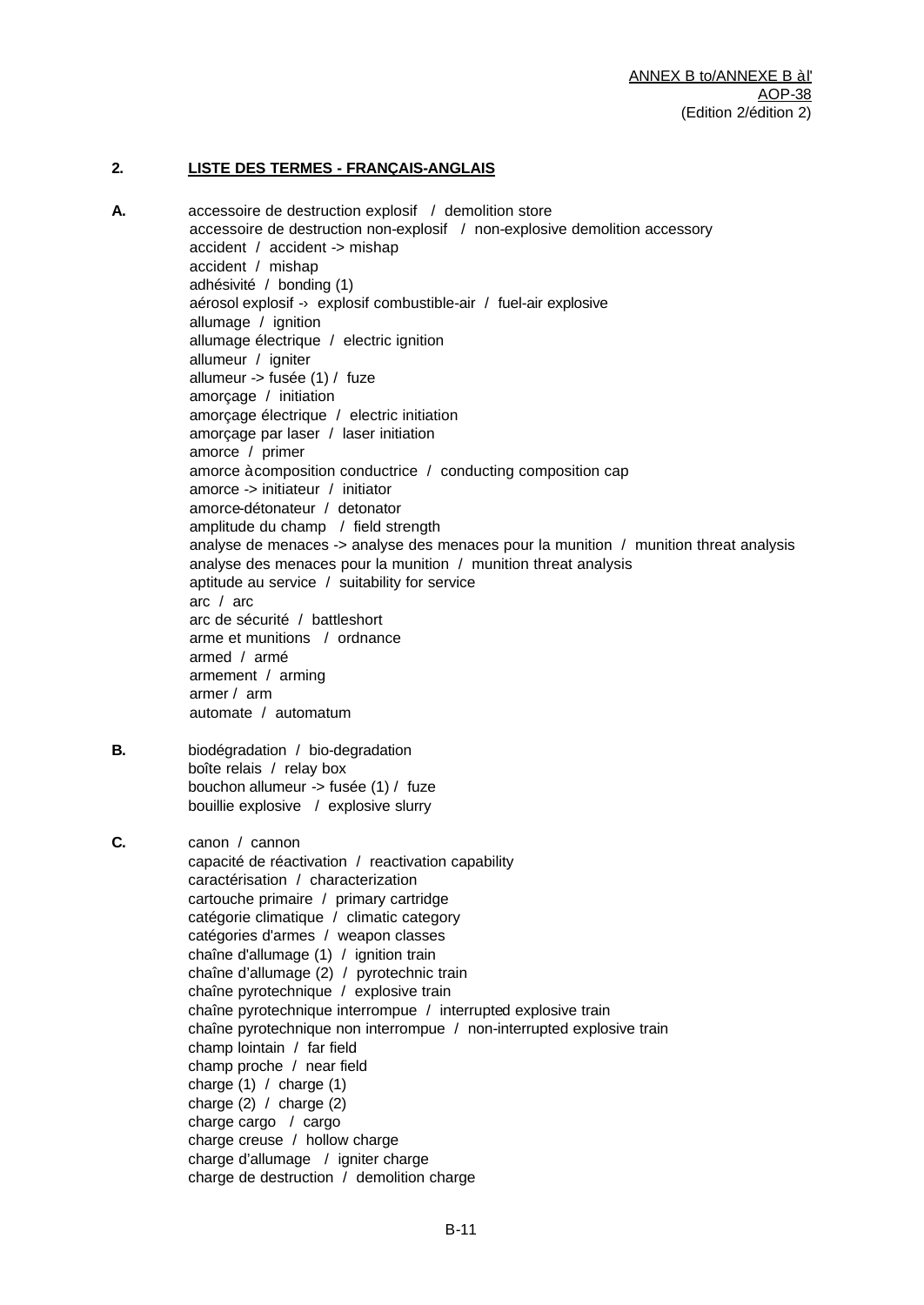> charge découpante / cutting charge charge enterrée / cratering charge charge formée / shaped charge charge primaire / primary charge charge principale / main charge charge relais -> relais / lead charge utile / payload chargement  $\rightarrow$  charge (1) / charge (1) chemin logique du système / logic route choc / shock choc pyrotechnique / pyroshock chute / drop chute libre / free fall circuit du mise à feu / firing circuit circuit insidieux / sneak circuit classement des effets de la foudre / classification of lightning effects coefficient de température / temperature coefficient combustion / burning combustion / burning combustion à l'air libre / open burning combustion en puits ouvert / open-pit burning compatibilité / compatibility composant d'allumage / igniting component composant pyrotechnique / explosive component composition conductrice (CC) / conducting composition (CC) composition incendiaire / incendiary mix composition pyrotechnique / pyrotechnic composition conception adoptée / approved design condensateur de mise à feu / firing capacitor conditionnement intermédiaire / intermediate packaging conditions de stockage et de transit / storage and transit conditions configuration armée / armed configuration configuration de déploiement / deployment configuration configuration d'essais / test configuration configuration logistique / logistic configuration confinement / confinement constante de temps thermique / thermal time constant continuï té électrique / bonding (2) contrainte en compression / compressive stress conversion / conversion conversion chimique / chemical conversion cordeau détonant / detonating cord coup de foudre / strike coup de foudre intercepté / intercepted lightning strike coup de foudre lointain / far field strike coup direct / direct strike coup en retour / stroke coup en retour initial / first return stroke coups en retour secondaires / subsequent strokes courant continu / continuing current courant intermédiaire / intermediate current courbe de pression maximale de fonctionnement (CPMF) / maximum operating pressure (MOP) curve courbe de pression maximale de sécurité pour mortier / mortar safe maximum pressure (SMP) curve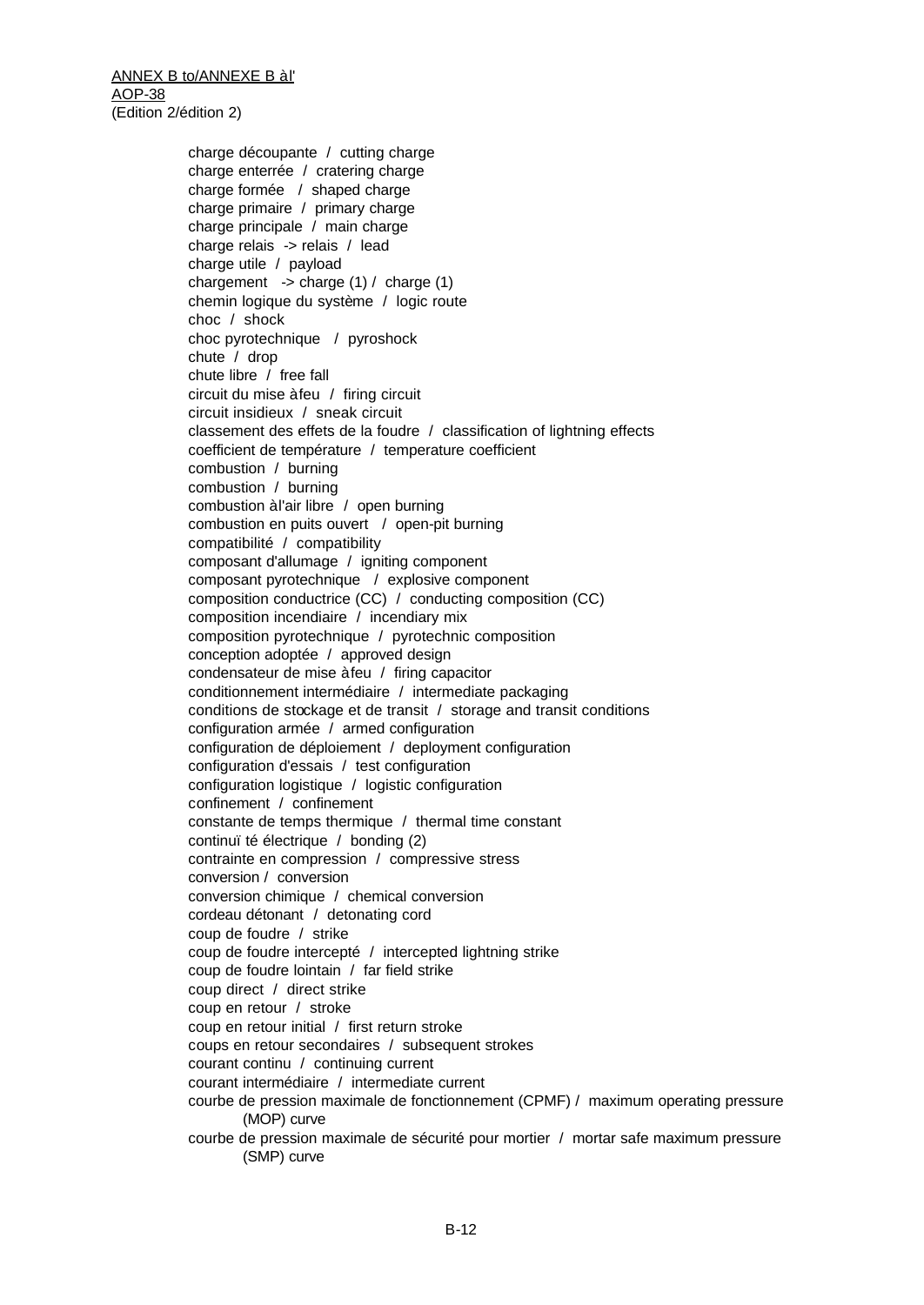courbe de pression maximale permise (PMP) pour tube de mortiers / mortar permissible maximum pressure (PMP) curve courbe de pression nominale du tube de mortier / mortar design pressure (DP) curve critique du point de vue de la sécurité / safety critical cryofracture / cryogenic exposure cycle de lancement / launch cycle cycle de vie / life cycle cycle de vie / life cycle cycle de vie en service / service life cycle

**D.** danger / hazard

dangers des rayonnements radio-radar / radio and radar radiation hazards (RADHAZ) débouchoir de fusée -> programmateur de fusée / fuze setter décharge de proximité -> éclair de proximité / nearby flash décharge électrostatique / electrostatic discharge (ESD) décharge internuages / intercloud flash décharge intranuage / intracloud flash décharge oscillatoire / shock excitation déchargement par coulée / meltout déchargement par lavage / washout décharges secondaires / restrikes décontamination chimique / chemical decontamination découpage par jet d'eau / water jet cutting défaillance / failure (1) défaillance - point unique / single point failure défaillance de cause commune / common cause failure défaillance de la sécurité / safety failure défaillance de mode commun / common mode failure défaillance humaine / human failure défaillance irréversible / irreversible failure défaillance réversible / reversible failure déflagration / deflagration déformation en compression / compressive deformation degré de sécurité / degree of safety démilitarisation / demilitarization densité de puissance crête d'une impulsion / peak pulse power density densité de puissance moyenne / mean power density densité d'énergie d'une impulsion / pulse energy density déploiement / deployment dérogation / waiver désactivation / deactivation désarmement / disarm destruction / demolition destruction par sel fondu / molten salt destruction détecteur d'environnement -> senseur / sensor détonateur / detonator détonateur "slapper" -> dispositif électro-pyrotechnique à élément projeté / exploding foil initiator détonateur -> amorce détonateur / detonator détonation / detonation détonation en milieu fermé / closed detonation détonation par influence / sympathetic detonation détonation partielle / partial detonation déviation / deviation devrait, devraient, il faudrait / should diamètre critique pour la détonation / critical detonation diameter directive d'essais / test directive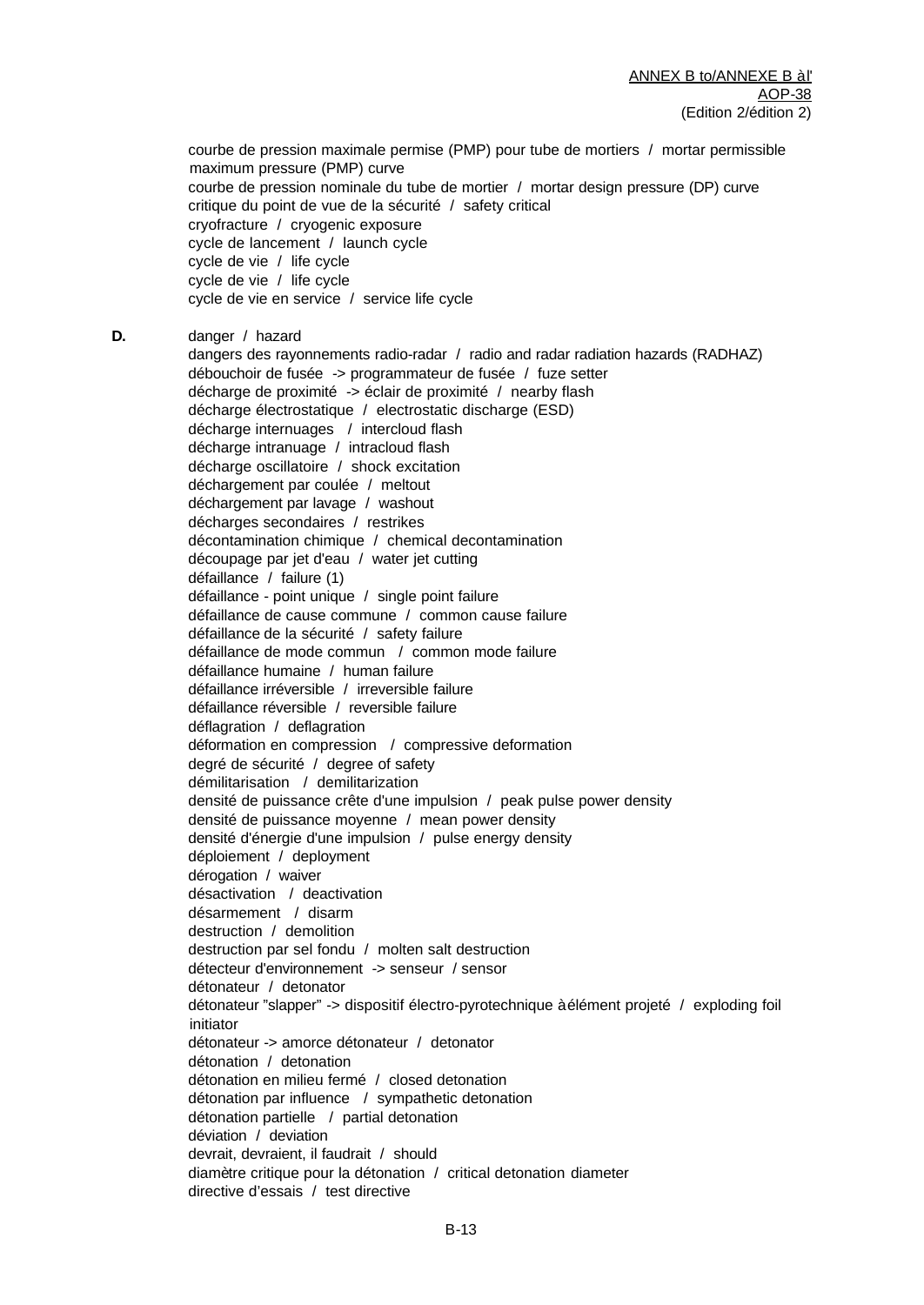directives de sécurité pour la conception / design safety guides disponibilité / availability dispositif anti-perturbation / antidisturbance device dispositif d'amorçage -> fusée (1) / fuze dispositif d'initiation / initiation system dispositif d'allumage / ignition system dispositif de sécurité / safety feature dispositif de sécurité d'allumage / ignition safety device (ISD) dispositif de sécurité et d'armement (DSA) / safety and arming device (SAD) dispositif de sécurité indépendant / independent safety feature dispositif de sécurité système / system safety device dispositif électro-pyrotechnique (DEP) / electro-explosive device (EED) dispositif électro-pyrotechnique à élément projeté / exploding foil initiator (EFI) dispositif électro-pyrotechnique à feuille chaude / film bridge initiator dispositif électro-pyrotechnique à fil semi- conducteur / semi-conductor bridge (SCB) initiator dispositif électro-pyrotechnique à fil chaud / bridge wire (BW) initiator dispositif électro-pyrotechnique à fil explosé / exploding bridge wire (EBW) initiator dispositif électro-pyrotechnique instrumenté / instrumented electro-explosive device distance de capture / capture distance distance de fonctionnement ou distance d'action / stand-off distance de sécurité / safe separation distance documentation industrielle (ou firmware) / firmware doit, doivent, il faut / shall données complémentaires / optional data données obligatoires / mandatory data durée de vie en service / service life durée de vie en stockage / storage life durée de vie opérationnelle / operational life durée totale / total duration **E.** éclatement prématuré / early burst échauffement lent / slow heating échauffement rapide / fast heating éclair / flash éclair de proximité / nearby flash éclair du nuage au sol / cloud to ground flash éclair lointain / distant or "far field" flash effacer les sécurités / enable effet corona / corona efficacité sur la cible / effectiveness on target énergie d'allumage minimale / minimum ignition energy (MIE) énergie de mise à feu / firing energy énergie de mise à feu en condensateur / firing capacitor energy (FCE) énergie emmagasinée / stored energy enlèvement et destruction des explosifs / explosive ordnance disposal (EOD) environnement / environment environnement crédible / credible environment environnement de radiations électromagnétiques / electromagnetic radiation environment (ERME) environnement de stockage / storage environment environnement induit / induced environment environnement naturel / natural environment environnement opérationnel / operational environment environnement propre au service / service environment équipement d'essais d'environnement / environmental test equipment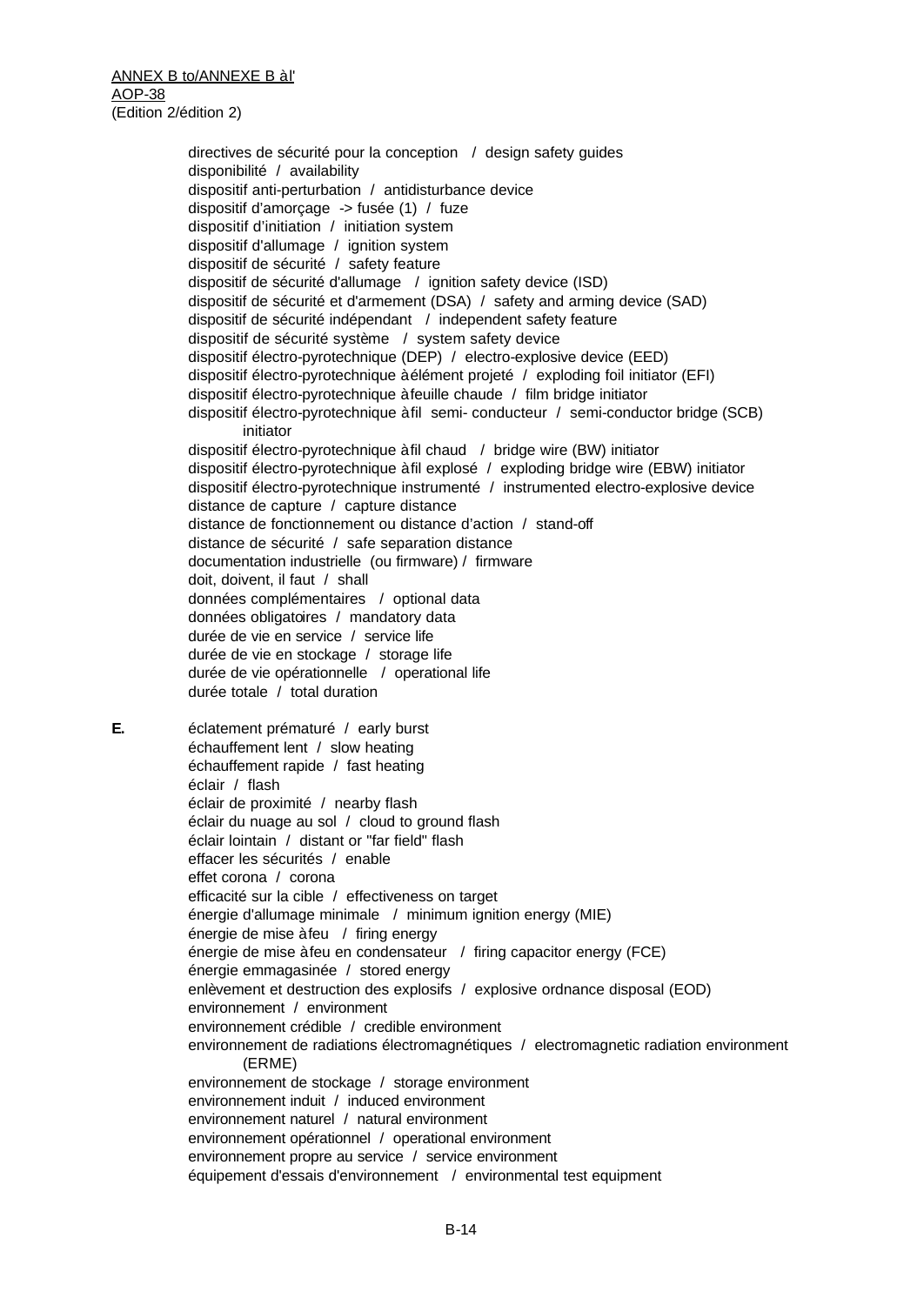erreur humaine / human error essai complémentaire / optional test essai de largage / safe jettison test essai de vieillissement accéléré / accelerated life testing essai obligatoire / mandatory test essai sur arme complète / whole weapon test essai sur partie de système / part system test essai sur système complet / whole system test état d'insécurité / unsafe state état dangereux / hazardous state état de sécurité dans la conception / designed safety state état de sécurité -> sécurité / safety étincelle en tension / voltage spark étincelle thermique / thermal spark étoupille / squib étoupille -> amorce / primer exploseur / exploder évaluation / assessment évaluation des risques des menaces / threat hazard assessment (THA) évaluation du caractère MURAT / IM assessment exigence du point de vue de l'environnement / environmental requirement exploseur / exploder explosif / high explosive explosif relais -> explosif de relais de détonation / booster and lead explosive explosif combustible – air / fuel-air explosive explosif de chargement (2) / main charge high explosive explosif de relais de détonation / booster explosive explosif plastique / plastic explosive explosif primaire / primary explosive explosif secondaire / secondary explosive explosion / explosion explosion par échauffement / cook off explosivité / explosiveness

**F.** faire fonctionner / function (2) famille de fusées d'ogive / family of nose fuzes fentes de vissage / wrench slots fentes des débouchoirs (de calage, de réglage) / setter slots (holder, setting) fiabilité / reliability fin de vie de service / end-of-life flux de diffusion / diffusion flux flux d'ouverture (flux rapide) / aperture flux (fast flux) fonction critique du point de vue de la sécurité / safety critical function fonction de transfert / transfer function fonctionnement / function (1) fonctionnement prématuré -> prématuré / premature force d'environnement / environmental force foudre balayante / swept stroke fragilisation ou découpe au laser / laser grooving or cutting fusée (1) / fuze fusée (2) / space missile fusée à anneau / ring set fuze fusée à percussion / point detonating fuze (PD fuze) fusée à proximité (PROX) / proximity fuze (PROX) fusée chronométrique / time fuze fusée chronométrique mécanique / mechanical time fuze (MT fuze)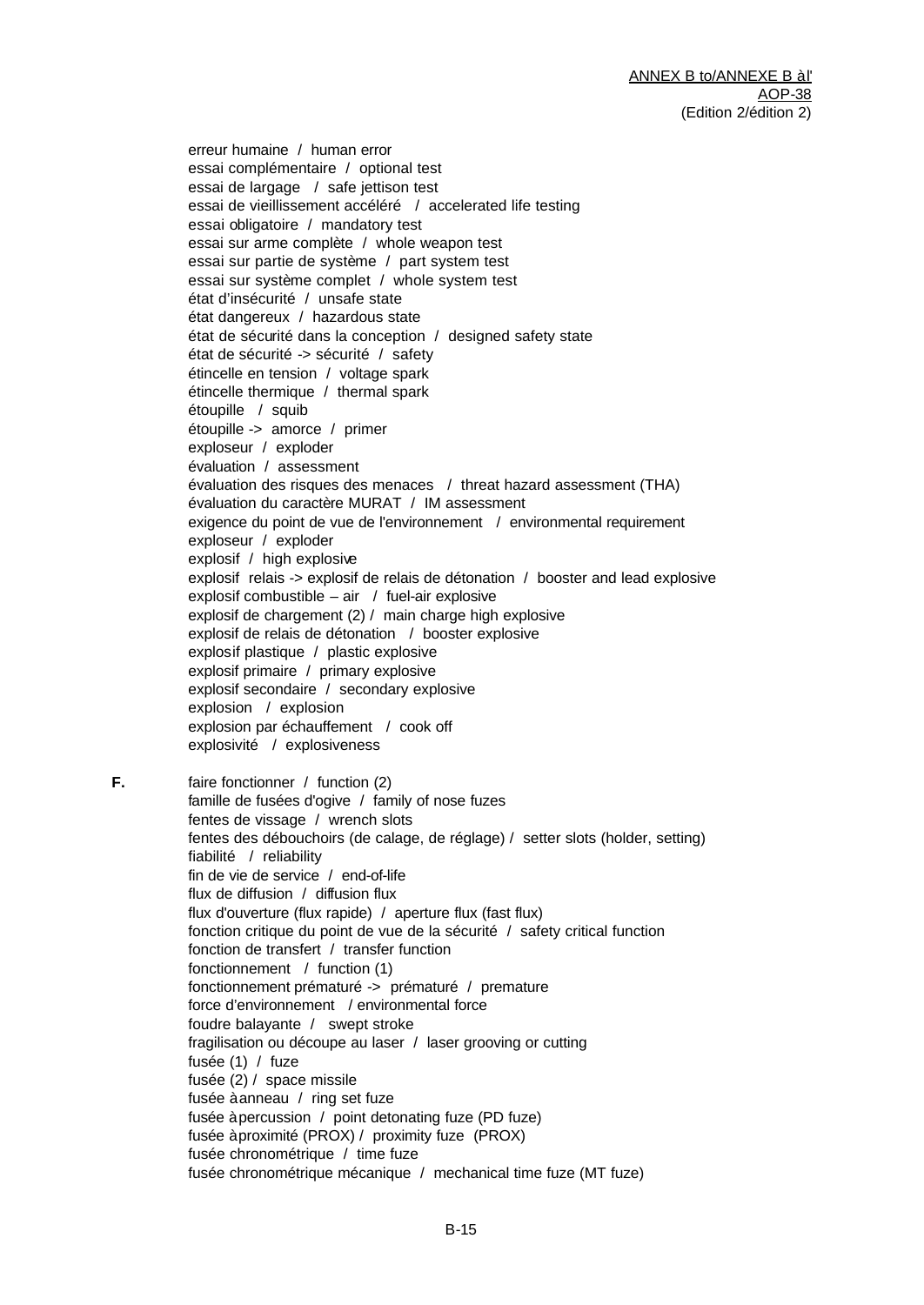- **G.** gabarit de sécurité / safety template générateur de gaz / gas generator grenade à fusil / rifle launched grenade
- **H.** hauteur de chute / drop height homologation / qualification (2) homologation finale / final (or type) qualification horloge de surveillance / watchdog timer
- **I.** impact de foudre déclenché / triggered lightning strike impédance d'onde / field impedance impulsion maximum de non mise à feu -> seuil de non-feu / no-fire threshold incinération / incineration inerte / inert initiateur / initiator injection de courant sur un toron / bulk current injection (BCI) intégrale d'action / action integral intégrité de la mémoire / memory integrity interchangeabilité / interchangeability interopérabilité / interoperability interrupteur / interrupter intervalle de tir / firing interval intrusion / intrusion
- **J.** jet / jet
- **L.** lancement / launch largage de détresse en condition de sécurité / safe jettison largage -> largage de détresse / safe jettison limite proportionnelle en compression / compressive proportional limit logement / cavity logiciel / software logiciel intégré en mémoire morte / embedded software lot / lot
- **M.** maintenabilité / maintainability manutention / handling marge de sécurité / safety margin matériau électriquement représentatif / electrically representative material (ERM) matériel / materiel matériel de destruction / demolition materiel matière énergétique / energetic material matière explosive / explosive material matière explosive de comparaison / comparison explosive matière explosive homologuée / qualified explosive material matière explosive nouvelle / new explosive mèche lente / safety fuze menace / threat mise à feu / firing mise à jour / patch mise au rebut / disposal mise en état de service / commit-to-arm mise en position de sécurité / render safe missile / missile missile (télé)guidé -> missile / missile missile autoguidé / self-guided missile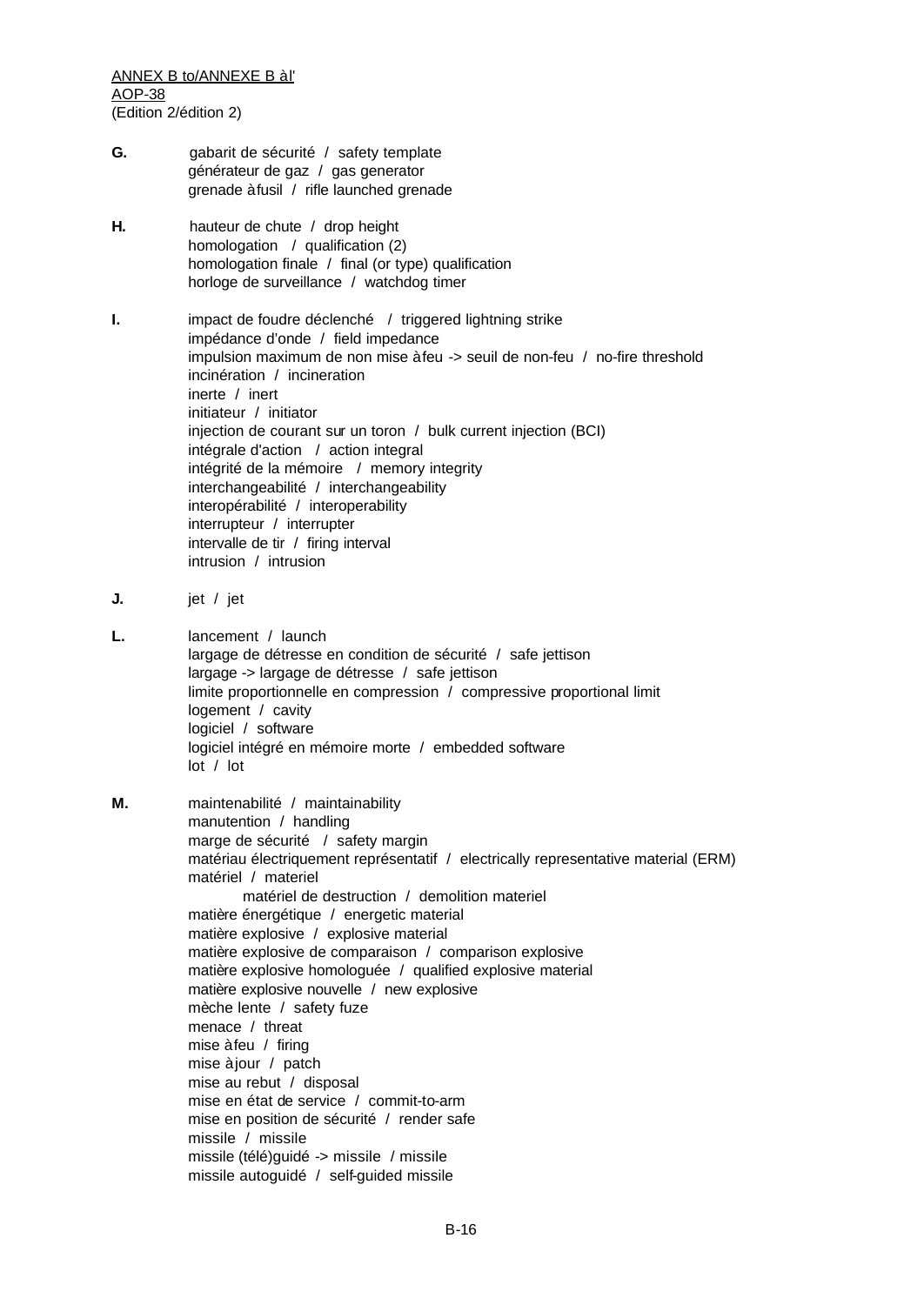mode broche à boîtier / pin-to-case mode (PTC mode) mode broche à broche / pin-to-pin mode (PTP mode) module d'élasticité en compression / compressive modulus of elasticity mortier / mortar munition / munition (US: ammunition) munition à lanceur aérien (MLA) / air launched munition (ALM) munition à lanceur de surface (MLS) / surface-launched munition (SLM) munition à lanceur sous-marin / underwater - launched munition (ULM) munition à positionnement manuel / hand emplaced munition (HEM) munition à risques atténués (MURAT) / insensitive munition (IM) munition arrimée / secured cargo munition munition conditionnée / packaged munition munition de mortier / mortar bomb -> mortar munition munition de mortier / mortar munition munition de tir / ammunition munition installée pour le transport / installed munition munition non-arrimé / loose cargo munition munition nouvelle / new munition munition sous-marine / underwater munition

- **N.** neutralisation / neutralization neutralisation photocatalitique / photocatalytic neutralization niveau d'essais transitoires pour une arme / equipment transient test level (ETTL) niveau de charge électrostatique / electrostatic charge level niveau de fonctionnement / function level niveau de mise à feu / firing level niveau de sortie minimale / minimum output level niveau transitoire pour une arme / weapon transient level (WTL) non armé / unarmed noyau dur / safety kernel
- **O.** oxydation / oxidation

**P.** paramètre d'essais / test parameter performance / performance performance acceptable / acceptable performance pétardage / open detonation piège / booby trap plan d'essais / test plan plate-forme / platform points d'attachement / attachment points poudre pour armes / solid gun propellant poudre -> propergol / propellant précurseur / leader prématuré / premature pression / pressure pression dans les conditions d'utilisation extrêmes (PCUE) / extreme service conditions pressure (ESCP) pression de chambre / chamber pressure pression d'épreuve / proof pressure pression d'épreuve de mortier / mortar proof pressure (PP) pression extrême maximale en fonctionnement / extreme maximum operating pressure (EMOP) pression maximale de fonctionnement (PMF) / maximum operation pressure (MOP) pression maximale permise (PMP) / permissible maximum pressure (PMP) pression nominale -› courbe de pression nominale pour mortier / mortar design pressue curve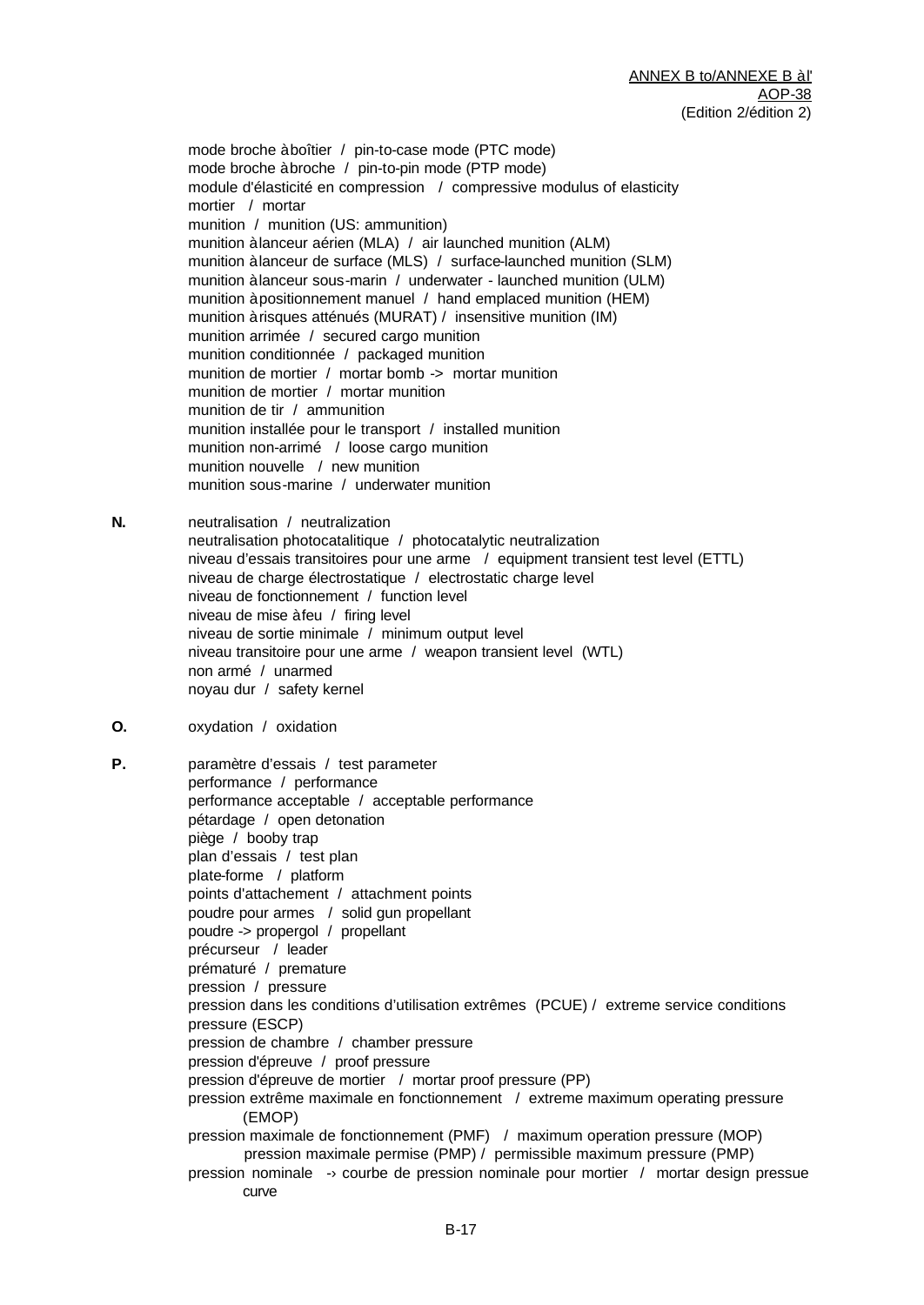pression nominale du système / system design pressure (System DP) pression supérieure d'épreuve du projectile à la température inférieure de tir / projectile lower firing temperature upper proof pressure (Projectile LFTUPP) pression supérieure d'épreuve du projectile à la température supérieure de tir / projectile upper firing temperature upper proof pressure (Projectile UFTUPP) principes de conception / design principles procédé d'évaluation de la sécurité / safety assessment process procédure d'essais / test method produit de fabrication courante / production build standard profil de mission / mission profile profil d'environnement / environmental profile programmateur de fusée / fuze setter programme de sécurité du système / system safety program programme informatique indépendant / independent computer program projectile / projectile propergol / propellant propergol composite / composite propellant propergol liquide / liquid propellant propergol solide / solid rocket propellant propulseur d'appoint / booster (2) propulsion / propulsion pyromécanisme / gas actuator. pyromécanisme à gaz / gas actuator **Q.** qualification / qualification (1) qualification type -> qualification" ou homologation finale / qualification or final qualification **R.** raté (1) / dud raté (2) / misfire rayon de capture / capture radius rayonnement solaire / solar radiation réaction de type I (II, III, IV, V) -> réactions types / response descriptors réaction par influence / sympathetic reaction réactions type / response descriptors réattachement / reattachment récupération / recovery recyclage / recycling réduction électrochimique / electrochemical reduction relais (1) / augmenting charge relais (2) / lead relais de détonation / booster (1) réponse de la munition / munition response retard d'allumage / ignition delay retard d'armement / arming delay retard de mise à feu / firing control delay retard de mise à feu / firing control delay retard pyrotechnique / delay element réutilisation / reuse risque / risk roquette / rocket **S.** saborder / scuttle sécurité / safety sécurité de lancement / launch safety sécurité et aptitude au service / safety and suitability for service (S3)

sécurité positive / fail-safe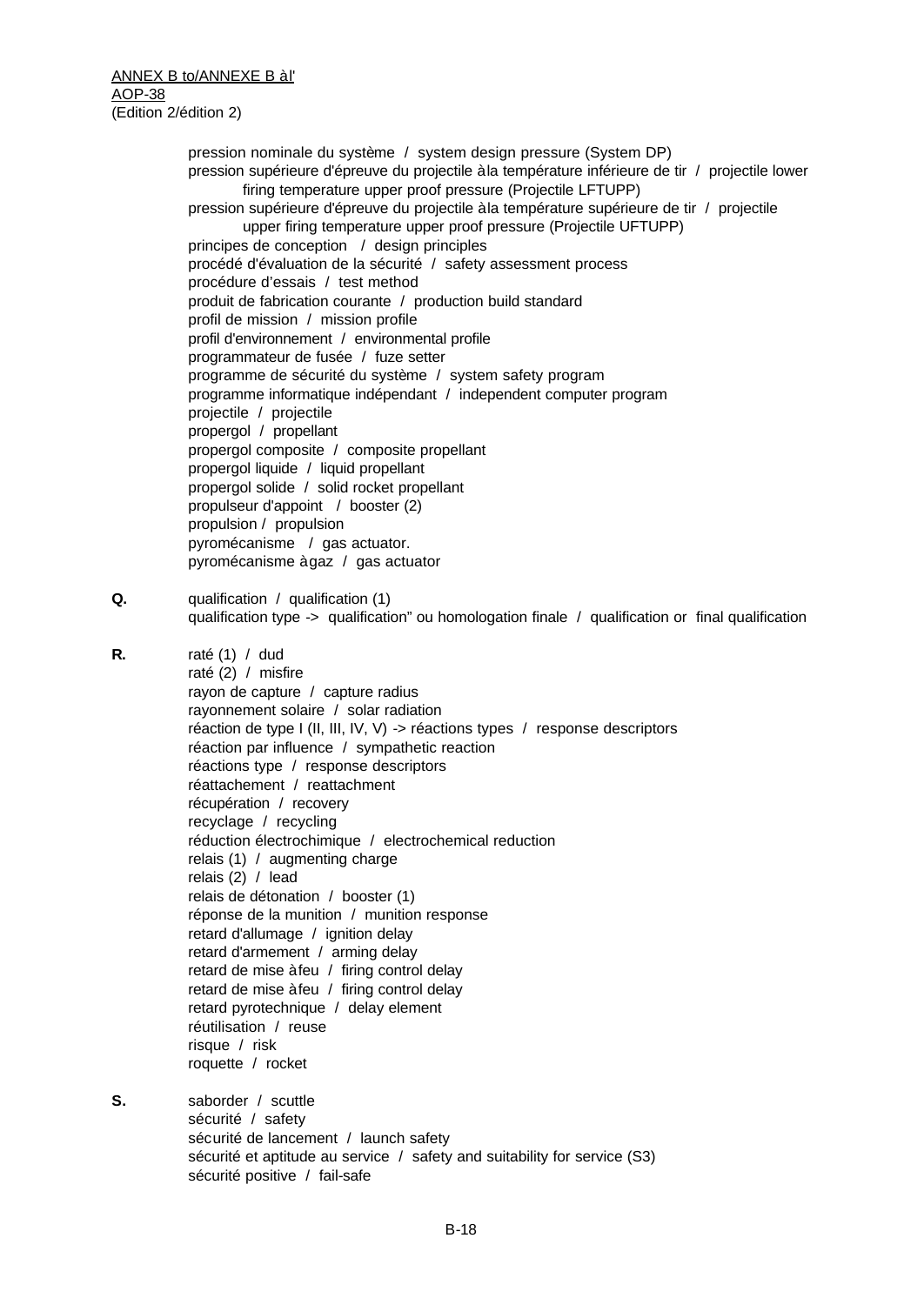senseur / sensor sensibilité (1) / sensitiveness sensibilité (2) / sensitivity séparation en sécurité / safe separation séquence d'essais / test sequence seuil de fonctionnement / all-function level seuil de mise à feu / all-fire level seuil de non-feu / no-fire threshold seuil de non-fonctionnement / no-function threshold sévérité d'essai / test severity situation mécanique / mechanical situation souffle / blast sous-système / sub-system sous-système de destruction / demolition sub-system stabilisé par rotation / spin stabilized stérilisation / sterilization stimulus de fonctionnement / functional stimulus stimulus de mise à feu / firing stimulus stimulus / stimulus stockage / storage système / system système critique du point de vue de la sécurité / safety critical system système critique pour la mission / mission critical system système d'arme / weapon system système de commande de mise à feu / firing control system système de destruction / demolition system système de fusée / fuzing system système de mise de feu / firing system système de relais de détonation / detonation relay system système de relais de stimulus de mise à feu / firing stimulus relay system système de sécurité / safety system système informatisé / computing system système informatisé critique du point de vue de la sécurité / safety critical computing system (SCCS)

**T.** taux de variation crête / peak rate of rise température atmosphérique / meteorological temperature température inférieure de conditionnement / lower conditioning temperature (LCT) température inférieure de tir / lower firing temperature (LFT) température supérieure de conditionnement / upper conditioning temperature (UCT) température supérieure de tir / upper firing temperature (UFT) temps de bouche / action time temps pour atteindre la crête / time to reach peak tension de mode commun / common mode voltage tension de mode différentiel / differential voltage tête militaire / warhead traceur / streamer transition de choc en détonation (TCD) / shock-to-detonation transition (SDT) transition d'une réaction retardée ou inconnue en détonation (TXD) / explosion-to-detonation transition (XDT) transition de déflagration en détonation (TDD) / deflagration to detonation transition (DDT) transitoires de potentiel de masse / ground voltage transient transport / transportation tube choc / shock tube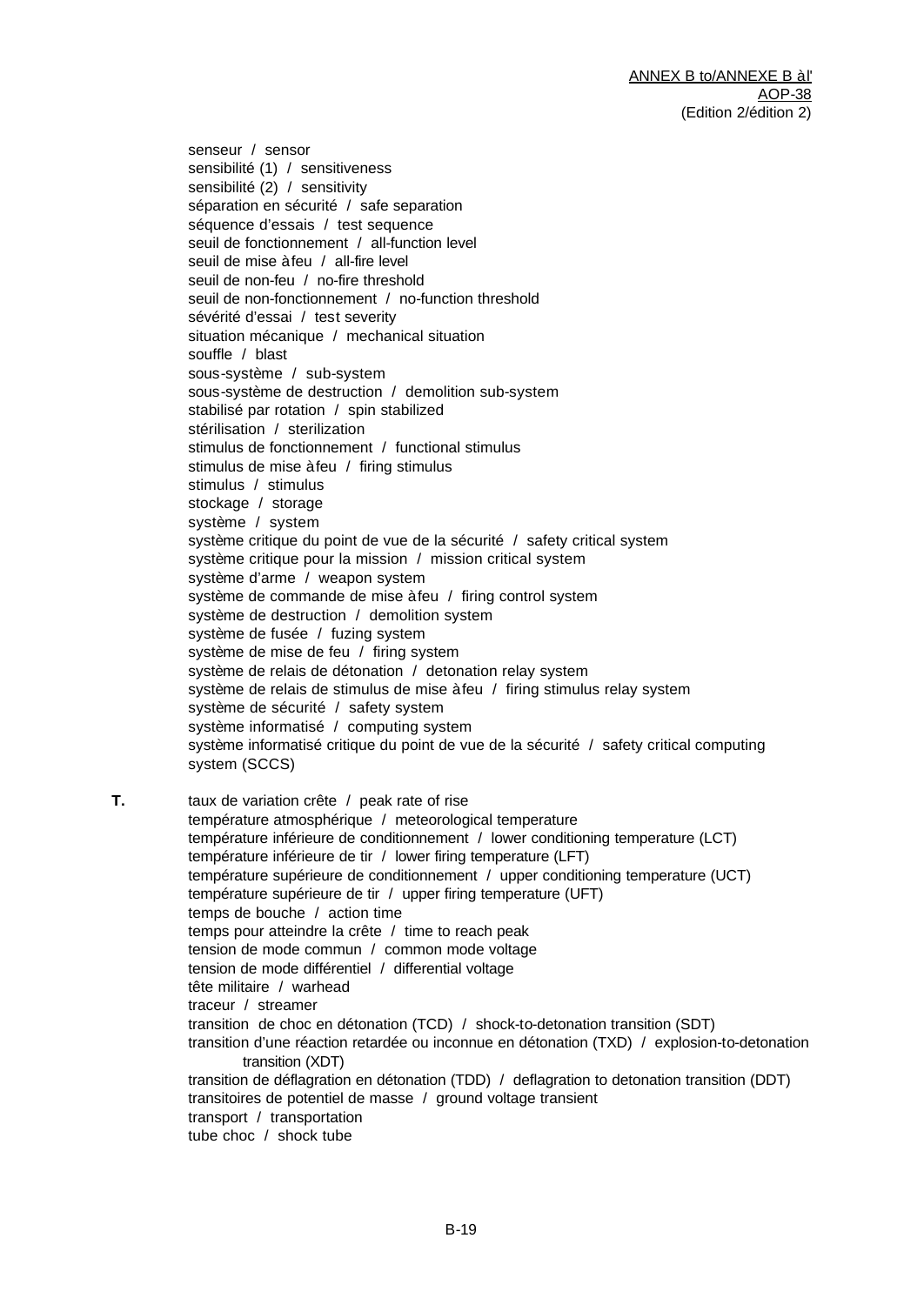ANNEX B to/ANNEXE B à l' AOP-38 (Edition 2/édition 2)

- **V.** validation d'un essai / test validation vibration / vibration vitesse initiale ( $V_0$ ) / Muzzle Velocity (MV)
- **Z.** zone dangereuse (1) / danger area zone dangereuse (2) / unsafe area zone d'attachement de la foudre / lightning attachment zone zone de Fraunhofer -> lointain / far field zone de Fresnel -> champ proche / near field

Les termes suivants n'ont pas encore été arrêtés en français:

- compressive rho-point (STANAG 4443)
- compressive strain (STANAG 4443)
- firing capacitor (STANAG 4187) (condensateur de mise à feu ?)
- firing capacitor energy (STANAG 4187) (énergie en condensateur de mise à feu ?)
- machine compliance (STANAG 4443)
- peak stress point (STANAG 4443)
- self disrupt (STANAG 4187)
- self function (STANAG 4187)
- strain rate (STANAG 4443)
- strong data typing (STANAG 4404)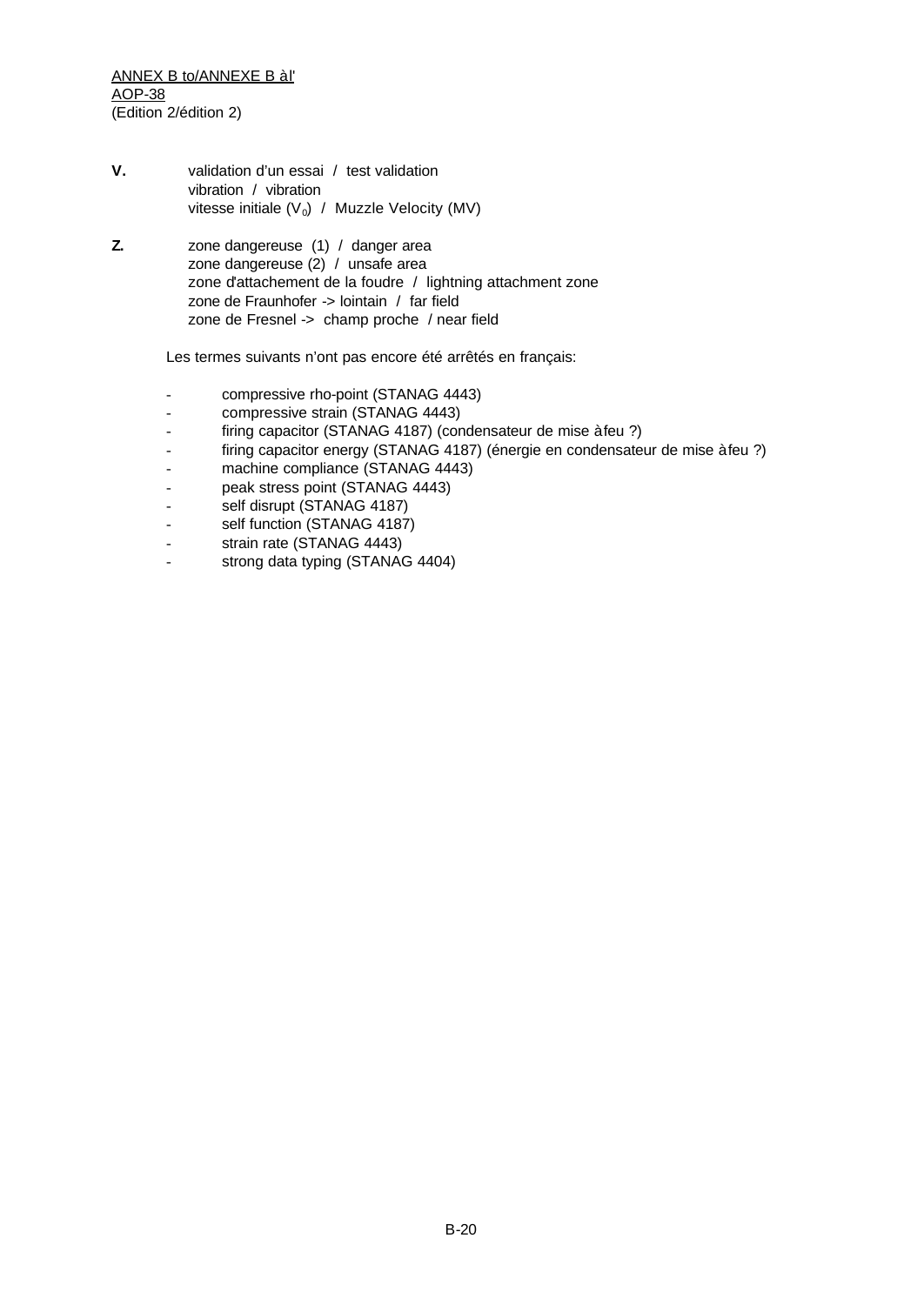#### **3. INTERRELATIONSHIPS BETWEEN TERMS / RAPPORTS ENTRE TERMES**

These overviews are intended to demonstrate the relationships between terms applicable in some special areas of concern, and the relations between English and French terminilogy. /

Le but de ces récapitulations est de démontrer les relations entre les termes qui sont applicables dans quelques domaines spécifiques, ainsi que les relations entre les termes anglais et français.

#### **3.1 EXPLOSIVE REACTIONS / RÉACTIONS PYROTECHNIQUES**

| <b>ENERGETIC</b><br><b>MATERIAL</b> | <b>APPLICATION</b>                                                                                       | TYPE OF<br><b>REACTION</b>                          | <b>INITIATION</b>          | <b>INITIATOR</b>                               | <b>INITIATING</b><br><b>CHARGE</b>    |
|-------------------------------------|----------------------------------------------------------------------------------------------------------|-----------------------------------------------------|----------------------------|------------------------------------------------|---------------------------------------|
| MATIÈRE<br>ÉNERGÉTIQUE              | <b>APPLICATION</b>                                                                                       | <b>TYPE DE</b><br><b>RÉACTION</b>                   | <b>INITIATION</b>          | <b>INITIATEUR</b>                              | <b>CHARGE</b><br><b>D'INITIATION</b>  |
| - explosive                         | see below                                                                                                | - chemical<br>explosion                             | see below                  | - initiator                                    | see below                             |
| - matière explosive                 | voir ci-dessous                                                                                          | - explosion<br>chimique                             | voir ci-dessous            | - initiateur                                   | voir ci-dessous                       |
| - high explosive                    | - main charge                                                                                            | - detonation<br>(super-sonic;<br>shock wave)        | - initiation               | - booster<br>- lead                            | primary or<br>secondary<br>explosive  |
| - explosif                          | - charge principale                                                                                      | - détonation<br>(supersoniqu<br>e; onde de<br>choc) | - amorçage<br>- initiation | - relais<br>d'amorçage<br>- (charge)<br>relais | explosif<br>primaire ou<br>secondaire |
| - secondary<br>explosive            | - booster<br>- lead<br>- fuze/initiating<br>system<br>- detonator                                        | - detonation<br>(super-sonic;<br>shock wave)        | - initiation               | - initiator<br>- primer                        | primary<br>explosive                  |
| - explosif<br>secondaire            | - relais<br>d'amorçage<br>- (charge) relais<br>système de<br>fusé/dispositif<br>d'amorçage<br>détonateur | - détonation<br>(supersoniqu<br>e; onde de<br>choc) | - amorçage<br>- initiation | initiateur<br>- bouchon-<br>allumeur           | explosif<br>primaire                  |
| - primary explosive                 | - cap<br>- primer<br>- fuze/initiation<br>system<br>- detonator                                          | - sensitive<br>initiation                           | - initiation               | - external<br>stimulus                         |                                       |
| - explosif primaire                 | - amorce<br>- syst. de fusées /<br>init.<br>- détonateur                                                 | - amorçage<br>sensible                              | -amorçage<br>-initiation   | - stimulus<br>externe                          |                                       |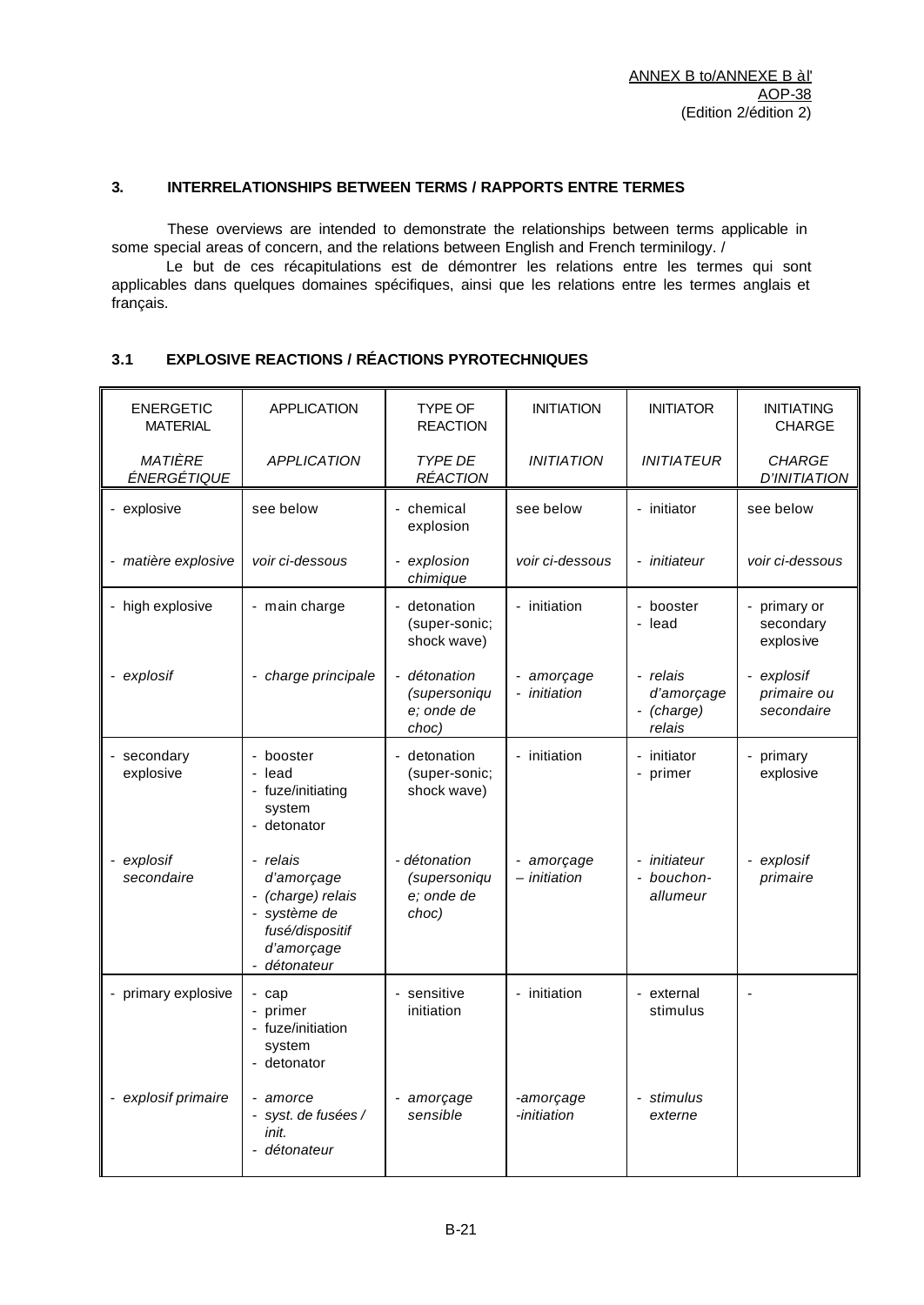#### ANNEX B to/ANNEXE B à l' AOP-38 (Edition 2/édition 2)

| <b>ENERGETIC</b><br><b>MATERIAL</b> | <b>APPLICATION</b>                                                                            | <b>TYPE OF</b><br><b>REACTION</b>                                                      | <b>INITIATION</b> | <b>INITIATOR</b>                     | <b>INITIATING</b><br><b>CHARGE</b>             |
|-------------------------------------|-----------------------------------------------------------------------------------------------|----------------------------------------------------------------------------------------|-------------------|--------------------------------------|------------------------------------------------|
| MATIÈRE<br>ÉNERGÉTIQUE              | <b>APPLICATION</b>                                                                            | <b>TYPE DE</b><br><b>RÉACTION</b>                                                      | <b>INITIATION</b> | <b>INITIATEUR</b>                    | <b>CHARGE</b><br><b>D'INITIATION</b>           |
| - propellant                        | - propelling charge<br>- rocket motor<br>- propulsor                                          | deflagration<br>$\blacksquare$<br>(subsonic,<br>heat<br>flux), combusti<br>on, burning | - ignition        | - primer                             |                                                |
| - poudre<br>- propergol             | - charge<br>propulsive<br>- cartouche<br>(mortier)<br>- propulseur<br>- moteur de<br>roquette | déflagration,<br>$\overline{\phantom{a}}$<br>combustion                                | - allumage        | - allumeur<br>- cartouche<br>$-TPA?$ |                                                |
| - pyrotechnic                       | - illuminating,<br>incendiary,<br>smoke elements<br>- delay element                           | - deflagration<br>(subsonic,<br>heat flux),<br>combustion,<br>burning                  | - ignition        | - primer                             | - ignition<br>charge<br>- primary<br>charge    |
| - composition<br>pyro-technique     | - éléments<br>éclairants,<br>incendiaires,<br>fumigènes<br>- retard<br>pyrotechnique          | - déflagration,<br>combustion                                                          | - allumage        | - allumeur                           | - charge<br>d'allumage<br>- charge<br>primaire |

explosive train = *chaîne pyrotechnique* : detonation, deflagration, combustion (burning) *détonation, déflagration, combustion* = *chaîne explosive*: detonation / *détonation*

pyrotechnic train = *chaîne d'allumage*: deflagration, combustion (burning)

*déflagration, combustion*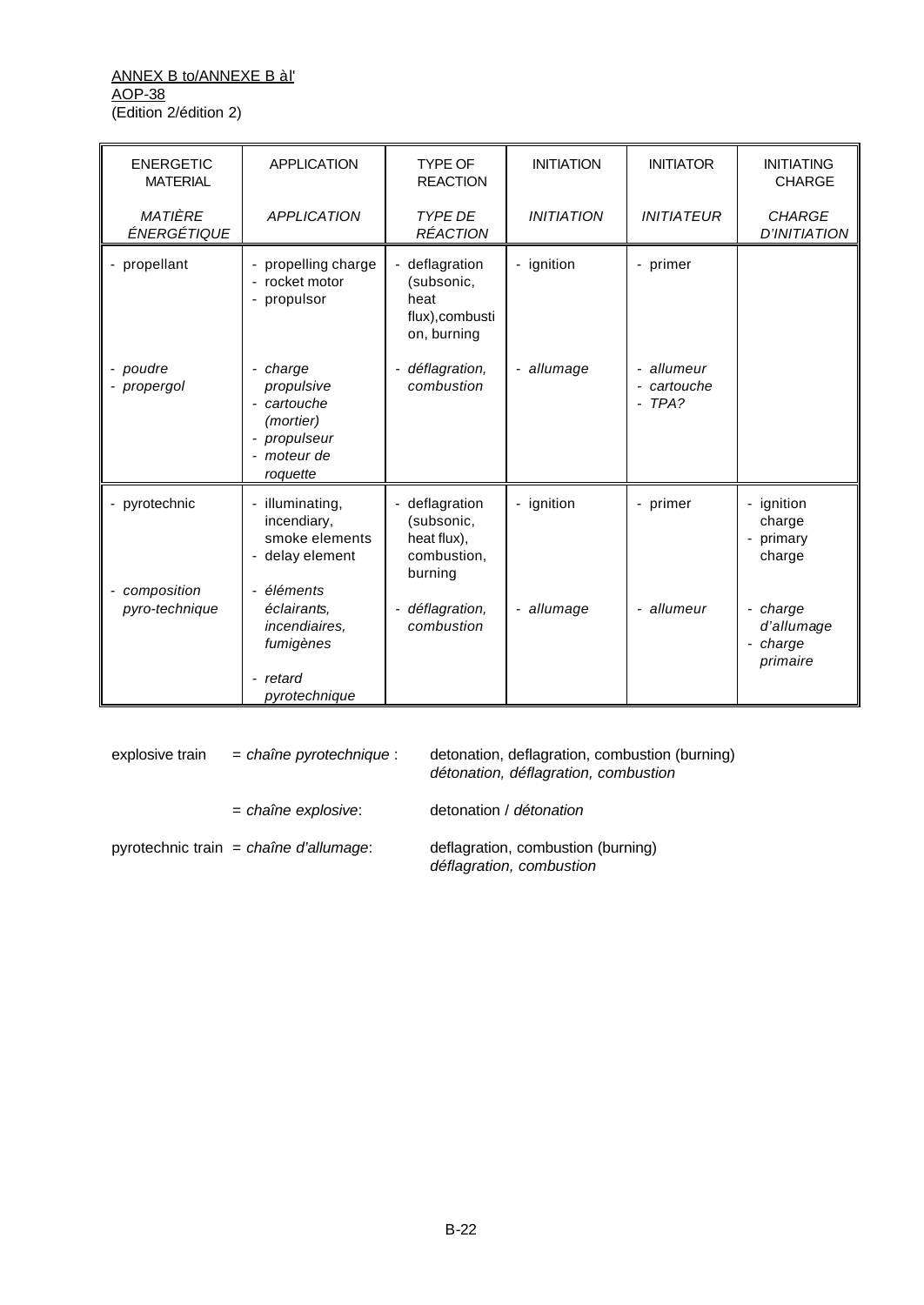|                      | <b>ITEM</b><br><b>ARTICLE</b> |                                                                   | <b>APPLICATION</b>                                                        |
|----------------------|-------------------------------|-------------------------------------------------------------------|---------------------------------------------------------------------------|
| <b>ENGLISH</b>       | <b>FRANÇAIS</b>               | <b>ENGLISH</b>                                                    | <b>FRANÇAIS</b>                                                           |
| fuze $1$             | fusée $^1$                    | artillery & mortar projectiles,<br>rifle grenades, bombs          | projectiles d'artillerie et de mortier,<br>grenades à fusil, bombes       |
| fuze                 | bouchon<br>allumeur           | hand grenades                                                     | grenades à main                                                           |
| fuzing<br>system     | système de<br>fusée           | warheads of self-propelled<br>munitions, munition systems         | munitions autopropulsées,<br>systèmes de munition                         |
| initiation<br>system | dispositif<br>d'amorçage      | see "fuzing system" and<br>"ignition system"                      | voir "système de fusée" et<br>"système d'allumage"                        |
| ignition<br>system   | système<br>d'allumage         | propelling charges, propulsion<br>systems, pyrotechnic<br>charges | charges propulsives, systèmes de<br>propulsion, charges<br>pyrotechniques |
| firing system        | système de<br>mise à feu      | weapon systems, demolition<br>systems                             | systèmes d'arme, systèmes de<br>destruction                               |

### **3.2 INITIATION SYSTEMS AND -COMPONENTS /** *SYSTÈMES D'AMORÇAGE ET COMPOSANTS*

1 point detonating-, time -, proximity fuzes / *fusée à percussion, - chronométrique, - à proximité*

# **3.3 SELF-PROPELLED MUNITIONS /** *MUNITIONS AUTOPROPULSÉES*

|                    | <b>ITEM</b><br><b>ARTICLE</b> |                | <b>TRAJECTORY CONTROL</b><br><b>SUIVIE DU TRAJECTOIRE</b> |
|--------------------|-------------------------------|----------------|-----------------------------------------------------------|
| <b>ENGLISH</b>     | <b>FRANÇAIS</b>               | <b>ENGLISH</b> | <b>FRANÇAIS</b>                                           |
| missile            | missile                       | guided         | guidé                                                     |
| teleguided missile | missile téléguidé             | teleguided     | téléguidé                                                 |
| rocket             | roquette                      | unguided       | non guidée                                                |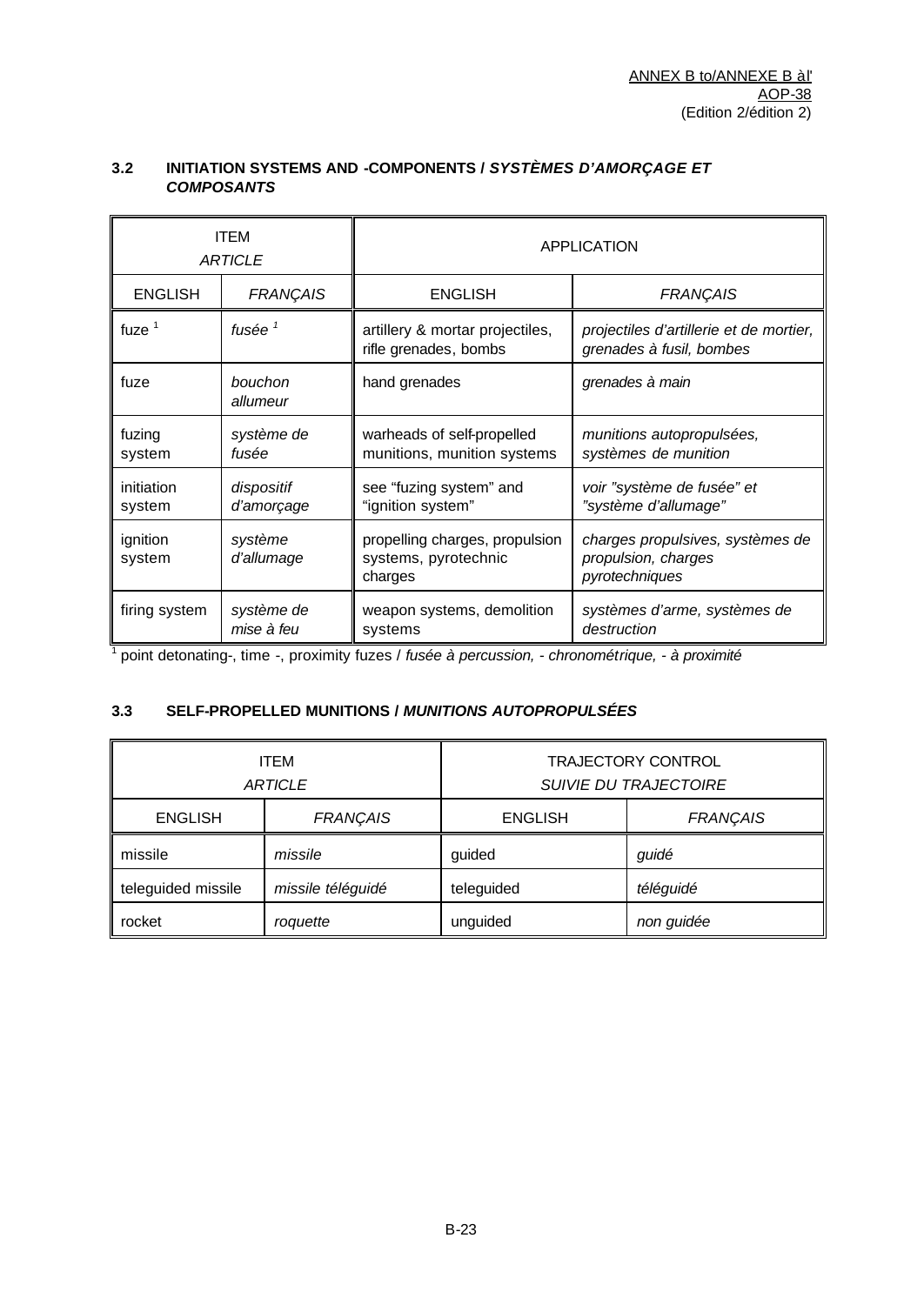### **3.4 ENVIRONMENT (acceptor) / ENVIRONNEMENT (récepteur)**

|                             | <b>EVENTS &amp; SITUATIONS</b><br>ÉVÉNEMENTS &<br><b>SITUATIONS</b> |                                                     | <b>ENVIRONMENT</b><br><b>ENVIRONNEMENT</b>                  | <b>TIME SPACE</b>                          | PÉRIODE                                         |
|-----------------------------|---------------------------------------------------------------------|-----------------------------------------------------|-------------------------------------------------------------|--------------------------------------------|-------------------------------------------------|
| <b>ENGLISH</b>              | <b>FRANÇAIS</b>                                                     | <b>ENGLISH</b>                                      | <b>FRANÇAIS</b>                                             | <b>ENGLISH</b>                             | <b>FRANÇAIS</b>                                 |
| life cycle<br>(MTDS)        | cycle de vie                                                        |                                                     |                                                             | life time <sup>1</sup> :<br>0- end of life | durée de vie <sup>1</sup> :<br>$0$ – fin de vie |
| service life<br>cycle (MTS) | cycle de vie en<br>service                                          | service<br>environment                              | environnement<br>propre au<br>service                       | service life <sup>2</sup>                  | durée de vie en<br>service <sup>2</sup>         |
|                             |                                                                     | storage and<br>transit<br>conditions<br>(logistics) | conditions de<br>stockage et de<br>transit<br>(logistiques) | storage life                               | durée de vie en<br>stockage                     |
|                             |                                                                     | operational<br>conditions<br>& training             | conditions<br>opérationnelles<br>& entrainement             | Operational life                           | durée de vie<br>opérationnelle                  |
| final use or<br>disposal    | consommation<br>ou mise au<br>rebut                                 |                                                     |                                                             | end of life                                | fin de vie                                      |

1 including manufacture, service life ans end of life *comprend fabrication, durée de vie de service et fin de vie.*

 $2^2$  including storage life and operational life *comprend durée de vie de stockage et durée de vie opérationnelle.*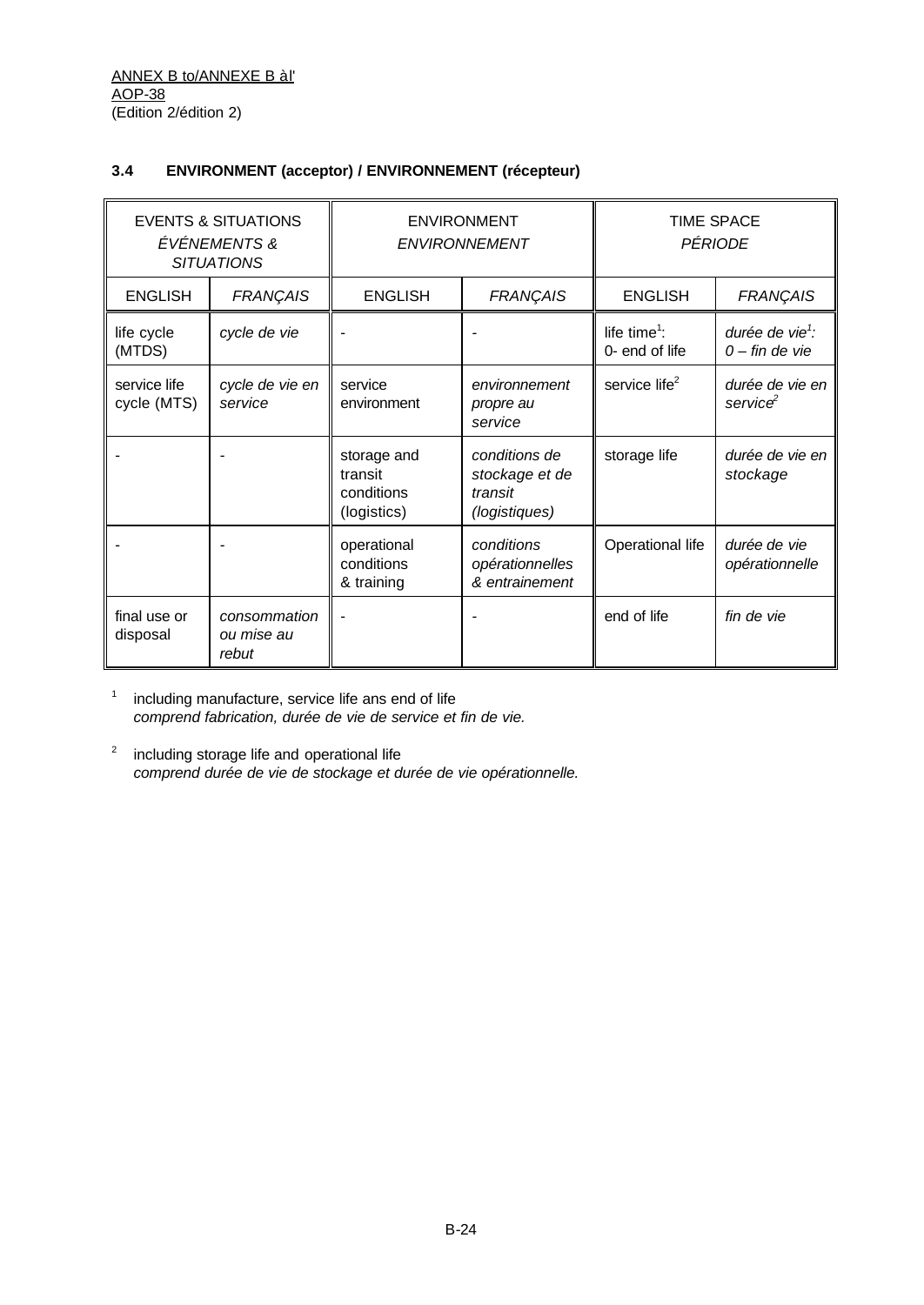# **3.5 STATISITICS /** *STATISTIQUE*

|                                                  | <b>TERM / TERME</b>                                                | <b>STIMULUS</b><br><b>RANGE</b><br><b>PLAGE DU</b><br><b>STIMULUS</b> | <b>CONFIDENCE LEVEL - RISK</b><br>NIVEAU DE CONFIANCE -<br><b>RISQUE</b> |                             |
|--------------------------------------------------|--------------------------------------------------------------------|-----------------------------------------------------------------------|--------------------------------------------------------------------------|-----------------------------|
| - function level<br>- firing level               | - niveau de<br>fonctionnement<br>- niveau de mise de feu           | min - max                                                             | reliability<br>and/or safety                                             | fiabilité et/ou<br>sécurité |
| - all-function level<br>- all-fire level         | - seuil de<br>fonctionnement<br>- seuil de mise de feu             | high / élevé                                                          | reliability                                                              | fiabilité                   |
| - no-function threshold<br>- no-fire threshold * | - seuil de non-<br>fonctionnement<br>- seuil de non-mise de<br>feu | low / bas                                                             | safety                                                                   | sécurité                    |
| functional stimulus                              | stimulus de<br>fonctionnement                                      |                                                                       |                                                                          |                             |
| safety margin                                    | marge de sécurité                                                  | min - max                                                             |                                                                          |                             |

• Alternative terms: MNFS, minimum ignition energy

• *Terme alternatif: énergie minimale d'allumage*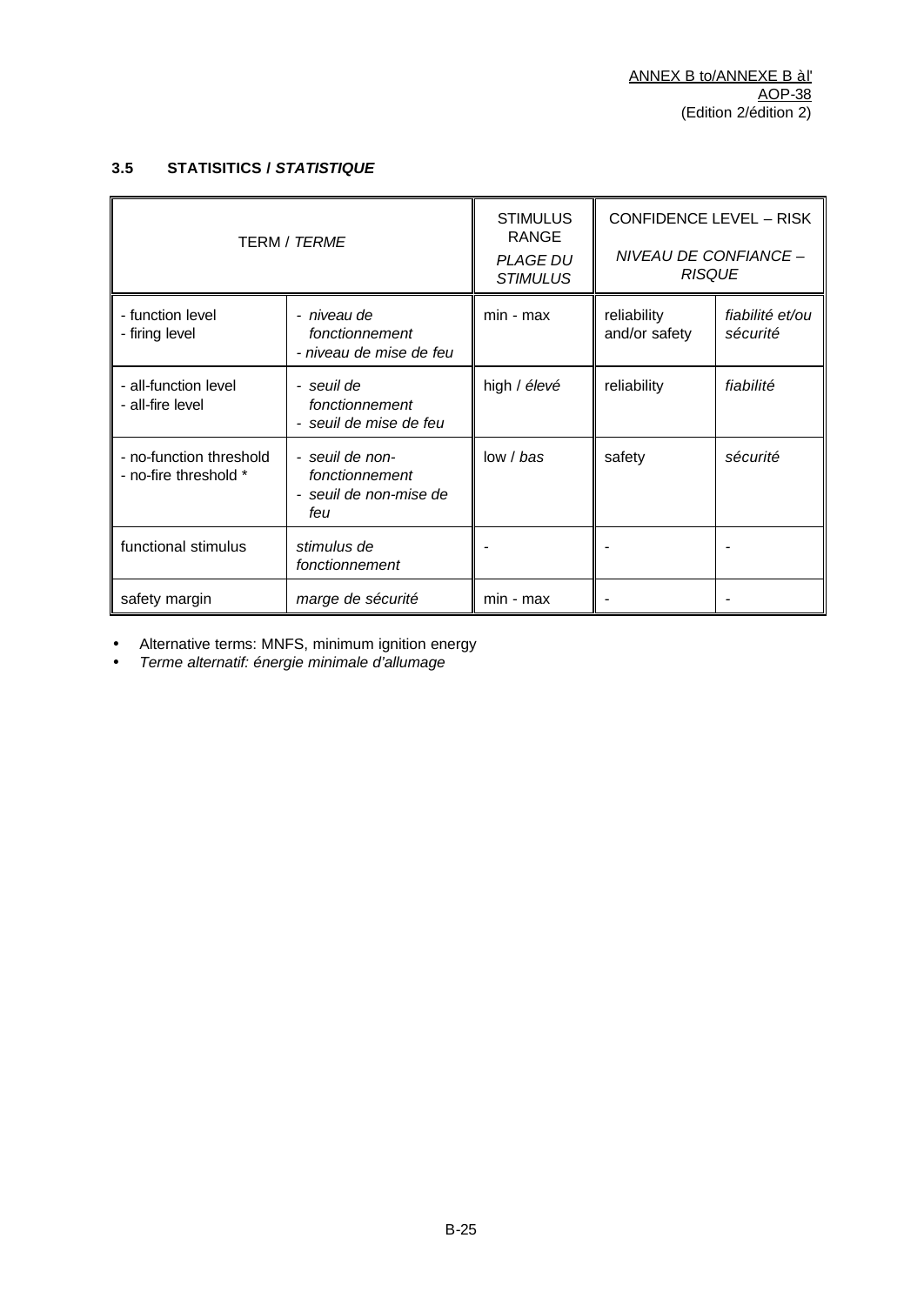# **3.6 INTERNAL BALLISTICS /** *BALISTIQUE INTÉRIEURE*

|                                                                                         | <b>TERM/TERME</b>                                                                                              | <b>APPLICATION</b>                                 |                                                                        |
|-----------------------------------------------------------------------------------------|----------------------------------------------------------------------------------------------------------------|----------------------------------------------------|------------------------------------------------------------------------|
| <b>ENGLISH</b>                                                                          | <b>FRANÇAIS</b>                                                                                                | <b>ENGLISH</b>                                     | <b>FRANÇAIS</b>                                                        |
| system design pressure<br>(System DP)                                                   | pression nominale du système<br>(DP du système)                                                                | minimum - weapon and<br>munitions                  | minimum -<br>arme et<br>munitions                                      |
| maximum operation<br>pressure (MOP)                                                     | pression maximale de<br>fonctionnement (PMF)                                                                   | canon systems                                      | systèmes de<br>canon                                                   |
| maximum operating<br>pressure (MOP) curve                                               | courbe de pression maximale de<br>fonctionnement (CPMF)                                                        | mortars                                            | mortiers                                                               |
| mortar design pressure<br>(DP) curve                                                    | courbe de pression nominale du<br>tube de mortier                                                              | max - mortar tube                                  | maxi – tube<br>mortier                                                 |
| permissible maximum<br>pressure (PMP)                                                   | pression maximale permise<br>(PMP)                                                                             | max - weapon or<br>munitions                       | maxi – arme ou<br>munitions                                            |
| mortar permissible<br>maximum pressure (PMP)<br>curve                                   | courbe de pression maximale<br>permise pour tube de mortiers<br>(PMP)                                          | max - mortar tube<br>PMP < DP                      | maxi – tube<br>mortier<br>$PMP <$ pression<br>nominale                 |
| mortar safe maximum<br>pressure (SMP) curve                                             | courbe de pression maximale de<br>sécurité pour mortier                                                        | max - mortar tube<br>(no permanent<br>deformation) | maxi – tube<br>mortier<br>(pas de<br>déformation<br><i>permanente)</i> |
| proof pressure                                                                          | pression d'épreuve                                                                                             |                                                    |                                                                        |
| mortar proof pressure<br>(PP)                                                           | pression d'épreuve de mortier                                                                                  | mortar tubes                                       | tubes mortier                                                          |
| projectile lower firing<br>temperature upper proof<br>pressure (Projectile<br>LFTUPP)   | pression supérieure d'épreuve<br>du projectile à la température<br>inférieure de tir (LFTUPP du<br>projectile  | cannon and mortar<br>projectiles                   | projectiles<br>canon et<br>mortier                                     |
| projectile upper firing<br>temperature upper proof<br>pressure (Projectile<br>UFTUPP) / | pression supérieure d'épreuve<br>du projectile à la température<br>supérieure de tir (UFTUPP du<br>projectile) | cannon and mortar<br>projectiles                   | projectiles<br>canon et<br>mortier                                     |
| lower conditioning<br>temperature (LCT)                                                 | température inférieure de<br>conditionnement (LCT)                                                             | any test item                                      | tout spécimen<br>d'essais                                              |
| upper conditioning<br>temperature (UCT)                                                 | température supérieure de<br>conditionnement (UCT)                                                             | any test item                                      | tout spécimen<br>d'essais                                              |
| lower firing temperature<br>(LFT)                                                       | température inférieure de tir<br>(LFT)                                                                         | any test item                                      | tout spécimen<br>d'essais                                              |
| upper firing temperature<br>(UFT)                                                       | température supérieure de tir<br>(UFT)                                                                         | any test item                                      | tout spécimen<br>d essais                                              |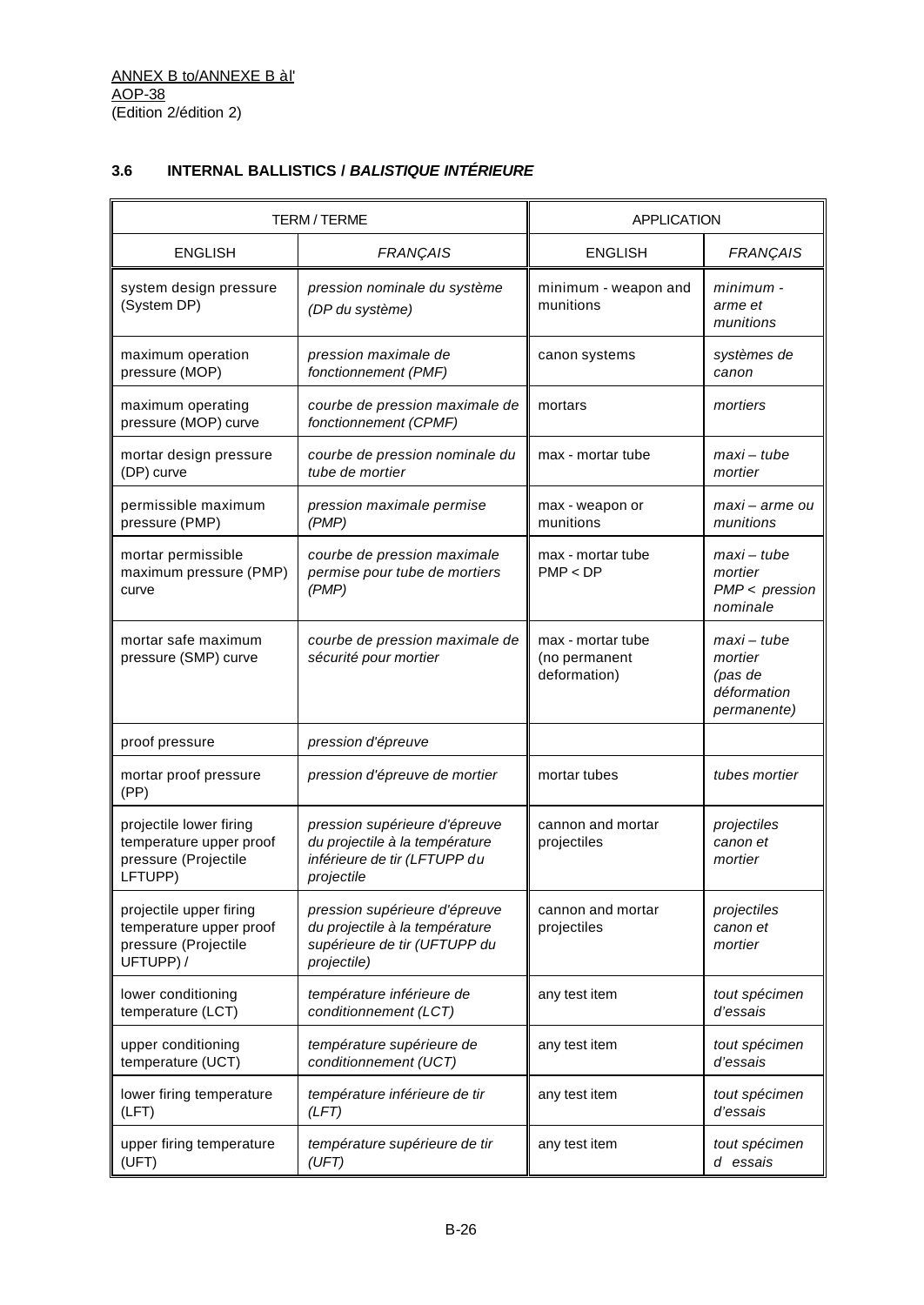# **TERMS AND DEFINITIONS / TERMES ET DÉFINITONS**

| accelerated life testing<br>Exposure<br>of<br>materiel<br>under<br>laboratory<br>conditions<br>environmental<br>to<br>more<br>severe<br>stresses than those experienced in service life<br>and which are expected to reproduce the same<br>degradation as those which are expected during<br>the life cycle.<br>Deterioration mechanisms are: chemical<br>1.<br>reactions, mechanical fatigue, influence of<br>moisture, etc.<br>Models are often used to calculate special<br>2.<br>test severities for accelerated life testing (e.g.,<br>Arrhenius, Weibull, Mie). | essai de vieillissement accéléré<br>Exposition en laboratoire d'un matériel à des<br>conditions d'environnement plus sévères que<br>celles qu'il subira pendant la durée de vie en<br>service et sont attendues pendant le cycle de<br>vie, et qui sont sensées de reproduire les<br>mêmes dégradations.<br>Des mécanismes de dégradation sont:<br>1.<br>des réactions chimiques, fatigue mécanique,<br>influence d'humidité, etc.<br>Des modèles sont souvent appliqués pour<br>2.<br>calculer des niveaux plus sévères pour les<br>de vieillissement accéléré (p.ex.<br>essais<br>Arrhenius, Weibull, Mie). |
|-----------------------------------------------------------------------------------------------------------------------------------------------------------------------------------------------------------------------------------------------------------------------------------------------------------------------------------------------------------------------------------------------------------------------------------------------------------------------------------------------------------------------------------------------------------------------|---------------------------------------------------------------------------------------------------------------------------------------------------------------------------------------------------------------------------------------------------------------------------------------------------------------------------------------------------------------------------------------------------------------------------------------------------------------------------------------------------------------------------------------------------------------------------------------------------------------|
| acceptable performance<br>The ability of materiel to perform its prime<br>functions. The minimum level of performance<br>which is acceptable should be stated in the<br>requirements documents.<br>[suitability for service, reliability]                                                                                                                                                                                                                                                                                                                             | performance acceptable<br>Aptitude d'un matériel à remplir ses fonctions<br>principales. Le niveau minimal de performance<br>acceptable<br>doit être<br>indiqué dans<br>les<br>spécifications.<br>[aptitude au service, fiabilité]                                                                                                                                                                                                                                                                                                                                                                            |
| accident                                                                                                                                                                                                                                                                                                                                                                                                                                                                                                                                                              | accident                                                                                                                                                                                                                                                                                                                                                                                                                                                                                                                                                                                                      |
| See "mishap".                                                                                                                                                                                                                                                                                                                                                                                                                                                                                                                                                         |                                                                                                                                                                                                                                                                                                                                                                                                                                                                                                                                                                                                               |
| action integral                                                                                                                                                                                                                                                                                                                                                                                                                                                                                                                                                       | intégrale d'action                                                                                                                                                                                                                                                                                                                                                                                                                                                                                                                                                                                            |
| Lightning: See STANAG 4236.                                                                                                                                                                                                                                                                                                                                                                                                                                                                                                                                           | Foudre: Voir STANAG 4236.                                                                                                                                                                                                                                                                                                                                                                                                                                                                                                                                                                                     |
| action time<br>Cannon and mortar ammunition: The elapsed<br>time from application of primer initiation energy<br>to the moment of projectile base exit from the<br>muzzle of the barrel.<br>Term in STANAG 4493<br>"firing interval". [ignition<br>delay] Ref: 4224, 4493.                                                                                                                                                                                                                                                                                            | temps de bouche<br>Munitions pour canons et mortiers: Temps<br>s'écoulant entre l'application de l'énergie<br>d'initiation de l'amorce et le moment où le<br>culot du projectile sort de la bouche du canon.<br>[délai de mise à feu] Réf: 4224, 4493.                                                                                                                                                                                                                                                                                                                                                        |
| actuator: See "gas actuator".                                                                                                                                                                                                                                                                                                                                                                                                                                                                                                                                         | pyromécanisme -                                                                                                                                                                                                                                                                                                                                                                                                                                                                                                                                                                                               |
| air launched munition (ALM)<br>Any device containing explosive or pyrotechnic<br>materials which is launched or released from an<br>aircraft, with the exception of aircraft gun<br>ammunition. Ref: 4325.                                                                                                                                                                                                                                                                                                                                                            | munition à lanceur aérien (MLA)<br>contenant des<br>dispositif<br>Tout<br>matières<br>explosives ou pyrotechniques lancé ou largué<br>d'un aéronef, à l'exception des munitions de<br>canon d'aéronef. Réf: 4325.                                                                                                                                                                                                                                                                                                                                                                                             |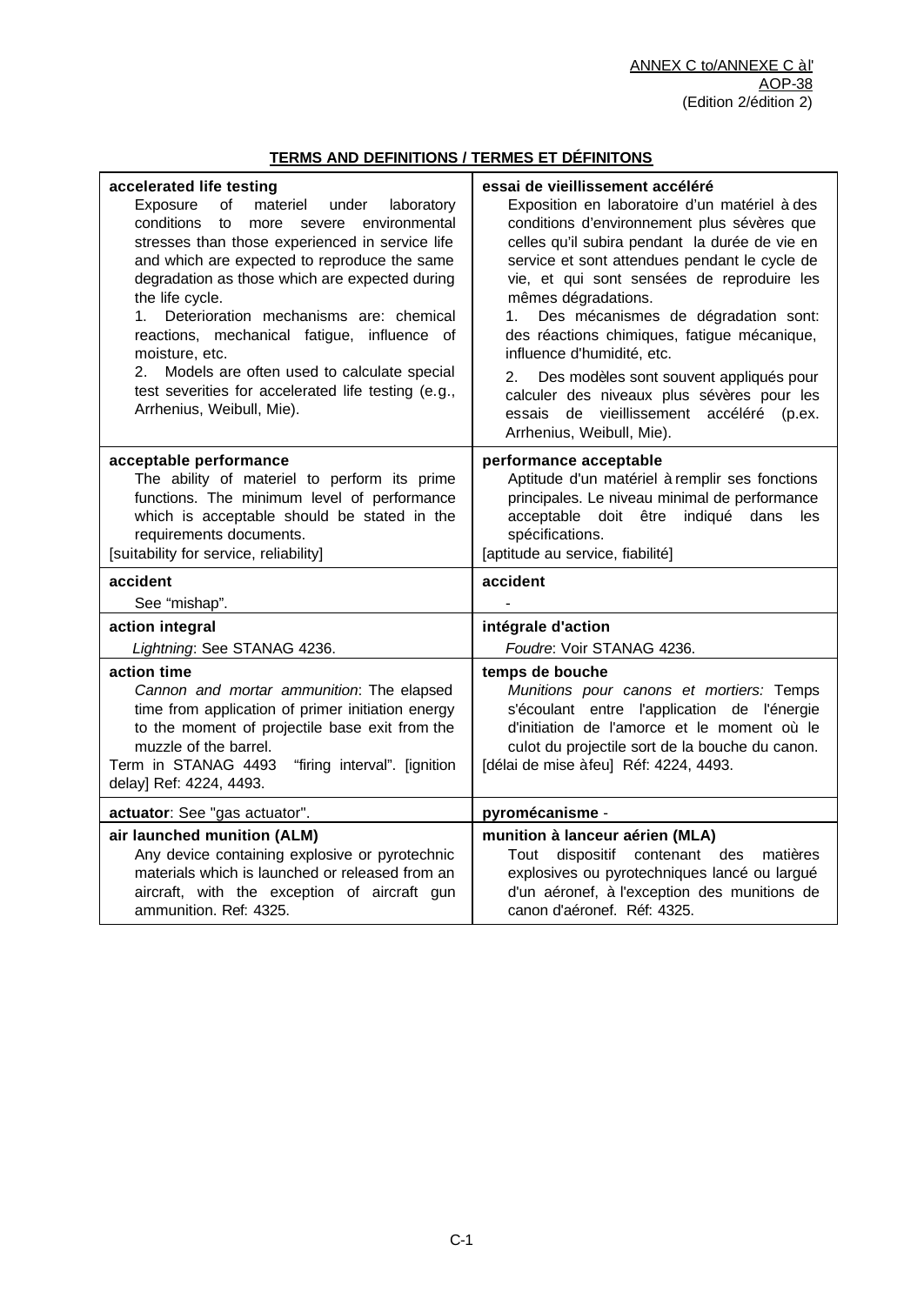| all-fire level<br>The minimum value of a stimulus which, under<br>specified conditions, is predicted to cause an<br>explosive material or an explosive component to<br>function, with a stated probability.<br>The<br>minimum<br>value<br>1.<br>statistically<br>is<br>expressed as the lowest level of the functional<br>stimulus (e.g., energy, impulse, drop height) at<br>which the probability of firing is at a sufficient<br>high level (e.g., $1-10^{-2}$ at a specified level of<br>confidence: e.g., 95%, 1-sided higher level.)<br>The all-fire threshold is a function of the<br>2.<br>type of stimulus. [all-function level, firing level,<br>reliability, no-fire threshold] | seuil de mise à feu<br>Valeur minimale d'un stimulus<br>dans des<br>conditions spécifiées, le fonctionnement d'une<br>matière<br>explosive<br>ou<br>d'un<br>composant<br>pyrotechnique, avec une probabilité spécifiés.<br>1. La valeur minimale est exprimée en<br>termes statistiques comme le niveau minimal<br>stimulus de fonctionnement (énergie,<br>du<br>hauteur de chute. auquel la<br>impulsion,<br>probabilité de mise à feu est suffisamment<br>grande (p.e. 1% avec un degré de confiance<br>spécifié: p.e. 95%, unilatéral, niveau le plus<br>élevé).<br>Le seuil de mise à feu est fonction du type<br>2.<br>de stimulus. [seuil de fonctionnement, niveau<br>de fonctionnement, fiabilité, seuil de non-mise<br>de feu ] |
|--------------------------------------------------------------------------------------------------------------------------------------------------------------------------------------------------------------------------------------------------------------------------------------------------------------------------------------------------------------------------------------------------------------------------------------------------------------------------------------------------------------------------------------------------------------------------------------------------------------------------------------------------------------------------------------------|------------------------------------------------------------------------------------------------------------------------------------------------------------------------------------------------------------------------------------------------------------------------------------------------------------------------------------------------------------------------------------------------------------------------------------------------------------------------------------------------------------------------------------------------------------------------------------------------------------------------------------------------------------------------------------------------------------------------------------------|
| all-function level<br>The minimum value of a stimulus which, under<br>specified conditions, is predicted to cause a<br>device or component to function, with a stated<br>probability and confidence level.<br>General term for all-fire level.                                                                                                                                                                                                                                                                                                                                                                                                                                             | seuil de fonctionnement<br>Valeur minimale d'un stimulus, dont il est<br>attendu ou démontré qu'il provoquera, dans<br>des conditions spécifiées, le fonctionnement<br>d'un dispositif ou d'un composant, avec une<br>probabilité<br>spécifiée et un niveau<br>de<br>confidence spécifiés.<br>Terme général pour seuil de mise àfeu.                                                                                                                                                                                                                                                                                                                                                                                                     |
| ammunition<br>An item containing one or more projectiles,<br>together with propellant needed to impart<br>velocity to the projectile(s) which are propelled<br>from a reusable launcher.<br>The projectiles may be a inert or contain a high<br>explosive, smoke generator or other energetic<br>composition. The launcher may be a gun. The<br>NATO and US term "ammunition" covers "munition"<br>as defined in this glossary. Ammunition is a sub-<br>set of munitions. [munition].                                                                                                                                                                                                      | munition de tir<br>Article contenant un ou plusieurs projectiles<br>nécessaire<br>le<br>propergol<br>avec<br>pour<br>communiquer de la vitesse au(x) projectile(s)<br>tirés d'un lanceur réutilisable.<br>Les projectiles peuvent être inertes ou chargés<br>d'explosifs, fumigène ou<br>autre<br>substance<br>énergétique. Le terme "munition" couvre l'anglais<br>"munition" et "ammunition".                                                                                                                                                                                                                                                                                                                                          |
| antidisturbance device<br>A device designed to prevent the removal or<br>disarming of a mine or demolition system which<br>will operate only when a deliberate attempt is<br>made to interfere with that system.<br>Alternative definition in AAP-19.                                                                                                                                                                                                                                                                                                                                                                                                                                      | dispositif anti-perturbation<br>Dispositif destiné à empêcher l'enlèvement<br>d'une mine ou d'un système de destruction<br>qui fonctionnera seulement suite à une<br>tentative de perturber le système.<br>Définition alternative dans l'AAP-19.                                                                                                                                                                                                                                                                                                                                                                                                                                                                                         |
| aperture flux (fast flux)<br>Lightning: See STANAG 4327                                                                                                                                                                                                                                                                                                                                                                                                                                                                                                                                                                                                                                    | flux d'ouverture (flux rapide)<br>Foudre: Voir STANAG 4327.                                                                                                                                                                                                                                                                                                                                                                                                                                                                                                                                                                                                                                                                              |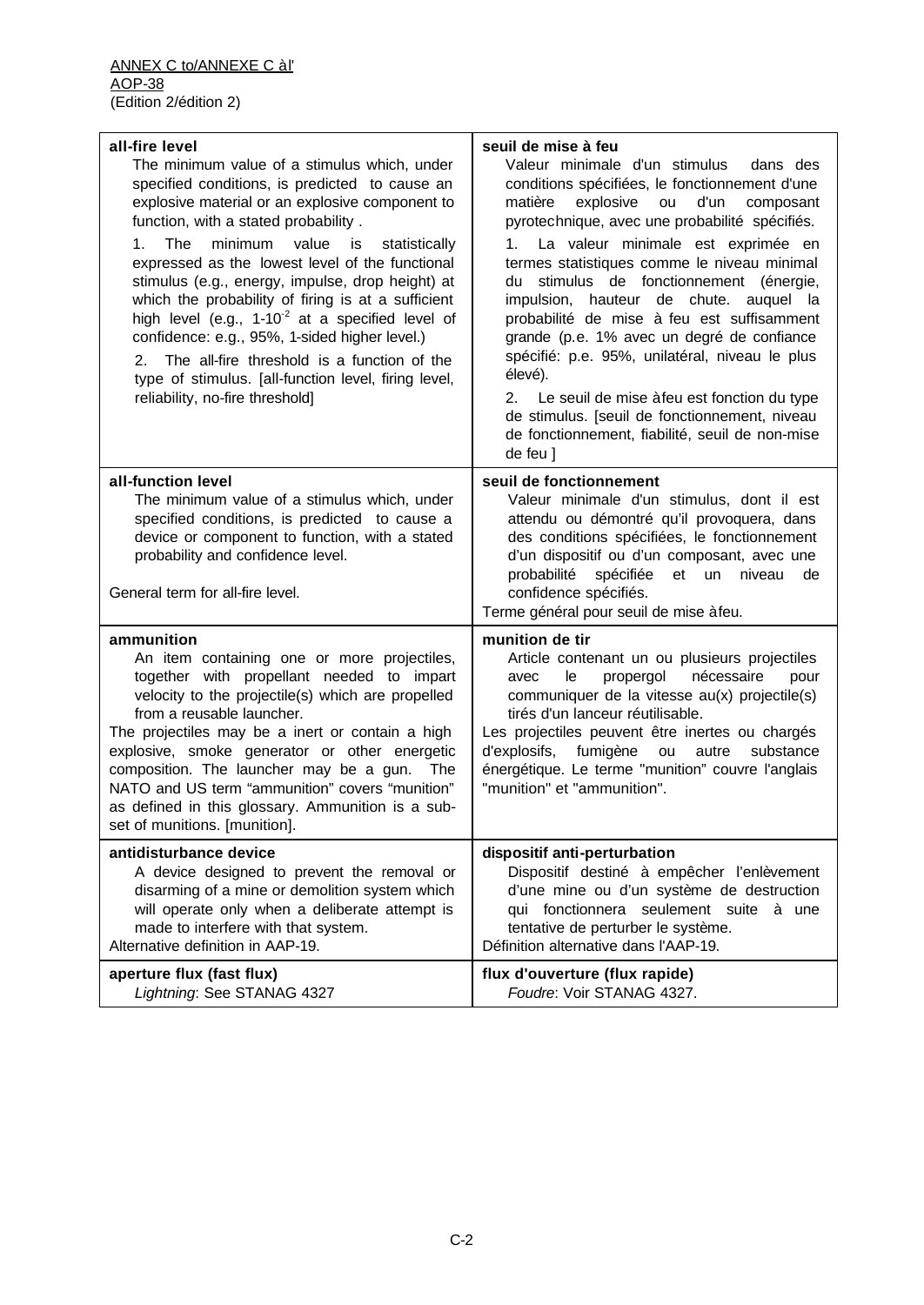| approved design<br>The design of a materiel which has been<br>admitted for military use by the formally<br>designated National Authority based on the<br>results of the tests and assessments in<br>with<br><b>NATO</b><br>accordance<br>promulgated<br>publications and agreements.<br>This design is completely defined by a government<br>approved data package, consisting of: the material<br>product<br>specifications,<br>the<br>and<br>component<br>drawings and specifications,<br>the<br>acceptance<br>criteria and the users' instructions. [qualification,<br>type qualification, new munition]                                                                                                                                                                                                                                              | conception adoptée<br>Conception d'un matériel qui a été adoptée<br>pour l'emploi militaire par l'Autorité Nationale<br>formellement<br>désignée,<br>basée<br>sur<br>les<br>résultats des essais et des évaluations<br>conformément aux publications et accords<br>promulgués par l'OTAN.<br>Cette conception est entièrement définie par une<br>liasse technique approuvée par le gouvernement,<br>et qui comprend: les spécifications des matières<br>premières, les plans et les spécifications du<br>produit et de ses composants, les critères<br>d'acceptation et les instructions pour les usagers.<br>[qualification, qualification de type,<br>munition<br>nouvelle]                                                                                                                                                                                                                                                                              |
|----------------------------------------------------------------------------------------------------------------------------------------------------------------------------------------------------------------------------------------------------------------------------------------------------------------------------------------------------------------------------------------------------------------------------------------------------------------------------------------------------------------------------------------------------------------------------------------------------------------------------------------------------------------------------------------------------------------------------------------------------------------------------------------------------------------------------------------------------------|------------------------------------------------------------------------------------------------------------------------------------------------------------------------------------------------------------------------------------------------------------------------------------------------------------------------------------------------------------------------------------------------------------------------------------------------------------------------------------------------------------------------------------------------------------------------------------------------------------------------------------------------------------------------------------------------------------------------------------------------------------------------------------------------------------------------------------------------------------------------------------------------------------------------------------------------------------|
| arc: See STANAGs 4236 and 4327.                                                                                                                                                                                                                                                                                                                                                                                                                                                                                                                                                                                                                                                                                                                                                                                                                          | arc: Voir les STANAG 4236 et 4327.                                                                                                                                                                                                                                                                                                                                                                                                                                                                                                                                                                                                                                                                                                                                                                                                                                                                                                                         |
| arm<br>To make a fuzing system ready for functioning<br>by removal of all the safety constraints thus<br>permitting the munition to be fired on receipt of<br>the specified firing stimulus.<br>Glossary OB.<br>AAP-19:<br>See<br>also<br>From<br>arming.[armed, commit-to-arm] Ref: 4187.                                                                                                                                                                                                                                                                                                                                                                                                                                                                                                                                                               | armer<br>Rendre<br>système de fusée<br>un<br>prêt<br>- á<br>neutralisant<br>fonctionner,<br>en<br>toutes<br>les<br>contraintes de sécurité, ce qui permet la mise<br>à feu du système dès réception de l'impulsion<br>de mise à feu spécifiée.<br>Tiré du Glossaire OB. Voir aussi AAP-19 :<br>[armé, mise en état de service]<br>armement.<br>Réf: 4187                                                                                                                                                                                                                                                                                                                                                                                                                                                                                                                                                                                                   |
| armed<br>1.<br>Suitability for service of a weapon system,<br>munition or sub-system: The status of the (sub-<br>) system, when all the safety devices have been<br>disabled and it is ready for use.<br>2. Safety of munitions or initiating systems:<br>The system is considered armed when any<br>firing stimulus can cause the system to<br>function:<br>- (if employing explosive train interruption.:<br>when the interruption (interrupter(s) position)<br>is such that the probability of propagation of<br>the explosive a specified value (for fuzing<br>systems 0.005 at the 95% single-side lower<br>level of confidence);<br>(if employing a non-interrupted explosive<br>train: when the stimulus available for delivery<br>to the initiator equals or exceeds the<br>initiator's no-fire threshold.<br>[disarm, unarmed] Ref: 4187, 4497. | armé<br>1. Aptitude au service de systèmes d'arme,<br>de munitions ou de sous-systèmes: Etat du<br>(sous) système dont tous les dispositifs de<br>sécurité sont effacés et qui se trouve en état<br>de fonctionner.<br>Sécurité des systèmes de munitions ou<br>2.<br>d'amorçage: Le système est considéré<br>comme étant armé lorsqu'une énergie de mise<br>àfeu peut provoquer son fonctionnement:<br>d'une<br>chaîne<br>pyrotechnique<br>équipé<br>interrompue: lorsque l'interruption (position<br>l'interrupteur)<br>de<br>est<br>telle<br>que<br>la<br>propagation de la chaîne pyrotechnique<br>une valeur spécifiée (pour les systèmes de<br>fusée 0,005 avec un niveau de confiance<br>unilatéral de 95%);<br>équipé d'une chaîne pyrotechnique non-<br>interrompue: lorsque le stimulus disponible<br>pour être fourni à l'initiateur est égale à ou<br>excède le seuil de non-feu de l'initiateur.<br>[désarmement, non armée] Réf: 4187, 4497. |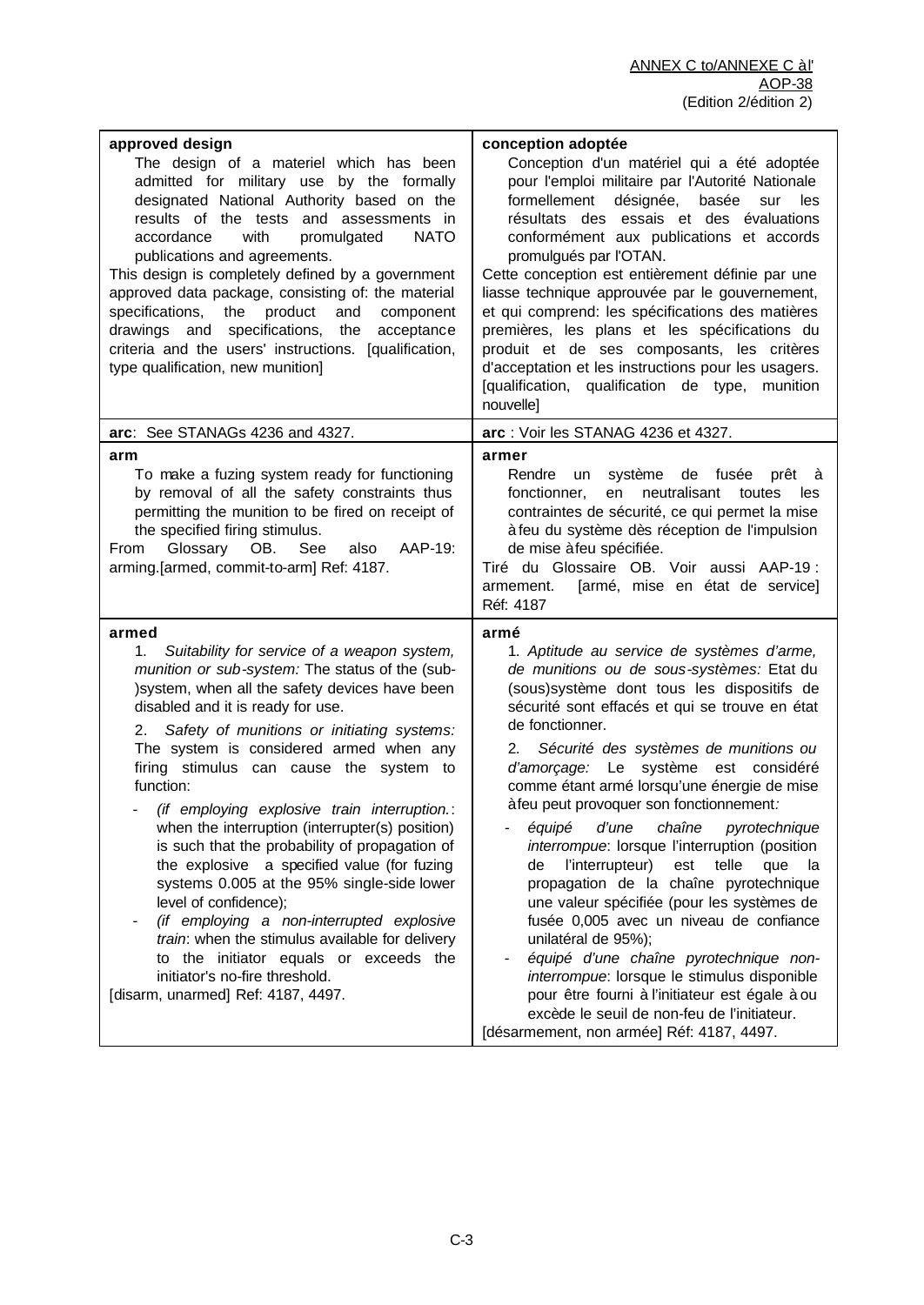| armed configuration<br>EMR-tests: The state of the weapon system<br>when all safety breaks and switches have been<br>made with the exception of the single function<br>which would initiate intended operation of the<br>weapon.<br>[armed, test configuration]<br>Ref: 4187, 4324, 4497.                                                                                                                                                                                                                                                                                                                | configuration armée<br>Essais EMR: Etat d'un système d'arme<br>lorsque l'ensemble des<br>interrupteurs<br>et<br>dispositifs d'interruption liés à la sécurité ont<br>été levés à l'exception de l'unique fonction qui<br>fonctionnement attendu<br>$\mathsf{I}$ e<br>initierait<br>du<br>système.<br>[armée, configuration d'essais]<br>Réf: 4187, 4324, 4497.                                                                                                                                                                                                                                                                                                  |
|----------------------------------------------------------------------------------------------------------------------------------------------------------------------------------------------------------------------------------------------------------------------------------------------------------------------------------------------------------------------------------------------------------------------------------------------------------------------------------------------------------------------------------------------------------------------------------------------------------|-----------------------------------------------------------------------------------------------------------------------------------------------------------------------------------------------------------------------------------------------------------------------------------------------------------------------------------------------------------------------------------------------------------------------------------------------------------------------------------------------------------------------------------------------------------------------------------------------------------------------------------------------------------------|
| arming                                                                                                                                                                                                                                                                                                                                                                                                                                                                                                                                                                                                   | armement:                                                                                                                                                                                                                                                                                                                                                                                                                                                                                                                                                                                                                                                       |
| See "arm", also AAP-19                                                                                                                                                                                                                                                                                                                                                                                                                                                                                                                                                                                   | Voir "armer", aussi AAP-19                                                                                                                                                                                                                                                                                                                                                                                                                                                                                                                                                                                                                                      |
| arming delay                                                                                                                                                                                                                                                                                                                                                                                                                                                                                                                                                                                             | retard d'armement                                                                                                                                                                                                                                                                                                                                                                                                                                                                                                                                                                                                                                               |
| A delay between initiation of commit-to-arm,                                                                                                                                                                                                                                                                                                                                                                                                                                                                                                                                                             | Délai entre le démarrage du cycle d'armement                                                                                                                                                                                                                                                                                                                                                                                                                                                                                                                                                                                                                    |
| and the arming of a weapon system or element                                                                                                                                                                                                                                                                                                                                                                                                                                                                                                                                                             | irréversible, , et l'armement d'un système                                                                                                                                                                                                                                                                                                                                                                                                                                                                                                                                                                                                                      |
| of a weapon system.                                                                                                                                                                                                                                                                                                                                                                                                                                                                                                                                                                                      | d'arme ou d'un élément d'un système d'arme.                                                                                                                                                                                                                                                                                                                                                                                                                                                                                                                                                                                                                     |
| Ref: 4187, 4497, AOP-31.                                                                                                                                                                                                                                                                                                                                                                                                                                                                                                                                                                                 | Réf: 4187, 4497, AOP-31.                                                                                                                                                                                                                                                                                                                                                                                                                                                                                                                                                                                                                                        |
| assessment<br>Military materiel, munitions: Set of theoretical<br>analyses and tests defined by a cognizant<br>authority<br>intended<br>verify<br>and<br>to<br>the<br>performance, reliability and safety of a materiel<br>with regard to the specified requirements.<br>Explosives: The evaluation of properties of an<br>explosive, including the results of appropriate<br>tests, to determine its relationship, with<br>particular regard to safety, to other known<br>explosives already in service use. (AOP-7)<br>[qualification, characterization, classification] Ref:<br>AOP-15, AOP-39; 4170. | évaluation<br>Matériel militaire, munitions: Ensemble des<br>analyses théoriques et essais définis par une<br>autorité compétente et destinés à vérifier la<br>performance, la fiabilité et la sécurité d'un<br>matériel par rapport aux exigences spécifiées.<br>Matières explosives: Évaluation des propriétés<br>d'une substance explosive comprenant les<br>résultats des essais appropriés, destinée à en<br>déterminer les rapports, en particulier sur le<br>plan de la sécurité, avec d'autres substances<br>explosives connues qui sont déjà en service.<br>$(AOP-7)$<br>[homologation, caractérisation, classification] Réf:<br>AOP-15, AOP-39; 4170. |
| attachment points - Lightning, interaction with                                                                                                                                                                                                                                                                                                                                                                                                                                                                                                                                                          | points d'attachement: Foudre, interaction avec                                                                                                                                                                                                                                                                                                                                                                                                                                                                                                                                                                                                                  |
| weapons: See STANAGs 4236 and 4327.                                                                                                                                                                                                                                                                                                                                                                                                                                                                                                                                                                      | les armes: Voir les STANAG 4236 et 4327.                                                                                                                                                                                                                                                                                                                                                                                                                                                                                                                                                                                                                        |
| augmenting charge<br>Mortar and howitzer ammunition: Additional<br>propelling charge used to vary the range of the<br>munition. It is composed of the propellant and<br>combustible container. One or more<br>its<br>augmenting charges, possibly of different types,<br>can be used for one munition. Ref: 4225.                                                                                                                                                                                                                                                                                        | relais(1).<br>Munitions de mortier et d'obusier. Charge<br>additionnelle utilisée pour faire varier la portée<br>de la munition. Elle est composé de poudre<br>propulsive et d'une enveloppe combustible. Un<br>éventuellement<br>plusieurs<br>relais,<br>de<br>ou<br>différents types, peuvent être utilisés dans une<br>munition. Réf: 4225.                                                                                                                                                                                                                                                                                                                  |
| @                                                                                                                                                                                                                                                                                                                                                                                                                                                                                                                                                                                                        | automate                                                                                                                                                                                                                                                                                                                                                                                                                                                                                                                                                                                                                                                        |
| automatum                                                                                                                                                                                                                                                                                                                                                                                                                                                                                                                                                                                                | Matériel ou mécanisme de contrôle conçu                                                                                                                                                                                                                                                                                                                                                                                                                                                                                                                                                                                                                         |
| A machine or controlling mechanism designed                                                                                                                                                                                                                                                                                                                                                                                                                                                                                                                                                              | automatiquement                                                                                                                                                                                                                                                                                                                                                                                                                                                                                                                                                                                                                                                 |
| automatically a predetermined                                                                                                                                                                                                                                                                                                                                                                                                                                                                                                                                                                            | exécuter                                                                                                                                                                                                                                                                                                                                                                                                                                                                                                                                                                                                                                                        |
| follow                                                                                                                                                                                                                                                                                                                                                                                                                                                                                                                                                                                                   | pour                                                                                                                                                                                                                                                                                                                                                                                                                                                                                                                                                                                                                                                            |
| to                                                                                                                                                                                                                                                                                                                                                                                                                                                                                                                                                                                                       | une                                                                                                                                                                                                                                                                                                                                                                                                                                                                                                                                                                                                                                                             |
| sequence of operations or respond to encoded                                                                                                                                                                                                                                                                                                                                                                                                                                                                                                                                                             | séquence d'opérations prédéterminées ou                                                                                                                                                                                                                                                                                                                                                                                                                                                                                                                                                                                                                         |
| instructions and correct errors or deviations                                                                                                                                                                                                                                                                                                                                                                                                                                                                                                                                                            | réagir à des instructions codées en dur et                                                                                                                                                                                                                                                                                                                                                                                                                                                                                                                                                                                                                      |
| occurring during operation. Plural: automata.                                                                                                                                                                                                                                                                                                                                                                                                                                                                                                                                                            | corriger des erreurs ou dérives pendant le                                                                                                                                                                                                                                                                                                                                                                                                                                                                                                                                                                                                                      |
| Ref: 4404.                                                                                                                                                                                                                                                                                                                                                                                                                                                                                                                                                                                               | déroulement d'une opération. Réf: 4404.                                                                                                                                                                                                                                                                                                                                                                                                                                                                                                                                                                                                                         |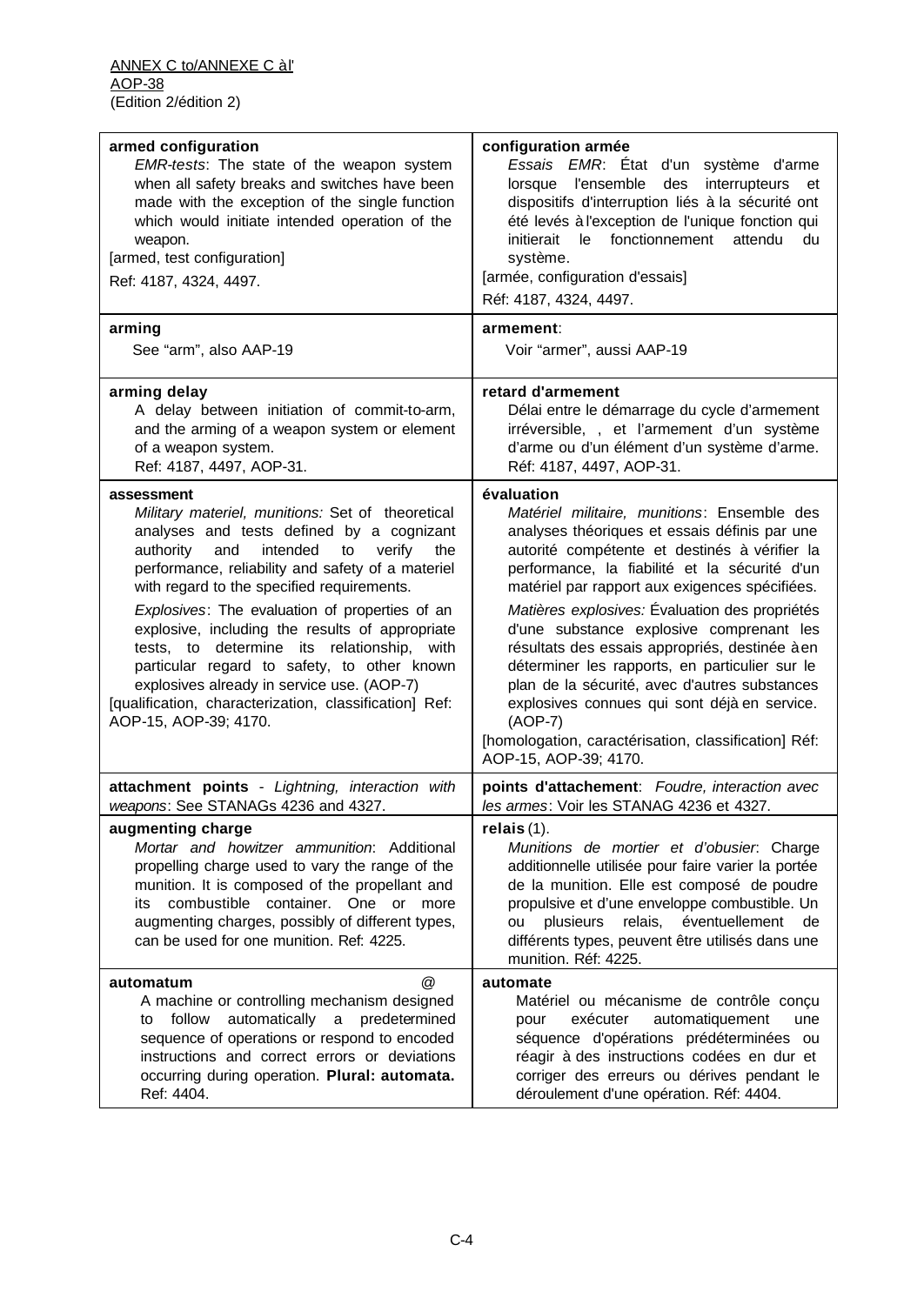| availability<br>A measure of the degree to which an item is in<br>operable and committable state at the start of a<br>mission when the mission is called for at an<br>unknown (random) time. (ARMP-1)<br>For demolition systems, the unknown (random.<br>time is the moment of firing the system, e.g., the<br>exploder.<br>actuation<br>of<br>the<br>[reliability, | disponibilité<br>Probabilité de réussite de l'utilisation et de<br>l'engagement d'un article au début d'une<br>mission, lorsque l'ordre de mission intervient à<br>un moment inconnu (aléatoire). (ARMP-1)<br>Pour des systèmes de destruction, le "moment<br>aléatoire" est le moment que la mise à feu est<br>démarrée, p.e. l'action de l'exploseur. [sûreté de |
|---------------------------------------------------------------------------------------------------------------------------------------------------------------------------------------------------------------------------------------------------------------------------------------------------------------------------------------------------------------------|--------------------------------------------------------------------------------------------------------------------------------------------------------------------------------------------------------------------------------------------------------------------------------------------------------------------------------------------------------------------|
| maintainability]                                                                                                                                                                                                                                                                                                                                                    | fonctionnement, fiabilité, maintenabilité]                                                                                                                                                                                                                                                                                                                         |
| battleshort<br>The capability to bypass equipment safety<br>features in a system to ensure completion of<br>the mission without interruption due to the<br>safety feature.<br>Examples of bypassed safety features are circuit<br>overload protection, and thermal protection. [safety<br>arc*] Ref: 4404.                                                          | arc de sécurité<br>Aptitude dans un système à contourner<br>certains dispositifs de sécurité pour assurer la<br>réussite de la mission, sans interruption due<br>au dispositif de sécurité.<br>Exemples<br>de<br>dispositifs<br>sécurité<br>de<br>contournables sont les protection de surcharge de<br>circuit et protecteurs thermiques. Réf: 4404.               |
| bio-degradation                                                                                                                                                                                                                                                                                                                                                     | biodégradation                                                                                                                                                                                                                                                                                                                                                     |
| Disposal: See STANAG 4518                                                                                                                                                                                                                                                                                                                                           | Mise au rebut: Voir STANAG 4518                                                                                                                                                                                                                                                                                                                                    |
| blast<br>The propagation through the air of a high<br>pressure wave, produced by the deflagration or<br>detonation of an explosive material. (GTPS)                                                                                                                                                                                                                 | souffle<br>Propagation dans l'air d'une surpression<br>produite par la déflagration ou la détonation<br>d'une matière explosive. (GTPS)                                                                                                                                                                                                                            |
|                                                                                                                                                                                                                                                                                                                                                                     |                                                                                                                                                                                                                                                                                                                                                                    |
| blasting cap<br>See "detonator".                                                                                                                                                                                                                                                                                                                                    | détonateur                                                                                                                                                                                                                                                                                                                                                         |
| blasting machine: See "exploder".                                                                                                                                                                                                                                                                                                                                   | exploseur -                                                                                                                                                                                                                                                                                                                                                        |
| bonding (1)<br>$\omega$<br>High explosive fillings and propellant grains:<br>The adhesion its receptacle.<br>Examples: high explosive projectiles filling and<br>propellant grains for missile or rocket motors.                                                                                                                                                    | adhésivité<br>$^{\circledR}$<br>Chargements explosifs et blocs de poudre:<br>Adhésion à son réceptacle - d'un<br>Exemples: chargement explosif d'obus explosifs<br>et de blocs de poudre de moteurs de missile ou<br>de roquette. [adhésion*]                                                                                                                      |
| bonding $(2)$<br>Electrical tests: The process of making a low<br>resistance electrical connection between parts<br>or between parts and the structure. Ref: 4327.                                                                                                                                                                                                  | continuité électrique<br>Essais électriques : Le processus par lequel<br>s'opère un contact électrique de faible<br>résistance entre les éléments, ou un élément<br>et la structure. Réf: 4327.                                                                                                                                                                    |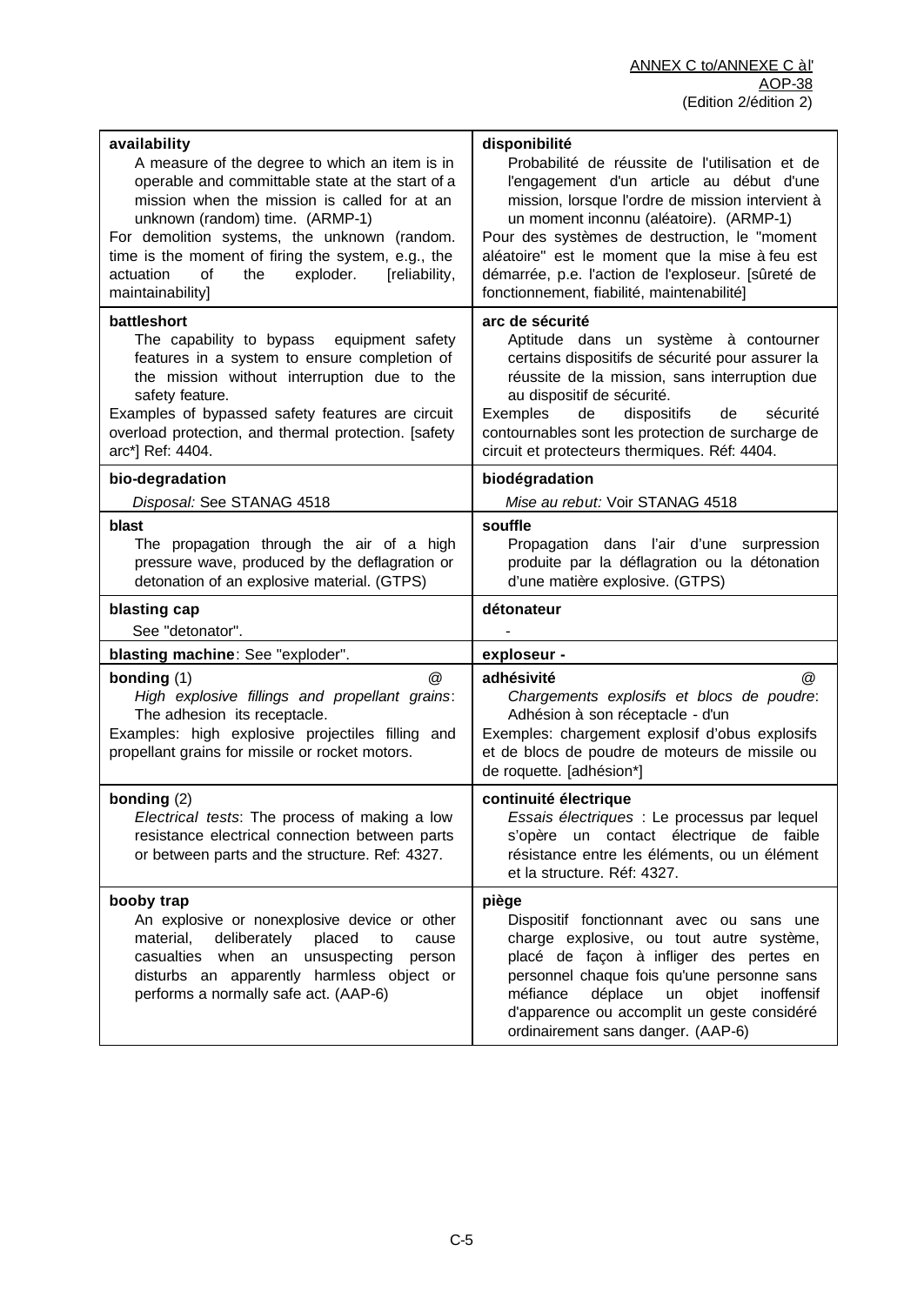| booster (1)<br>Part of an explosive train: A high-explosive<br>element sufficiently sensitive so as to be<br>actuated by an upstream explosive element in<br>the explosive train and powerful enough to<br>cause functioning of a subsequent downstream<br>explosive element.<br>charge*, lead,<br>[booster<br>primary<br>explosive,<br>secondary explosive, detonation] Ref: 4363.                                                                                                     | relais de détonation<br>Élément d'une chaîne pyrotechnique: Elément<br>explosif suffisamment sensible pour être initié<br>par un composant pyrotechnique en amont de<br>la chaîne pyrotechnique et suffisamment<br>puissant pour faire fonctionner une charge<br>explosive en aval.<br>[relais pyrotechnique d'amorçage*, charge relais,<br>explosif primaire, explosif secondaire, détonation]<br>Réf: 4363.                                                                                                                                                                                        |
|-----------------------------------------------------------------------------------------------------------------------------------------------------------------------------------------------------------------------------------------------------------------------------------------------------------------------------------------------------------------------------------------------------------------------------------------------------------------------------------------|------------------------------------------------------------------------------------------------------------------------------------------------------------------------------------------------------------------------------------------------------------------------------------------------------------------------------------------------------------------------------------------------------------------------------------------------------------------------------------------------------------------------------------------------------------------------------------------------------|
| booster (2)<br>Subsystem of a propulsion system: Propulsor<br>intended to provide an additional thrust (mainly<br>during take-off), either placed in line or at the<br>outside of the structure and - in the latter case<br>- thrown off after burn-out.                                                                                                                                                                                                                                | propulseur d'appoint<br>Sous-système d'un système de propulsion:<br>Propulseur destiné à donner un surcroît de<br>poussée (principalement au décollage), dans<br>l'axe ou accolé à l'extérieur de la structure et -<br>dans ce dernier cas - largué après extinction.<br>[propulseur auxiliaire*]                                                                                                                                                                                                                                                                                                    |
| booster explosive<br>Explosive material used to augment and<br>transmit a detonation reaction, initiated by a<br>primary explosive, with sufficient energy to<br>initiate a stable detonation in a receptor charge<br>or the main charge of an explosive train.<br>For fuzes, it is a secondary explosive which has<br>demonstrated to be sufficiently safe to be used<br>beyond the shutter (fuze interrupter) or in<br>unshuttered fuzing systems.<br>Ref: 4170, AOP-7, AOP-26, 4463. | explosif de relais de détonation<br>Explosif utilisé pour amplifier et transmettre la<br>détonative, initié<br>réaction<br>par<br>l'explosif<br>primaire, possédant suffisamment d'énergie<br>pour initier une détonation stable dans une<br>charge réceptrice ou dans la charge principale<br>d'une chaîne pyrotechnique.<br>Pour les fusées, il s'agit d'un explosif secondaire,<br>jugé suffisamment sûr pour être placé au-delàde<br>l'interrupteur de la fusée ou pour être utilisé dans<br>des systèmes de fusée à chaîne pyrotechnique<br>non interrompue.<br>Réf: 4170, AOP-7, AOP-26, 4463. |
| booster and lead explosive:<br>See "booster explosive".                                                                                                                                                                                                                                                                                                                                                                                                                                 | explosif de relais de détonation -                                                                                                                                                                                                                                                                                                                                                                                                                                                                                                                                                                   |
| booster and lead explosive -                                                                                                                                                                                                                                                                                                                                                                                                                                                            | explosif (de) relais                                                                                                                                                                                                                                                                                                                                                                                                                                                                                                                                                                                 |
| bridge wire (BW) initiator<br>An electro-explosive device where the energy<br>dissipated by the passage of a current through<br>a resistive wire is used to raise the temperature<br>of, and so initiate the primary explosive or the<br>ignition composition,<br>which<br>has<br>intimate<br>contact with the bridge wire.<br>[electro-explosive device] Ref: 4560.                                                                                                                    | Voir "explosif de relais de détonation"<br>dispositif électro-pyrotechnique à fil chaud<br>Dispositif électro-pyrotechnique où l'énergie<br>par le passage d'un courant<br>dissipée<br>électrique dans un filament résistant est<br>utilisée pour élever la température et initier<br>primaire<br>la<br>l'explosif<br>ou<br>composition<br>d'allumage qui est en contact intime avec le fil<br>chaud.<br>[dispositif électro-pyrotechnique] Réf: 4560.                                                                                                                                               |
| bulk current injection (BCI)<br>Lightning: See STANAGs 4324 and 4416.                                                                                                                                                                                                                                                                                                                                                                                                                   | injection de courant sur un toron<br>Foudre: Voir les STANAG 4324 et 4416.                                                                                                                                                                                                                                                                                                                                                                                                                                                                                                                           |
| burning<br>The propagation of an exothermic reaction by<br>conduction, convection and radiation. (OB)<br>The term "burning" is sometimes used to describe<br>a special type of explosive reaction and its effects<br>on the environment. [combustion*]                                                                                                                                                                                                                                  | combustion<br>Réaction exothermique et auto-entretenue par<br>conduction, convection et rayonnement. (OB)<br>Le terme "combustion" est parfois utilisé pour<br>décrire un type de réaction explosive spécifique et<br>ses effets sur l'environnement.<br>Il existe une<br>définition plus précise de combustion dans le<br>dictionnaire de pyrotechnie du GTPS.                                                                                                                                                                                                                                      |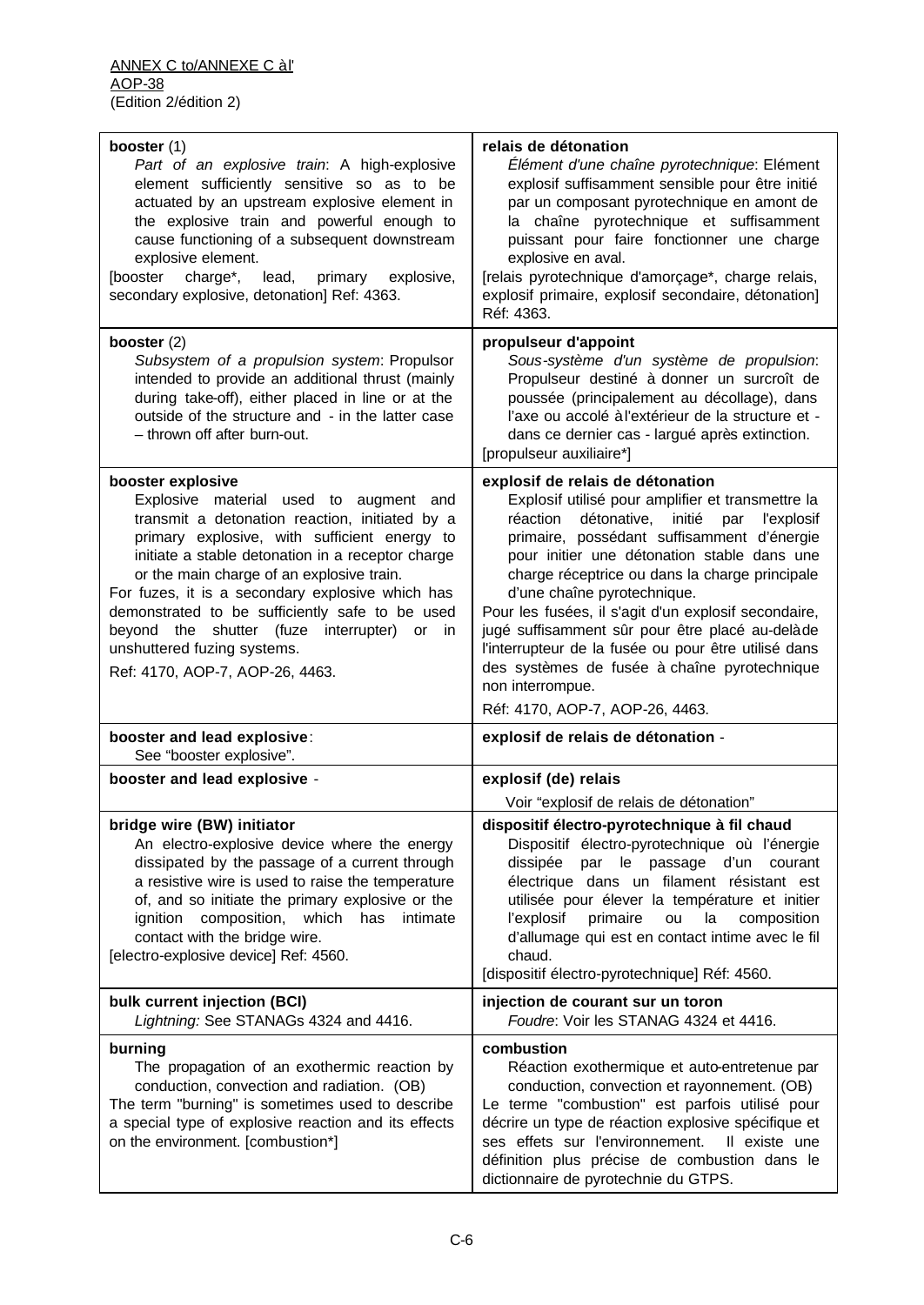| cannon<br>For specific definitions, see STANAGs 4432<br>and 4516.                                                                                                                                                                                                                                             | canon<br>Des définitions spécifiques sont données dans<br>les STANAG 4432 et 4516.                                                                                                                                                                                                                                                                    |
|---------------------------------------------------------------------------------------------------------------------------------------------------------------------------------------------------------------------------------------------------------------------------------------------------------------|-------------------------------------------------------------------------------------------------------------------------------------------------------------------------------------------------------------------------------------------------------------------------------------------------------------------------------------------------------|
| cap<br>See "primer".                                                                                                                                                                                                                                                                                          | amorce                                                                                                                                                                                                                                                                                                                                                |
| capture distance                                                                                                                                                                                                                                                                                              | distance de capture                                                                                                                                                                                                                                                                                                                                   |
| Lightning - See STANAG 4236.                                                                                                                                                                                                                                                                                  | Foudre: Voir STANAG 4236.                                                                                                                                                                                                                                                                                                                             |
| capture radius Lightning - See STANAG 4236.                                                                                                                                                                                                                                                                   | rayon de capture                                                                                                                                                                                                                                                                                                                                      |
|                                                                                                                                                                                                                                                                                                               | Foudre: Voir STANAG 4236.                                                                                                                                                                                                                                                                                                                             |
| cargo<br>In a projectile or missile warhead: A payload<br>expelled or separated from the carrier.<br>[payload]                                                                                                                                                                                                | charge cargo<br>Dans un projectile ou une tête de roquette ou<br>de missile: Charge utile expulsée ou séparée<br>du système porteur.<br>[charge utile, sous-munition]                                                                                                                                                                                 |
| cavity<br>The portion of the projectile that accepts the<br>fuze.<br>[intrusion] Ref: 2916.                                                                                                                                                                                                                   | logement<br>Partie du projectile qui abrite la fusée.<br>[intrusion] Réf: 2916.                                                                                                                                                                                                                                                                       |
| chamber pressure<br>The pressure existent within the weapon<br>chamber at any time as a result of the burning<br>of the propellant charge.<br>With some pressure gauges (crushers), only the<br>peak pressure can be measured. [pressure]<br>Ref: 4224, 4493, 4110.                                           | pression de chambre<br>Pression qui existe dans la chambre de l'arme<br>à tout moment, résultant de la combustion de<br>la charge propulsive.<br>Avec s capteurs (blocs crusher)<br>on peut<br>seulement mesurer la pression<br>maximale.<br>[pression] Réf: 4224, 4493, 4110.                                                                        |
| characterization<br>The determination of attributes which define the<br>capability to fulfil particular requirements.<br>[assessment, evaluation]<br>Ref: AOP-15, 4363, 4560.                                                                                                                                 | caractérisation<br>Détermination des caractéristiques qui définissent<br>l'aptitude<br>de<br>satisfaire<br>des<br>exigences<br>particulières. [évaluation]<br>Réf: AOP-15, 4363, 4560.                                                                                                                                                                |
| charge $(1)$<br>The explosive filling of a munition or an<br>explosive munition component.<br>See also "demolition charge".                                                                                                                                                                                   | charge $(1)$<br>Contenu explosif d'une munition ou d'un<br>composant de munition.<br>Il existe une définition plus complète de charge<br>dans le dictionnaire de pyrotechnie du GTPS.<br>Voir aussi "charge de destruction".                                                                                                                          |
| charge $(2)$<br>Lightning: See STANAGs 4236 and 4327.                                                                                                                                                                                                                                                         | charge $(2)$<br>Foudre: Voir les STANAG 4236 et 4327.                                                                                                                                                                                                                                                                                                 |
| charge                                                                                                                                                                                                                                                                                                        | chargement<br>Voir "charge (1)".                                                                                                                                                                                                                                                                                                                      |
| chemical conversion<br>Disposal: See STANAG 4518.                                                                                                                                                                                                                                                             | conversion chimique<br>Mise au rebut: Voir STANAG 4518.                                                                                                                                                                                                                                                                                               |
| chemical decontamination<br>Disposal: The<br>process<br>of<br>making<br>any<br>contaminated object, person or area safe for<br>unprotected<br>personnel<br>by<br>chemically<br>destroying, physically removing, sealing in, or<br>otherwise making harmless the chemical agent<br>on or around it. Ref: 4518. | décontamination chimique<br>$^{\circledR}$<br>Mise au rebut: Action qui conduit à rendre sûr<br>tout objet, personne ou endroit contaminés<br>destruction<br>chimique,<br>transformation<br>par<br>physique ou isolement du polluant chimique<br>ou, qui permet de le rendre inoffensif pour le<br>personnel n'ayant pas de protection. Réf:<br>4518. |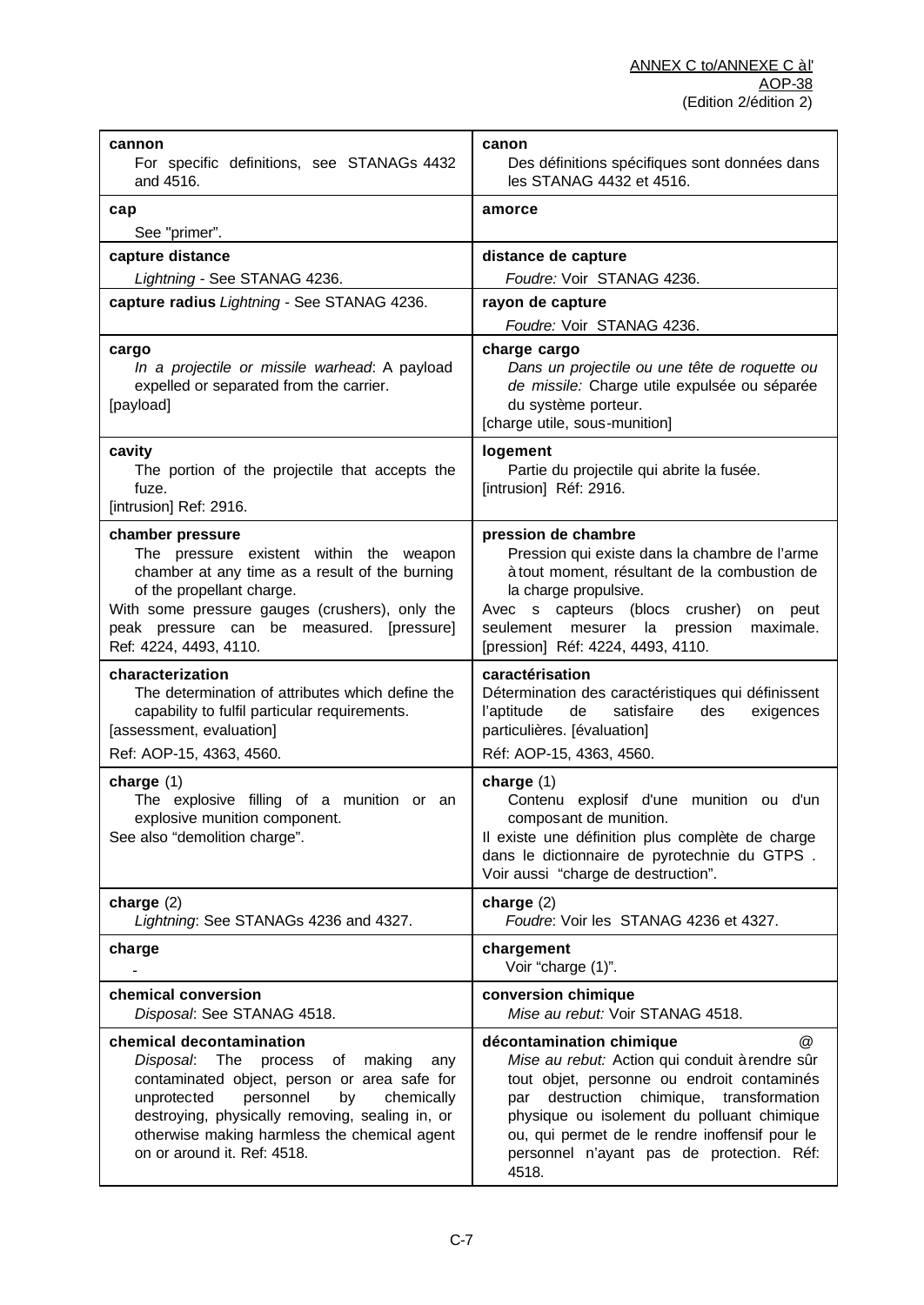| classification of lightning effects<br>Weapon system testing: See STANAGs 4236<br>and 4327.                                                                                                                                                                                                                                                       | classement des effets de la foudre<br>Essais de systèmes d'arme:<br>Voir<br>les<br>STANAG 4236 et 4327.                                                                                                                                                                                                                                                                                                                  |
|---------------------------------------------------------------------------------------------------------------------------------------------------------------------------------------------------------------------------------------------------------------------------------------------------------------------------------------------------|--------------------------------------------------------------------------------------------------------------------------------------------------------------------------------------------------------------------------------------------------------------------------------------------------------------------------------------------------------------------------------------------------------------------------|
| climatic category<br>A classification of world climate in terms of a<br>set of temperature and humidity conditions.<br>Ref: 2895.                                                                                                                                                                                                                 | catégorie climatique<br>Classification du climat du globe en fonction<br>d'un ensemble de conditions de température<br>et d'humidité. Réf: 2895.                                                                                                                                                                                                                                                                         |
| closed detonation<br>Disposal: To place a munition in a closed<br>chamber and to initiate it with an explosive<br>charge. The evolved gases and solid residues<br>can then be collected and treated in an<br>environmentally safe manner. Ref: 4518.                                                                                              | détonation en milieu fermé<br>Mise au rebut: Action qui consiste à placer<br>une munition dans une chambre hermétique,<br>puis à l'initier avec une charge explosive. Les<br>effluents produits (gaz et résidus solides)<br>peuvent ensuite être collectés et traités d'une<br>manière<br>l'environnement.<br>propre<br>pour<br>Réf: 4518.                                                                               |
| cloud to ground flash<br>Lightning: See STANAG 4236.                                                                                                                                                                                                                                                                                              | éclair du nuage au sol<br>Foudre: Voir STANAG 4236.                                                                                                                                                                                                                                                                                                                                                                      |
| combustion                                                                                                                                                                                                                                                                                                                                        | combustion -                                                                                                                                                                                                                                                                                                                                                                                                             |
| See burning.<br>commit-to-arm<br>Actions carried out upon a munition, following<br>which a fuzing, initiating or firing system,<br>irreversibly, will arm. Ref: 4187, AOP-31.                                                                                                                                                                     | mise en état de service<br>Actions engagées sur une munition, de sorte<br>que le système de fusée, d'amorçage ou de<br>mise à feu soit irréversiblement armé.<br>Réf: 4187, AOP-31.                                                                                                                                                                                                                                      |
| common cause failure<br>Failure of two or more components due to a<br>single cause. For example two or more<br>components may fail due to the single cause of<br>heating. The mode of failure may not be the<br>same.<br>Common causes may be conditions or events<br>internal within the system or external, from its<br>environment. Ref: 4497. | défaillance de cause commune<br>Défaillance de deux composants ou plus due à<br>une seule cause. Par exemple, plusieurs<br>composants pourraient faillir par la seule<br>cause d'échauffement. Le mode de défaillance<br>pourrait être différent.<br>Les causes communes peuvent être<br>des<br>conditions ou des événements internes dans le<br>système ou extérieures provenant de<br>son<br>environnement. Réf: 4497. |
| common mode failure<br>Failure of two or more components in the same<br>mode. For example two or more components<br>such as switches may fail in a single mode<br>such as an open circuit. The cause of failure<br>may not be the same. Ref: 4497.                                                                                                | défaillance de mode commun<br>Même mode de défaillance de deux ou<br>plusieurs composants. Par exemple, deux ou<br>plusieurs composants pourraient faillir dans un<br>seul mode comme "circuit ouvert". La cause<br>de la défaillance pourrait ne pas être la même.<br>Réf: 4497.                                                                                                                                        |
| common mode voltage<br>Lightning tests: See STANAG 4327.                                                                                                                                                                                                                                                                                          | tension de mode commun<br>Essais foudre: Voir STANAG 4327.                                                                                                                                                                                                                                                                                                                                                               |
| comparison explosive<br>An in-service explosive material with proven<br>safety characteristics whose properties are<br>used to assess the relative safety and<br>suitability of a new explosive intended for use in<br>a similar role. Ref: 4170.                                                                                                 | matière explosive de comparaison<br>Matière explosive déjà en service dont les<br>caractéristiques de sécurité prouvées sont<br>utilisées pour évaluer la sécurité et l'aptitude à<br>l'emploi d'une nouvelle matière explosive<br>destinée à être utilisée dans un usage<br>similaire. Réf: 4170.                                                                                                                       |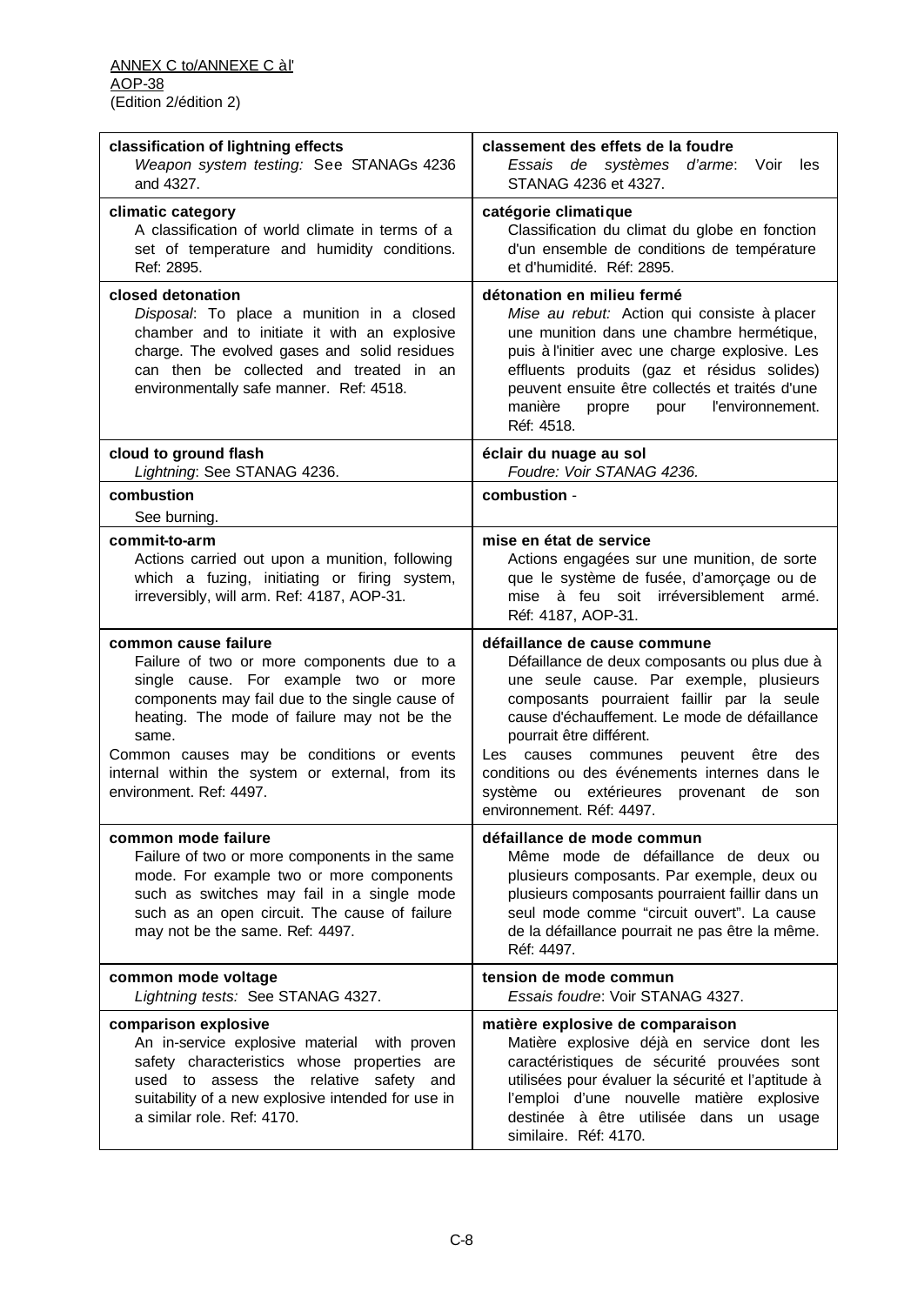| compatibility<br>1. Munitions:<br>Absence of reactions between<br>explosives and other component within a<br>munition, leading to unacceptable changes in<br>physical properties, sensitiveness or sensitivity<br>of explosives in the munition. Ref: 4147.<br>2. General: Capability of two or more items or<br>components of equipment or material to exist or<br>function in the same system or environment<br>without mutual interference. (AAP-6) | compatibilité<br>Munitions:<br>Absence de réactions entre les<br>1<br>matières explosives et les autres composants<br>dans une munition, qui entraînent des<br>modifications inacceptables des propriétés<br>physiques ou de sensibilité des matières<br>explosives dans la munition. Réf: 4147.<br>2. En général: Aptitude, pour deux ou plusieurs<br>pièces or composants d'un équipement ou<br>d'un matériel, de coexister ou de fonctionner à<br>l'intérieur d'un même système ou dans un<br>environnement sans<br>qu'il<br>même<br>ait<br>V<br>interférence mutuelle. (AAP-6) |
|--------------------------------------------------------------------------------------------------------------------------------------------------------------------------------------------------------------------------------------------------------------------------------------------------------------------------------------------------------------------------------------------------------------------------------------------------------|------------------------------------------------------------------------------------------------------------------------------------------------------------------------------------------------------------------------------------------------------------------------------------------------------------------------------------------------------------------------------------------------------------------------------------------------------------------------------------------------------------------------------------------------------------------------------------|
| complete system test<br>Lightning tests: See STANAG 4327                                                                                                                                                                                                                                                                                                                                                                                               | essai sur système complet<br>Essais "foudre": Voir STANAG 4327.                                                                                                                                                                                                                                                                                                                                                                                                                                                                                                                    |
| complete weapon test<br>Lightning tests: See STANAG 4327                                                                                                                                                                                                                                                                                                                                                                                               | essai sur arme complète<br>Essais "foudre": Voir STANAG 4327.                                                                                                                                                                                                                                                                                                                                                                                                                                                                                                                      |
| @<br>composite propellant<br>Propellant composed of energetic materials<br>bound together using a binder. Ref: 4581.                                                                                                                                                                                                                                                                                                                                   | propergol composite<br>Propergol solide constitué par un mélange de<br>matières énergétiques et un liant. Réf: 4581.                                                                                                                                                                                                                                                                                                                                                                                                                                                               |
| compressive deformation<br>Testing explosive materials: See<br>STANAG 4443.                                                                                                                                                                                                                                                                                                                                                                            | déformation en compression<br>Essais matières explosives: Voir<br>STANAG 4443.                                                                                                                                                                                                                                                                                                                                                                                                                                                                                                     |
| compressive modulus of elasticity<br>Testing explosive materials: See<br>STANAG 4443.                                                                                                                                                                                                                                                                                                                                                                  | module d'élasticité en compression<br>Essais matières explosives: Voir<br>STANAG 4443.                                                                                                                                                                                                                                                                                                                                                                                                                                                                                             |
| compressive proportional limit<br>Testing explosive materials: See<br>STANAG 4443.                                                                                                                                                                                                                                                                                                                                                                     | limite proportionnelle en compression<br>@<br>Essais matières explosives: Voir<br>STANAG 4443.                                                                                                                                                                                                                                                                                                                                                                                                                                                                                     |
| compressive rho-point<br>Testing explosive materials: See<br>STANAG 4443.                                                                                                                                                                                                                                                                                                                                                                              | <b>TERME FRANÇAIS </b><br>@<br>Essais matières explosives: Voir<br>STANAG 4443                                                                                                                                                                                                                                                                                                                                                                                                                                                                                                     |
| compressive strain<br>Testing explosive materials: See<br>STANAG 4443.                                                                                                                                                                                                                                                                                                                                                                                 | @<br>effort de compression<br>Essais matières explosives: Voir<br>STANAG 4443                                                                                                                                                                                                                                                                                                                                                                                                                                                                                                      |
| compressive stress<br>Testing explosive materials: See<br>STANAG 4443.                                                                                                                                                                                                                                                                                                                                                                                 | contrainte en compression<br>$^{\circledR}$<br>Essais matières explosives: Voir<br>STANAG 4443                                                                                                                                                                                                                                                                                                                                                                                                                                                                                     |
| computing system<br>A device(s) and its associated interfaces<br>capable of accepting and storing computer<br>data, executing a systematic sequence of<br>operations on computer data, or producing<br>control outputs. Such devices can perform<br>substantial<br>interpretation,<br>computation,<br>communication, control, or<br>other<br>logical<br>functions. Ref: 4404.                                                                          | $^{\textregistered}$<br>système informatisé<br>Système et ses interfaces associées pouvant<br>traiter et stocker des données informatisées,<br>exécuter une séquence d'opérations sur ces<br>données ou produire des sorties de contrôle.<br>De tels systèmes sont capables de réaliser<br>fonctions<br>nombreuses<br>telles<br>de<br>que<br>traitement, communication, contrôle et autres<br>fonctions logiques. Réf: 4404.                                                                                                                                                       |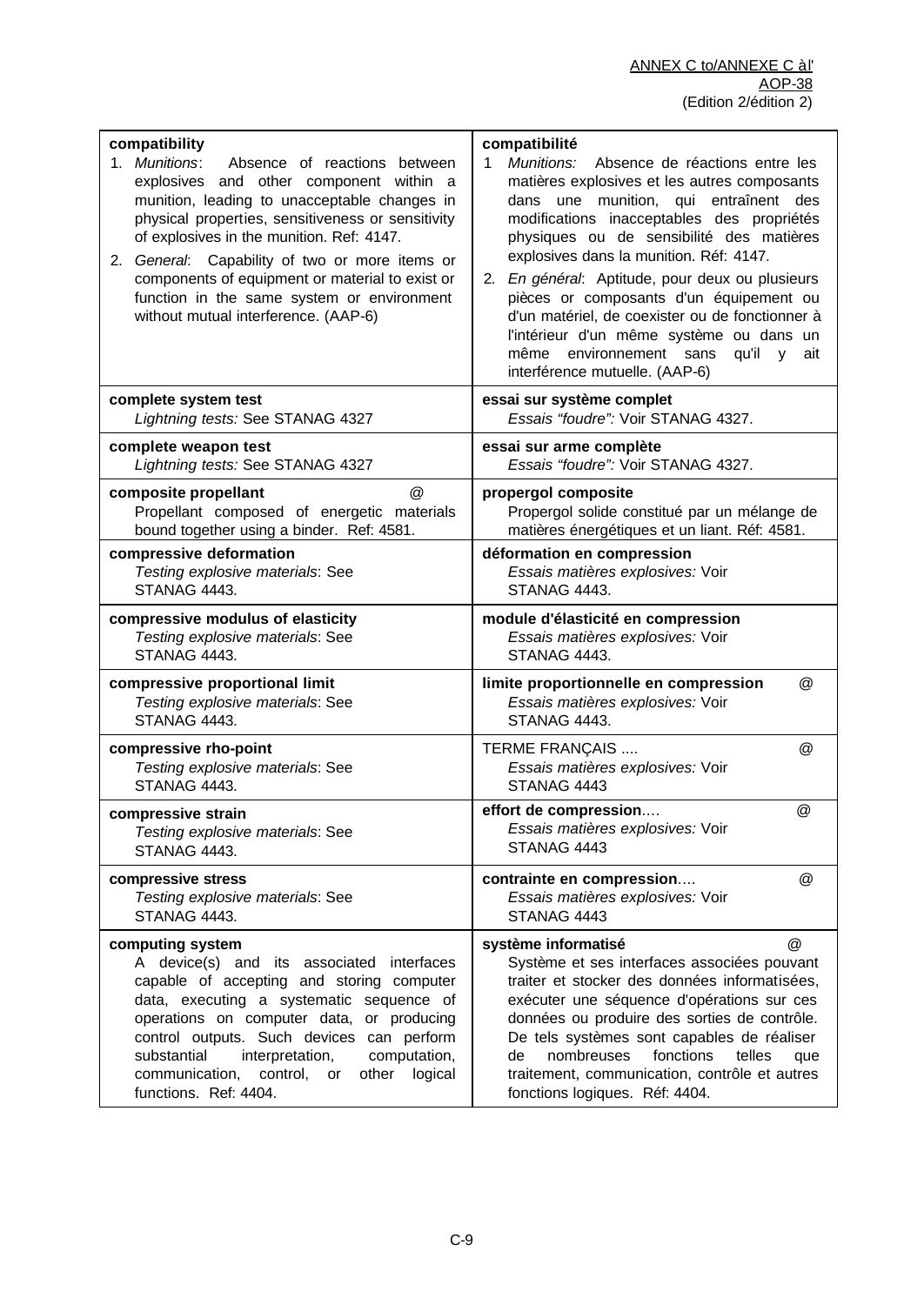| conducting composition (CC)<br>An initiating composition that is to conduct<br>electricity, used in electro-explosive device.<br>The explosive mixture is made conductive by<br>addition of graphite or powdered metals. Ref: 4560.                                                                                                                                                                                                                                | composition conductrice (CC)<br>Composition dinitiation rendue conductrice de<br>l'électricité, utilisée dans les<br>dispositifs<br>électro-pyrotechniques. (GTPS)<br>composition pyrotechnique<br>La<br>est<br>rendue<br>conductrice par adjonction de graphite ou de<br>particules métalliques. Réf: 4560.                                                                                                                                                                    |
|--------------------------------------------------------------------------------------------------------------------------------------------------------------------------------------------------------------------------------------------------------------------------------------------------------------------------------------------------------------------------------------------------------------------------------------------------------------------|---------------------------------------------------------------------------------------------------------------------------------------------------------------------------------------------------------------------------------------------------------------------------------------------------------------------------------------------------------------------------------------------------------------------------------------------------------------------------------|
| conducting composition cap<br>An electric primer wherein the conducting<br>composition is initiated by the passage of<br>electricity between the electrodes<br>[conducting composition, electro-explosive device].<br>Ref: 4560.                                                                                                                                                                                                                                   | amorce à composition conductrice<br>électrique<br>Amorce<br>dans<br>laquelle<br>la<br>composition conductrice est initiée par le<br>passage du courant entre les électrodes.<br>[composition<br>conductrice,<br>dispositif<br>électro-<br>pyrotechnique]. Réf: 4560.                                                                                                                                                                                                            |
| confinement<br>The characteristics of the casing of a charge,<br>expansion<br>which<br>restrict<br>the<br>0f<br>the<br>decomposition products when the explosive<br>reacts<br>which<br>substance<br>and<br>the<br>reactivity/sensitivity and/or performance of this<br>charge. (GTPS)<br>Confinement can be achieved by reducing the<br>space available to the charge, incorporating internal<br>or external packaging, strengthening the casing<br>material, etc. | confinement<br>Caractéristiques du logement d'une charge qui<br>limitent<br>l'expansion<br>des<br>produits<br>de<br>décomposition au cours de la réaction de la<br>matière explosive et qui influencent<br>la<br>réactivité/sensibilité et/ou la performance de<br>cette charge. (GTPS)<br>Le confinement peut être réalisée par une<br>diminution de l'espace libre, un bourrage intérieur<br>ou extérieur, ou le renforcement de la résistance<br>du matériau de l'enveloppe. |
| continuing current<br>Lightning: See STANAG 4236                                                                                                                                                                                                                                                                                                                                                                                                                   | courant continu<br>Foudre: Voir STANAG 4236.                                                                                                                                                                                                                                                                                                                                                                                                                                    |
| conversion<br>Disposal: The reclamation of the units or<br>components of a munition for alternative military<br>or non-military uses in the same, modified, or<br>amended form. Ref: 4518.                                                                                                                                                                                                                                                                         | conversion<br>Mise au rebut: Récupération des sous-<br>produits d'une munition pour un usage militaire<br>ou non, sous une forme identique, modifiée ou<br>corrigée. Réf: 4518.                                                                                                                                                                                                                                                                                                 |
| cook off<br>The explosion of an explosive item due to<br>external heat.<br>Ref: 4240, 4382, 4433.                                                                                                                                                                                                                                                                                                                                                                  | explosion par échauffement<br>Explosion d'un objet explosif suite à un                                                                                                                                                                                                                                                                                                                                                                                                          |
|                                                                                                                                                                                                                                                                                                                                                                                                                                                                    | échauffement externe.                                                                                                                                                                                                                                                                                                                                                                                                                                                           |
| corona<br>Lightning: See STANAGs 4236 and 4327.                                                                                                                                                                                                                                                                                                                                                                                                                    | [auto-inflammation*] Réf: 4240, 4382, 4433.<br>effet corona<br>Foudre: Voir les STANAG 4236 et 4327.                                                                                                                                                                                                                                                                                                                                                                            |
| cratering charge<br>Demolitions: A charge placed at an adequate<br>(AAP-6).<br>depth<br>produce<br>crater.<br>to<br>a<br>Ref: AOP-31.                                                                                                                                                                                                                                                                                                                              | charge enterrée<br>Destruction: Charge placée à une profondeur<br>convenable pour produire un cratère. (AAP-6).<br>Réf: AOP-31.                                                                                                                                                                                                                                                                                                                                                 |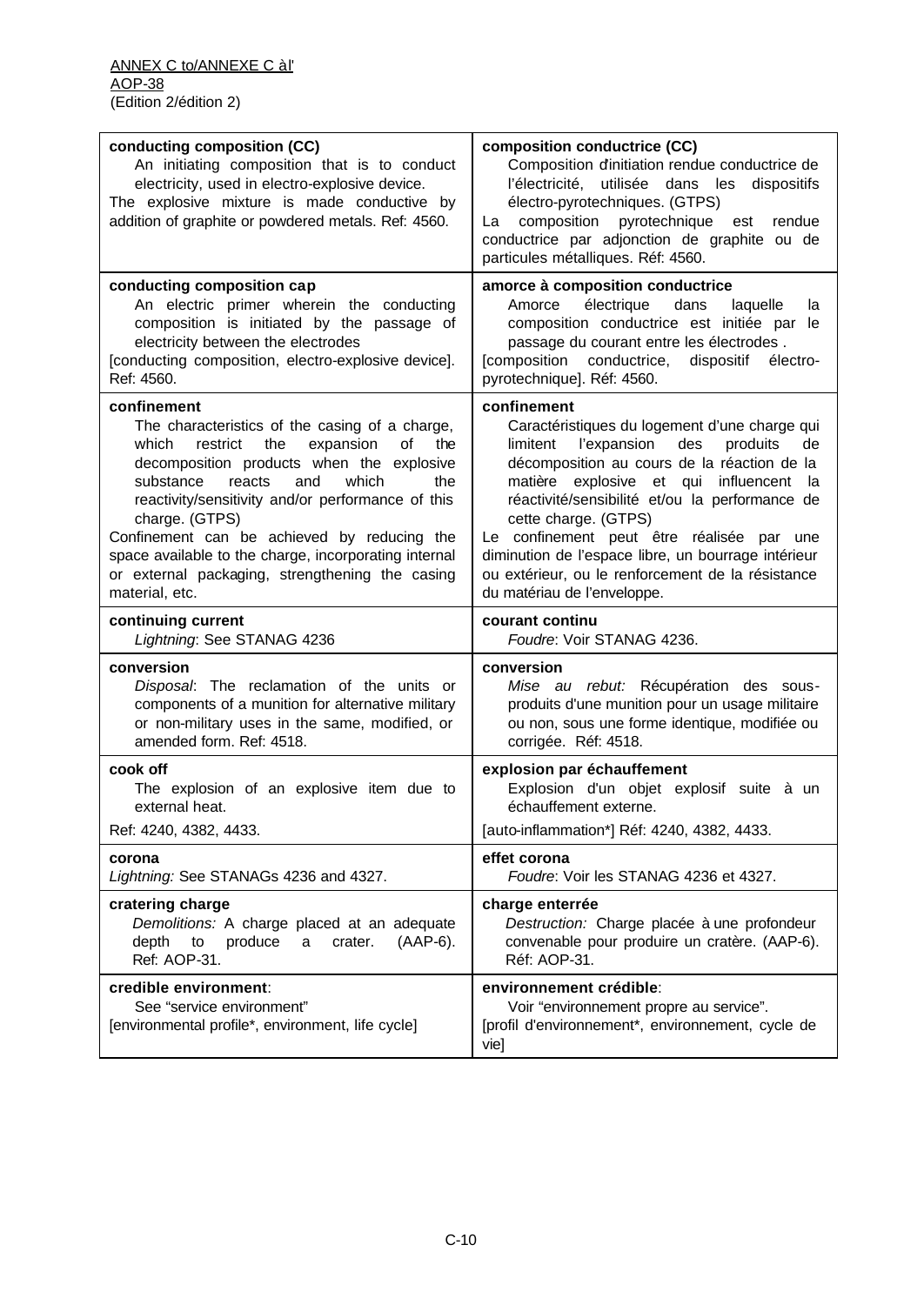| critical detonation diameter<br>Minimum diameter of a cylindrical explosive<br>charge at which stable propagation of a stable<br>detonation is ensured. This diameter is<br>dependent on the confinement of the charge.<br>(GTPS)<br>The term in draft STANAG 4526 reads: "critical<br>detonation failure diameter".                                              | diamètre critique pour la détonation<br>Diamètre d'une charge explosive cylindrique<br>au-dessous duquel il n'y a plus propagation<br>d'une détonation stable. Ce diamètre est lié<br>au confinement de la charge. (GTPS)<br>Réf: 4536.                                                                                                                                                                                                            |
|-------------------------------------------------------------------------------------------------------------------------------------------------------------------------------------------------------------------------------------------------------------------------------------------------------------------------------------------------------------------|----------------------------------------------------------------------------------------------------------------------------------------------------------------------------------------------------------------------------------------------------------------------------------------------------------------------------------------------------------------------------------------------------------------------------------------------------|
| cryogenic exposure<br>Disposal: See STANAG 4518.                                                                                                                                                                                                                                                                                                                  | cryofracture<br>Mise au rebut: Voir STANAG 4518.                                                                                                                                                                                                                                                                                                                                                                                                   |
| cutting charge<br>Demolitions: A charge which produces a cutting<br>effect in line with its plane of symmetry. (AAP-<br>6)                                                                                                                                                                                                                                        | charge découpante<br>Destruction: Charge produisant un effet de<br>découpage dans son plan de symétrie. (AAP-<br>6)                                                                                                                                                                                                                                                                                                                                |
| danger area<br>General: A specified area above, below, or<br>within which there may exist potential danger<br>for personnel and/or equipment. (AAP-6).<br>[unsafe area*, safe separation]                                                                                                                                                                         | zone dangereuse (1)<br>Zone spécifiée, à l'intérieur, au-dessus ou au-<br>dessous de laquelle il peut y avoir un danger<br>potentiel. (AAP-6)<br>[séparation en sécurité]                                                                                                                                                                                                                                                                          |
| deactivation<br>The rendering of a fuzing system incapable of<br>reacting to a firing signal by the issue of a<br>specific command or after a preset delay. Ref:<br>4187, 4497, AOP-31.                                                                                                                                                                           | désactivation<br>$\omega$<br>Rendre un système de fusée incapable de<br>réagir à un signal de mise à feu, par l'action<br>d'une commande spécifique ou après un délai<br>prédéterminé. Réf: 4187, 4497, AOP-31.                                                                                                                                                                                                                                    |
| deflagration<br>Chemical explosion in which the zone of<br>chemical reaction propagates through the initial<br>medium at a subsonic velocity, mainly by<br>thermal conduction.<br>Extract of the GTPS<br>definition.<br>The term<br>"deflagration" is sometimes used to describe a<br>special type of explosive reaction and its effects on<br>the environment.   | déflagration<br>Explosion chimique dans laquelle la zone de<br>réaction se propage à une vitesse subsonique<br>dans le milieu initial, principalement par<br>conductibilité thermique.<br>La définition de déflagration est un extrait de celle<br>émise par le dictionnaire de pyrotechnie du<br>GTPS. Le terme "déflagration" est parfois utilisé<br>pour décrire un type de réaction explosive<br>spécifique et ses effets sur l'environnement. |
| deflagration to detonation transition (DDT)<br>The transition to detonation from an initial<br>burning reaction.<br>It is a complex process which generally requires<br>the energetic material to have a high surface area<br>be confined. [explosion-to-detonation<br>to<br>and<br>transition, shock-to-detonation transition, critical<br>detonation diameter.] | transition de déflagration en détonation (TDD)<br>Transformation d'une réaction de déflagration<br>en détonation.<br>Ce processus complexe nécessite normalement<br>que la matière énergétique occupe une grande<br>surface de combustion et qu'elle soit confinée.<br><b>[transformation</b><br>d'explosion<br>détonation,<br>en<br>transformation de choc en détonation, diamètre<br>critique pour la détonation.]                               |
| degree of safety<br>A measure of safety of a device or system<br>expressed as a probability of the occurrence of<br>a potentially hazardous event. According to<br>system requirements the required degree of<br>safety may be limited in duration or apply<br>throughout the service life of a store. (OB)                                                       | degré de sécurité<br>Sécurité d'un dispositif ou d'un système de<br>fusée, exprimée en termes de probabilité<br>d'occurrence d'un événement présentant un<br>risque potentiel. Conformément aux besoins<br>du système de fusée, le degré de sécurité<br>peut être requis pendant une période limitée<br>ou pendant toute la durée de vie du<br>matériel. (OB)                                                                                      |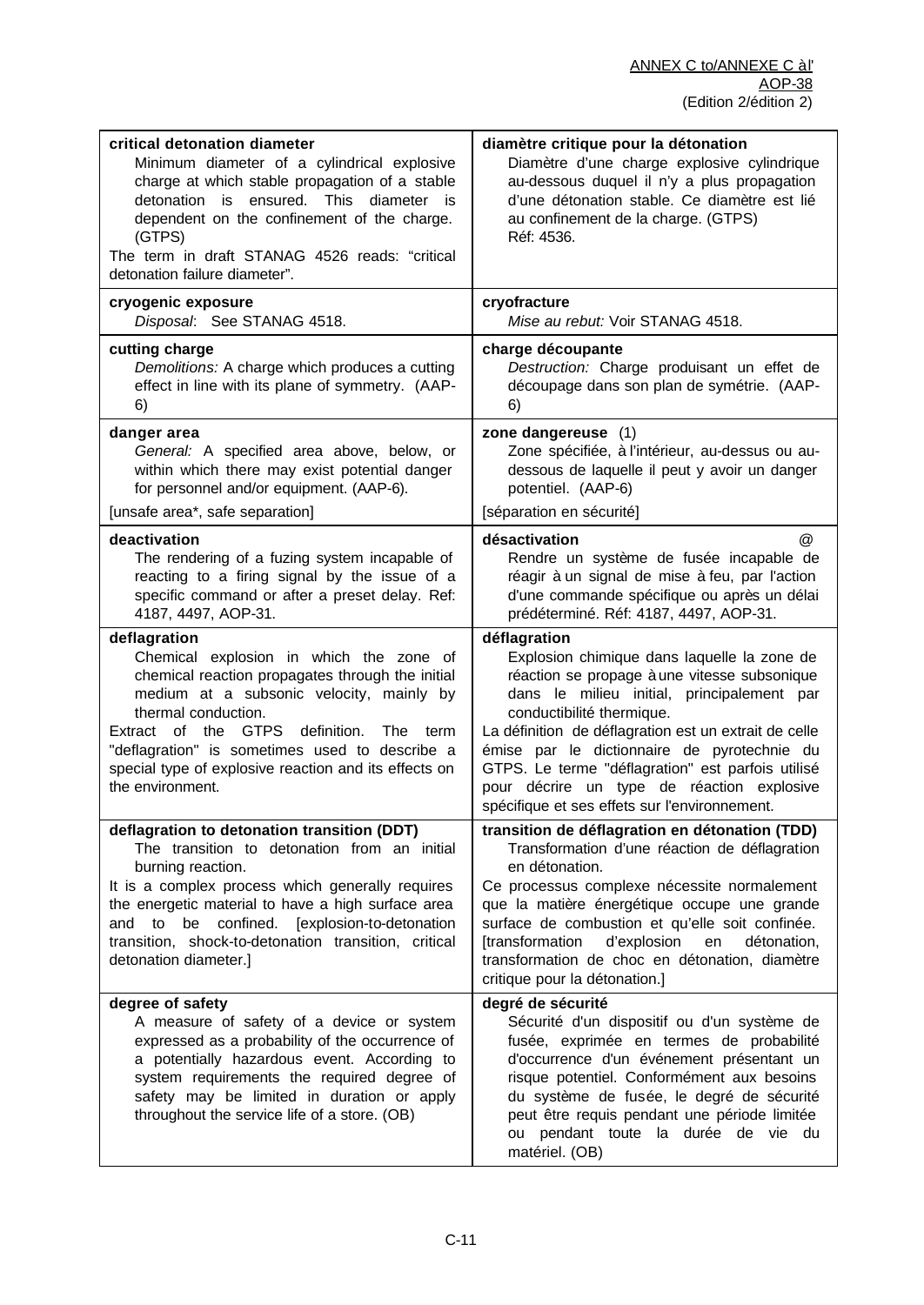| delay element<br>An intermediate item in an explosive train to<br>lengthen the function time of the train.                                                                                                                                                                                                                                                                                                                    | retard pyrotechnique<br>Elément intermédiaire dans<br>une<br>chaîne<br>pyrotechnique qui rallonge<br>la durée de                                                                                                                                                                                                                                                                                        |
|-------------------------------------------------------------------------------------------------------------------------------------------------------------------------------------------------------------------------------------------------------------------------------------------------------------------------------------------------------------------------------------------------------------------------------|---------------------------------------------------------------------------------------------------------------------------------------------------------------------------------------------------------------------------------------------------------------------------------------------------------------------------------------------------------------------------------------------------------|
| delayed detonation to detonation transition<br>See "explosion-to-detonation transition".                                                                                                                                                                                                                                                                                                                                      | fonctionnement de la chaîne.<br>d'une réaction<br>transition<br>retardée<br>ou<br>inconnue en détonation                                                                                                                                                                                                                                                                                                |
| demilitarization<br>The act of removing or otherwise nullifying the<br>military potential of a munition. Demilitarization<br>is a necessary step for military items prior to<br>their release for a non-military setting. Ref:<br>4518 and AOP-15.<br>[disposal]                                                                                                                                                              | démilitarisation<br>$\omega$<br>Action qui consiste à retirer ou à neutraliser le<br>potentiel<br>militaire<br>munition.<br>d'une<br>La<br>démilitarisation est une démarche nécessaire<br>pour les articles militaires avant de permettre<br>un emploi non-militaire.<br>Réf: 4518 et AOP-15.<br>[mise au rebut]                                                                                       |
| demolition<br>The destruction of structures, facilities or<br>materiel by the use of fire, water, explosives,<br>mechanical or other means. (AAP-6) Ref: 2818,<br>AOP-31.                                                                                                                                                                                                                                                     | destruction<br>Mise hors d'usage d'ouvrages, d'installations<br>ou de matériel par l'emploi de moyens<br>quelconques: feu, eau, explosifs, moyens<br>mécaniques, etc. (AAP-6) Réf: 2818, AOP-31                                                                                                                                                                                                         |
| demolition charge<br>explosive charge designed to destroy<br>An<br>materiel, structures or installations, by means<br>explosive<br>effects<br>οf<br>such<br>blast,<br>as<br>fragmentation, perforation or cutting.<br>Charge: In combat engineering, a quantity of<br>materials, prepared for demolition<br>explosive<br>purposes. Definition derived from AAP-6. Alternative<br>definition in AASTP-3. Ref: AOP-31, AAP-19.) | charge de destruction<br>Charge explosive conçue pour détruire du<br>matériel, des ouvrages ou des installations,<br>par des effets explosifs, tels que: onde de<br>choc, fragmentation, perforation, coupure.<br>Charge: En génie de combat, quantité d'explosifs<br>préparée à des fins de destruction. Définition<br>dérivée de l'AAP-6. Définition alternative dans<br>l'AASTP-3. (AOP-31, AAP-19). |
| demolition materiel<br>Any materiel necessary to carry out a<br>demolition.<br>This covers demolitions systems as a whole, -<br>subsystems, - stores and - accessories. Ref: 2818,<br>AOP-31.                                                                                                                                                                                                                                 | matériel de destruction<br>Tout matériel nécessaire pour exécuter une<br>destruction.<br>Ceci couvre les ensembles de systèmes de<br>destruction, les sous-systèmes, les équipements<br>ainsi que les accessoires de destruction.<br>Réf: 2818, AOP-31.                                                                                                                                                 |
| demolition store<br>An explosive part of a demolition system being<br>a supply item on its own.<br>[demolition<br>non-explosive<br>demolition<br>charge,<br>accessory] Ref: AOP-31.                                                                                                                                                                                                                                           | @<br>accessoire de destruction explosif<br>d'un<br>Composant<br>explosif<br>de<br>système<br>destruction<br>étant<br>article<br>un<br>d'approvisionnement tel quel.<br>[charge de destruction, accessoire de destruction<br>non-explosif] Réf: AOP-31.                                                                                                                                                  |
| demolition sub-system<br>A device or a series of connected demolition<br>stores and demolition accessories, designed to<br>perform one or more specific functions within a<br>demolition system. Ref: AOP-31.                                                                                                                                                                                                                 | sous-système de destruction<br>Dispositif<br>ou<br>série<br>d'équipements<br>et<br>d'accessoires de destruction, conçu pour<br>produire une ou plusieurs fonctions dans un<br>système de destruction. Réf: AOP-31.                                                                                                                                                                                      |
| demolition system<br>A device or series of connected devices<br>containing the explosive and non-explosive<br>materials necessary to meet a demolition<br>requirement. Ref: AOP-31.                                                                                                                                                                                                                                           | système de destruction<br>Dispositif ou séries de dispositifs connectées<br>entre eux contenant les matières nécessaires<br>pour satisfaire à une demande de destruction.<br>Réf: AOP-31.                                                                                                                                                                                                               |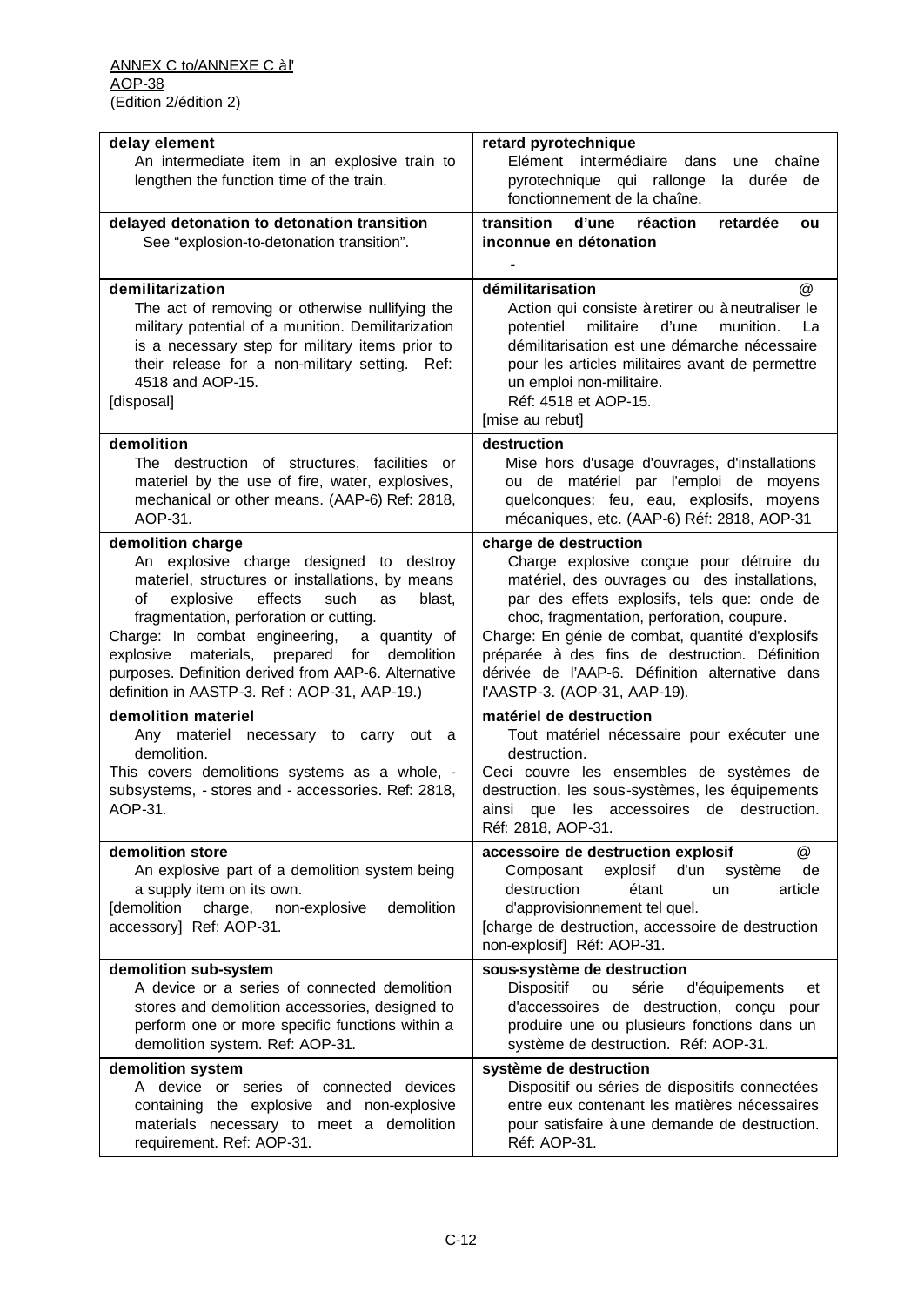| deployment                                                                                  | déploiement                                                                           |
|---------------------------------------------------------------------------------------------|---------------------------------------------------------------------------------------|
| Weapon systems, munitions: The actions that                                                 | Systèmes<br>d'arme, munitions:<br>Action(s)                                           |
| are required to prepare a weapon system for                                                 | requise(s) pour préparer un système d'armes à                                         |
| use.                                                                                        | l'emploi.                                                                             |
| The AAP-6 definition concerns moving of military                                            | définition<br>l'AAP-6<br>La<br>de<br>concerne<br>les                                  |
| units. [availability, operational environment]                                              | déplacements d'unités militaires. [disponibilité,                                     |
|                                                                                             | environnement opérationnel]                                                           |
| deployment configuration                                                                    | configuration de déploiement                                                          |
| The condition of materiel when prepared for                                                 | Condition prévue d'un matériel pour l'utilisation                                     |
| operational use.                                                                            | opérationnelle.                                                                       |
| This is physical arrangement of the materiel during                                         | Ceci est l'arrangement physique du matériel dans                                      |
| its tactical lay-out. For munitions this usually                                            | son déploiement tactique. Pour les munitions ceci                                     |
| implies: unarmed, unpackaged, or in tactical sub-                                           | implique normalement: non-armé, hors emballage                                        |
| package.                                                                                    | ou en sous-emballage tactique.                                                        |
| design pressure (DP)                                                                        | pression nominale                                                                     |
| See "mortar design pressue curve".                                                          | Voir "courbe de pression nominale pour                                                |
|                                                                                             | mortier".                                                                             |
| design principles                                                                           | principes de conception                                                               |
| The fundamental rules to be adhered to in the                                               | Règles générales à appliquer au cours des                                             |
| process of recognition and problem solving                                                  | phases d'analyse du besoin et d'élaboration                                           |
| associated with the creation of a product.                                                  | solutions<br>techniques,<br>des<br>lors<br>du                                         |
|                                                                                             | développement d'un produit.                                                           |
| design safety guides                                                                        | directives de sécurité pour la conception                                             |
| Concepts,<br>logic,<br>background,<br>examples,                                             | Ensemble de concepts, éléments logiques,                                              |
| statements of good practices or rules, time                                                 | antécédents, méthodes d'emploi, exemples,                                             |
| proven concepts of features, any of which                                                   | instructions et règles pratiques, principes ou                                        |
| should be considered by the designer during his<br>efforts to obtain optimum safety design. | caractéristiques éprouvés, à prendre en<br>compte par le concepteur dans sa recherche |
|                                                                                             | d'une sécurité optimale.                                                              |
| designed safety state                                                                       | état de sécurité dans la conception                                                   |
| A system state that provides the maximum                                                    | État du système qui fournit le degré de                                               |
| degree of safety within the constraints of the                                              | sécurité maximum dans les contraintes                                                 |
| administrative,<br>operational<br>logistic<br>or                                            | administratives, opérationnelles et logistiques.                                      |
| requirements. Ref: 4404.                                                                    | Réf: 4404.                                                                            |
| detonating cord                                                                             | cordeau détonant                                                                      |
| A flexible waterproof tube containing a high                                                | Cordeau d'explosif contenu dans une gaine                                             |
| explosive designed to transmit the detonation                                               | souple et étanche, et servant à transmettre la                                        |
| wave. (AAP-6)                                                                               | détonation. (AAP-6)                                                                   |
| [shock tube] Detonating cord is used in demolition                                          | [tube choc] Le cordeau détonant est utilisé dans                                      |
| firing systems and in fuzing systems.                                                       | des systèmes de mise à feu pour systèmes de                                           |
| Ref: 4363, AOP-31.                                                                          | destruction et dans des systèmes de fusée.                                            |
|                                                                                             | Réf: 4363, AOP-31.                                                                    |
| detonation                                                                                  | détonation                                                                            |
| Decomposition reaction in which the zone of                                                 | Réaction de décomposition dans laquelle la                                            |
| chemical reaction propagates through the initial                                            | zone de réaction chimique se propage à une                                            |
| medium at a supersonic velocity behind a                                                    | vitesse supersonique dans le milieu initial par                                       |
| shock front.                                                                                | l'intermédiaire d'une onde de choc. (GTPS).                                           |
| The term "detonation" is sometimes used to                                                  | Le terme "détonation" est parfois utilisé pour                                        |
| describe a special type of explosive reaction and its                                       | décrire un type de réaction explosive spécifique et                                   |
| effects on the environment.                                                                 | ses effets sur l'environnement. La définition de                                      |
|                                                                                             | détonation est un extrait de celle émise par le                                       |
|                                                                                             | dictionnaire de pyrotechnie du GTPS)                                                  |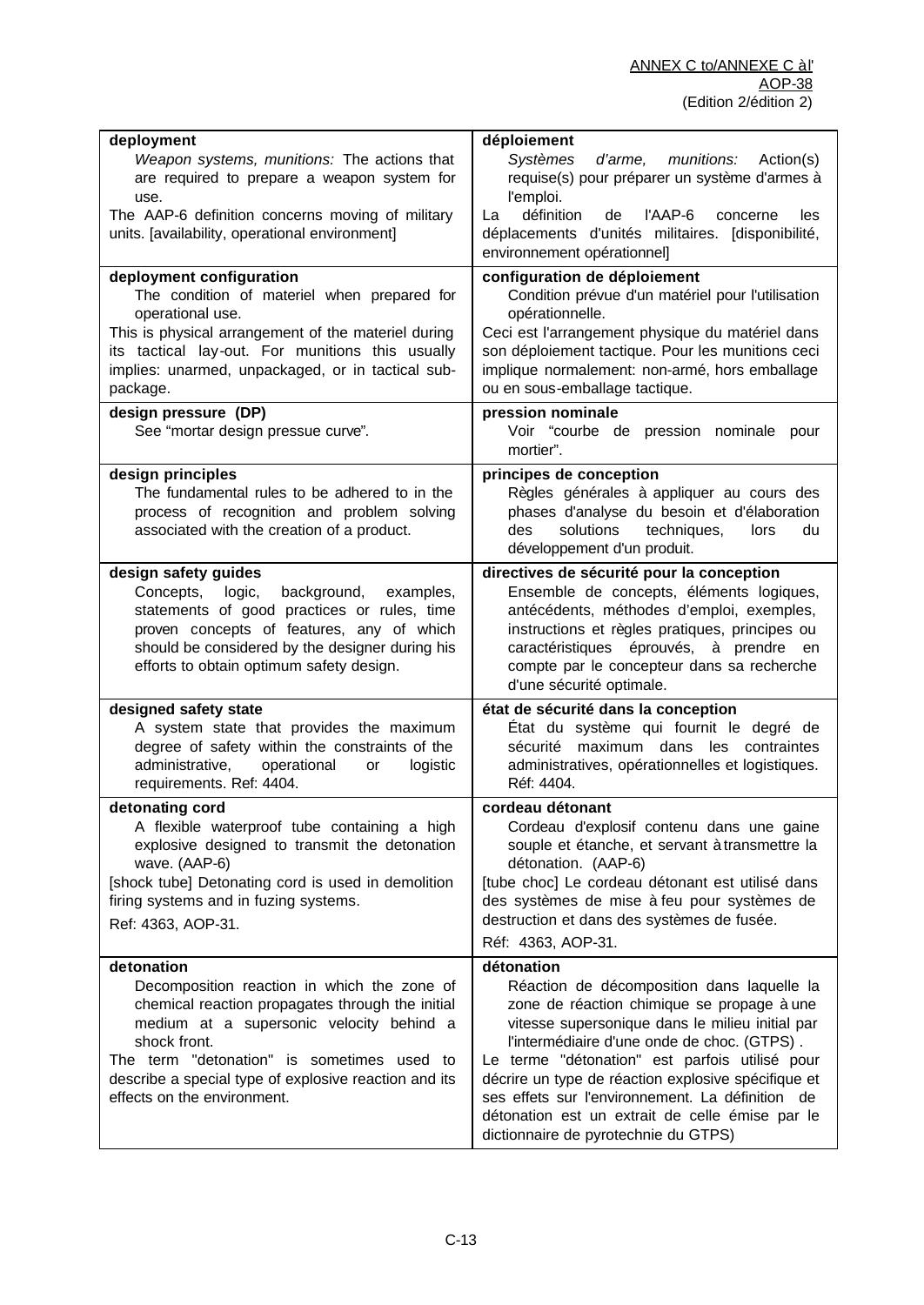| detonation relay system                                                                                                                                                                                                                                                                                                                                                                                           | système de relais de détonation                                                                                                                                                                                                                                                                                                                                                                                                                          |
|-------------------------------------------------------------------------------------------------------------------------------------------------------------------------------------------------------------------------------------------------------------------------------------------------------------------------------------------------------------------------------------------------------------------|----------------------------------------------------------------------------------------------------------------------------------------------------------------------------------------------------------------------------------------------------------------------------------------------------------------------------------------------------------------------------------------------------------------------------------------------------------|
| In a firing system of a deployed demolition<br>system, the explosive train conducting the<br>detonation from the initiator to the main<br>demolition charges.<br>[firing circuit, firing stimulus relay system] Ref:<br>4363, AOP-31.                                                                                                                                                                             | Dans un système de mise à feu d'un système<br>de destruction déployé, chaîne explosive qui<br>conduit la détonation de l'initiateur vers les<br>charges de destruction principales.<br>[circuit de mise à feu, système de relais de<br>stimulus de mise à feu] Réf: 4363, AOP-31.                                                                                                                                                                        |
| detonator                                                                                                                                                                                                                                                                                                                                                                                                         | amorce-détonateur                                                                                                                                                                                                                                                                                                                                                                                                                                        |
| A component containing at least one high<br>explosive which upon receipt of a specified<br>stimulus (mechanical, electrical, pyrotechnic or<br>other) will produce an output (shock wave and /<br>or fragments) which is used to initiate a high<br>explosive charge or other high explosive.<br>Alternative definitions in AAP-6, AAP-19, AASTP-3<br>and MIL-STD-444.<br>[US: Blasting cap*]. Ref: 4363, AOP-31. | Composant contenant au moins un explosif,<br>qui après réception d'un stimulus spécifié<br>mécanique,<br>forme<br>électrique,<br>(sous<br>pyrotechnique ou autre) produira un effet de<br>sortie (sous forme d'onde de choc et / ou de<br>fragments) qui est utilisé pour initier une<br>charge explosive ou un autre composant<br>pyrotechnique.<br>Définitions alternatives dans l'AAP-6, l'AAP-19,<br>l'AASTP-3 et MIL-STD-444.<br>Réf: 4363, AOP-31. |
| detonator                                                                                                                                                                                                                                                                                                                                                                                                         | détonateur:                                                                                                                                                                                                                                                                                                                                                                                                                                              |
|                                                                                                                                                                                                                                                                                                                                                                                                                   | Voir "amorce détonateur".                                                                                                                                                                                                                                                                                                                                                                                                                                |
| deviation: See AQAP-119.                                                                                                                                                                                                                                                                                                                                                                                          | déviation: Voir l'AQAP-119                                                                                                                                                                                                                                                                                                                                                                                                                               |
| differential voltage<br>Lightning tests: In a two-way circuit, the voltage<br>difference between the wires. Réf: 4327.                                                                                                                                                                                                                                                                                            | tension de mode différentiel<br>Essais foudre: Dans un circuit à deux<br>conducteurs, la différence de potentiel entre<br>les conducteurs. Réf: 4327.                                                                                                                                                                                                                                                                                                    |
| diffusion flux<br>Lightning: See STANAGs 4236 and 4327.                                                                                                                                                                                                                                                                                                                                                           | flux de diffusion<br>Foudre: Voir les STANAG 4236 et 4327.                                                                                                                                                                                                                                                                                                                                                                                               |
| direct strike                                                                                                                                                                                                                                                                                                                                                                                                     | coup direct                                                                                                                                                                                                                                                                                                                                                                                                                                              |
| Lightning: See STANAG 4236.                                                                                                                                                                                                                                                                                                                                                                                       | Foudre: Voir STANAG 4236.                                                                                                                                                                                                                                                                                                                                                                                                                                |
| disarm<br>Fuzing systems: To restore a fuzing system to<br>a non-armed condition from an armed condition,<br>either reversibly, to permit rearming,<br>or<br>irreversibly and permanently (sterilization).<br>[armed, unarmed, sterilization] Ref: 4187, AOP-31.                                                                                                                                                  | désarmement<br>Systèmes de fusée: Rétablissement d'un<br>système de fusée de l'état armé en l'état non-<br>armé, soit réversiblement pour permettre le<br>réarmement soit de façon irréversible et<br>permanente (stérilisation)<br>[armé, non armé, stérilisation] Réf: 4187, AOP-31.                                                                                                                                                                   |
| disposal                                                                                                                                                                                                                                                                                                                                                                                                          | mise au rebut                                                                                                                                                                                                                                                                                                                                                                                                                                            |
| The end-of-life tasks and actions for residual<br>demilitarization<br>resulting<br>from<br>materials<br>operations. Disposal encompasses the process                                                                                                                                                                                                                                                              | Tâches et actions, à la fin du cycle de vie,<br>concernant les matériaux résiduels provenant                                                                                                                                                                                                                                                                                                                                                             |
| of redistributing, transferring, donating, selling,<br>abandoning, or destroying munitions.<br>The Explosive Ordnance Disposal (EOD. activities<br>are not included in this definition. [demilitarization]<br>Ref: 4518.                                                                                                                                                                                          | des opérations de démilitarisation. La mise au<br>rebut<br>comprend<br>les<br>processus<br>de<br>redistribution, transfert, don, vente, abandon<br>ou destruction de munitions.<br>Les activités de l'enlèvement et destruction des<br>explosifs (EOD. ne sont pas visées dans cette<br>définition. [démilitarisation, destruction] Réf: 4518.                                                                                                           |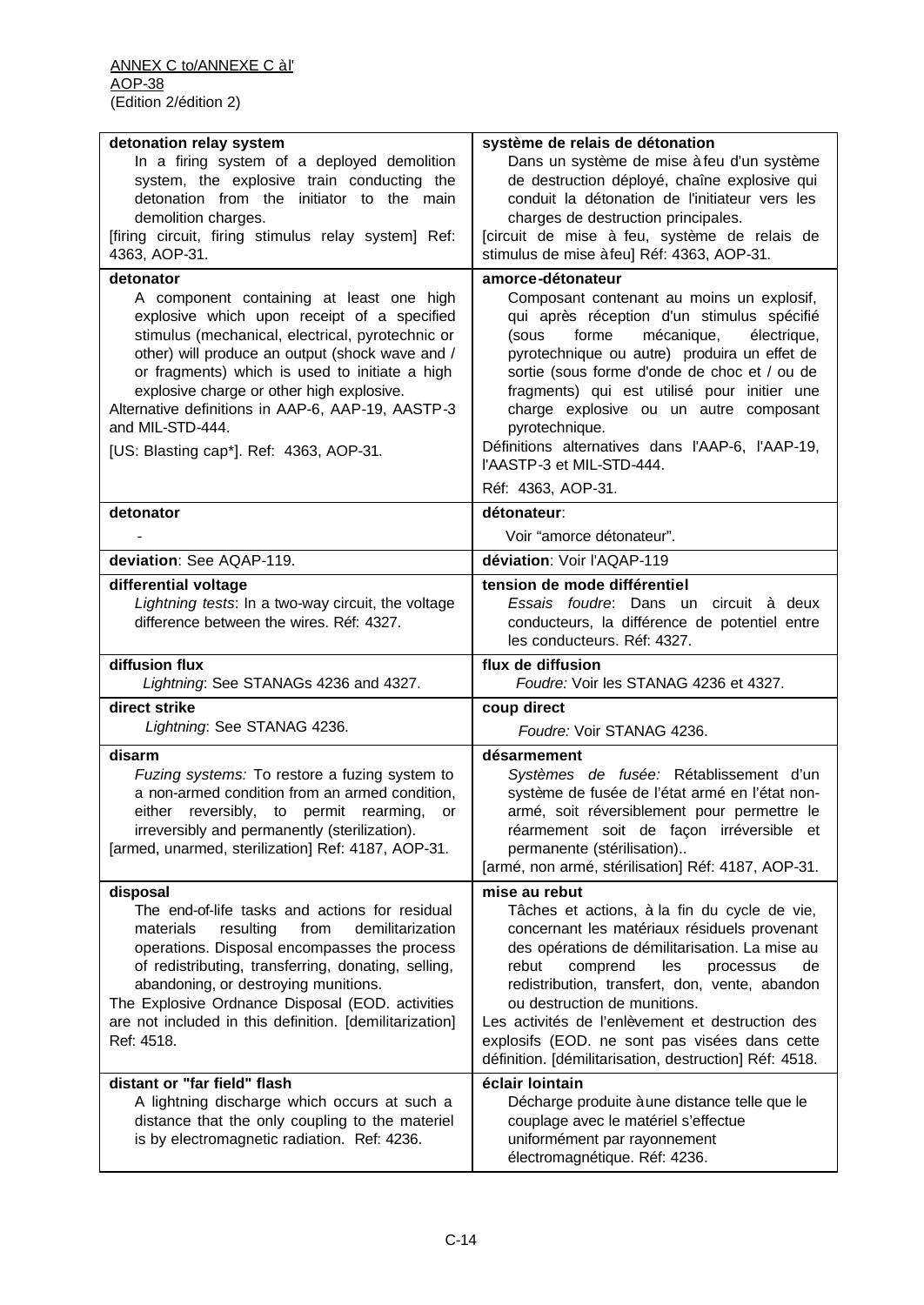| drop                                                                                                                                                                                                                                                                                                                                                                | chute                                                                                                                                                                                                                                                                                                                                                                                                                                                                                                                      |
|---------------------------------------------------------------------------------------------------------------------------------------------------------------------------------------------------------------------------------------------------------------------------------------------------------------------------------------------------------------------|----------------------------------------------------------------------------------------------------------------------------------------------------------------------------------------------------------------------------------------------------------------------------------------------------------------------------------------------------------------------------------------------------------------------------------------------------------------------------------------------------------------------------|
| The deliberate or accidental release of a<br>suspended or supported body, either with or<br>without some degree of imposed restraint<br>during the ensuing fall.<br>[fall*, impact, shock] Réf: 4375, 2914; AECP-1.                                                                                                                                                 | Relâchement délibéré ou accidentel d'un<br>corps suspendu ou retenu, celui-ci pouvant<br>éventuellement être freiné après avoir été<br>lâché.<br>[impact, choc] Réf: 4375, 2914; AECP-1.                                                                                                                                                                                                                                                                                                                                   |
|                                                                                                                                                                                                                                                                                                                                                                     | hauteur de chute                                                                                                                                                                                                                                                                                                                                                                                                                                                                                                           |
| drop height<br>The shortest vertical distance between the test<br>item and the impact surface.<br>Réf: 4375, 2914; AECP-1.                                                                                                                                                                                                                                          | Distance verticale minimale entre le spécimen<br>d'essai et la surface d'impact.<br>Réf: 4375,<br>2914; AECP-1.                                                                                                                                                                                                                                                                                                                                                                                                            |
| dud<br>Warhead, projectile or explosive main charge<br>which, after firing, has not been armed as<br>foreseen, or which did not explode after arming.<br>The definition of AAP-6 concerns demolition<br>materiel. [blind*, misfire]                                                                                                                                 | raté $(1)$<br>Défaut de mise à feu ou d'explosion.<br>Le terme "raté" couvre "dud" et "misfire".<br>1.<br>2.<br>La définition dans l'AAP-6 concerne le<br>matériel de destruction.<br>Voir aussi "misfire / raté". (2).<br>3.                                                                                                                                                                                                                                                                                              |
| early burst<br>A malfunction in which the munition functions<br>after the arming delay but before sensing the<br>designed functional stimulus from either target<br>or command. For proximity fuzes, following safe<br>separation, an explosion prior to the design<br>height of burst environment is considered to be<br>an early burst.<br>[premature] Ref: 4187. | éclatement prématuré<br>Défaut de fonctionnement qui fait que la<br>fonctionne<br>munition<br>après<br>le<br>retard<br>d'armement mais avant de capter le signal<br>fonctionnel prévu provenant de l'objectif ou du<br>commandement. Dans le cas des fusées de<br>proximité, une fois atteinte la distance de<br>sécurité, on considère qu'il y a éclatement<br>prématuré lorsque l'explosion se produit avant<br>que le projectile arrive dans la plage des<br>hauteurs nominales d'éclatement.<br>[prématuré] Réf: 4187. |
| effectiveness on target<br>The intended operational terminal effect of a<br>munition, e.g., target<br>destructive<br>capacity,<br>illumination power, screening effect, disturbing<br>capability, stopping power, usually stated in<br>quantitave terms.<br>[performance*, terminal ballistics*, acceptable<br>performance]                                         | efficacité sur la cible<br>L'effet terminal d'une munition, dans<br>les<br>opérationnelles<br>conditions<br>prévues,<br>par<br>exemple capacité de destruction d'une cible,<br>puissance éclairante, masquage, diminution<br>de la capacité offensive,<br>généralement<br>exprimé en termes quantitatifs.<br>[performance*, balistique terminale*, performance<br>acceptable]                                                                                                                                              |
| electric ignition<br>The activation of an initiator in a pyrotechnic<br>train by direct application of electrical energy.<br>[electric initiation ] Ref: 4368, 4560.                                                                                                                                                                                                | allumage électrique<br>Activation<br>de<br>l'allumeur<br>chaîne<br>de<br>la<br>d'allumage par l'application directe d'énergie<br>électrique.<br>[amorçage ou initiation électrique]<br>Réf: 4368, 4560.                                                                                                                                                                                                                                                                                                                    |
| electric initiation<br>The activation of an initiator in an explosive train<br>by direct application of electrical energy.<br>[electric ignition ] Ref: 4560.                                                                                                                                                                                                       | amorçage électrique<br>Activation<br>chaîne<br>de<br>l'initiateur<br>de<br>la<br>pyrotechnique<br>l'application<br>directe<br>par<br>d'énergie électrique.<br>[allumage électrique, initiation électrique]<br>Réf: 4560.                                                                                                                                                                                                                                                                                                   |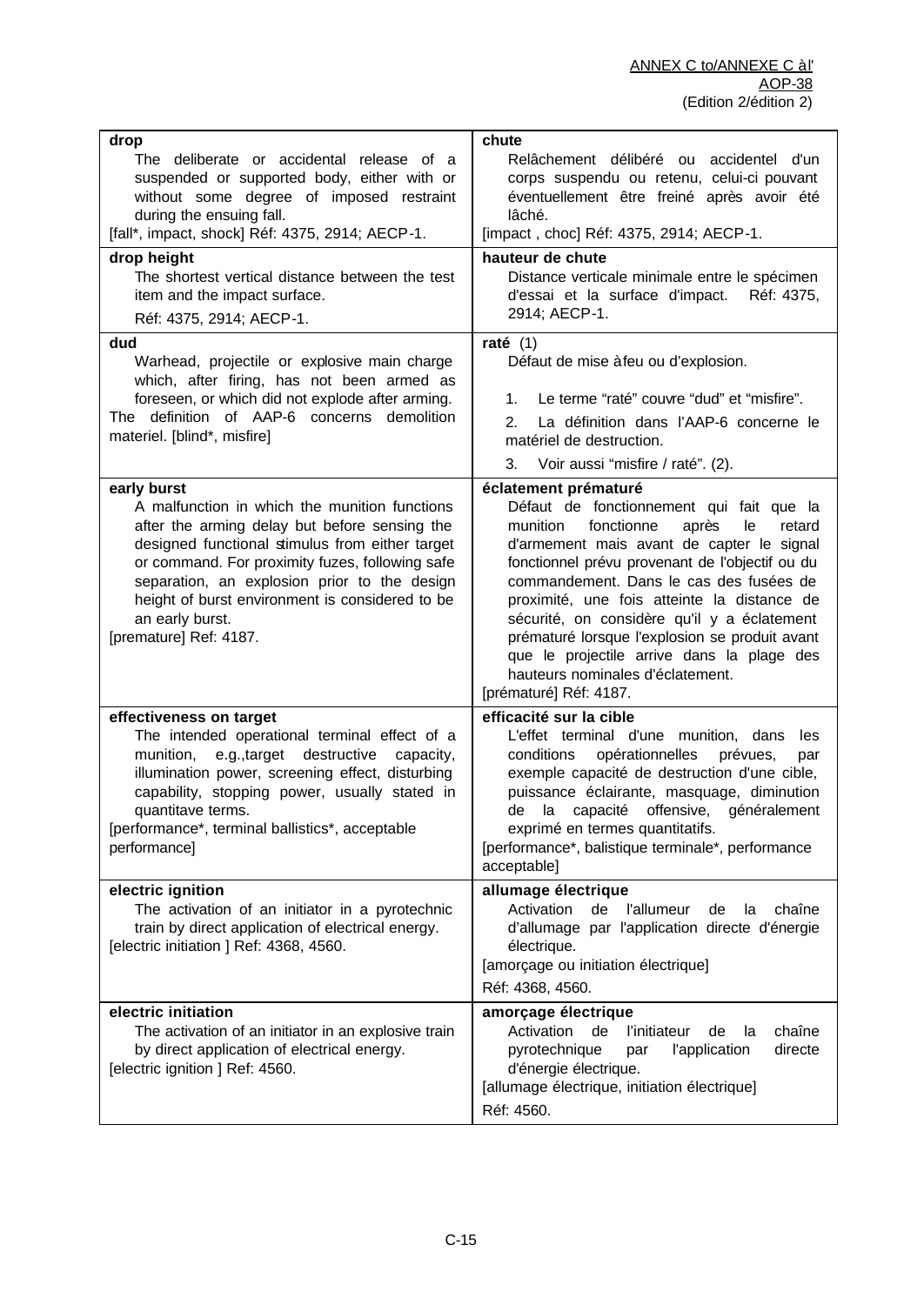| Essais IEMN: Matériau pour lequel les parties<br>NEMP testing: A material of which the real part                                                 |
|--------------------------------------------------------------------------------------------------------------------------------------------------|
|                                                                                                                                                  |
| (R) and imaginary part (X) of its radio frequency<br>réelles (R) et imaginaire (X) de son impédance                                              |
| impedance (R+jX) in the frequency band 1 kHz-<br>électromagnétique ( $R + jX$ ) dans la bande 1                                                  |
| 100 MHz are similar to those of the original<br>kHz - 100 MHz, sont identiques à celles du                                                       |
| material which has to be simulated. Ref: 4416.<br>matériau originel qui est simulé. Réf: 4416.                                                   |
| electrochemical reduction<br>réduction électrochimique                                                                                           |
| Disposal: Treatment of organic wastes by<br>au rebut: Traitement de déchets<br>Mise                                                              |
| generation of highly oxidizing species in an<br>organiques dans une cellule électrochimique                                                      |
| electrochemical cell and utilizing these to<br>produits<br>génération<br>de<br>fortement<br>par                                                  |
| oxidize the waste to carbon dioxide and water.<br>oxydants. Ceux-ci transforment les déchets                                                     |
| Ref: 4518.<br>en dioxyde de carbone et eau. Réf: 4518.                                                                                           |
| electro-explosive device (EED)<br>dispositif électro-pyrotechnique (DEP)                                                                         |
| Dispositif monocoup, utilisé comme élément<br>A one shot explosive or pyrotechnic device                                                         |
| used as the initiating element in an explosive or<br>d'amorçage dans une chaîne pyrotechnique                                                    |
| mechanical train and which is activated by the<br>ou mécanique et qui est activé par l'apport                                                    |
| application of electrical energy.<br>d'énergie électrique.                                                                                       |
| [dispositif électro-explosif*, système de mise à feu<br>[electro-explosive device firing system] Alternative                                     |
| definitions in AAP-6 and AASTP-3. Ref: 4234,<br>électro-explosif]<br>dispositif<br>Définitions<br>par<br>alternatives dans l'AAP-6 et l'AASTP-3. |
| 4324, 4560, AOP-31.                                                                                                                              |
| Réf: 4234, 4324, 4560, AOP-31.                                                                                                                   |
| environnement de radiations<br>electromagnetic radiation environment (ERME)                                                                      |
| The intensity, frequency and time distribution of<br>électromagnétiques                                                                          |
| the rf radiation in the range 200 kHz to 40 GHz<br>Intensité, fréquence et distribution temporelle<br>de rayonnement électromagnétique dans la   |
| existing at a location. Ref: 4234.<br>gamme de 200 kHz à 40 GHz, qui existent à                                                                  |
| un endroit donné. Réf: 4234.                                                                                                                     |
| electrostatic charge level<br>niveau de charge électrostatique                                                                                   |
| Service environment: The electrostatic charge<br>Environnement propre au service: Charge                                                         |
| acquired by personnel or materiel involved in<br>électrostatique acquise par le personnel ou le                                                  |
| NATO operations.<br>matériel engagé dans des opérations OTAN.                                                                                    |
| Cette charge Q (Coulomb) est égale à CV, C étant<br>electrostatic<br>charge,<br>Q,<br>The<br>measured<br>in                                      |
| Coulombs, is the product of C: the capacitance of<br>la capacité de la personne ou du matériel et V la                                           |
| the individual or material and V: the voltage: $Q =$<br>tension acquise. L'énergie accumulée, J (Joule),                                         |
| CV. The energy stored, $J = \frac{1}{2}A \cdot V^2$ . Ref: 4235.<br>est égale à $E A V^2$ . Réf: 4235.                                           |
| electrostatic discharge (ESD).<br>décharge électrostatique                                                                                       |
| A transfer of charge between bodies of different<br>Transfert de la charge électrostatique entre                                                 |
| potentials caused by<br>des corps de potentiels électrostatiques<br>electrostatic<br>direct                                                      |
| différents à la suite d'un contact direct ou d'un<br>contact or voltage breakdown between them.                                                  |
| claquage de tension se produisant entre-eux.<br>Ref: 4235, 4239.                                                                                 |
| Réf: 4235, 4239.                                                                                                                                 |
| embedded software<br>logiciel intégré en mémoire morte                                                                                           |
| logiciel implanté dans la mémoire morte<br>Software fixed in the computer in the "Read                                                           |
|                                                                                                                                                  |
| Only" memory. Ref: 4187.<br>(ROM) d'un ordinateur. Réf: 4187.                                                                                    |
| enable<br>effacer les sécurités                                                                                                                  |
| Fuzing systems: To remove or deactivatie the<br>Systèmes de fusée: Retirer ou désactiver les                                                     |
| safety features which prevent arming.<br>dispositifs de sécurité<br>qui<br>empêchent                                                             |
| [deactivation, armed, disarm, unarmed, unsafe<br>l'armement.<br>state] Ref: 4187, 4497, AOP-31.<br>[désactivation, armé, désarmement, non armé,  |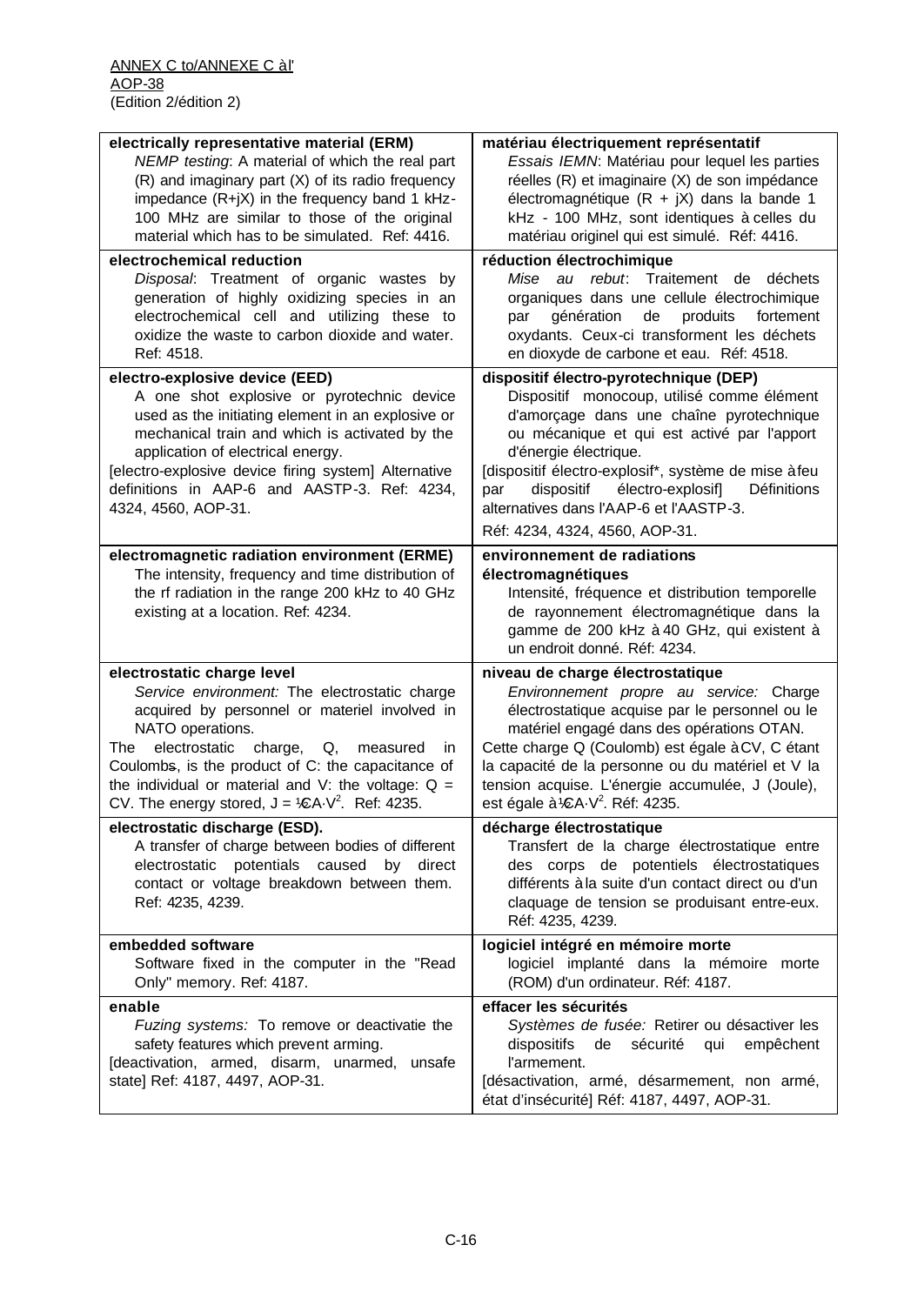| end-of-life                                                                                                                                                                                                                                                                                                                                                                                                                                                                                                                                                                                                                                                                                                      | fin de vie de service                                                                                                                                                                                                                                                                                                                                                                                                                                                                                                                                                                                                                                                                                                                                                    |
|------------------------------------------------------------------------------------------------------------------------------------------------------------------------------------------------------------------------------------------------------------------------------------------------------------------------------------------------------------------------------------------------------------------------------------------------------------------------------------------------------------------------------------------------------------------------------------------------------------------------------------------------------------------------------------------------------------------|--------------------------------------------------------------------------------------------------------------------------------------------------------------------------------------------------------------------------------------------------------------------------------------------------------------------------------------------------------------------------------------------------------------------------------------------------------------------------------------------------------------------------------------------------------------------------------------------------------------------------------------------------------------------------------------------------------------------------------------------------------------------------|
| The period of time from when a munition is no<br>longer suitable or no longer required for military<br>use to when demilitarization and disposal<br>activities have been completed.<br>[disposal, demilitarization reuse] Ref: 4518.                                                                                                                                                                                                                                                                                                                                                                                                                                                                             | Période pendant laquelle une munition n'est<br>plus apte au service et plus nécessaire pour<br>l'utilisation militaire, jusqu'à l'achèvement de<br>sa démilitarisation ou sa mise au rebut.<br>[mise au rebut, démilitarisation, réutilisation]<br>Réf: 4518.                                                                                                                                                                                                                                                                                                                                                                                                                                                                                                            |
| energetic material<br>@<br>A substance or mixture of substances, which<br>by chemical reaction, is capable of rapidly<br>releasing energy in the form of gasses and/or<br>heat.<br>[explosive material]                                                                                                                                                                                                                                                                                                                                                                                                                                                                                                          | matière énergétique<br>$^{\circledR}$<br>Matière ou mélange de matières capable de<br>rapidement de l'énergie sous forme de gaz ou<br>de chaleur.<br>[matière explosive]                                                                                                                                                                                                                                                                                                                                                                                                                                                                                                                                                                                                 |
| environment<br>1. Source of influences on materiel (donor<br>aspect): The total set of all external natural and<br>induced conditions to which a materiel is<br>exposed at a given moment, during a specified<br>period of time.<br>The descriptions of the environments of an item are<br>based on its life cycle. An environmental profile is a<br>synthesis of all environments belonging to a given<br>life cycle. [environmental profile, life cycle, service<br>environment] Ref: AOP-15 and many other AC/310<br>documents, AECTP-200.<br>2. The surroundings of a source<br><i>(acceptor</i><br>aspect): All living and dead materiel likely to<br>undergo influences emitted by a source.<br>Réf: 4518. | environnement<br>Source d'influences sur un matériel (aspect<br>$1_{-}$<br>donneur): Ensemble de toutes les conditions<br>physiques et chimiques auxquelles un<br>matériel est exposé à un<br>moment ou<br>pendant une période de temps spécifié.<br>Les descriptions des environnements d'un article<br>sont basées sur son cycle de vie. Un profil<br>d'environnement est une synthèse de tous les<br>environnements qui appartiennent à un cycle de<br>[cycle de vie, environnement de<br>vie donné.<br>Réf: AOP-15 et plusieurs autres<br>service]<br>documents AC/310, AECTP-200.<br>2. Les environs d'une source (aspect récepteur):<br>matière vivante<br>Toute<br>ou<br>morte<br>étant<br>susceptible de subir des influences émis par<br>une source. Réf: 4518. |
| environmental force<br>specific<br>stimulus<br>obtained<br>from<br>the<br>A<br>environment. (OB)<br>Environmental forces are the elements of an<br>environmental profile. [environmental factor*, forcing<br>function*, constraint*]                                                                                                                                                                                                                                                                                                                                                                                                                                                                             | force d'environnement<br>Excitation<br>spécifique<br>reçue<br>de<br>l'environnement.<br>Les forces d'environnement sont les éléments du<br>profil d'environnement. [force ambiante*, facteur<br>d'environnement*, contrainte*]                                                                                                                                                                                                                                                                                                                                                                                                                                                                                                                                           |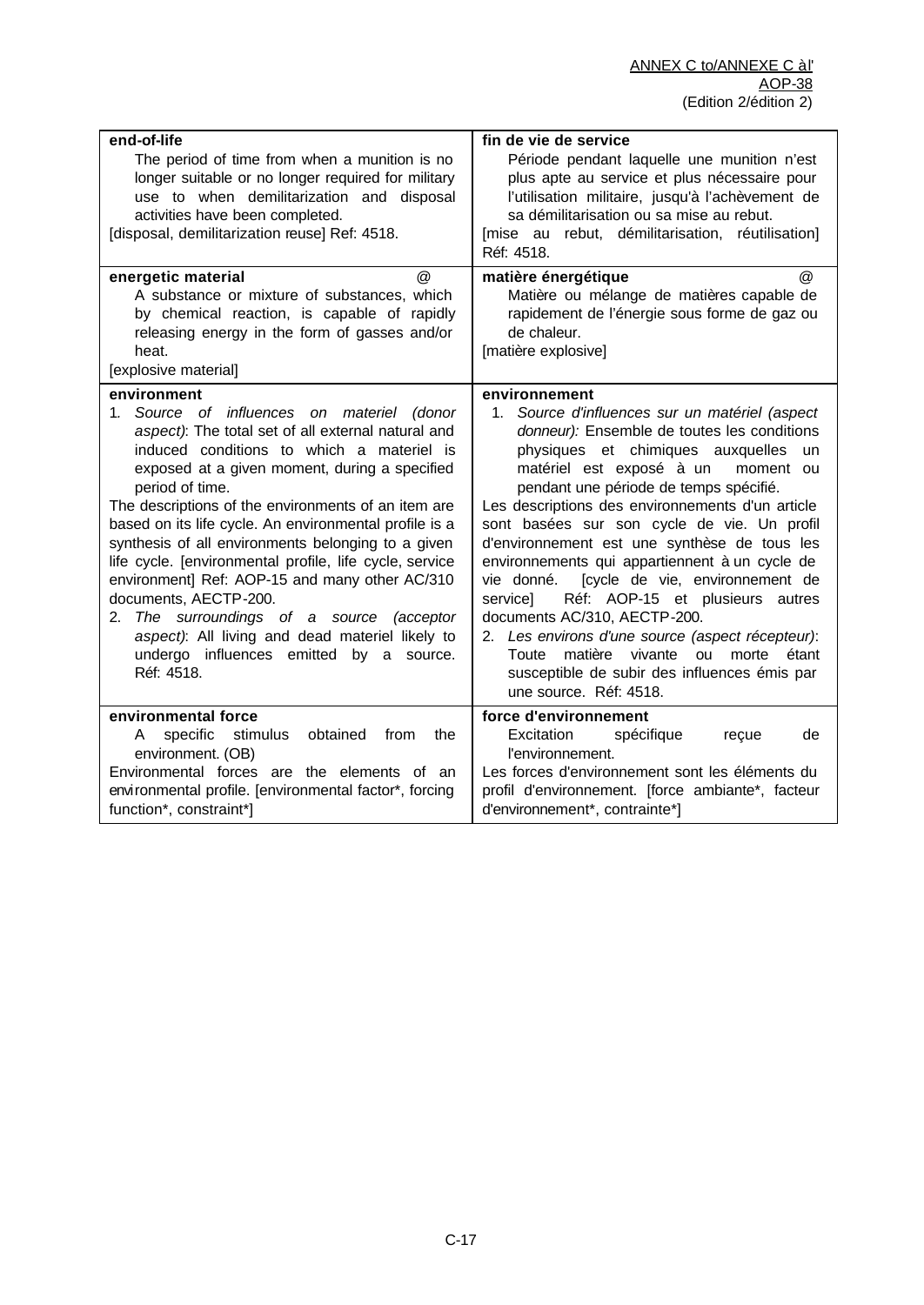| environmental profile                                | profil d'environnement                              |
|------------------------------------------------------|-----------------------------------------------------|
| A synthesis of all external conditions, whether      | Synthèse de tous les facteurs extérieurs,           |
| natural or induced, to which items or materiel       | d'origine naturelle ou artificielle, dont les       |
| are expected to be subjected during a specified      | articles ou matériels sont prévus d'être soumis     |
| period of time or handling: the complete life        | pendant une période spécifiée ou<br>une             |
| cycle, storage life, operational life, one or a      | manipulation: tout le cycle de vie, durée de vie    |
| specified number of missions, disassembly,           | en service, durée de vie de stockage, durée de      |
| disposal, etc.                                       | vie opérationnelle, une mission ou un nombre        |
| [credible environment* - includes explicitly extreme | spécifié de missions, démontage, destruction,       |
| events to be considered for MURAT testing            | etc.                                                |
| following STANAG 4439., life cycle,<br>service       | [environnement crédible - qui inclut explicitement  |
| environment, service life]                           | les événements extrêmes à considérer pour les       |
| 1. The effects of the environmental conditions are   | essais de muratisation suivant STANAG 4439,         |
| physical,<br>chemical,<br>electromagnetic,           | cycle de vie, environnement de service, durée de    |
| electrostatic and nuclear effects, whether           | vie en service]                                     |
| natural or induced, to which a munition is likely    | 1. Les conditions d'environnement occasionnent      |
| to be subjected throughout its service life (AOP-    | effets<br>physiques,<br>chimiques,<br>des           |
| 15, AECTP-200).                                      | électromagnétiques,<br>électrostatiques<br>et       |
| 2. Environmental forces are the elements of an       | nucléaires, des effets naturels ou induits que      |
| environmental profile.                               | la munition subit durant sa durée de vie            |
|                                                      | (AOP15, AECTP-200).                                 |
|                                                      | 2. Les forces d'environnement sont les éléments     |
|                                                      | d'un profil d'environnement                         |
| environmental requirement                            | exigence du point de vue de l'environnement         |
| A detailed specification of the environmental        | Spécification détaillée des conditions de           |
| conditions for which a materiel is required to be    | l'environnement dans lesquelles un matériel         |
| and remain safe and suitable for service during      | doit être et rester en sécurité et apte au          |
| its life cycle.                                      | service durant tout son cycle de vie.               |
| The environmental requirements for munitions         | Les exigences par rapport à l'environnement sont    |
| safety are usually more extensive and at more        | habituellement plus étendues et les niveaux plus    |
| severe levels than for munitions reliability.        | sévères que par rapport à la fiabilité.             |
| environmental sensor:                                | détecteur d'environnement:                          |
| See "sensor".                                        | Voir "senseur".                                     |
| environmental test equipment                         | équipement d'essais d'environnement                 |
| The laboratory or test facility materiel that is     | Matériel de laboratoire ou d'installation d'essai   |
| used to produce, monitor and record the              | utilisé pour produire, contrôler et / ou            |
| environmental conditions to which the test item      | enregistrer les conditions de l'environnement       |
| must be submitted in order to induce the             | auquel l'échantillon d'essai doit être soumis,      |
| specified stresses into the test specimen.           | afin de provoquer les contraintes spécifiées        |
|                                                      | dans l'échantillon.                                 |
| equipment transient test level (ETTL)                | niveau d'essais transitoires pour une arme          |
| Lightning tests: See STANAG 4327.                    | Essais foudre: Voir STANAG 4237.                    |
| exploder                                             | exploseur                                           |
| A device designed to generate an electric            | Appareil destiné à provoquer un courant             |
| current in a firing circuit after deliberate action  | électrique dans un circuit de mise à feu, sous      |
| by the user in order to initiate an explosive        | action volontaire de l'utilisateur afin d'actionner |
| charge or charges. (AAP-6)                           | une ou plusieurs charges. (AAP-6)                   |
| [blasting machine* - US, MIL-STD-444]                |                                                     |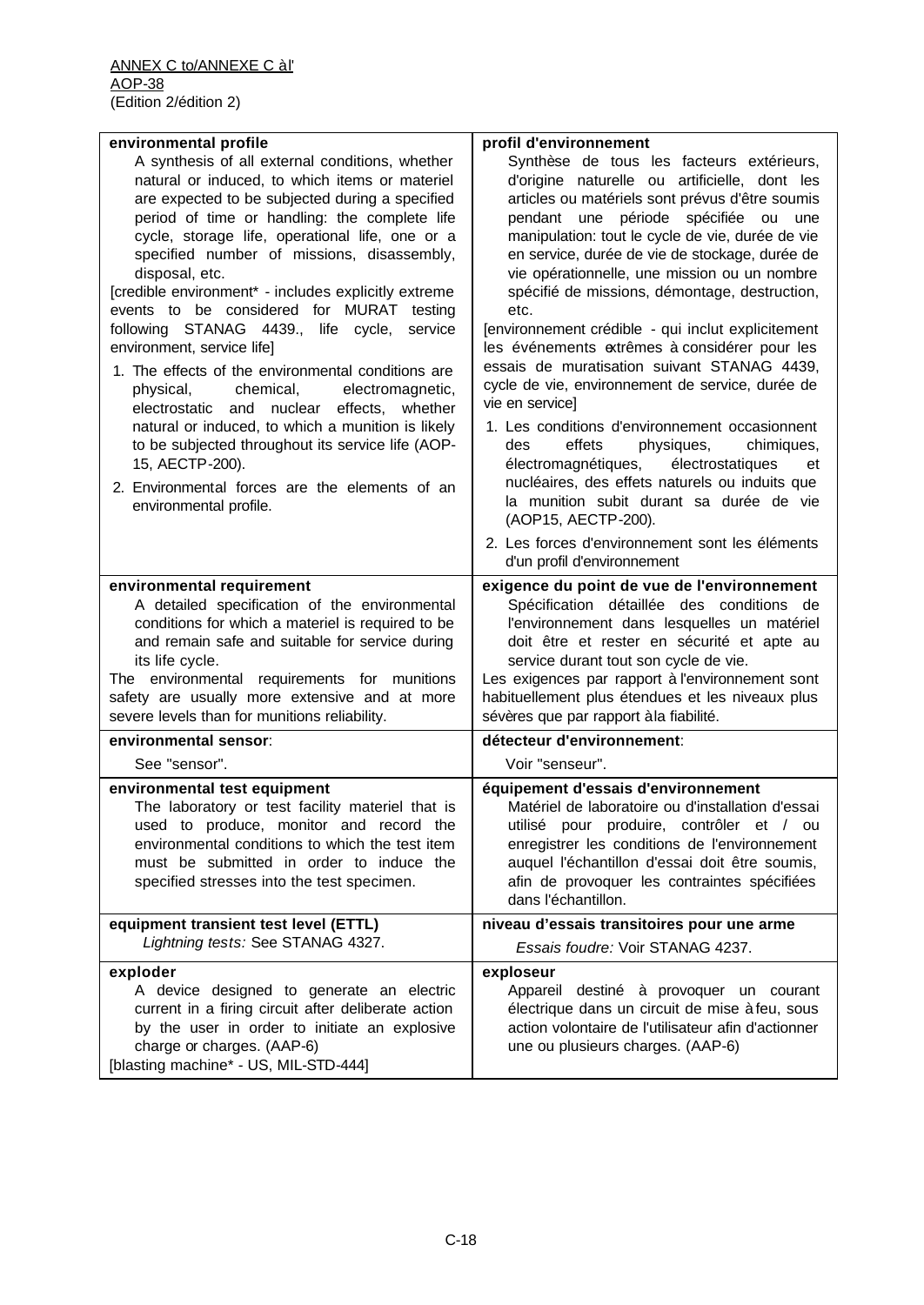| exploding bridge wire (EBW) initiator<br>An electro-explosive device which includes a<br>low resistance bridge wire which, when subject<br>to high energy, short duration electrical pulse,<br>heats up very rapidly, partially sublimes and<br>then explodes, projecting high energy particles,<br>causing a detonation in a relatively insensitive<br>explosive which is in direct contact with the<br>bridge wire.<br>[electro-explosive device] Ref: 4560.         | dispositif électro-pyrotechnique à fil explosé<br>Dispositif électro-pyrotechnique comprenant<br>un filament à basse résistance qui, étant<br>soumis à une impulsion électrique de courte<br>durée et à énergie élevée, subit<br>un<br>échauffement très rapide avec une sublimation<br>suivie<br>d'une<br>partielle<br>expansion<br>avec<br>projection de particules de grande énergie,<br>provoquant la détonation d'une<br>matière<br>explosive relativement peu sensible placée en<br>contact direct avec le filament.<br>[dispositif électro-pyrotechnique] Réf: 4560. |
|------------------------------------------------------------------------------------------------------------------------------------------------------------------------------------------------------------------------------------------------------------------------------------------------------------------------------------------------------------------------------------------------------------------------------------------------------------------------|-----------------------------------------------------------------------------------------------------------------------------------------------------------------------------------------------------------------------------------------------------------------------------------------------------------------------------------------------------------------------------------------------------------------------------------------------------------------------------------------------------------------------------------------------------------------------------|
| exploding foil initiator (EFI)<br>electro-explosive<br>device<br>with<br>An<br>low<br>a<br>resistance bridge which, when subjected to a<br>short duration, high energy pulse, converts<br>electrical energy into kinetic energy to project a<br>high velocity flyer plate which, on impact,<br>causes a detonation in a relatively insensitive<br>(secondary) explosive material which is not in<br>direct contact with the bridge.<br>[slapper detonator*] Ref: 4560. | dispositif électro-pyrotechnique à élément<br>projeté<br>Dispositif électro-pyrotechnique muni d'un<br>pont à basse résistance qui, après avoir reçu<br>impulsion courte à énergie élevée,<br>une<br>transforme l'énergie électrique en énergie<br>cinétique en projetant une disquette à grande<br>vitesse qui, à l'impact, provoque la détonation<br>matière<br>explosive<br>(secondaire)<br>d'une<br>relativement insensible et qui n'est pas en<br>contact direct avec le pont.<br>[détonateur "slapper"*] Réf: 4560.                                                   |
| explosion<br>A nuclear, chemical or physical process<br>leading to the sudden release of energy (and<br>usually gases. giving rise to external pressure<br>waves. (OB)<br>The term "explosion" is sometimes used to<br>describe a special type of explosive reaction and its<br>effects<br>the<br>environment.<br>on<br>[detonation,<br>deflagration]                                                                                                                  | explosion<br>Processus nucléaire, chimique ou physique<br>conduisant à la libération brutale d'énergie (et<br>souvent de gaz) donnant lieu à des ondes de<br>pression aériennes.<br>Le terme "explosion" est parfois utilisé pour<br>décrire un type de réaction explosive spécifique et<br>ses effets sur l'environnement. [détonation,<br>déflagration]                                                                                                                                                                                                                   |
| explosion-to-detonation transition (XDT)<br>A delayed transition of a unstable violent<br>reaction into detonation.<br>[delayed detonation<br>detonation<br>transition*,<br>to<br>deflagration-to-detonation<br>transition,<br>shock-to-<br>detonation transition]                                                                                                                                                                                                     | transition<br>d'une<br>réaction<br>retardée<br>ou<br>inconnue détonation (TXD)<br>Transition retardée d'une réaction violente non<br>stable vers la détonation.<br>[transition de déflagration en détonation, transition<br>de choc en détonation]                                                                                                                                                                                                                                                                                                                          |
| explosive<br>See "explosive material".                                                                                                                                                                                                                                                                                                                                                                                                                                 | matière explosive                                                                                                                                                                                                                                                                                                                                                                                                                                                                                                                                                           |
| explosive aerosol                                                                                                                                                                                                                                                                                                                                                                                                                                                      | aérosol explosif                                                                                                                                                                                                                                                                                                                                                                                                                                                                                                                                                            |
| See "fuel-air explosive".                                                                                                                                                                                                                                                                                                                                                                                                                                              | Voir "explosif combustible-air".                                                                                                                                                                                                                                                                                                                                                                                                                                                                                                                                            |
| explosive component<br>A discrete item in a munition that contains<br>energetic material. Ref: 4363.                                                                                                                                                                                                                                                                                                                                                                   | composant pyrotechnique<br>Composant particulier dans une munition, qui<br>contient un matériau énergétique.                                                                                                                                                                                                                                                                                                                                                                                                                                                                |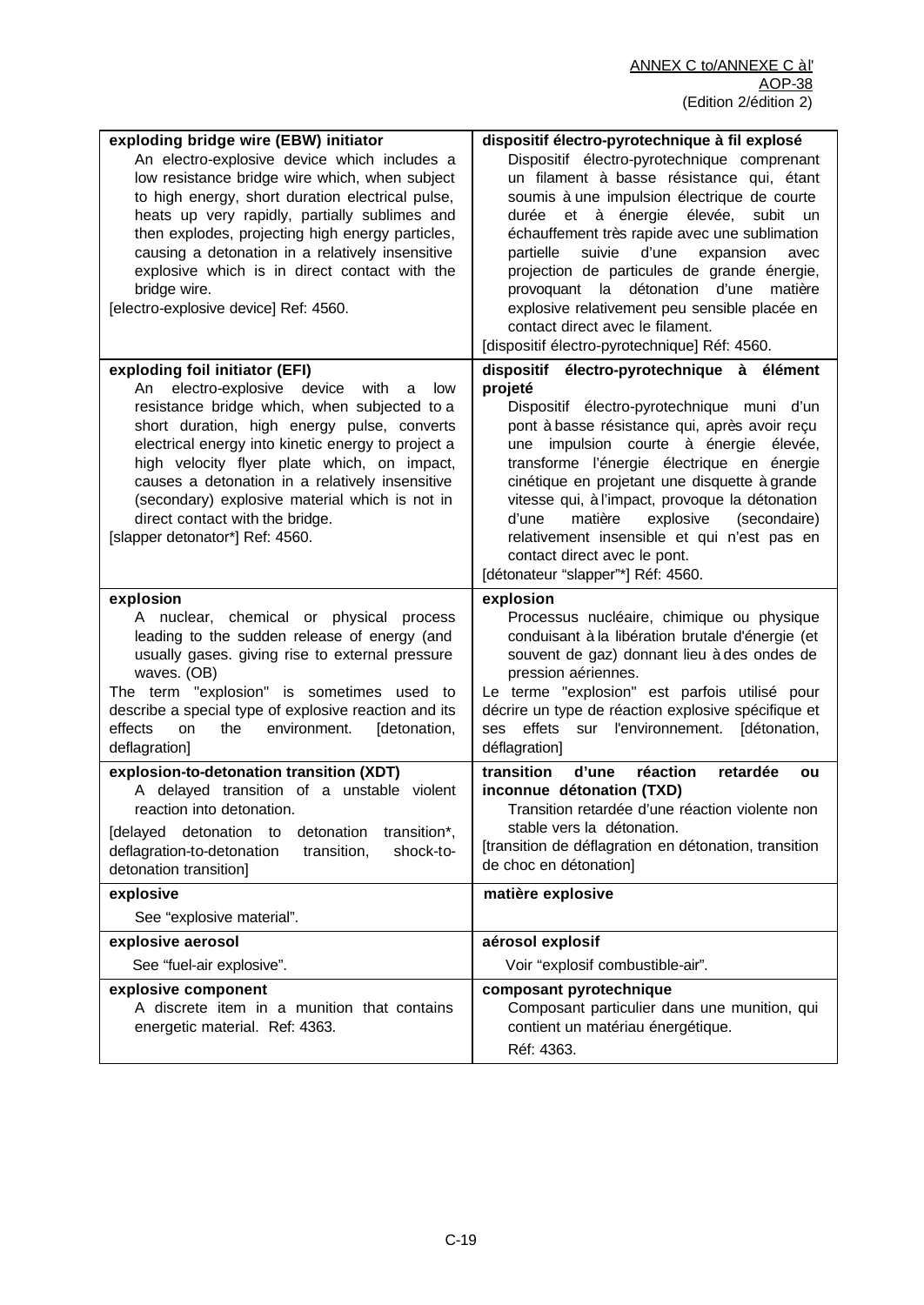| explosive material                                                                                                                                                                                                                                                                                                                                                                                                                                                                                                                                                                                                                                                                                                                                               | matière explosive                                                                                                                                                                                                                                                                                                                                                                                                                                                                                                                                                                                                                                                                                                                                                                                                                                                                      |
|------------------------------------------------------------------------------------------------------------------------------------------------------------------------------------------------------------------------------------------------------------------------------------------------------------------------------------------------------------------------------------------------------------------------------------------------------------------------------------------------------------------------------------------------------------------------------------------------------------------------------------------------------------------------------------------------------------------------------------------------------------------|----------------------------------------------------------------------------------------------------------------------------------------------------------------------------------------------------------------------------------------------------------------------------------------------------------------------------------------------------------------------------------------------------------------------------------------------------------------------------------------------------------------------------------------------------------------------------------------------------------------------------------------------------------------------------------------------------------------------------------------------------------------------------------------------------------------------------------------------------------------------------------------|
| A substance (or a mixture of substances. which<br>is capable by chemical reaction of producing<br>gas at such a temperature and pressure as to<br>cause damage to the surroundings. Included<br>are pyrotechnic substances even when they do<br>not evolve gases. The term "explosive" thus<br>includes all solid and liquid materials variously<br>known as high explosives and propellants,<br>together with igniter, primer, initiatory and<br>pyrotechnic (e.g., illuminants, smoke, delay,<br>decoy, flare and incendiary) compositions.<br>STANAG 4170 refers only to those explosive<br>materials whose application requires that they shall<br>react reliably on demand. [energetic material, fuel-<br>air explosive]<br>Ref: 4170, AOP-7, AOP-26, 4397, | Matière (ou mélange de matières) qui peut par<br>réaction chimique dégager des gaz à une<br>température et une pression susceptibles de<br>provoquer des dommages aux alentours. Ceci<br>s'applique aussi aux matières pyrotechniques<br>même lorsqu'elles ne dégagent pas de gaz.<br>Ainsi le terme "matière explosive" englobe<br>ainsi toutes les matières solides et liquides<br>appellations diverses<br>qui reçoivent les<br>d'explosifs et de propergols, de même que les<br>compositions pyrotechniques (par exemple<br>d'initiation,<br>d'allumage,<br>éclairantes,<br>fumigènes, retardatrices, leurrantes,<br>de<br>signalisation et incendiaires).<br>STANAG 4170 concerne seulement aux matières<br>explosives dont l'emploi exige une réaction fiable à<br>demande.<br>[matière énergétique,<br>la.<br>explosif<br>combustible - air]<br>Réf: 4170, AOP-7, AOP-26, 4397. |
| explosive ordnance disposal (EOD)<br>The detection, identification, field evaluation,<br>rendering safe, recovery and final dsposal of<br>unexploded explosive ordnance.<br>See AAP-6 for a more extended definition.<br>[disposal]                                                                                                                                                                                                                                                                                                                                                                                                                                                                                                                              | enlèvement et destruction des explosifs<br>Ensemble des opérations comprenant la<br>détection, l'identification, l'appréciation sur le<br>terrain, la mise hors d'état de fonctionner,<br>l'enlèvement et finalement la destruction<br>définitive des munitions non explosées.<br>Voir l'AAP-6 pour une définition plus élaborée.<br>[neutralisation des munitions explosives*, mise au<br>rebut]                                                                                                                                                                                                                                                                                                                                                                                                                                                                                      |
| explosive slurry<br>Demolition materiel: Suspension of an explosive<br>mixture in water or other liquid. Ref: AOP-31.                                                                                                                                                                                                                                                                                                                                                                                                                                                                                                                                                                                                                                            | bouillie explosive<br>Matériel de destruction: Solution aqueuse d'un<br>mélange explosif de matières énergétiques.<br>Réf: AOP-31.                                                                                                                                                                                                                                                                                                                                                                                                                                                                                                                                                                                                                                                                                                                                                     |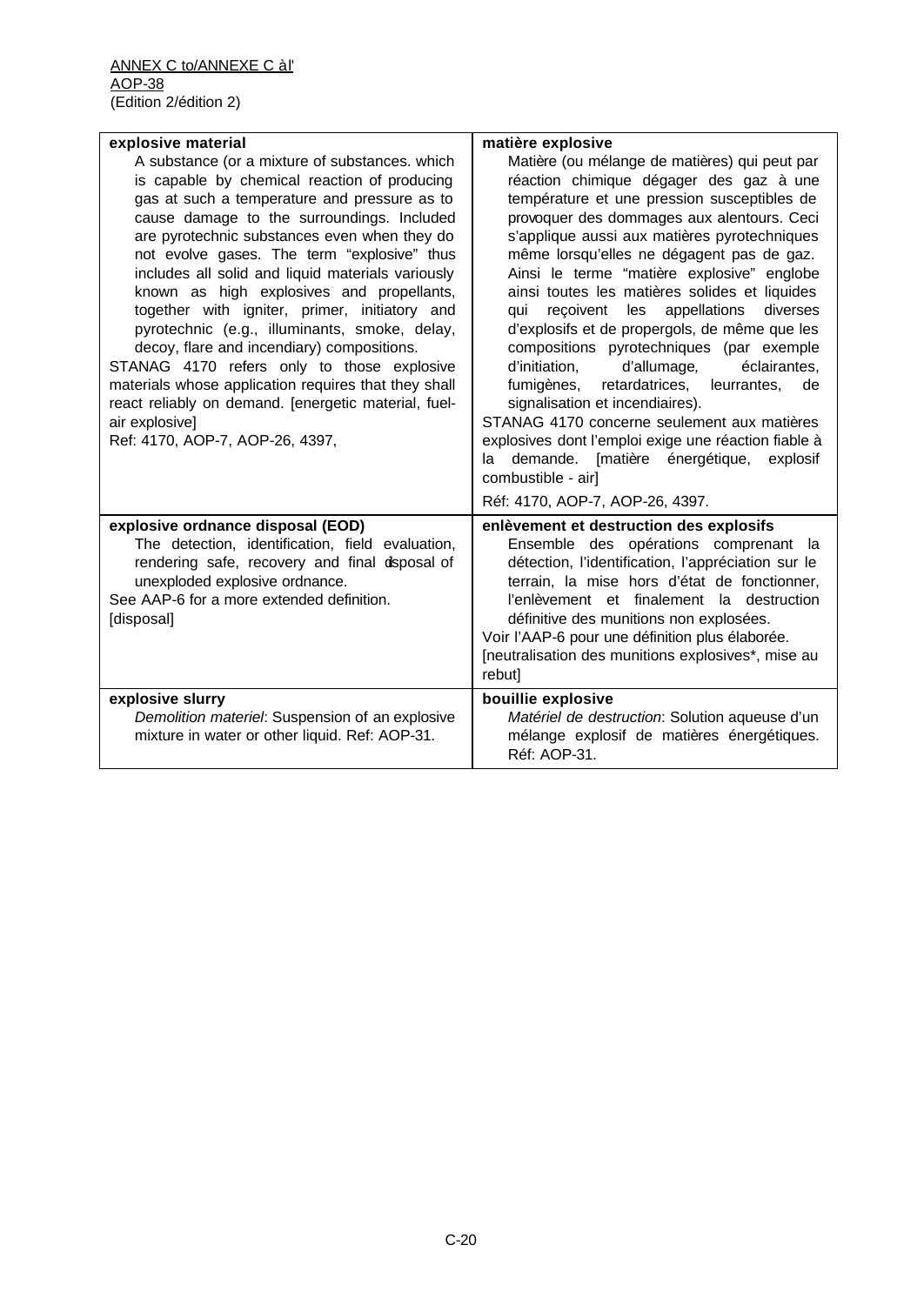| explosive train                                                                                                                                                                                                                                                                                                                                                                                                                                                                                       | chaîne pyrotechnique                                                                                                                                                                                                                                                                                                                                                                               |
|-------------------------------------------------------------------------------------------------------------------------------------------------------------------------------------------------------------------------------------------------------------------------------------------------------------------------------------------------------------------------------------------------------------------------------------------------------------------------------------------------------|----------------------------------------------------------------------------------------------------------------------------------------------------------------------------------------------------------------------------------------------------------------------------------------------------------------------------------------------------------------------------------------------------|
| The<br>detonation<br>deflagration<br>transfer<br>1.<br>or<br>mechanism (i.e., train) beginning with the first<br>explosive element (e.g., primer, detonator) and<br>terminating in the main charge.                                                                                                                                                                                                                                                                                                   | Chaîne de détonation ou de déflagration<br>1.<br>(c'est-àdire<br>le<br>dispositif<br>matériel<br>de<br>transmission), commençant avec le premier<br>élément explosif (ex. l'amorce, le détonateur)<br>et se terminant par la charge principale.                                                                                                                                                    |
| 2.<br>functionally linked<br>of<br>explosive<br>A<br>set<br>which<br>receive,<br>from<br>components<br>the<br>surroundings, a non-explosive input of energy,<br>which provide the transmission of explosive<br>phenomena and which produces as output one<br>or several non-explosive effects (light, noise,<br>shock waves, etc). (GTPS)<br>The input energy may be: electrical, mechanical,<br>photonic, heat, etc. The explosive phenomena are:<br>combustion, deflagration, detonation, and their | 2.<br>Ensemble de composants pyrotechniques<br>liés fonctionnellement recevant, du milieu<br>extérieur,<br>énergie<br>d'entrée<br>une<br>non<br>pyrotechnique, assurant la circulation de<br>phénomènes pyrotechniques et produisant<br>sortie un ou plusieurs effets non<br>en<br>pyrotechniques (lueur, bruit, onde de choc,)<br>(GTPS)<br>L'énergie<br>d'entrée<br>peut<br>être:<br>électrique, |
| induced effetcs are: temperature, pressure, a<br>shock. The output effects are: mechanical, thermal,<br>photonoc, etc.<br>[pyrotechnic train] Ref: 4363, AOP-21, AOP-31.                                                                                                                                                                                                                                                                                                                              | mécanique, photonique, thermique, etc. Les<br>phénomènes pyrotechniques sont: la combustion,<br>la déflagration, la détonation, et leurs effets<br>induits: une température, une pression, un choc.<br>de<br>sortie<br>sont:<br>Les<br>effets<br>mécaniques,<br>thermiques, photoniques, etc.<br>[chaîne d'allumage] Réf: 4363, AOP-21, AOP-31.                                                    |
|                                                                                                                                                                                                                                                                                                                                                                                                                                                                                                       |                                                                                                                                                                                                                                                                                                                                                                                                    |
| explosiveness                                                                                                                                                                                                                                                                                                                                                                                                                                                                                         | explosivité                                                                                                                                                                                                                                                                                                                                                                                        |
| A measure of the explosive response to a given<br>stimulus in a defined system. It is dependent<br>not only on the explosive, but also on the<br>physical state, configuration<br>mass,<br>and                                                                                                                                                                                                                                                                                                        | Mesure de la réponse explosive à un stimulus<br>donné dans un système défini. Elle dépend<br>non seulement de la matière explosive mais<br>aussi de sa masse, son état physique, sa                                                                                                                                                                                                                |
| confinement.<br>[sensitiveness, performance]                                                                                                                                                                                                                                                                                                                                                                                                                                                          | configuration et son confinement.<br>[sensibilité, performance]                                                                                                                                                                                                                                                                                                                                    |
| extreme maximum operating pressure (EMOP)<br>Cannon<br>systems:<br>The<br>extreme<br>service<br>condition pressure (ESCP) plus 4.75 standard<br>deviations in pressure, estimated during the<br>cannon design phase.<br>[Maximum Operating Pressure,<br>Upper Firing<br>Temperature] Ref: 4224.<br>extreme service conditions pressure (ESCP)                                                                                                                                                         | pression extrême maximale en<br>fonctionnement<br>Systèmes de canon: La pression dans les<br>conditions d'utilisation extrêmes (PCUE) plus<br>4,75 écarts types de la pression estimée<br>pendant la phase de conception du canon.<br>[pression maximale de service, température<br>supérieure de tir] Réf: 4224.<br>pression dans les conditions d'utilisation                                    |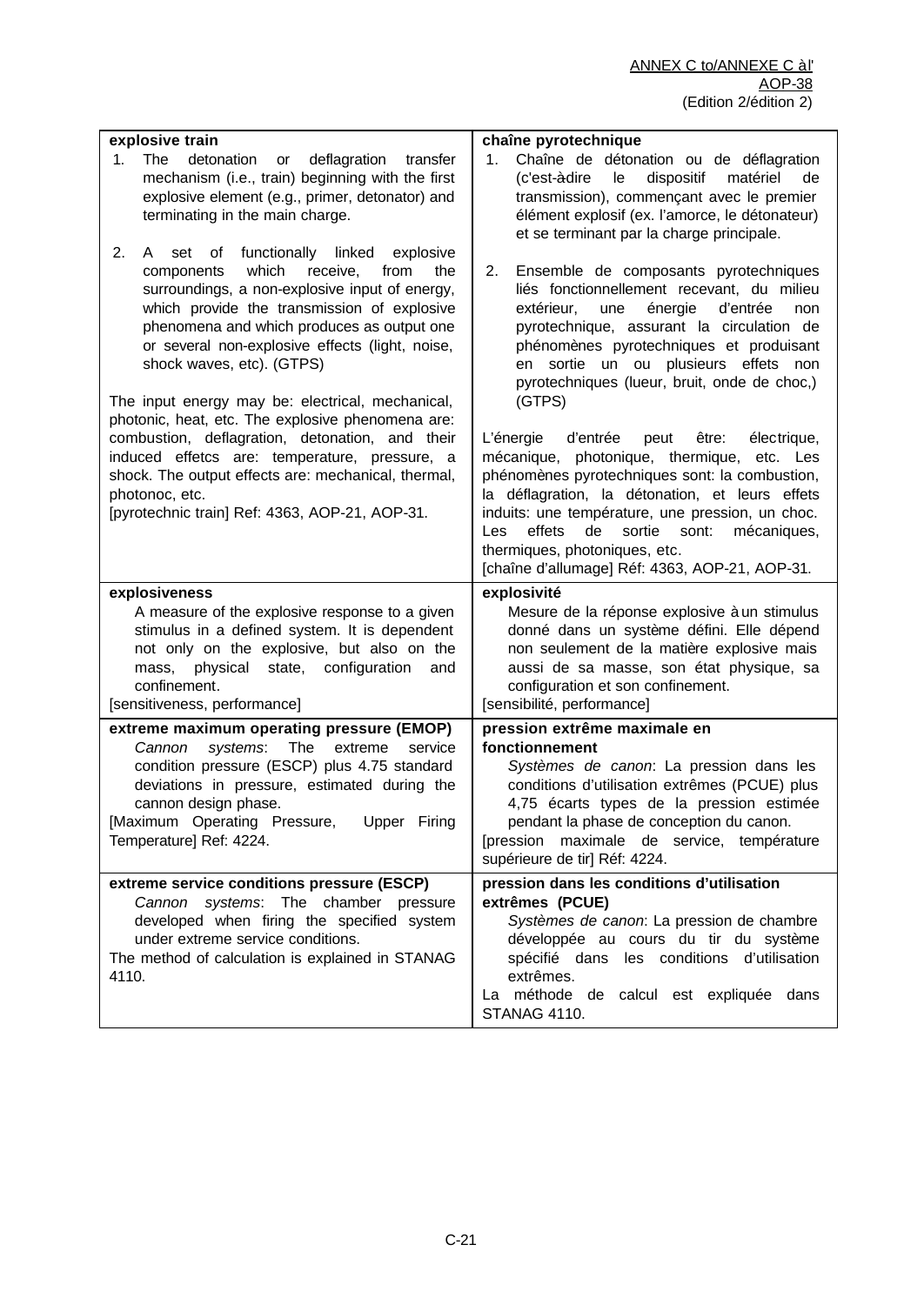| fail-safe<br>1. Fuzing systems: A design feature of a fuzing                                                                                                                                                                                                                                                                                                                                                                                                           | sécurité positive<br>1. Systèmes de fusée: Une caractéristique d'un                                                                                                                                                                                                                                                                                                                                                                                                                                             |
|------------------------------------------------------------------------------------------------------------------------------------------------------------------------------------------------------------------------------------------------------------------------------------------------------------------------------------------------------------------------------------------------------------------------------------------------------------------------|-----------------------------------------------------------------------------------------------------------------------------------------------------------------------------------------------------------------------------------------------------------------------------------------------------------------------------------------------------------------------------------------------------------------------------------------------------------------------------------------------------------------|
| system or a firing system which renders the<br>munition incapable of arming and functioning<br>upon malfunction of safety feature(s)<br>or<br>exposure to out of sequence arming stimuli or<br>operation of components.<br>2. General: Characteristic which prevents faults<br>from becoming critical faults. A fail-safe design<br>is one which ensures the system is put into a<br>safe condition if a fault occurs. (HSystSäke).<br>Ref: 4187, AOP-31, MIL-STD-882. | système de fusée rendant la munition<br>incapable d'être armée ou de fonctionner suite<br>à un dysfonctionnement de dispositif(s) de<br>sécurité ou à avoir subi des stimuli ou des<br>fonctionnements<br>des<br>composants<br>hors<br>séquence.<br>2. En général: Caractéristique qui empêche un<br>défaut de devenir un défaut critique. Une<br>conception de sécurité positive en est une qui<br>assure que le système est mis en état de<br>sécurité si un défaut a lieu.<br>Réf: 4187, AOP31, MIL-STD 882. |
| failure (1)                                                                                                                                                                                                                                                                                                                                                                                                                                                            | défaillance                                                                                                                                                                                                                                                                                                                                                                                                                                                                                                     |
| The event in which any item or part of an item<br>does not perform as previously specified.<br>$(ARMP-1)$<br>[reversible failure, irreversible failure, fault]                                                                                                                                                                                                                                                                                                         | Evénement au cours duquel un article ou une<br>pièce de cet article ne fournit pas les<br>performances<br>préalablement<br>spécifiées.<br>$(ARMP-1)$<br>[défaillance réversible, défaillance irréversible,<br>défaut]                                                                                                                                                                                                                                                                                           |
| failure $(2)$ .                                                                                                                                                                                                                                                                                                                                                                                                                                                        | raté                                                                                                                                                                                                                                                                                                                                                                                                                                                                                                            |
| See "misfire".                                                                                                                                                                                                                                                                                                                                                                                                                                                         |                                                                                                                                                                                                                                                                                                                                                                                                                                                                                                                 |
| family of nose fuzes                                                                                                                                                                                                                                                                                                                                                                                                                                                   | famille de fusées d'ogive                                                                                                                                                                                                                                                                                                                                                                                                                                                                                       |
| Fuzes that are interchangeable with the same<br>projectile, e.g., point detonating, mechanical-<br>time, proximity.<br>For acronyms, see STANAG 2916.                                                                                                                                                                                                                                                                                                                  | Fusées interchangeables avec le même<br>projectile, par exemple fusée percutante,<br>fusée mécanique àtemps, fusée de proximité.<br>Pour les acronymes, voir STANAG 2916.                                                                                                                                                                                                                                                                                                                                       |
| far field                                                                                                                                                                                                                                                                                                                                                                                                                                                              |                                                                                                                                                                                                                                                                                                                                                                                                                                                                                                                 |
| A region at a distance from the emitter within<br>which the electromagnetic radiation consists of<br>electric and magnetic fields which bear a<br>constant relationship to one another and the<br>power density decreases as the square of the<br>distance from the emitter.<br>[Fraunhofer region*, near field] Ref: 4234.                                                                                                                                            | champ lointain<br>Région éloignée de l'émetteur dans laquelle<br>les composantes électriques et magnétiques<br>du champ présentent un rapport constant et la<br>densité de puissance décroît comme le carré<br>de la distance à l'émetteur.<br>[zone de Fraunhofer*, champ proche] Réf: 4234.                                                                                                                                                                                                                   |
| far field strike:                                                                                                                                                                                                                                                                                                                                                                                                                                                      | coup de foudre lointain:                                                                                                                                                                                                                                                                                                                                                                                                                                                                                        |
| See STANAG 4236.                                                                                                                                                                                                                                                                                                                                                                                                                                                       | Voir STANAG 4236                                                                                                                                                                                                                                                                                                                                                                                                                                                                                                |
| fast heating:<br>See STANAG 4240 [cook-off, slow heating]                                                                                                                                                                                                                                                                                                                                                                                                              | échauffement rapide:<br>Voir<br><b>STANAG</b><br>4240.<br>[explosion<br>par<br>échauffement, échauffement lent]                                                                                                                                                                                                                                                                                                                                                                                                 |
| field impedance:                                                                                                                                                                                                                                                                                                                                                                                                                                                       | impédance d'onde:                                                                                                                                                                                                                                                                                                                                                                                                                                                                                               |
| See STANAG 4324                                                                                                                                                                                                                                                                                                                                                                                                                                                        | Voir STANAG 4324                                                                                                                                                                                                                                                                                                                                                                                                                                                                                                |
| field strength                                                                                                                                                                                                                                                                                                                                                                                                                                                         | amplitude du champ                                                                                                                                                                                                                                                                                                                                                                                                                                                                                              |
| The magnitude of an electric or magnetic field<br>associated with the electromagnetic radiation                                                                                                                                                                                                                                                                                                                                                                        | Intensité du champ électrique ou magnétique<br>qui, associée au rayonnement                                                                                                                                                                                                                                                                                                                                                                                                                                     |
| expressed in volts/metre $(V \cdot m^{-1})$ or amps per<br>metre (A-m <sup>-1</sup> ). Ref: 4234.                                                                                                                                                                                                                                                                                                                                                                      | électromagnétique, s'exprime en volt/mètre<br>(V $\cdot$ m <sup>-1</sup> ou ampère / mètre $(A \cdot m^{-1})$ . Réf: 4234.                                                                                                                                                                                                                                                                                                                                                                                      |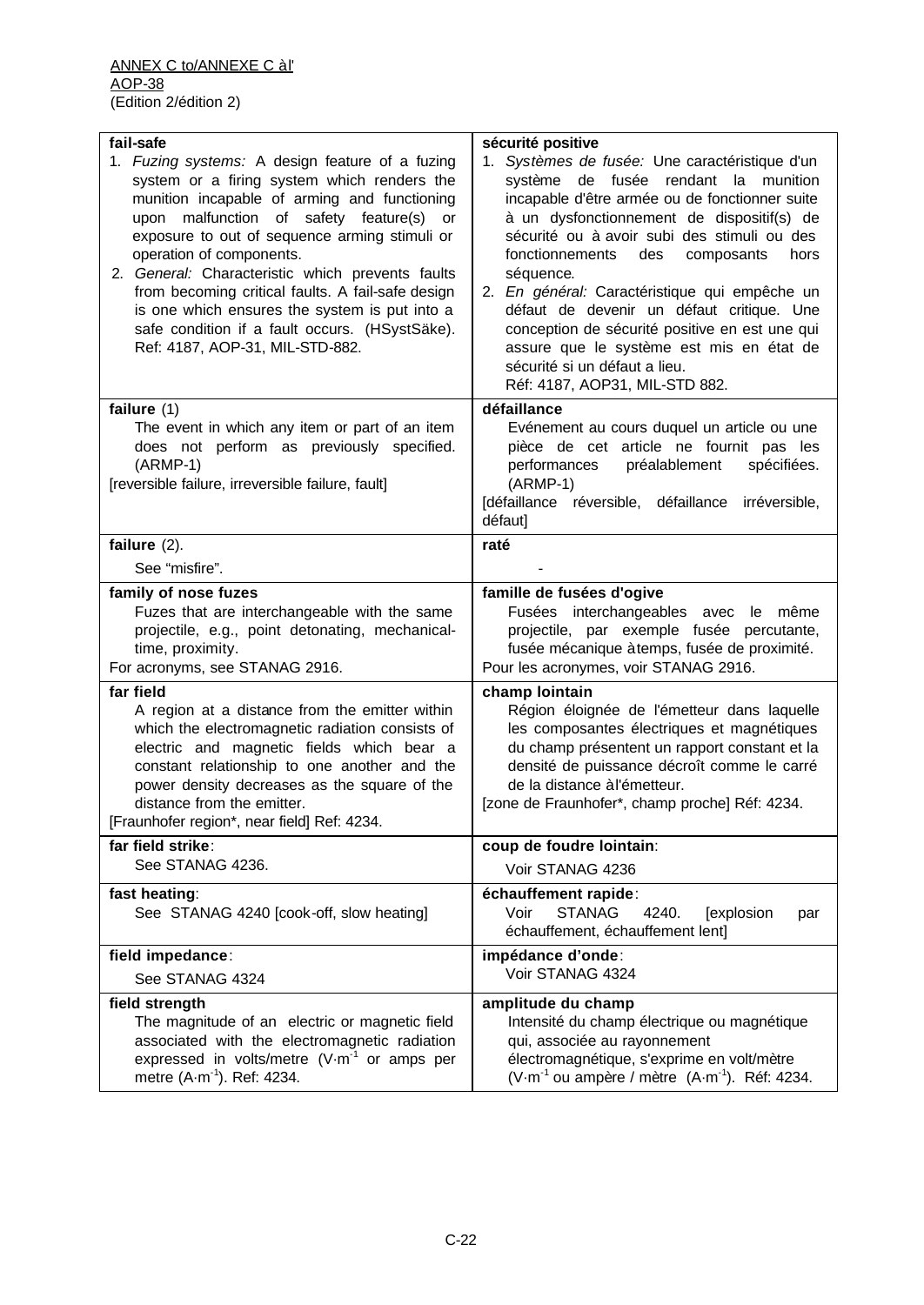| film bridge initiator<br>An electro-explosive device where the power                                                                                                                                                                                                                                                                                                                                                                                                                                                            | électro-pyrotechnique<br>feuille<br>dispositif<br>à<br>chaude                                                                                                                                                                                                                                                                                                                                                                                                                                                                                                                                                                                                                  |
|---------------------------------------------------------------------------------------------------------------------------------------------------------------------------------------------------------------------------------------------------------------------------------------------------------------------------------------------------------------------------------------------------------------------------------------------------------------------------------------------------------------------------------|--------------------------------------------------------------------------------------------------------------------------------------------------------------------------------------------------------------------------------------------------------------------------------------------------------------------------------------------------------------------------------------------------------------------------------------------------------------------------------------------------------------------------------------------------------------------------------------------------------------------------------------------------------------------------------|
| dissipated by the passage of current through a<br>resistive vacuum deposited film or foil of very<br>small dimensions is used to initiate by heating<br>a primary explosive which is in intimate contact                                                                                                                                                                                                                                                                                                                        | Dispositif<br>électro-pyrotechnique<br>οù<br>la<br>puissance dissipée par le passage d'un<br>courant électrique dans une couche mince<br>déposée sous vide est utilisée pour initier par                                                                                                                                                                                                                                                                                                                                                                                                                                                                                       |
| with the film or foil.<br>[electro-explosive device] Ref: 4560.                                                                                                                                                                                                                                                                                                                                                                                                                                                                 | échauffement un explosif primaire placé en<br>contact avec la couche.<br>[dispositif électro-pyrotechnique] Réf: 4560.                                                                                                                                                                                                                                                                                                                                                                                                                                                                                                                                                         |
| final (or type) qualification                                                                                                                                                                                                                                                                                                                                                                                                                                                                                                   | homologation finale                                                                                                                                                                                                                                                                                                                                                                                                                                                                                                                                                                                                                                                            |
| Explosive materials: Final qualification relates<br>to the use of the explosive material in a specific<br>application or munition. Final qualification is<br>given when the explosive has been assessed<br>as part of the design of the specific munition,<br>and predicted to be safe and suitable for<br>military operational or training use in that role.<br>The database of results is a means of undertaking<br>"Risk Assessment". [type qualification*, qualified<br>explosive, qualification] Ref: 4170, AOP-7, AOP-26. | Matières explosives: L'homologation finale<br>s'applique à l'emploi de la matière explosive<br>dans une<br>application ou une<br>munition<br>spécifique. L'homologation finale est délivrée<br>quand la matière a été évaluée au titre de la<br>conception de la munition et lorsqu'on a pu<br>prédire que, dans son rôle en question, elle<br>peut être employée en toute sécurité à des fin<br>opérationnelles ou d'instruction militaires.<br>La base de données des résultats est un moyen<br>d'appréhender<br>"l'évaluation<br>risques".<br>des<br>[homologation<br>type*,<br>qualification,<br>matière<br>explosive<br>homologuée]<br>Réf:<br>4170,<br>AOP-7,<br>AOP-26. |
| @<br>firing<br>The action to set off an explosive event.                                                                                                                                                                                                                                                                                                                                                                                                                                                                        | mise à feu<br>Action<br>de<br>déclencher<br>événement<br>un<br>pyrotechnique. (GTPS)                                                                                                                                                                                                                                                                                                                                                                                                                                                                                                                                                                                           |
| firing capacitor                                                                                                                                                                                                                                                                                                                                                                                                                                                                                                                | condensateur de mise à feu<br>@                                                                                                                                                                                                                                                                                                                                                                                                                                                                                                                                                                                                                                                |
| Electric ignition: A device which can store an<br>electric charge, intented to fire the initiator(s) of<br>a fuzing or firing system.                                                                                                                                                                                                                                                                                                                                                                                           | Allumage ou amorçage électrique : Dispositif<br>qui peut accumuler une charge électrique,<br>prévue pour la mise à feu d'un système de<br>fusée ou de mise à feu.                                                                                                                                                                                                                                                                                                                                                                                                                                                                                                              |
| firing capacitor energy (FCE)<br>@                                                                                                                                                                                                                                                                                                                                                                                                                                                                                              | énergie de mise à feu en condensateur<br>@                                                                                                                                                                                                                                                                                                                                                                                                                                                                                                                                                                                                                                     |
| Electric ignition: To be defined; STANAG 4187                                                                                                                                                                                                                                                                                                                                                                                                                                                                                   | A définir - STANAG 4187.                                                                                                                                                                                                                                                                                                                                                                                                                                                                                                                                                                                                                                                       |
| firing circuit<br>1. Fuzing systems: The electrical circuit directly<br>associated with the delivery of firing energy. Ref:<br>4187.<br>2. Demolition materiel: The circuit connecting the<br>firing control system and the demolition charges<br>initiation.<br>Ref: AOP-31.<br>permit<br>their<br>to<br>Alternative definition in AAP-6 and AAP-19.                                                                                                                                                                           | circuit du mise à feu<br>Circuit<br>Systèmes de fusée:<br>électrique<br>1<br>directement associé à l'application d'énergie de<br>mise à feu. Réf: 4187.<br>2. Matériel de destruction: Circuit reliant le<br>système de commande de mise à feu avec les<br>principales pour permettre<br>charges<br>leur<br>initiation. Réf: AOP-31. Définition alternative<br>dans l'AAP-6 et l'AAP-19                                                                                                                                                                                                                                                                                        |
| firing control delay<br>The time elapsed from achievement of the<br>armed condition to the time when controls on<br>the delivery of a firing stimulus are removed.<br>Réf: 4497.                                                                                                                                                                                                                                                                                                                                                | retard de mise à feu<br>Durée à partir de la réalisation de la condition<br>armée jusqu'au moment où les verrouillages<br>de mise à feu sont écartées. Réf: 4497.                                                                                                                                                                                                                                                                                                                                                                                                                                                                                                              |
| firing control system<br>The equipment used to provide the required<br>stimulus (stimuli) to initiate the explosive train<br>of a demolition system: electricity, light, EMR,<br>mechanical energy, heat.<br>Examples: exploder; firing control box with radio<br>transmitter. Ref: AOP-31.                                                                                                                                                                                                                                     | système de commande de mise à feu<br>Equipement utilisé pour délivrer le(s) stimulus<br>nécessaire(s)<br>initier<br>pour<br>chaîne<br>la<br>pyrotechnique d'un système de destruction:<br>électricité, lumière, radiation EM, énergie<br>mécanique, chaleur.<br>Exemples: exploseur; boîtier de commande avec<br>émetteur radio. Réf: AOP-31.                                                                                                                                                                                                                                                                                                                                  |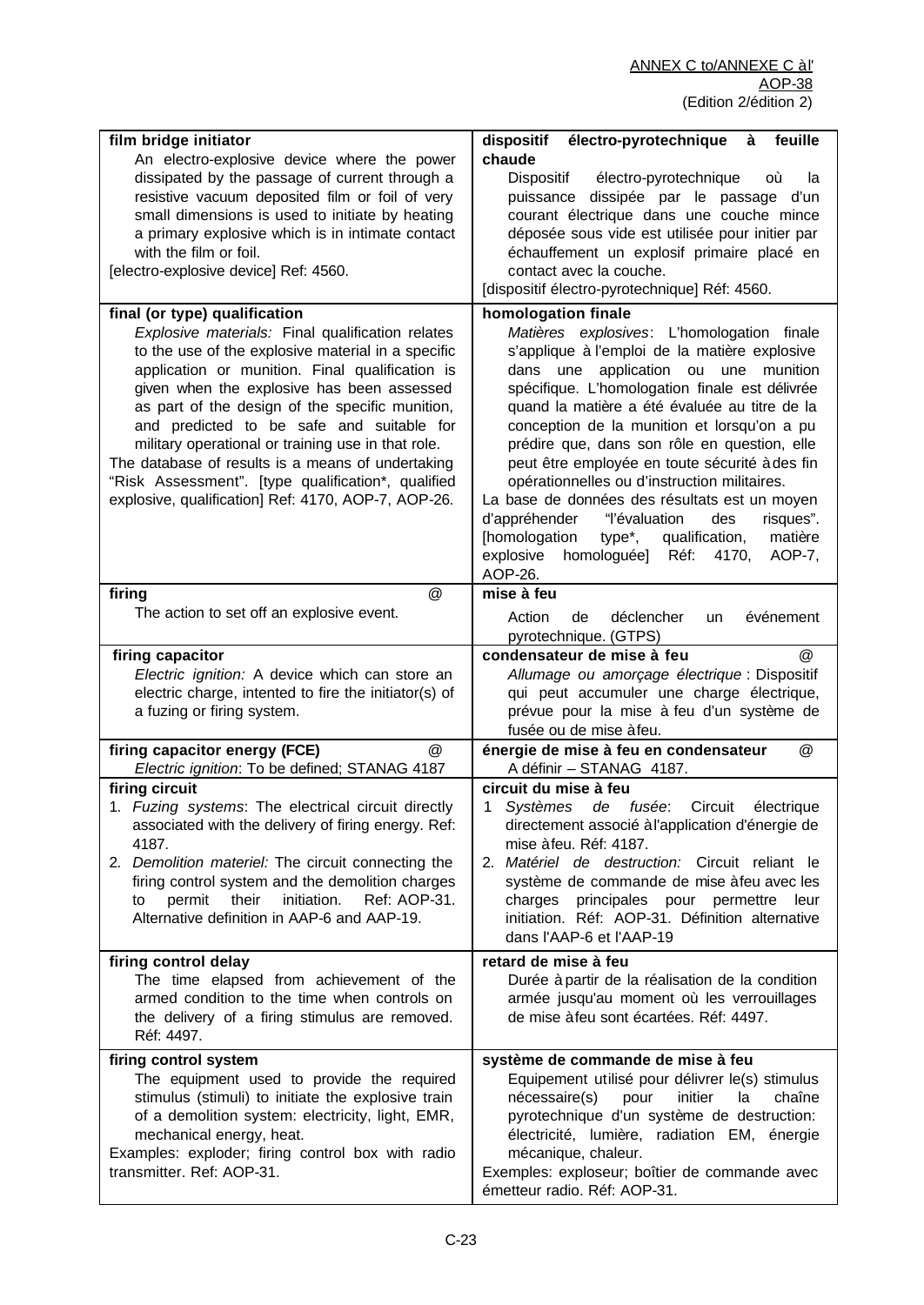| firing control delay                                                                                                                                                                                                                                                                                                                                                                                                                     | retard de mise<br>feu                                                                                                                                                                                                                                                                                                                                                                                                                                                                                                           |
|------------------------------------------------------------------------------------------------------------------------------------------------------------------------------------------------------------------------------------------------------------------------------------------------------------------------------------------------------------------------------------------------------------------------------------------|---------------------------------------------------------------------------------------------------------------------------------------------------------------------------------------------------------------------------------------------------------------------------------------------------------------------------------------------------------------------------------------------------------------------------------------------------------------------------------------------------------------------------------|
| The time elapsed from achievement of the                                                                                                                                                                                                                                                                                                                                                                                                 | Durée à partir de la réalisation de la condition                                                                                                                                                                                                                                                                                                                                                                                                                                                                                |
| armed condition to the time when controls on                                                                                                                                                                                                                                                                                                                                                                                             | armée jusqu'au moment où les verrouillages                                                                                                                                                                                                                                                                                                                                                                                                                                                                                      |
| the delivery of a firing stimulus are removed.                                                                                                                                                                                                                                                                                                                                                                                           | de mise de feu sont écartés. Réf: 4497.                                                                                                                                                                                                                                                                                                                                                                                                                                                                                         |
| Ref: 4497.                                                                                                                                                                                                                                                                                                                                                                                                                               |                                                                                                                                                                                                                                                                                                                                                                                                                                                                                                                                 |
| firing energy                                                                                                                                                                                                                                                                                                                                                                                                                            | énergie de mise àfeu                                                                                                                                                                                                                                                                                                                                                                                                                                                                                                            |
| Energy available in a munition or a weapon<br>system to cause its firing.                                                                                                                                                                                                                                                                                                                                                                | Énergie disponible dans une munition ou<br>une arme pour sa mise à feu.                                                                                                                                                                                                                                                                                                                                                                                                                                                         |
| firing interval                                                                                                                                                                                                                                                                                                                                                                                                                          | intervalle de tir                                                                                                                                                                                                                                                                                                                                                                                                                                                                                                               |
| Cannons and mortars: Time lapse between two                                                                                                                                                                                                                                                                                                                                                                                              | Canons et mortiers: Délai entre les coups de                                                                                                                                                                                                                                                                                                                                                                                                                                                                                    |
| successive firings during a sustained firing.                                                                                                                                                                                                                                                                                                                                                                                            | feu successifs pendant un tir en rafale.                                                                                                                                                                                                                                                                                                                                                                                                                                                                                        |
| See also "action time".                                                                                                                                                                                                                                                                                                                                                                                                                  | Voir aussi "temps de bouche".                                                                                                                                                                                                                                                                                                                                                                                                                                                                                                   |
| firing level                                                                                                                                                                                                                                                                                                                                                                                                                             | niveau de mise à feu                                                                                                                                                                                                                                                                                                                                                                                                                                                                                                            |
| The level of a functional stimulus at which the<br>probability of a successful firing of an explosive<br>charge is estimated with a determined level of<br>confidence (e.g., 95% double sided).<br>The stimulus may be expressed as electrical,<br>mechanical energy or power, like current-time, drop<br>mass-height or gap width as an explosiveness<br>parameter. [all-fire level, no-fire threshold, function<br>level] Ref: AOP-32. | Niveau d'un stimulus de fonctionnement<br>auquel la probabilité de mise à feu réussie<br>d'une charge explosive est estimé avec un<br>niveau de confiance déterminé (p.e. 95%<br>bilatéral).<br>Ce stimulus peut être exprimé en termes<br>d'énergie électrique, mécanique ou puissance,<br>comme courant-durée de temps, masse-hauteur<br>ou<br>distance<br>d'ouverture<br>de<br>chute<br>comme<br>paramètre d'essai d'explosivité. [seuil de mise à<br>feu, seuil de non-mise à feu, niveau de<br>fonctionnement] Réf: AOP-32 |
| firing stimulus                                                                                                                                                                                                                                                                                                                                                                                                                          | stimulus de mise à feu                                                                                                                                                                                                                                                                                                                                                                                                                                                                                                          |
| A stimulus that will initiate the first explosive<br>element in an explosive train. Ref: 4187.                                                                                                                                                                                                                                                                                                                                           | Stimulus qui engendra l'initiation du premier<br>pyrotechnique.<br>élément<br>d'une<br>chaîne<br>Réf: 4187.                                                                                                                                                                                                                                                                                                                                                                                                                     |
|                                                                                                                                                                                                                                                                                                                                                                                                                                          |                                                                                                                                                                                                                                                                                                                                                                                                                                                                                                                                 |
| firing stimulus relay system<br>In a firing system of a deployed demolition<br>system, the system conducting or transmitting<br>the firing stimulus from the firing control system<br>to the detonation relay system.<br>[firing circuit, detonation relay system]<br>Ref: AOP-31.                                                                                                                                                       | système de relais de stimulus de mise à feu<br>Dans un système de mise à feu d'un système<br>de destruction déployé, système qui conduit<br>ou transmet le stimulus de mise à feu du<br>système de commande vers le système de<br>relais de détonation.<br>[circuit de mise à feu, système de relais de                                                                                                                                                                                                                         |
|                                                                                                                                                                                                                                                                                                                                                                                                                                          | détonation] Réf: AOP-31.                                                                                                                                                                                                                                                                                                                                                                                                                                                                                                        |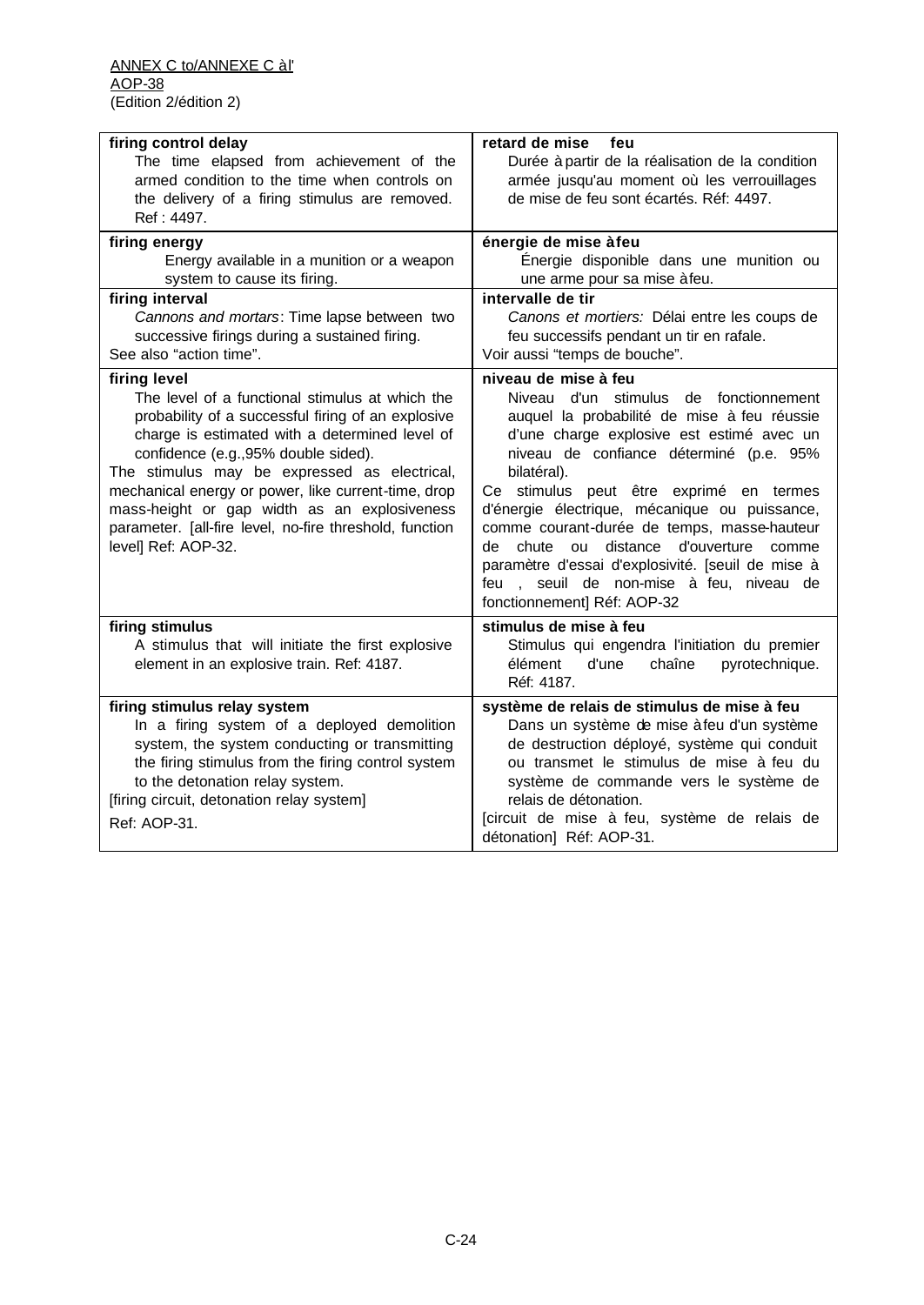| firing system                                                                                                                                                                                                                                                                                                                         | système de mise de feu                                                                                                                                                                                                                                                                                                                                                                                    |
|---------------------------------------------------------------------------------------------------------------------------------------------------------------------------------------------------------------------------------------------------------------------------------------------------------------------------------------|-----------------------------------------------------------------------------------------------------------------------------------------------------------------------------------------------------------------------------------------------------------------------------------------------------------------------------------------------------------------------------------------------------------|
| Launching systems: The aggregate of devices<br>1.<br>in a munition and its associated weapon<br>system (including cannon, launcher and<br>munition launch platform), which generate and<br>control the operating signal to cause propelling<br>charge or the propulsion system to function.                                           | Systèmes de lancement: Ensemble des<br>1.<br>équipements de la munition et le système<br>arme associé (y compris la bouche de feu ou<br>le tube lanceur et la plate-forme de<br>lancement) qui génère et contrôle le signal<br>qui occasionne le fonctionnement de la<br>charge propulsive ou<br>le<br>système<br>de<br>propulsion.                                                                       |
| For rockets and missiles: ignition system.                                                                                                                                                                                                                                                                                            | Pour les roquettes et les missiles: système                                                                                                                                                                                                                                                                                                                                                               |
| Demolition materiel: A system composed of<br>2.<br>elements designed to fire the main charge or<br>charges. (AAP-6) Ref: AOP-31.                                                                                                                                                                                                      | d'allumage.<br>Matériel de destruction: Ensemble des<br>2.<br>éléments permettant de mettre en oeuvre la                                                                                                                                                                                                                                                                                                  |
| A demolition firing system thus comprises the firing<br>control system and the firing circuit. Together with<br>the main charges it forms the demolition system.                                                                                                                                                                      | les<br>charges<br>principales.<br>$(AAP-6)$<br>ou<br>Réf: AOP-31.                                                                                                                                                                                                                                                                                                                                         |
| [initiation system]                                                                                                                                                                                                                                                                                                                   | Un système de mise à feu de destruction<br>comprend donc le système de commande de<br>mise à feu et le circuit de mise à feu. Avec les<br>charges principales il constitue le système de<br>destruction. [dispositif d'amorçage]                                                                                                                                                                          |
| firmware                                                                                                                                                                                                                                                                                                                              | documentation industrielle (ou firmware)<br>$^{\textregistered}$                                                                                                                                                                                                                                                                                                                                          |
| The combination of a hardware device and                                                                                                                                                                                                                                                                                              | La combinaison d'un dispositif "hardware" et                                                                                                                                                                                                                                                                                                                                                              |
| computer instructions or computer data that                                                                                                                                                                                                                                                                                           | des instructions ou des données d'ordinateur                                                                                                                                                                                                                                                                                                                                                              |
| reside as "read only" software on the hardware<br>device. Ref: 4404, 4452.                                                                                                                                                                                                                                                            | déposées en lecture seule sur le dispositif.<br>Réf: 4404, 4452.                                                                                                                                                                                                                                                                                                                                          |
|                                                                                                                                                                                                                                                                                                                                       |                                                                                                                                                                                                                                                                                                                                                                                                           |
| first return stroke<br>Lightning: See STANAG 4236.                                                                                                                                                                                                                                                                                    | coup en retour initial<br>Foudre: Voir STANAG 4236.                                                                                                                                                                                                                                                                                                                                                       |
| flash                                                                                                                                                                                                                                                                                                                                 | éclair                                                                                                                                                                                                                                                                                                                                                                                                    |
| Lightning: See STANAG 4236.                                                                                                                                                                                                                                                                                                           | Foudre: Voir STANAG 4236.                                                                                                                                                                                                                                                                                                                                                                                 |
| forcing function:                                                                                                                                                                                                                                                                                                                     | force d'environnement -                                                                                                                                                                                                                                                                                                                                                                                   |
| See "environmental force".                                                                                                                                                                                                                                                                                                            |                                                                                                                                                                                                                                                                                                                                                                                                           |
| <b>Fraunhofer region</b>                                                                                                                                                                                                                                                                                                              | zone de Fraunhofer                                                                                                                                                                                                                                                                                                                                                                                        |
| See "far field".                                                                                                                                                                                                                                                                                                                      | Voir "champ lointain".                                                                                                                                                                                                                                                                                                                                                                                    |
| free fall                                                                                                                                                                                                                                                                                                                             | chute libre                                                                                                                                                                                                                                                                                                                                                                                               |
| The unrestrained vertical descent experienced                                                                                                                                                                                                                                                                                         | Descente verticale non freinée que subit un                                                                                                                                                                                                                                                                                                                                                               |
| by an unsupported body, due entirely to the<br>influence of gravity.                                                                                                                                                                                                                                                                  | corps non soutenu, uniquement due à la force<br>de la gravité.                                                                                                                                                                                                                                                                                                                                            |
| [drop, shock, impact] Ref: 2914; AECP-1, 4375.                                                                                                                                                                                                                                                                                        | [chute, choc, impact] Réf: 2914; AECP-1, 4375.                                                                                                                                                                                                                                                                                                                                                            |
| <b>Fresnel region</b>                                                                                                                                                                                                                                                                                                                 | zone de Fresnel:                                                                                                                                                                                                                                                                                                                                                                                          |
| See "near field".                                                                                                                                                                                                                                                                                                                     | Voir "champ proche".                                                                                                                                                                                                                                                                                                                                                                                      |
| fuel-air explosive                                                                                                                                                                                                                                                                                                                    | explosif combustible - air                                                                                                                                                                                                                                                                                                                                                                                |
| Liquids, slurries, gasses or dust particles which<br>exhibit explosive properties when mixed with<br>air. The individual substances may not be<br>explosives. The mixtures of combustible liquids<br>(slurries) and air ordinarily require initiation by a<br>booster explosive.<br>[explosive aerosol *, slurry] Ref: AOP-7, AOP-31. | bouillies,<br>matières<br>Liquides,<br>gaz<br>ou<br>pulvérulentes<br>possédant<br>propriétés<br>des<br>explosives en mélange avec l'air. Prises<br>séparément, ces diverses substances peuvent<br>ne pas être explosives. Les mélanges air-<br>combustible liquide / bouillie doivent être<br>amorcés à l'aide d'un explosif de relais.<br>Voir aussi l'AOP-7. [aérosol explosif*]<br>Réf: AOP-7, AOP-31. |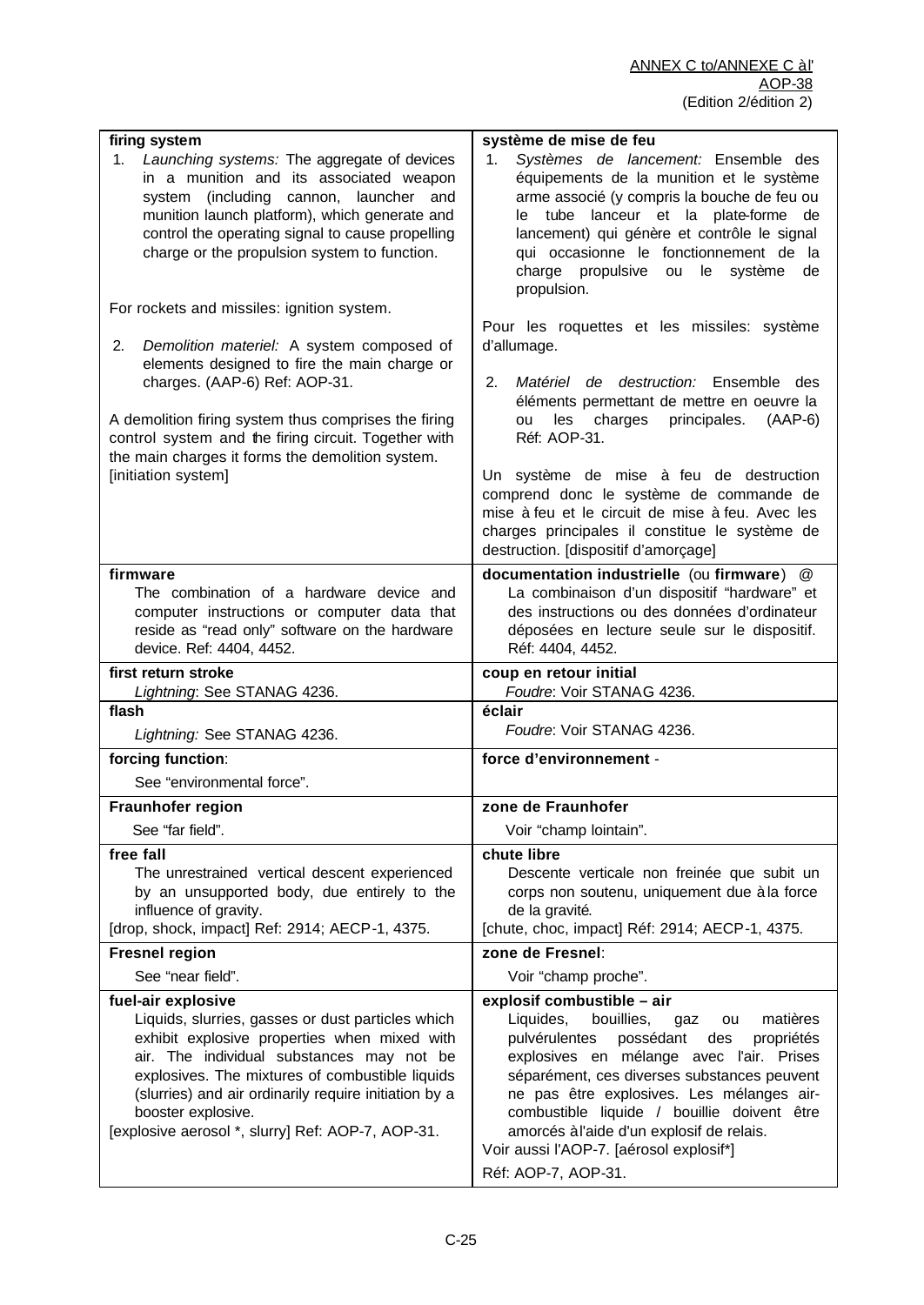| function (1)<br>Materiel: Production of the output and/or effects<br>for which a (sub)system or an element thereof<br>is designed.<br>For a munition, this covers all events in a munition<br>during and after its firing leading to the explosive<br>output of the main charge or other designated<br>terminal effect. For a fuzing system, the production<br>of an output capable of initiating a train of fire or<br>detonation in an associated munition.<br>[output,<br>performance, effectiveness on target]. | fonctionnement<br>Matériel: Production de la sortie et/ou des<br>effets pour lesquels un (sous)-système ou un<br>de ses éléments a été conçu.<br>Pour une munition, cela couvre tout événement<br>dans une munition après le tir, qui conduit à la<br>sortie explosive de sa charge principale ou autre<br>effet terminale. Pour un système de fusée, la<br>production d'une sortie capable d'initier la chaîne<br>pyrotechnique d'une munition associée. [sortie,<br>performance, efficacité sur la cible]. |
|---------------------------------------------------------------------------------------------------------------------------------------------------------------------------------------------------------------------------------------------------------------------------------------------------------------------------------------------------------------------------------------------------------------------------------------------------------------------------------------------------------------------|--------------------------------------------------------------------------------------------------------------------------------------------------------------------------------------------------------------------------------------------------------------------------------------------------------------------------------------------------------------------------------------------------------------------------------------------------------------------------------------------------------------|
| function $(2)$<br>Human action: Execution of the arming and<br>firing sequences, as designed, such that the<br>explosive train is aligned and initiated or some<br>other energy source is activated.<br>[deployment] Ref: 4333, 4432, 4433.                                                                                                                                                                                                                                                                         | faire fonctionner<br>Activité humaine: Exécution des séquences<br>d'armement et de mise à feu, suivant la<br>conception, de manière à aligner et initier la<br>chaîne pyrotechnique ou l'activation d'une<br>autre source d'énergie.<br>[mise en oeuvre] Réf: 4333, 4432, 4433.                                                                                                                                                                                                                              |
| function level<br>The level of a functional stimulus at which the<br>probability of a successful functioning of a<br>receptor is at a level estimated with a<br>determined level of confidence (e.g.,95%<br>double sided).<br>[firing level - for explosive events]                                                                                                                                                                                                                                                 | niveau de fonctionnement<br>Niveau d'un stimulus de fonctionnement<br>auquel la probabilité de fonctionnement<br>réussi d'un récepteur est estimé avec un<br>niveau de confiance déterminé (p.e. 95%<br>bilatéral).<br>[niveau de mise à feu - pour événements<br>pyrotechniques]                                                                                                                                                                                                                            |
| functional stimulus<br>Any physical agent able to provoke a specified<br>function or reaction. Such a physical agent may<br>be mechanical, electrical, irradiated or other<br>form of energy, impulse or pyrotechnic or<br>explosive output.<br>The item which produces the stimulus is called the<br>donor; the device or substance in which the<br>reaction can be provoked is called the acceptor.                                                                                                               | stimulus de fonctionnement<br>Tout phénomène physique, capable de<br>provoquer une fonction ou une réaction. Un tel<br>phénomène peut être mécanique, électrique,<br>radiative ou autre forme d'énergie, sortie<br>impulsionnelle, ou pyrotechnique ou explosive.<br>L'article qui produit le stimulus est appelé le<br>donneur; le dispositif ou la substance dans lequel<br>la réaction peut être provoquée s'appelle le<br>récepteur.                                                                     |
| fuse, blasting, time                                                                                                                                                                                                                                                                                                                                                                                                                                                                                                | mèche lente:                                                                                                                                                                                                                                                                                                                                                                                                                                                                                                 |
| See "safety fuze".                                                                                                                                                                                                                                                                                                                                                                                                                                                                                                  | Voir "safety fuze"                                                                                                                                                                                                                                                                                                                                                                                                                                                                                           |
| fuze<br>A single device which controls the initiation of a<br>munition.                                                                                                                                                                                                                                                                                                                                                                                                                                             | fusée $(1)$<br>Dispositif<br>particulier qui contrôle l'initiation<br>d'une munition.                                                                                                                                                                                                                                                                                                                                                                                                                        |
| 1. Alternative definition in AAP-6. 2. See also<br>"fuzing system". [fuzing system, initiation,<br>firing, ignition]                                                                                                                                                                                                                                                                                                                                                                                                | 1. Définition alternative dans l'AAP-6, 2. Voir<br>aussi "système de fusée. 3. "contrôler" dans<br>"commander", 4.<br>le sens de<br>Bouchon<br>allumeur pour mines et grenades. [allumeur,<br>bouchon allumeur,<br>dispositif d'amorçage,<br>initiation, mise à feu, allumage]                                                                                                                                                                                                                               |
| fuze -                                                                                                                                                                                                                                                                                                                                                                                                                                                                                                              | allumeur:                                                                                                                                                                                                                                                                                                                                                                                                                                                                                                    |
|                                                                                                                                                                                                                                                                                                                                                                                                                                                                                                                     | Voir "fusée (1)".                                                                                                                                                                                                                                                                                                                                                                                                                                                                                            |
| fuze -                                                                                                                                                                                                                                                                                                                                                                                                                                                                                                              | bouchon allumeur:                                                                                                                                                                                                                                                                                                                                                                                                                                                                                            |
|                                                                                                                                                                                                                                                                                                                                                                                                                                                                                                                     | Voir "fusée (1)".                                                                                                                                                                                                                                                                                                                                                                                                                                                                                            |
| fuze -                                                                                                                                                                                                                                                                                                                                                                                                                                                                                                              | dispositif d'amorçage:<br>Voir "fusée (1)" et "dispositif d'amorçage".                                                                                                                                                                                                                                                                                                                                                                                                                                       |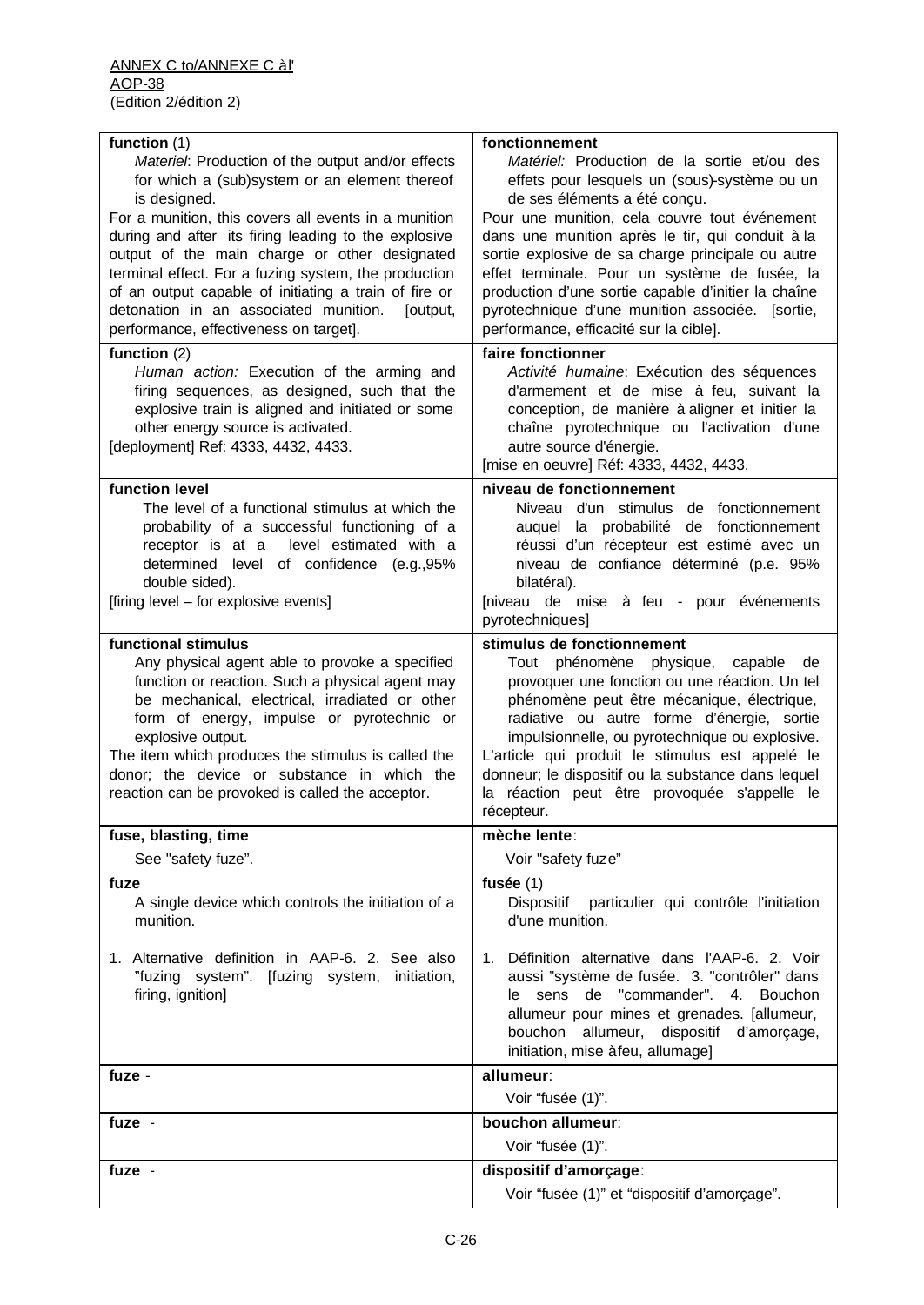| fuze setter -                                                                                                                                                                                                                                                                                                                                                                                                                                                                        | débouchoir de fusée                                                                                                                                                                                                                                                                                                                                                                                                                                                                                                                                                                                                     |
|--------------------------------------------------------------------------------------------------------------------------------------------------------------------------------------------------------------------------------------------------------------------------------------------------------------------------------------------------------------------------------------------------------------------------------------------------------------------------------------|-------------------------------------------------------------------------------------------------------------------------------------------------------------------------------------------------------------------------------------------------------------------------------------------------------------------------------------------------------------------------------------------------------------------------------------------------------------------------------------------------------------------------------------------------------------------------------------------------------------------------|
|                                                                                                                                                                                                                                                                                                                                                                                                                                                                                      | Voir "programmateur de fusée".                                                                                                                                                                                                                                                                                                                                                                                                                                                                                                                                                                                          |
| @<br>fuze setter<br>A device for setting a unique and required<br>function of the fuze.<br>For the purpose of STANAG 2916 the following are<br>not considered to be fuze setters:<br>a. commonly available aids used in setting such<br>as screw drivers, and<br>b. devices to aid in setting which are shipped with<br>each box of fuzes. [setter slots]<br>Ref: 2916, 4187.                                                                                                        | @<br>programmateur de fusée<br>Dispositif<br>permettant<br>de<br>régler<br>un<br>fonctionnement unique requis de la fusée.<br>Dans le cadre du STANAG 2916, ne sont pas<br>considérés comme programmateurs de fusée:<br>dispositifs<br>auxiliaires habituellement<br>a. les<br>disponibles utilisés pour le réglage tels que<br>les tournevis, et<br>b. les appareils de réglage auxiliaires expédiés<br>avec chaque boîte de fusées. [débouchoir de<br>fusée*, fentes des débouchoirs]<br>Réf: 2916, 4187.                                                                                                             |
| fuzing system                                                                                                                                                                                                                                                                                                                                                                                                                                                                        | système de fusée                                                                                                                                                                                                                                                                                                                                                                                                                                                                                                                                                                                                        |
| A system designed to:<br>a. Provide as a primary role safety and arming<br>functions in order to preclude munition arming<br>before the desired position or time.<br>b. Sense a target or respond to one or more<br>prescribed conditions, such as elapsed time,<br>pressure, or command.<br>c. Initiate an explosive train in a munition.<br>A safety and arming device is a part of a fuzing<br>system. [fuze, initiator, igniter, firing system,<br>initiation system] Réf: 4187. | Système conçu pour:<br>a. assurer en premier lieu les fonctions de<br>sécurité et d'armement<br>afin de<br>rendre<br>impossible l'armement de la munition avant<br>que soit atteint la position ou le moment<br>souhaité;<br>b. détecter un objectif ou réagir à une ou<br>plusieurs conditions prescrites, par exemple<br>le temps écoulé, la pression ou<br>une<br>commande;<br>c. amorcer une chaîne pyrotechnique dans une<br>munition.<br>Un dispositif de sécurité et d'armement fait partie<br>du système de fusée. [fusée, initiateur, allumeur,<br>système de mise à feu, dispositif d'amorçage] Réf:<br>4187. |
| gas actuator<br>Device intended to perform one or several<br>mechanical actions using the gases from the<br>reaction of an explosive.<br>Ref: 4519.                                                                                                                                                                                                                                                                                                                                  | pyromécanisme à gaz<br>Dispositif destiné à réaliser une ou plusieurs<br>actions mécaniques en utilisant les gaz<br>produits par la réaction d'une matière<br>explosive.<br>[actionneur pyrotechnique* (GTPS)] Réf: 4519.                                                                                                                                                                                                                                                                                                                                                                                               |
| gas generator<br>A sub-system that generates gases to be used<br>for a purpose other than providing thrust for<br>direct propulsion of the host munition.<br>The gas generator comprises solid or liquid fuel and<br>where applicable fuel tanks, combustion chamber,<br>combustion controls, pressure release system,<br>particle filter, initiation system,<br>igniters<br>and<br>pipework to the application system.<br>Réf: 4519.<br>ground voltage transient                    | générateur de gaz<br>Sous-système produisant des gaz utilisés<br>pour une application autre que la propulsion<br>directe de la munition en question.<br>Le générateur de gaz se compose d'un carburant<br>solide ou liquide, des réservoirs, d'une chambre<br>de combustion contrôlée, du circuit de détente, du<br>filtre des particules,, les allumeurs avec le<br>système de mise à feu et les conduits de<br>propagation au système d'application.<br>Réf: 4519.<br>transitoires de potentiel de masse                                                                                                              |
| Lightning tests: See STANAG 4327.                                                                                                                                                                                                                                                                                                                                                                                                                                                    | Essais foudre: Voir STANAG 4327.                                                                                                                                                                                                                                                                                                                                                                                                                                                                                                                                                                                        |
| guided missile:                                                                                                                                                                                                                                                                                                                                                                                                                                                                      | missile (télé)guidé:                                                                                                                                                                                                                                                                                                                                                                                                                                                                                                                                                                                                    |
| See "missile".                                                                                                                                                                                                                                                                                                                                                                                                                                                                       | Voir: "missile".                                                                                                                                                                                                                                                                                                                                                                                                                                                                                                                                                                                                        |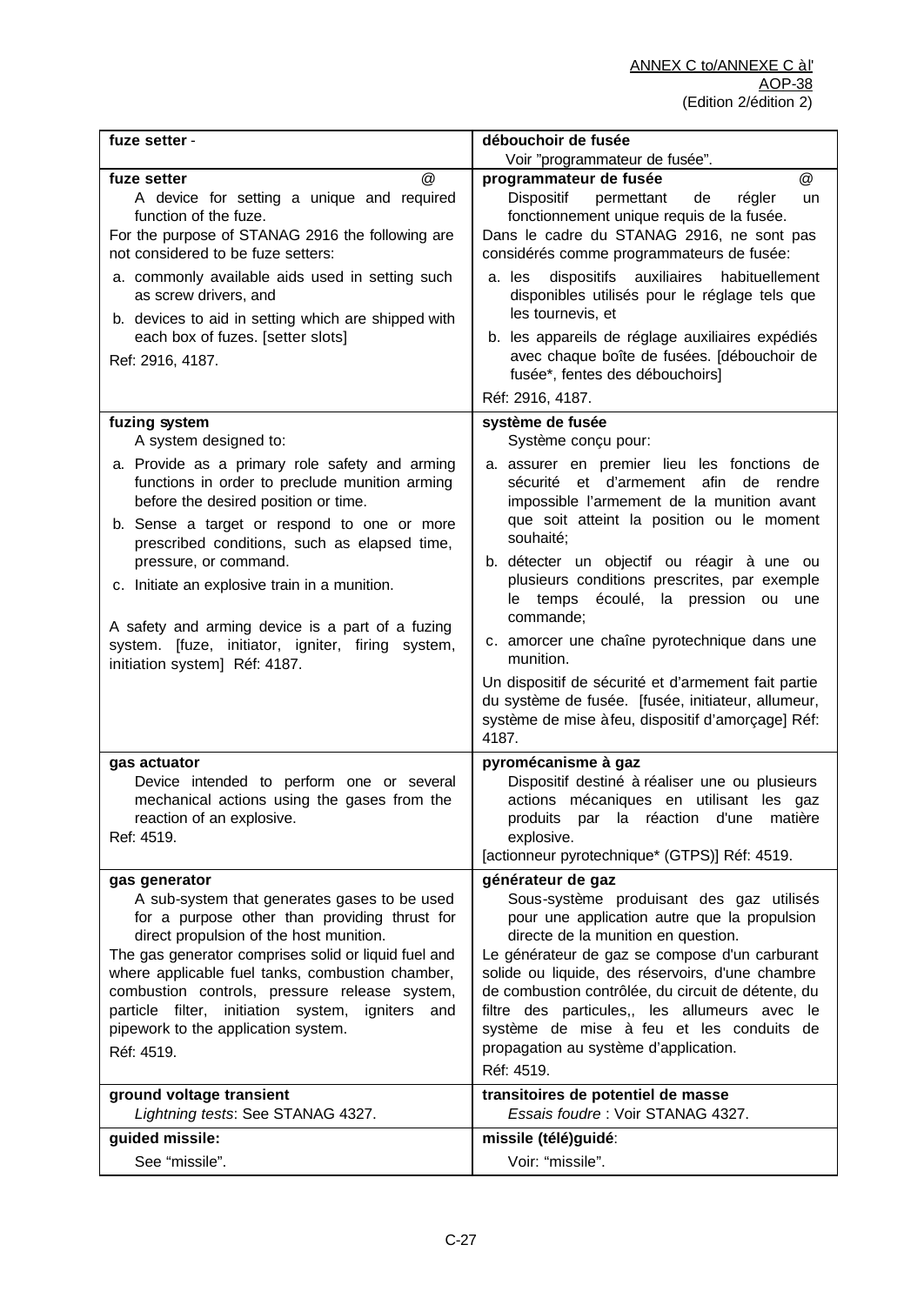| gun powder:                                                                                                                                                                                                                                                                                                                                                                                                                                                                                    | poudre pour armes -                                                                                                                                                                                                                                                                                                                                                                                                                                                                                                                                                                                                           |
|------------------------------------------------------------------------------------------------------------------------------------------------------------------------------------------------------------------------------------------------------------------------------------------------------------------------------------------------------------------------------------------------------------------------------------------------------------------------------------------------|-------------------------------------------------------------------------------------------------------------------------------------------------------------------------------------------------------------------------------------------------------------------------------------------------------------------------------------------------------------------------------------------------------------------------------------------------------------------------------------------------------------------------------------------------------------------------------------------------------------------------------|
| See "solid gun propellant".                                                                                                                                                                                                                                                                                                                                                                                                                                                                    |                                                                                                                                                                                                                                                                                                                                                                                                                                                                                                                                                                                                                               |
| hand emplaced munition (HEM)<br>A munition that is manually emplaced at, or<br>hand-thrown to, the point of its intended<br>function, and requires user action both to<br>commit it to arm and to achieve safe<br>separation.<br>Examples are: most demolition systems, grenades<br>and pyrotechnic devices. Réf: 4497.                                                                                                                                                                        | munition à positionnement manuel<br>Munition mise en place manuellement ou<br>à la main jusqu'au<br>lancée<br>point<br>de<br>fonctionnement prévu, et qui nécessite l'action<br>de l'utilisateur à la fois pour sa mise en état<br>de service et pour atteindre sa distance de<br>sécurité.<br>Exemples:<br>plupart des<br>systèmes<br>la<br>de<br>destruction, des grenades et des dispositifs<br>pyrotechniques. Réf: 4497.                                                                                                                                                                                                 |
| handling<br>Any form of localized movement of materiel (as<br>distinct from transportation. either by purely<br>manual means or with the assistance of<br>mechanical aids. Materiels handling is defined<br>as the movement of materials (raw materials,<br>scrap, semi-finished and finished) to, through<br>and from production processes; in warehouses<br>and storage; in receiving and shipping areas,<br>and to, and within, combat and other units.<br>Generic term. Ref: 2914, AECP-1. | manutention<br>Toute forme de mouvement localisé du<br>matériel (par opposition au transport., soit par<br>des moyens purement manuels, soit avec<br>l'aide d'auxiliaires mécaniques. Par définition,<br>la manutention des matériaux consiste à<br>déplacer les matériaux (matières premières,<br>déchets, produits semi-finis et finis) vers les<br>chaînes de production, dans ces chaînes ou à<br>leur sortie, dans les entrepôts et les magasins<br>dans les zones de réception et d'expédition,<br>ainsi que vers les unités combattantes ou<br>autres, et au sein de celles-ci.<br>Terme générique. Réf: 2914, AECP-1. |
| hazard<br>A condition that is a prerequisite to a mishap.                                                                                                                                                                                                                                                                                                                                                                                                                                      | danger<br>Condition préalable à un accident.                                                                                                                                                                                                                                                                                                                                                                                                                                                                                                                                                                                  |
| [mishap, risk, danger, threat] Ref: AOP-15,<br><b>MIL-STD 882.</b>                                                                                                                                                                                                                                                                                                                                                                                                                             | menace] Réf : AOP-15,<br>[accident, risque,<br><b>MIL-STD 882.</b>                                                                                                                                                                                                                                                                                                                                                                                                                                                                                                                                                            |
| hazardous state<br>Computer programs: A state that may lead to<br>an unsafe state. Ref: 4404.                                                                                                                                                                                                                                                                                                                                                                                                  | état dangereux<br>Programme informatique: État qui peut<br>conduire à un état critique du point de vue de<br>la sécurité. Réf: 4404.                                                                                                                                                                                                                                                                                                                                                                                                                                                                                          |
| high explosive<br>Substance or mixture of substances which, in<br>its application as primary, booster or main<br>charges, is designed to detonate. (OB)<br>[explosive material, main charge high explosive,<br>primary explosive, secondary explosive, booster<br>explosive] Ref: 4170, AOP-7, 4397.                                                                                                                                                                                           | explosif<br>Substance ou mélange de substances qui,<br>utilisé comme charge primaire, charge de<br>renforcement ou charge principale, est conçu<br>pour détoner.<br>[matière explosive, explosif de chargement,<br>explosif primaire, explosif secondaire, explosif de<br>relais] Réf: 4170, AOP-7, 4397.                                                                                                                                                                                                                                                                                                                     |
| hollow charge<br>A shaped charge producing a deep cylindrical<br>hole of a relatively small diameter in the<br>direction of its axis of rotation. (AAP-6,<br>AAP-19)<br>[shaped charge] Ref: 4526, AOP-31.                                                                                                                                                                                                                                                                                     | charge creuse<br>Charge formée destinée à produire suivant son<br>axe de révolution une perforation profonde d'un<br>diamètre relativement petit. (AAP-6, AAP-19)<br>[charge formée] Réf: 4526, AOP-31.                                                                                                                                                                                                                                                                                                                                                                                                                       |
| human error<br>Wrong execution of a required action.<br>[human failure]                                                                                                                                                                                                                                                                                                                                                                                                                        | erreur humaine<br>Mauvaise exécution d'une action requise.<br>[défaillance humaine]                                                                                                                                                                                                                                                                                                                                                                                                                                                                                                                                           |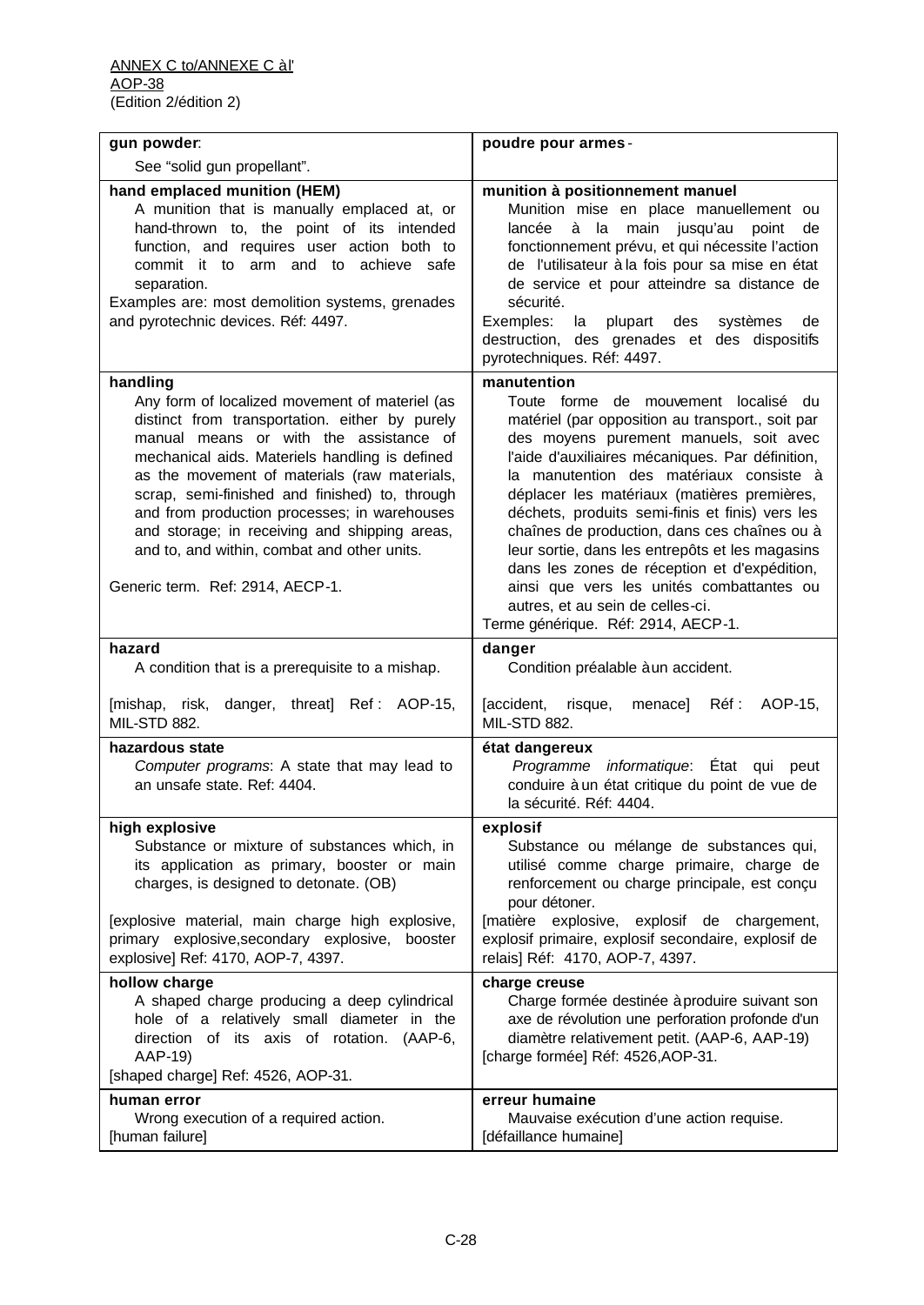| human failure<br>Wrong execution or omission of a required<br>action.<br>[human error]                                                                                                                                                                                                                                                                                                                                                                                                                                                                      | défaillance humaine<br>Mauvaise exécution ou omission d'une action<br>requise.<br>[erreur humaine]                                                                                                                                                                                                                                                                                                                                                                                                                                                                                 |
|-------------------------------------------------------------------------------------------------------------------------------------------------------------------------------------------------------------------------------------------------------------------------------------------------------------------------------------------------------------------------------------------------------------------------------------------------------------------------------------------------------------------------------------------------------------|------------------------------------------------------------------------------------------------------------------------------------------------------------------------------------------------------------------------------------------------------------------------------------------------------------------------------------------------------------------------------------------------------------------------------------------------------------------------------------------------------------------------------------------------------------------------------------|
|                                                                                                                                                                                                                                                                                                                                                                                                                                                                                                                                                             |                                                                                                                                                                                                                                                                                                                                                                                                                                                                                                                                                                                    |
| @<br>igniter<br>A device designed to produce a flame or a<br>flash, which is used to explosive train.<br>[ignition, initiator] Ref: AAP-19, AOP-31.                                                                                                                                                                                                                                                                                                                                                                                                         | @<br>allumeur<br>Dispositif conçu pour produire une flamme ou<br>une étincelle, afin une chaîne pyrotechnique.<br>[allumeur, initiateur] Réf: AAP-19, AOP-31.                                                                                                                                                                                                                                                                                                                                                                                                                      |
| igniter charge<br>Charge used to produce the heat and pressure<br>needed to ignite the main charge or an<br>intermediate charge.<br>[igniter, ignition]                                                                                                                                                                                                                                                                                                                                                                                                     | charge d'allumage<br>Charge utilisée pour produire la chaleur et la<br>pression nécessaire pour allumer la charge<br>principale ou une charge relais.<br>[inflammateur, allumeur, allumage]                                                                                                                                                                                                                                                                                                                                                                                        |
| igniting component<br>A device which deflagrates, but which does not<br>detonate, producing either hot gas or hot<br>particles, or a combination of both.<br>It is part of an explosive train. Ref: 4363.                                                                                                                                                                                                                                                                                                                                                   | composant d'allumage<br>Dispositif dont la charge explosive déflagre<br>mais ne détone pas, produisant ou bien des<br>gaz chauds ou des particules chaudes, ou les<br>deux ensemble.<br>Il fait partie d'une chaîne pyrotechnique.<br>Réf: 4363.                                                                                                                                                                                                                                                                                                                                   |
| ignition<br>Commencement of combustion achieved by an<br>igniter<br>Ignition starts a combustion, initiation starts any<br>explosive event. [initiation]                                                                                                                                                                                                                                                                                                                                                                                                    | allumage<br>Naissance d'une combustion sous l'action<br>d'un allumeur.<br>L'allumage démarre une combustion, parfois aussi<br>par une déflagration. Exception: un bouchon<br>allumeur peut donner une détonation. [amorçage]                                                                                                                                                                                                                                                                                                                                                       |
| ignition delay<br>Time<br>lapse<br>between<br>the<br>οf<br>moment<br>administration of the firing signal or firing<br>stimulus to the initiator or the primer and the<br>moment of irreversible function of the explosive<br>train or the moment a specified condition is<br>reached, such as a specified gas pressure in a<br>combustion chamber.<br>The firing stimulus may be an electric pulse, the<br>impact of a striking pin, a flame, etc. The condition<br>to be reached may be a specified pressure in a<br>combustion chamber. [firing interval] | retard d'allumage<br>Laps de temps entre le moment où le signal<br>de mise à feu est administré à l'initiateur ou<br>l'allumeur et le moment où le fonctionnement<br>de la chaîne pyrotechnique devient irréversible<br>ou le moment une condition spécifiée est<br>atteinte telle que la pression des gaz dans<br>une chambre de combustion.<br>Le stimulus de mise à feu peut être une impulsion<br>électrique, l'impact d'un percuteur ou une flamme.<br>La condition à spécifier peut être une pression<br>spécifiée dans une chambre de combustion.<br>[durée du coup de feu] |
| ignition safety device (ISD)<br>Rockets and missiles: See STANAG 4368.                                                                                                                                                                                                                                                                                                                                                                                                                                                                                      | dispositif de sécurité d'allumage<br>Roquettes et missiles : Voir STANAG 4368.                                                                                                                                                                                                                                                                                                                                                                                                                                                                                                     |
| ignition system<br>Rockets and missiles: The aggregate of<br>devices involved in the control and generation of<br>the operating signal to cause the rocket or<br>missile motor to function.<br>[initiation system, firing system] Ref: 4368.                                                                                                                                                                                                                                                                                                                | dispositif d'allumage<br>et missiles:<br>Roquettes<br>Ensemble<br>des<br>équipements impliqués dans la commande et<br>la génération du signal qui provoque le<br>fonctionnement du moteur de la roquette ou<br>de la missile.<br>[dispositif d'amorçage, système de mise à feu]<br>Réf: 4368.                                                                                                                                                                                                                                                                                      |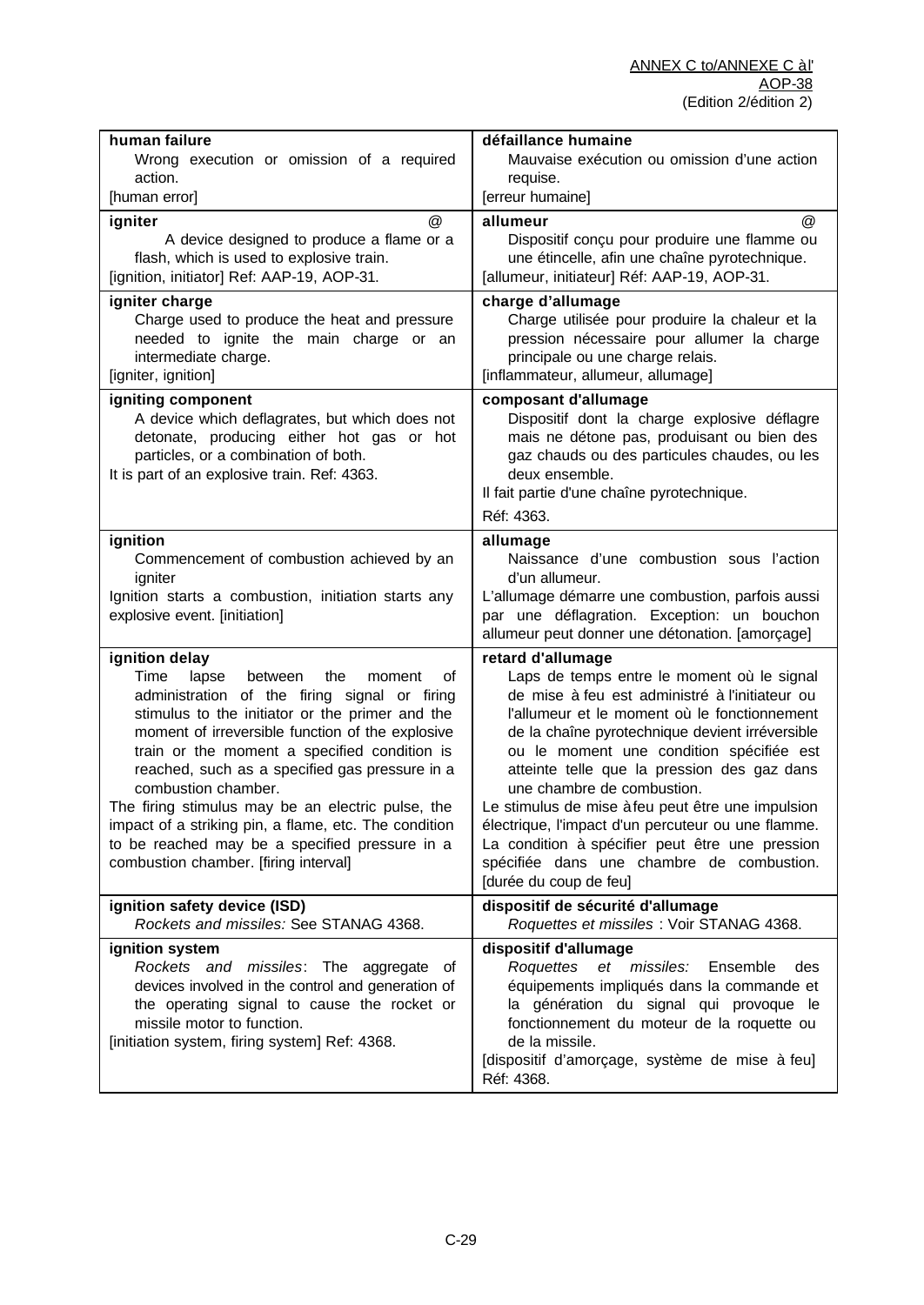| ignition train                                                                                                                                                                                                                                                                                                   | chaîne d'allumage (1)                                                                                                                                                                                                                                                                                                                                        |
|------------------------------------------------------------------------------------------------------------------------------------------------------------------------------------------------------------------------------------------------------------------------------------------------------------------|--------------------------------------------------------------------------------------------------------------------------------------------------------------------------------------------------------------------------------------------------------------------------------------------------------------------------------------------------------------|
| General<br>munitions:<br>A<br>succession<br>οf<br>pyrotechnic elements arranged to cause the<br>ignition of a charge<br>systems:<br>Fuzing<br>The<br>deflagration<br>train<br>beginning with the initiator and terminating in<br>the igniter charge (4368).                                                      | Munitions en général : Chaîne d'éléments<br>pyrotechniques<br>arrangés pour<br>provoquer<br>l'allumage d'une charge.<br>Systèmes de fusée: Chaîne des éléments<br>pyrotechniques qui commence par l'initiateur<br>et se termine par la charge d'allumage.                                                                                                    |
| [pyrotechnic train*, explosive train] Ref:                                                                                                                                                                                                                                                                       | (4368).<br>[chaîne pyrotechnique]                                                                                                                                                                                                                                                                                                                            |
| IM assessment:                                                                                                                                                                                                                                                                                                   | évaluation du caractère MURAT:                                                                                                                                                                                                                                                                                                                               |
| See AOP-39.                                                                                                                                                                                                                                                                                                      | Voir AOP-39.                                                                                                                                                                                                                                                                                                                                                 |
| incendiary mix                                                                                                                                                                                                                                                                                                   | composition incendiaire                                                                                                                                                                                                                                                                                                                                      |
| Pyrotechnic composition which upon ignition<br>rapidly converts to high temperature gases and<br>hot particles.                                                                                                                                                                                                  | Composition pyrotechnique qui, après son<br>allumage, se transforme rapidement en gaz et<br>chaudes à des<br>particules<br>températures<br>élevées.                                                                                                                                                                                                          |
| incineration<br>Disposal: The controlled burning of solid, liquid,<br>or gaseous combustion wastes to produce                                                                                                                                                                                                    | incinération<br>$^{\circledR}$<br>Mise au rebut: Combustion de rebuts solides,<br>liquides ou gazeux, afin de produire des gaz                                                                                                                                                                                                                               |
| gases and solid residues containing little or no<br>combustible material. Réf: 4518.                                                                                                                                                                                                                             | et des résidus solides qui ne contiennent peu<br>ou pas de matériau combustible. Réf: 4518.                                                                                                                                                                                                                                                                  |
| independent computer program                                                                                                                                                                                                                                                                                     | programme informatique indépendant                                                                                                                                                                                                                                                                                                                           |
| A computer program whose execution cannot<br>be corrupted, misdirected, delayed or inhibited<br>by any other program in the system. Réf:<br>4404.                                                                                                                                                                | Programme informatique dont l'exécution ne<br>peut être perturbé, dérouté, retardé ou inhibé<br>par un autre programme du système. Réf:<br>4404.                                                                                                                                                                                                             |
| independent safety feature                                                                                                                                                                                                                                                                                       | dispositif de sécurité indépendant                                                                                                                                                                                                                                                                                                                           |
| A safety feature which is not affected by the<br>function or malfunction of any other safety<br>feature. Réf: 4187                                                                                                                                                                                               | Dispositif de sécurité qui n'est pas affecté par<br>fonctionnement<br>ou<br>le<br>mauvais<br>le.<br>fonctionnement d'un<br>autre<br>dispositif<br>de<br>sécurité. Réf: 4187                                                                                                                                                                                  |
| induced environment                                                                                                                                                                                                                                                                                              | environnement induit                                                                                                                                                                                                                                                                                                                                         |
| which<br>conditions<br>The<br>to<br>materiel<br>a<br>or<br>component thereof may be exposed during its<br>life cycle and which are directly or indirectly the<br>result of human intervention.                                                                                                                   | Conditions,<br>produites<br>directement<br>ou<br>intervention<br>indirectement<br>par<br>humaine,<br>auxquelles un matériel ou un composant d'un<br>matériel peut être exposé pendant son cycle<br>de vie.                                                                                                                                                   |
| inert                                                                                                                                                                                                                                                                                                            | inerte                                                                                                                                                                                                                                                                                                                                                       |
| Not containing any explosive substance or<br>other energetic material.                                                                                                                                                                                                                                           | Ne contenant aucune matière explosive ou<br>autre matière énergétique.                                                                                                                                                                                                                                                                                       |
| @<br>initiation<br>Action by means of a suitable pyrotechnic<br>device leading to a detonation, a deflagration or<br>a combustion.<br><b>Initiation</b><br>starts<br>detonative<br>reaction<br>a -<br>or<br>a<br>deflagration; it a covers also "ignition". See remark<br>under "ignition". [priming*, ignition] | amorçage<br>Action donnant naissance à une détonation,<br>une déflagration ou une combustion au moyen<br>dispositif<br>pyrotechnique<br>d'un<br>approprié.<br>(GTPS)<br>L'amorçage démarre par une réaction détonante<br>déflagration;<br>elle<br>une<br>comprend<br>aussi<br>ou<br>"allumage". Voir observation sous "allumage".<br>[initiation*, allumage] |
| initiation system<br>System to initiate an<br>explosive train or<br>component in a munition.<br>[fuzing system, firing system]                                                                                                                                                                                   | dispositif d'initiation<br>Système pour la mise à feu d'une chaîne ou<br>d'un composant pyrotechnique dans une<br>munition.<br>[système de fusée, système de mise à feu]                                                                                                                                                                                     |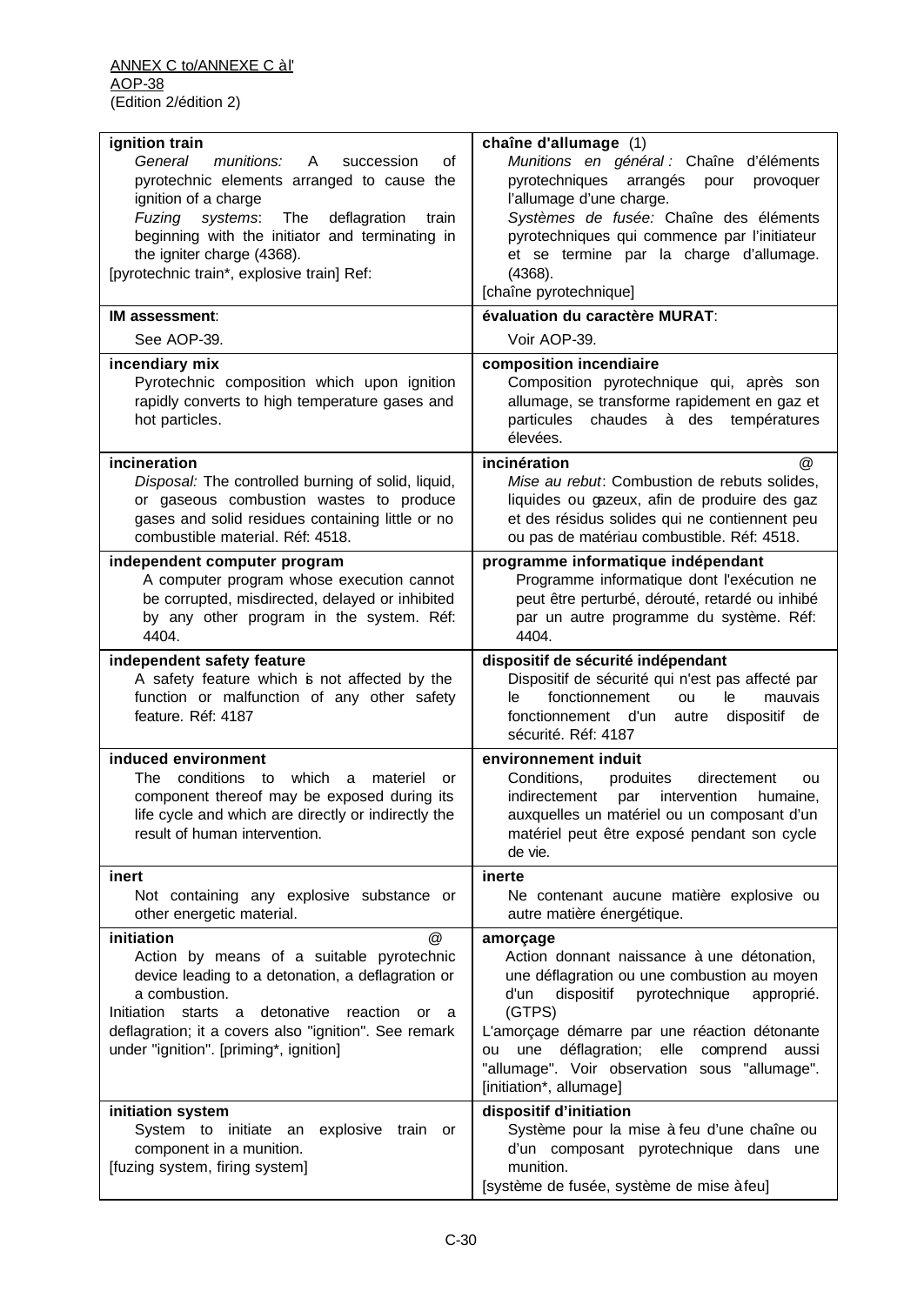| initiator<br>The first explosive element used in an explosive<br>train, capable of directly causing its functioning.<br>In a fuzing system, it is usually the detonator<br>which, because it contains primary explosive, must<br>be isolated from the remainder of the explosive<br>train. [explosive train, primer]                                                                                                                                                                                                                         | initiateur<br>Premier composant pyrotechnique utilisé dans<br>pyrotechnique,<br>chaîne<br>en<br>une<br>mesure<br>d'occasionner<br>directement<br>son<br>fonctionnement.<br>Dans un système de fusée c'est normalement le<br>détonateur qui doit être isolé de la suite de la<br>chaîne pyrotechnique par un interrupteur. [chaîne<br>pyrotechnique, amorce*]                                                                                                                                                                                                                                                                                                                            |
|----------------------------------------------------------------------------------------------------------------------------------------------------------------------------------------------------------------------------------------------------------------------------------------------------------------------------------------------------------------------------------------------------------------------------------------------------------------------------------------------------------------------------------------------|-----------------------------------------------------------------------------------------------------------------------------------------------------------------------------------------------------------------------------------------------------------------------------------------------------------------------------------------------------------------------------------------------------------------------------------------------------------------------------------------------------------------------------------------------------------------------------------------------------------------------------------------------------------------------------------------|
| initiator                                                                                                                                                                                                                                                                                                                                                                                                                                                                                                                                    | amorce                                                                                                                                                                                                                                                                                                                                                                                                                                                                                                                                                                                                                                                                                  |
|                                                                                                                                                                                                                                                                                                                                                                                                                                                                                                                                              | Voir "initiateur".                                                                                                                                                                                                                                                                                                                                                                                                                                                                                                                                                                                                                                                                      |
| insensitive munition (IM)<br>Munition which reliably fulfils its performance,<br>readiness and operational requirements on<br>demand, but which minimizes the probability of<br>inadvertent initiation and severity of subsequent<br>collateral damage to the weapon platform,<br>logistic systems and personnel when subjected<br>to unplanned stimuli.<br>Ultimate / ideal requirement goals and tests are<br>given in STANAG 4439. [IM assessment]                                                                                        | munition à risques atténués (MURAT)<br>Munition qui répond de façon fiable aux<br>exigences en matière de performances, de<br>disponibilité et de besoins opérationnels tout<br>en réduisant au minimum la probabilité<br>d'initiation intempestive quand<br>elle<br>est<br>soumise à des sollicitations accidentelles,<br>ainsi que la gravité des dommages collatéraux<br>qui en résulteraient pour le plate-forme de<br>lancement, les systèmes logistiques et le<br>personnel.<br>Les essais et les objectifs d'exigences figurent<br>dans le STANAG 4439. [évaluation MURAT]                                                                                                       |
| installed munition<br>@<br>Any munition placed in a long-term fixture to<br>the vehicle structure with or without anti-<br>vibration mounts or isolators.<br>[loose cargo munition, secured cargo munition] Ref<br>AOP-34                                                                                                                                                                                                                                                                                                                    | munition installée pour le transport<br>@<br><b>Munition</b><br>installée<br>dans<br>fixation<br>une<br>permanente qui est dans la structure du<br>véhicule, avec ou sans cadres anti-vibrations<br>ou isolateurs.<br>[munition non-arrimée, munition arrimée]<br>Réf: AOP-34.                                                                                                                                                                                                                                                                                                                                                                                                          |
| intercepted lightning strike                                                                                                                                                                                                                                                                                                                                                                                                                                                                                                                 | coup de foudre intercepté                                                                                                                                                                                                                                                                                                                                                                                                                                                                                                                                                                                                                                                               |
| Lightning: See STANAG 4236.                                                                                                                                                                                                                                                                                                                                                                                                                                                                                                                  | Foudre: Voir STANAG 4236.                                                                                                                                                                                                                                                                                                                                                                                                                                                                                                                                                                                                                                                               |
| interchangeability<br>A condition which exists when two or more<br>items, in a specified life cycle and environment,<br>functional<br>possess<br>such<br>and<br>physical<br>characteristics as to be equivalent in safety,<br>performance and durability, and are capable of<br>being exchanged one for the other without<br>alteration of the items themselves, or of<br>adjoining items, except for adjustment, and<br>without selection for fit and performance.<br>from<br>AAP-6;<br>added<br>"safety".<br>Derived<br>[interoperability] | interchangeabilité<br>Qualité réalisée lorsque plusieurs éléments,<br>dans un cycle de vie et un environnement<br>spécifiés, présentent des caractéristiques de<br>sécurité, fonctionnelles et matérielles les<br>rendant équivalents en sécurité, performances<br>et en durée de vie, et sont utilisables les uns à<br>la place des autres sans qu'il soit nécessaire:<br>a. de modifier ces éléments eux-mêmes ou<br>des éléments associés, sauf pour des<br>réglages;<br>b. de procéder à une sélection parmi ces<br>éléments en vue de leur mise en place ou<br>d'obtention de performances déterminés.<br>Dérivé<br>de<br>l'AAP-6;<br>ajouté:<br>"sécurité".<br>[interopérabilité] |
| intercloud flash                                                                                                                                                                                                                                                                                                                                                                                                                                                                                                                             | décharge internuages                                                                                                                                                                                                                                                                                                                                                                                                                                                                                                                                                                                                                                                                    |
| Lightning: See STANAG 4236.                                                                                                                                                                                                                                                                                                                                                                                                                                                                                                                  | Foudre: Voir STANAG 4236.                                                                                                                                                                                                                                                                                                                                                                                                                                                                                                                                                                                                                                                               |
| intermediate current<br>Lightning: See STANAG 4236.                                                                                                                                                                                                                                                                                                                                                                                                                                                                                          | courant intermédiaire<br>Foudre: Voir STANAG 4236.                                                                                                                                                                                                                                                                                                                                                                                                                                                                                                                                                                                                                                      |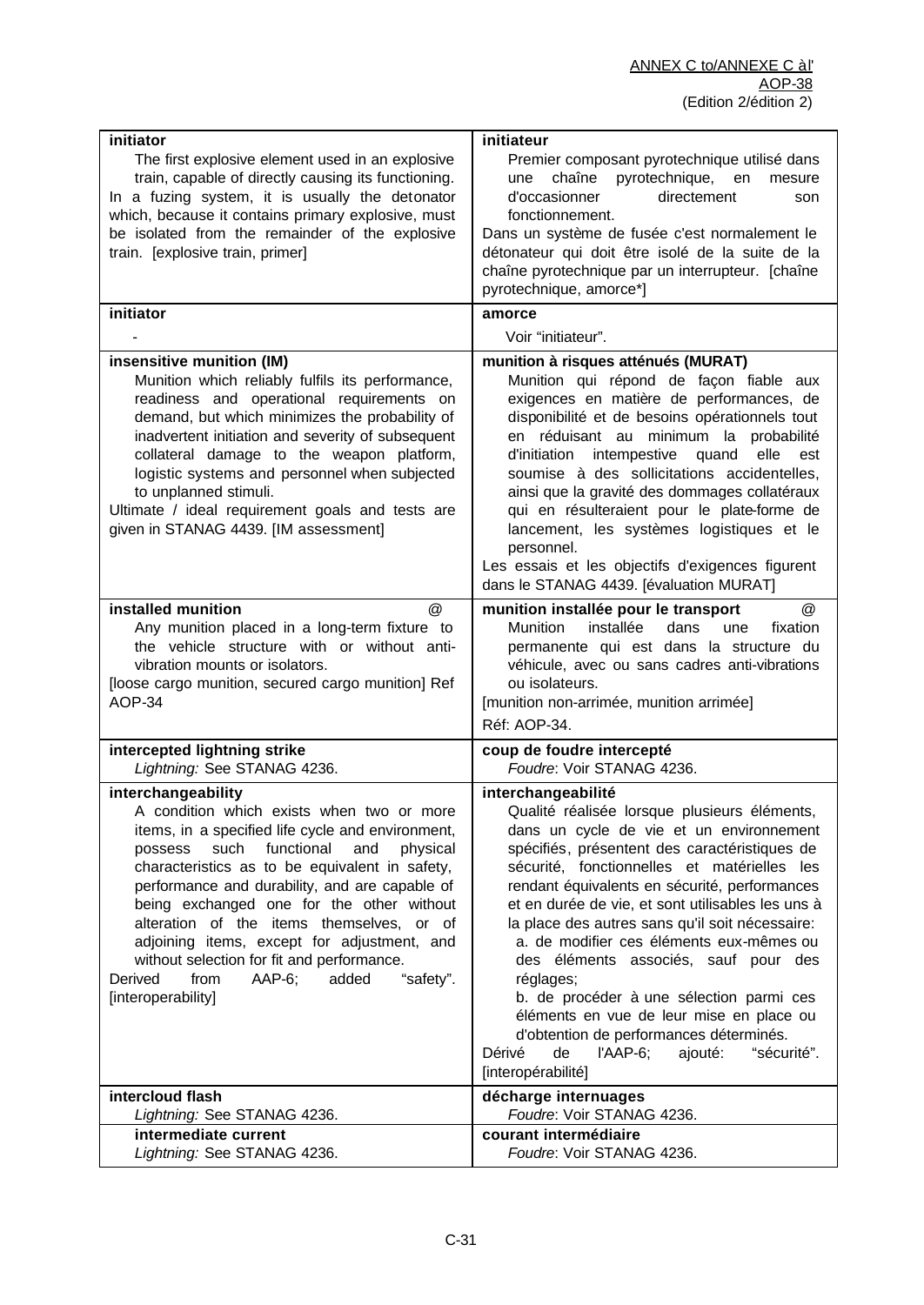| intermediate packaging<br>Inner packaging for tactical transportation.<br>Ref: 4224, 4493.                                                                                                                                                                                                                   | conditionnement intermédiaire<br>Conditionnement interne pour le transport<br>tactique. Réf: 4224, 4493.                                                                                                                                                                                                                                                                         |
|--------------------------------------------------------------------------------------------------------------------------------------------------------------------------------------------------------------------------------------------------------------------------------------------------------------|----------------------------------------------------------------------------------------------------------------------------------------------------------------------------------------------------------------------------------------------------------------------------------------------------------------------------------------------------------------------------------|
|                                                                                                                                                                                                                                                                                                              |                                                                                                                                                                                                                                                                                                                                                                                  |
| interoperability<br>The ability of systems, units or forces to provide<br>services to and accept services from other<br>systems, units or forces and to use the<br>services so exchanged to enable them to<br>operate effectively together. (AAP-6)<br>[interchangeability]                                  | interopérabilité<br>Capacité de plusieurs systèmes, unités ou<br>organismes dont l'organisation et les relations<br>respectives autorisent une aide mutuelle qui<br>les rend aptes à opérer de concert. (AAP-6)<br>[interchangeabilité]                                                                                                                                          |
| interrupted explosive train<br>An explosive train in which the explosive path<br>between the primary explosive charge and the<br>lead and booster explosives is functionally<br>separated until arming.<br>[non-interrupted explosive train] Ref: 4187, 4497.                                                | chaîne pyrotechnique interrompue<br>Chaîne pyrotechnique dans laquelle entre les<br>explosifs primaires et le relais d'amorçage et<br>le relais est fonctionnellement interdit jusqu'à<br>l'armement.<br>[chaîne<br>pyrotechnique<br>interrompue]<br>non<br>Réf: 4187, 4497.                                                                                                     |
| interrupter<br>A barrier which prevents the transmission of an<br>explosive or burning effect between elements in<br>an explosive train. Ref: 4187.                                                                                                                                                          | interrupteur<br>Une barrière qui empêche la transmission<br>d'une combustion ou d'une détonation entre<br>d'une<br>chaîne<br>éléments<br>pyrotechnique.<br>Réf: 4187.                                                                                                                                                                                                            |
| intracloud flash<br>Lightning: See STANAG 4236.                                                                                                                                                                                                                                                              | décharge intranuage<br>Foudre: Voir STANAG 4236.                                                                                                                                                                                                                                                                                                                                 |
| intrusion                                                                                                                                                                                                                                                                                                    | intrusion                                                                                                                                                                                                                                                                                                                                                                        |
| The portion of the fuze that extends into the<br>cavity of the projectile. [cavity] Ref: 2916.                                                                                                                                                                                                               | Partie de la fusée qui correspond au logement<br>du projectile. [logement] Réf: 2916.                                                                                                                                                                                                                                                                                            |
| irreversible failure<br>Failure of a materiel caused under specified<br>environmental conditions, and the materiel does<br>not return to normal functional and safety<br>conditions when these conditions cease.<br>[failure, reversible failure]                                                            | défaillance irréversible<br>Défaillance d'un matériel, provoquée dans des<br>d'environnement<br>conditions<br>spécifiées,<br>entraînant un non retour du matériel aux<br>conditions de fonctionnement et de sécurité<br>normales lorsque ces conditions ont cessées<br>d'exister.<br>[défaillance, défaillance réversible]                                                       |
| jet<br>Functioning of a shaped (hollow) charge: Dense<br>material part, generally metallic, cylindric,<br>stretched, fluid, solid or in particles, moving<br>with high velocity, coming from the liner of a<br>hollow charge which functioned. The jet causes<br>the main part of the hollow charge effects. | jet<br>Fonctionnement<br>d'une<br>formée<br>charge<br>(creuse):<br>Partie<br>matérielle<br>dense,<br>généralement<br>métallique,<br>cylindrique,<br>allongée, fluide, solide ou particulaire, animée<br>d'une grande vitesse, provenant du revêtement<br>d'une charge creuse qui a fonctionné. Le jet<br>est responsable de la majeure partie des<br>effets d'une charge creuse. |
| jettison:                                                                                                                                                                                                                                                                                                    | largage:                                                                                                                                                                                                                                                                                                                                                                         |
| See "safe jettison".                                                                                                                                                                                                                                                                                         | Voir "largage de détresse".                                                                                                                                                                                                                                                                                                                                                      |
| laser grooving or cutting<br>Disposal: Use of a laser to score a projectile<br>case to create a circular groove which in<br>combination with a tearing-breaking process<br>would bisect the case to expose the filler.<br>Ref: 4518.                                                                         | @<br>fragilisation ou découpe au laser<br>Mise au rebut: Utilisation d'un laser pour<br>entailler un corps de projectile. La fragilisation<br>circulaire obtenue permet de fendre le corps<br>appliquant une méthode<br>quelconque<br>en<br>d'éclatement. Réf: 4518.                                                                                                             |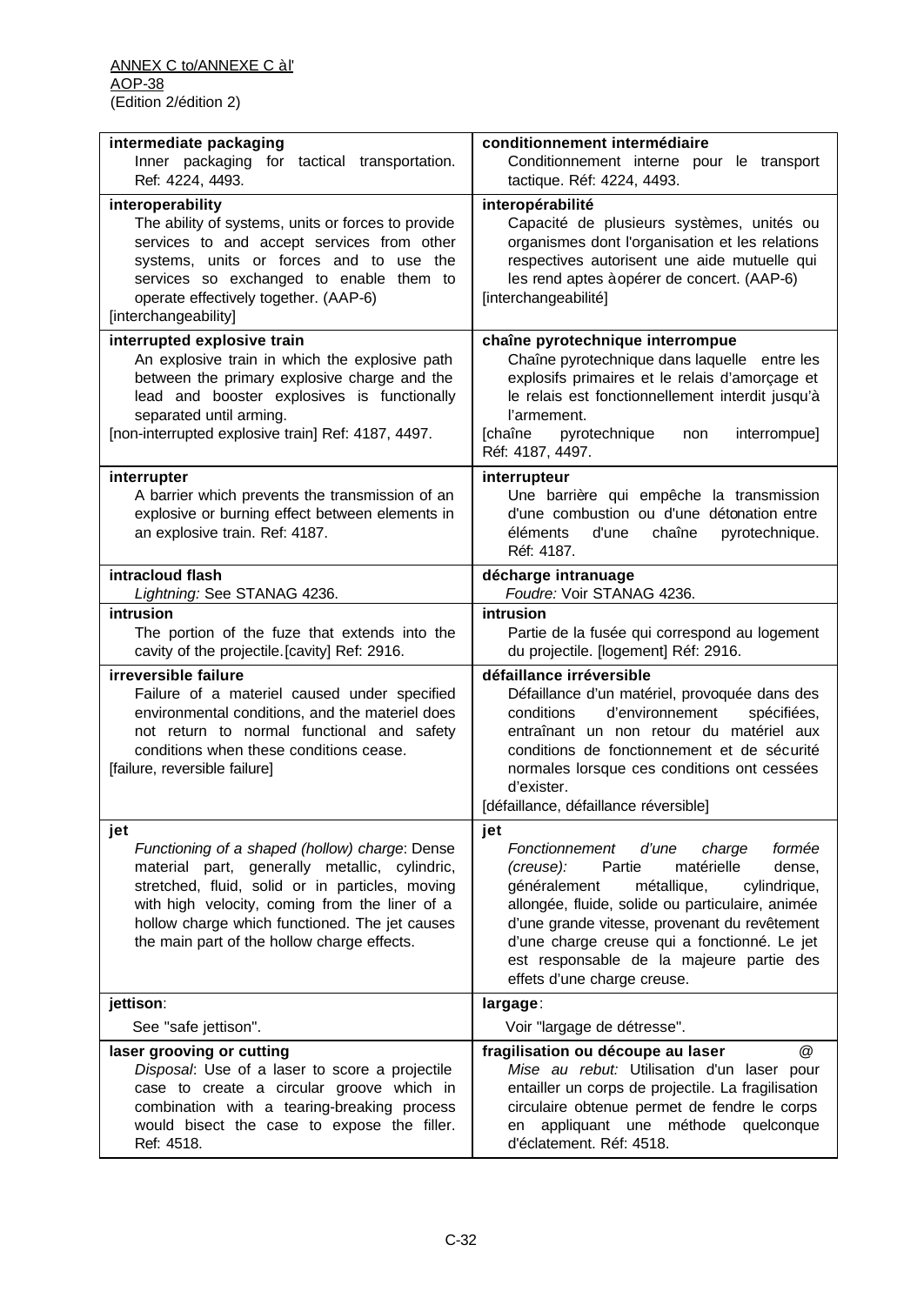| laser initiation                                                                                                                                                                                                                                                                                                                                                                                                                                                                                 | amorçage par laser                                                                                                                                                                                                                                                                                                                                                                                                                                                                                                                                                                                                                                                                             |
|--------------------------------------------------------------------------------------------------------------------------------------------------------------------------------------------------------------------------------------------------------------------------------------------------------------------------------------------------------------------------------------------------------------------------------------------------------------------------------------------------|------------------------------------------------------------------------------------------------------------------------------------------------------------------------------------------------------------------------------------------------------------------------------------------------------------------------------------------------------------------------------------------------------------------------------------------------------------------------------------------------------------------------------------------------------------------------------------------------------------------------------------------------------------------------------------------------|
| The activation of an initiator by laser energy.                                                                                                                                                                                                                                                                                                                                                                                                                                                  | Amorçage d'un initiateur par énergie laser.                                                                                                                                                                                                                                                                                                                                                                                                                                                                                                                                                                                                                                                    |
| [initiation, ignition] Ref: 4368.                                                                                                                                                                                                                                                                                                                                                                                                                                                                | Réf: 4368.                                                                                                                                                                                                                                                                                                                                                                                                                                                                                                                                                                                                                                                                                     |
| launch                                                                                                                                                                                                                                                                                                                                                                                                                                                                                           | lancement                                                                                                                                                                                                                                                                                                                                                                                                                                                                                                                                                                                                                                                                                      |
| The irreversible discharging, firing, ejecting or                                                                                                                                                                                                                                                                                                                                                                                                                                                | Libération, tir, éjection ou largage irréversible                                                                                                                                                                                                                                                                                                                                                                                                                                                                                                                                                                                                                                              |
| releasing of a munition.                                                                                                                                                                                                                                                                                                                                                                                                                                                                         | d'une munition.                                                                                                                                                                                                                                                                                                                                                                                                                                                                                                                                                                                                                                                                                |
| [propulsion] Ref: 4187.                                                                                                                                                                                                                                                                                                                                                                                                                                                                          | [propulsion] Réf: 4187.                                                                                                                                                                                                                                                                                                                                                                                                                                                                                                                                                                                                                                                                        |
| launch cycle                                                                                                                                                                                                                                                                                                                                                                                                                                                                                     | cycle de lancement                                                                                                                                                                                                                                                                                                                                                                                                                                                                                                                                                                                                                                                                             |
| The sequence of events happening during the                                                                                                                                                                                                                                                                                                                                                                                                                                                      | La suite des événements pendant la période                                                                                                                                                                                                                                                                                                                                                                                                                                                                                                                                                                                                                                                     |
| period from the instant a munition is irreversibly                                                                                                                                                                                                                                                                                                                                                                                                                                               | comprise entre le moment de mise en état de                                                                                                                                                                                                                                                                                                                                                                                                                                                                                                                                                                                                                                                    |
| committed to launch until it has left its                                                                                                                                                                                                                                                                                                                                                                                                                                                        | service de la munition et le moment où elle                                                                                                                                                                                                                                                                                                                                                                                                                                                                                                                                                                                                                                                    |
| launcher. Ref: 4187.                                                                                                                                                                                                                                                                                                                                                                                                                                                                             | quitte son lanceur. Réf: 4187.                                                                                                                                                                                                                                                                                                                                                                                                                                                                                                                                                                                                                                                                 |
| launch safety<br>During launch of a munition, the absence of<br>hazard to personnel, the launch platform or any<br>associated materiel. Ref: 4432.                                                                                                                                                                                                                                                                                                                                               | sécurité de lancement<br>Pendant<br>le<br>lancement<br>d'une<br>munition,<br>l'absence de risque pour le personnel, la plate-<br>forme de lancement ou tout autre matériel<br>associé. Réf: 4432.                                                                                                                                                                                                                                                                                                                                                                                                                                                                                              |
| lead<br>An intermediate charge containing a relatively<br>sensitive secondary explosive, but which has<br>been demonstrated to be sufficiently safe to be<br>used beyond the shutter or in an non-<br>interrupted explosive train.<br>A lead contains relatively sensitive secondary<br>explosives which have been demonstrated to be<br>sufficiently safe to be used beyond the interrupter<br>or in an non-interrupted explosive train. [explosive<br>train, fuzing system] Ref: 4363, AOP-31. | relais(2)<br>Charge intermédiaire qui contient un explosif<br>secondaire relativement sensible dont il a été<br>démontré qu'il est suffisamment sûr pour être<br>utilisé en aval de l'interrupteur ou dans une<br>chaîne pyrotechnique non-interrompue.<br>1. Un relais contient des explosifs secondaires<br>qui sont relativement peu sensibles dont il a<br>été démontré qu'ils sont suffisamment sûrs<br>pour être utilisé en aval de l'interrupteur ou<br>dans<br>chaîne<br>pyrotechnique<br>une<br>non-<br>interrompue.<br>2. Une charge d'appoint pour obus de mortier est<br>aussi appelée "relais". [charge relais*, chaîne<br>pyrotechnique, système de fusée] Réf: 4363,<br>AOP-31. |
| lead                                                                                                                                                                                                                                                                                                                                                                                                                                                                                             | charge relais<br>Voir "relais"                                                                                                                                                                                                                                                                                                                                                                                                                                                                                                                                                                                                                                                                 |
| leader                                                                                                                                                                                                                                                                                                                                                                                                                                                                                           | précurseur                                                                                                                                                                                                                                                                                                                                                                                                                                                                                                                                                                                                                                                                                     |
| Lightning: See STANAG 4236.                                                                                                                                                                                                                                                                                                                                                                                                                                                                      | Foudre: Voir STANAG 4236.                                                                                                                                                                                                                                                                                                                                                                                                                                                                                                                                                                                                                                                                      |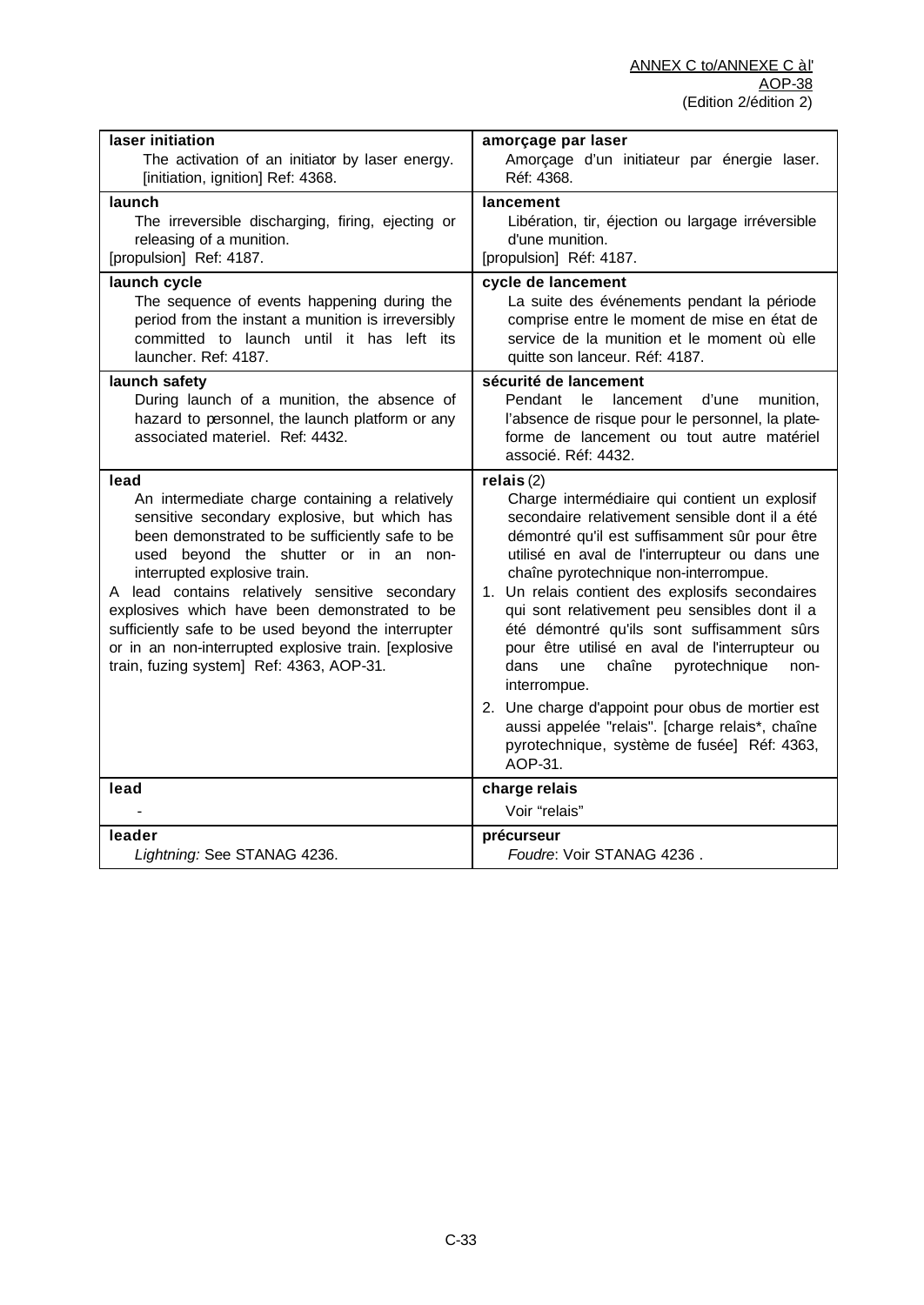| life cycle<br>A time-based description of the events and<br>an<br>item<br>experiences<br>environments<br>from<br>manufacture to final expenditures or removal<br>from the operational inventory, to include one or<br>mission<br>profiles and<br>disposal<br>more<br><b>or</b><br>demilitarization.<br>$(ARMP-1)$<br>Ref AOP-15,<br><b>AECTP-100.</b><br>1. The term "service life" does not cover disposal<br>and destruction of the item; "service life cycle is<br>a part of "life cycle".<br>2.<br>The expected<br>environments<br>and the<br>environmental profile are based on the life cycle.<br>[life-profile* ( ARMP-1), manufacture to target or<br>disposal sequence *, service life, environment] | cycle de vie<br>Description chronologique des événements et<br>conditions ambiantes auxquelles un article est<br>exposé depuis le moment de sa fabrication<br>jusqu'au moment où il est<br>totalement<br>retiré<br>de<br><b>l'inventaire</b><br>consommé<br>ou<br>opérationnel; ce cycle de vie comprend un ou<br>plusieurs profils de mission et destruction ou<br>démilitarisation. (ARMP-1)<br>Réf AOP-15,<br>AECTP-100.<br>1. Le terme "durée de vie en service" ne couvre<br>pas destruction et démilitarisation; "cycle de<br>vie en service" est un sous-ensemble du<br>"cycle de vie".<br>2. Les environnements prévus et le<br>profil<br>d'environnement sont basés sur le cycle de<br>vie. [profil de vie* (ARMP-1), cycle de vie en<br>service*,<br>durée<br>de<br>vie<br>service,<br>en<br>environnement]. |
|---------------------------------------------------------------------------------------------------------------------------------------------------------------------------------------------------------------------------------------------------------------------------------------------------------------------------------------------------------------------------------------------------------------------------------------------------------------------------------------------------------------------------------------------------------------------------------------------------------------------------------------------------------------------------------------------------------------|------------------------------------------------------------------------------------------------------------------------------------------------------------------------------------------------------------------------------------------------------------------------------------------------------------------------------------------------------------------------------------------------------------------------------------------------------------------------------------------------------------------------------------------------------------------------------------------------------------------------------------------------------------------------------------------------------------------------------------------------------------------------------------------------------------------------|
| lightning attachment zone:                                                                                                                                                                                                                                                                                                                                                                                                                                                                                                                                                                                                                                                                                    | zone d'attachement de la foudre:                                                                                                                                                                                                                                                                                                                                                                                                                                                                                                                                                                                                                                                                                                                                                                                       |
| See STANAG 4327.                                                                                                                                                                                                                                                                                                                                                                                                                                                                                                                                                                                                                                                                                              | Voir STANAG 4327.                                                                                                                                                                                                                                                                                                                                                                                                                                                                                                                                                                                                                                                                                                                                                                                                      |
| @<br>liquid propellant<br>substance, or mixture of substances, which is<br>required to react in a combustion chamber in a<br>controllable manner in order to generate<br>propulsive force. These<br>may<br>be<br>mono-<br>propellants, bi-propellants or hybrids composed<br>of liquids and solids. Ref. 4170.                                                                                                                                                                                                                                                                                                                                                                                                | propergol liquide<br>@<br>Matière ou mélange de matières qui doivent<br>brûler dans une chambre de combustion de<br>façon contrôlée afin de générer une force<br>propulsive. Celles-ci peuvent être des, des<br>ou des hybrides constitués de liquides et de<br>solides. Réf. 4170.                                                                                                                                                                                                                                                                                                                                                                                                                                                                                                                                    |
| logic route<br>The mapping of all functional paths that can be<br>taken through a system operation. Ref: 4187.                                                                                                                                                                                                                                                                                                                                                                                                                                                                                                                                                                                                | chemin logique du système<br>Identification de tous les chemins fonctionnels<br>possibles dans l'opération d'un système. Réf:<br>4187.                                                                                                                                                                                                                                                                                                                                                                                                                                                                                                                                                                                                                                                                                 |
| logistic configuration<br>The condition of materiel when prepared for<br>storage and transportation along a line of<br>communication.<br>For munitions this usually implies: unarmed, and in<br>its logistic package. Ref: 4375.                                                                                                                                                                                                                                                                                                                                                                                                                                                                              | configuration logistique<br>Etat des conditions d'un matériel prévu pour le<br>stockage et le transport par voies de<br>communication.<br>Pour les munition, ceci implique normalement:<br>non-armé et dans son emballage logistique.<br>Réf: 4375.                                                                                                                                                                                                                                                                                                                                                                                                                                                                                                                                                                    |
| loose cargo munition<br>Any munition which is to be carried on the<br>vehicle floor, in racking or in a some<br>arrangement in which it has some freedom,<br>however slight, to bounce, scuff or collide with<br>other items of cargo or parts of the vehicle.<br>[installed munition, secured cargo munition]<br>Ref. AOP-34.                                                                                                                                                                                                                                                                                                                                                                                | munition non-arrimé<br>@<br>Munition, posée sur le plancher du véhicule,<br>dans un ou dans un rebondir, se frotter ou se<br>heurter avec les autres articles véhicule.<br>[munition installée, munition arrimée]<br>Réf. AOP-34.                                                                                                                                                                                                                                                                                                                                                                                                                                                                                                                                                                                      |
| lot<br>A quantity of munitions, munition components<br>or explosives, each of which is manufactured by<br>one manufacturer under uniform conditions, and<br>which is expected to function in a uniform<br>manner. The lot is designated and identified by<br>assignment of a serial number.                                                                                                                                                                                                                                                                                                                                                                                                                   | lot<br>Quantité de munitions, de composants de<br>munition ou de matières explosives, fabriquée<br>par un seul producteur dans des conditions<br>uniformes et qui est supposée fonctionner de<br>manière uniforme. Le lot est désignée et<br>identifiée par un numéro d'ordre.                                                                                                                                                                                                                                                                                                                                                                                                                                                                                                                                         |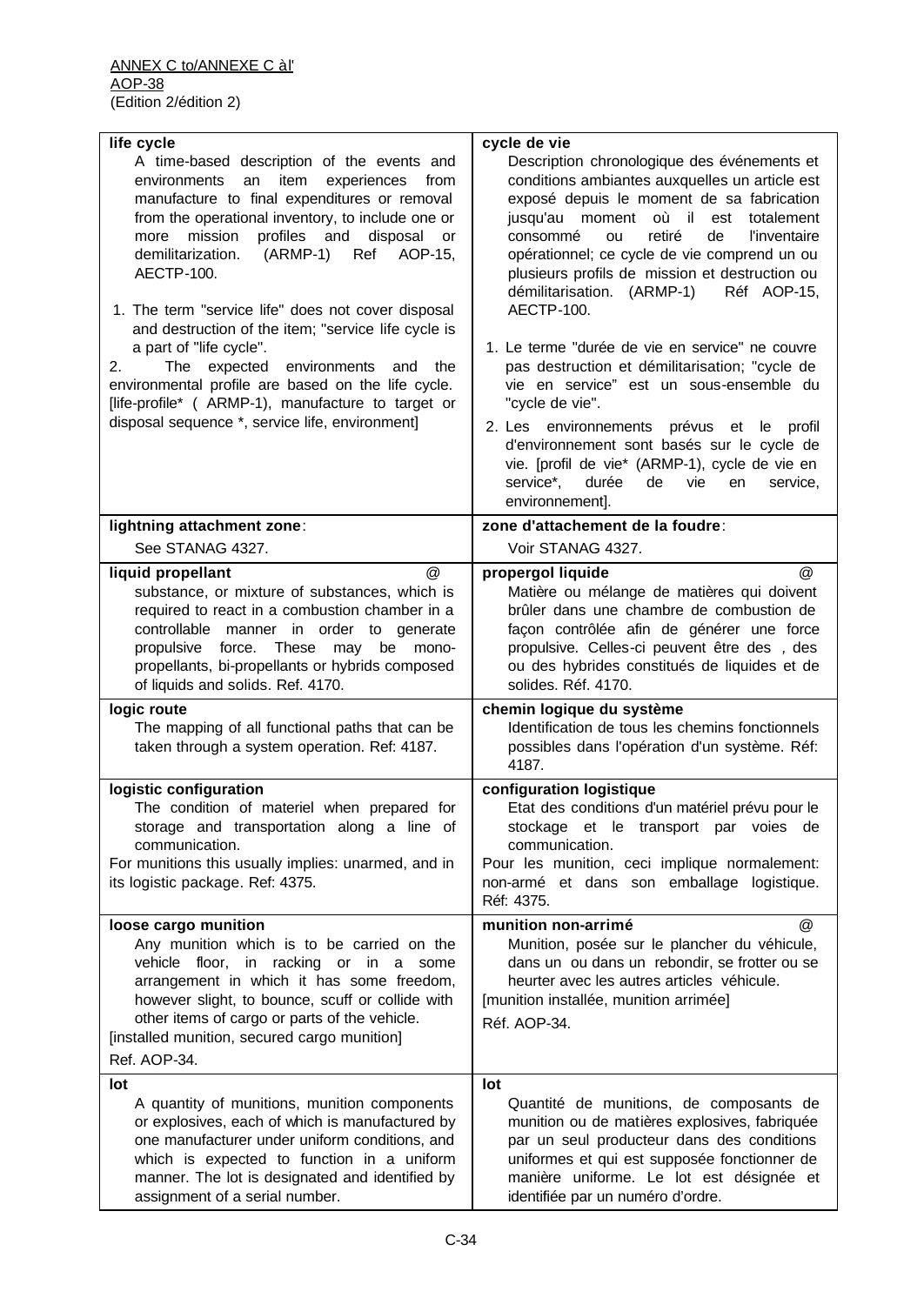| lower conditioning temperature (LCT)<br>@<br>The lowest design temperature expected during<br>the life cycle of a munition during transportation<br>and storage, and to which test items are<br>conditioned and stabilized for low temperature<br>simulations.<br>[upper conditioning temperature]<br>Ref: 4224, 4225, 4493.                       | température inférieure de conditionnement @<br>Température nominale, la plus basse pendant<br>le cycle de vie d'une munition pendant le<br>transport et le stockage, à laquelle<br>on<br>conditionne et stabilise les d'essai en vue des<br>essais à basse température.<br>[température supérieure de conditionnement]<br>Réf: 4224, 4225, 4493.                                                             |
|----------------------------------------------------------------------------------------------------------------------------------------------------------------------------------------------------------------------------------------------------------------------------------------------------------------------------------------------------|--------------------------------------------------------------------------------------------------------------------------------------------------------------------------------------------------------------------------------------------------------------------------------------------------------------------------------------------------------------------------------------------------------------|
| lower firing temperature (LFT)<br>$^{\circledR}$                                                                                                                                                                                                                                                                                                   | température inférieure de tir<br>$^{\circledR}$                                                                                                                                                                                                                                                                                                                                                              |
| The lowest design temperature expected during<br>the life cycle of a munition at which it may be<br>fired, and to which test items are conditioned and<br>stabilized for low temperature firing tests.<br>[upper firing temperature]<br>Ref: 4224, 4225, 4493.                                                                                     | Température nominale, la plus basse pendant<br>le cycle de vie d'une munition à laquelle elle<br>peut être tirée, et à laquelle on conditionne et<br>stabilise les d'essai en vue des essais de tir à<br>basse température.<br>[température supérieure de tir]<br>Réf: 4224, 4225, 4493.                                                                                                                     |
| machine compliance                                                                                                                                                                                                                                                                                                                                 | <b>TERME FRANÇAIS</b><br>@                                                                                                                                                                                                                                                                                                                                                                                   |
| Testing of explosives: See STANAG 4443.                                                                                                                                                                                                                                                                                                            | Essais matières explosives: Voir<br>STANAG 4443.                                                                                                                                                                                                                                                                                                                                                             |
| main charge<br>The explosive charge which is provided to<br>accomplish the end result in a munition;<br>e.g., bursting a casing to produce blast and<br>fragmentation, splitting a canister to dispense<br>sub-missiles or producing other effects for which<br>it may be designed. (OB)                                                           | charge principale<br>Charge explosive ayant pour but de produire<br>dans une munition le résultat final souhaité, par<br>exemple: éclatement d'une enveloppe pour<br>produire un effet de souffle et de fragmentation,<br>éclatement d'une boite à mitraille pour disperser<br>des projectiles secondaires ou produire d'autres<br>effets pour lesquels la munition a été conçue.                            |
| main charge high explosive<br>A compound or formulation such as TNT,<br>Composition A or Tritonal, generally used as the<br>final charge to obtain the desired effect in an<br>explosive application. These materials generally<br>require initation by a booster explosive.<br>[high explosive, charge, explosive filling] Ref: AOP-7,<br>AOP-26. | explosif de chargement (2)<br>Substance ou mélange comme la tolite, la<br>composition A ou le tritonal, généralement<br>utilisés comme charge finale pour obtenir l'effet<br>souhaité dans une application pyrotechnique.<br>Ces substances doivent généralement être<br>amorcées par un explosif de relais.<br>[charge, chargement] Réf: AOP-7, AOP-26.                                                     |
| maintainability<br>The ability of an item, under stated conditions of<br>use, to be retained in or restored to a specific<br>condition when maintenance is performed by<br>personnel having specified skills levels under<br>conditions<br>stated<br>and<br>using<br>prescribed<br>procedures and resources. (AMRP-1)<br>[reliability]             | maintenabilité<br>Aptitude d'un article, dans des conditions<br>d'utilisation déterminées, à être maintenu dans<br>un état spécifié ou à être ramené dans un état<br>spécifié lorsque la maintenance est assurée,<br>par du personnel spécialement qualifié, dans<br>des conditions déterminées et en utilisant des<br>procédures et des moyens prescrits. (AMRP-1)<br>[sûreté de fonctionnement, fiabilité] |
| $^{\circledR}$<br>mandatory data<br>Test and analysis results concerning safety,<br>suitability for service and performance of a<br>munition or an explosive which shall be provided<br>to determine its acceptability for military use.<br>[optional data] For explosive materials, see AOP-7.                                                    | données obligatoires<br>Résultats des essais<br>et des<br>analyses<br>concernant la sécurité, l'aptitude au service et<br>la performance d'une munition ou une matière<br>qui doivent être fournis<br>explosive<br>pour<br>déterminer<br>l'acceptabilité<br>l'utilisation<br>pour<br>militaire.<br>[données complémentaires] Pour les matières<br>explosives, voir AOP-7.                                    |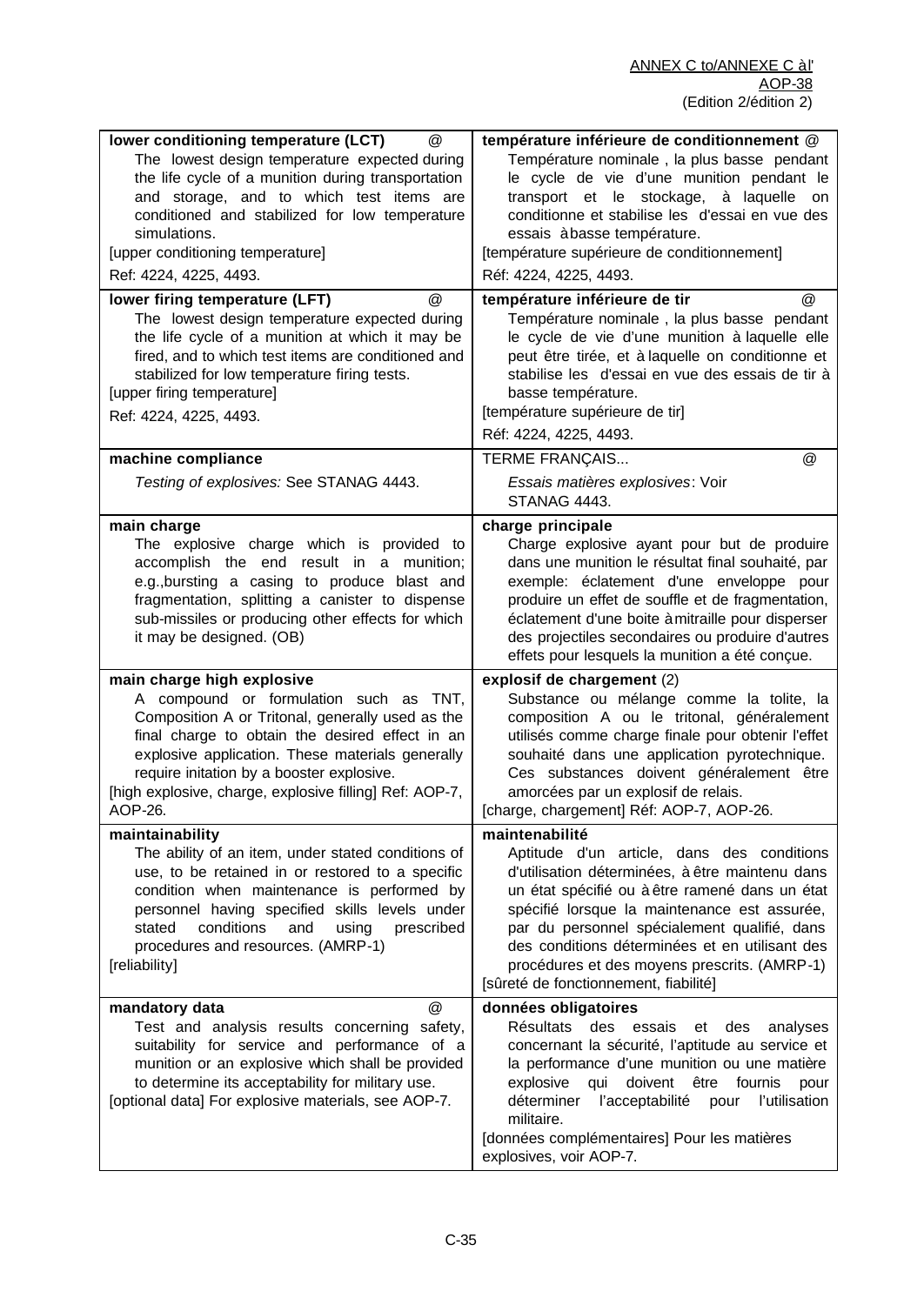| mandatory test<br>Test always required by a National Authority to<br>produce data for assessing the safety and<br>suitability of a munition or an explosive materiel<br>being considered in a military application.<br>Mandatory tests are listed by each nation in the<br>appropriate document. [optional tests, mandatory<br>data] Ref: 4325, AOP-7.                                                                                | essai obligatoire<br>Essais dont une autorité nationale exige<br>toujours l'exécution afin d'obtenir les données<br>nécessaires à l'évaluation de la sûreté et de<br>l'aptitude au service d'une munition ou une<br>matière<br>explosive<br>envisagée<br>pour<br>une<br>application militaire.<br>Les essais obligatoires ont été énumérés par<br>chaque nation dans le document appropriée. [essai<br>fondamental*, essais complémentaires, données<br>obligataires] Réf: 4325, AOP-7.         |
|---------------------------------------------------------------------------------------------------------------------------------------------------------------------------------------------------------------------------------------------------------------------------------------------------------------------------------------------------------------------------------------------------------------------------------------|-------------------------------------------------------------------------------------------------------------------------------------------------------------------------------------------------------------------------------------------------------------------------------------------------------------------------------------------------------------------------------------------------------------------------------------------------------------------------------------------------|
| manufacture to target or disposal sequence<br>(MTDS):                                                                                                                                                                                                                                                                                                                                                                                 | cycle de vie -                                                                                                                                                                                                                                                                                                                                                                                                                                                                                  |
| See "life cycle".                                                                                                                                                                                                                                                                                                                                                                                                                     |                                                                                                                                                                                                                                                                                                                                                                                                                                                                                                 |
| manufacture to target sequence (MTS):                                                                                                                                                                                                                                                                                                                                                                                                 | cycle de vie en service -                                                                                                                                                                                                                                                                                                                                                                                                                                                                       |
| See "service life cycle".                                                                                                                                                                                                                                                                                                                                                                                                             |                                                                                                                                                                                                                                                                                                                                                                                                                                                                                                 |
| materiel<br>All equipment, stores, packaging and supplies<br>used by the NATO forces. (2895, 2914, AECP-1,<br>4242.<br>Generic term.                                                                                                                                                                                                                                                                                                  | matériel<br>Tout équipement, les matériels, les emballages<br>et les approvisionnements utilisés par les<br>forces de l'OTAN. (2895, 2914, AECP-1, 4242.<br>Terme générique.                                                                                                                                                                                                                                                                                                                    |
| maximum no-fire stimulus (MNFS):                                                                                                                                                                                                                                                                                                                                                                                                      | impulsion maximum de non mise à feu:                                                                                                                                                                                                                                                                                                                                                                                                                                                            |
| See "no-fire threshold".                                                                                                                                                                                                                                                                                                                                                                                                              | Voir "seuil de non-feu ".                                                                                                                                                                                                                                                                                                                                                                                                                                                                       |
| maximum operation pressure (MOP)<br>Cannon systems: The Extreme Service Condition<br>Pressure (ESCP) plus three standard deviations<br>in pressure estimated during the cannon design<br>phase.<br>See further STANAG 4110. For mortars, see<br>"maximum operating<br>pressure<br>(MOP)<br>curve".<br>[chamber pressure, permissible maximum pressure]                                                                                | pression maximale de fonctionnement (PMF)<br>Systèmes de canon: La pression dans les<br>conditions d'utilisation extrêmes (PCUE) plus<br>trois écart types en pression estimé en<br>développement du canon.<br>Voir ensuite STANAG 4110. Pour les mortiers, voir<br>"courbe de pression maximale de fonctionnement"<br>CPMF. [pression de chambre, pression maximale<br>permise]                                                                                                                |
| maximum operating pressure (MOP) curve<br>Mortars: The curve derived from the pressures<br>generated at each point in a specified mortar<br>barrel by a specified charge under the most<br>extreme service conditions (ESC) which will not<br>exceeded statistically by more than 13 rounds in<br>10,000.<br>For further details, see STANAG 4225. [maximum<br>operating pressure, chamber pressure, permissible<br>maximum pressure] | courbe de pression maximale de<br>fonctionnement (CPMF)<br>Mortiers: Courbe établie à partir des pressions<br>produites en chaque point d'un tube de mortier<br>spécifique par une charge spécifique dans les<br>conditions d'utilisation extrêmes et qui ne<br>doivent pas être dépassées, statistiquement,<br>par plus de 13 coups sur 10 000.<br>Pour des détails, voir STANAG 4225. [pression<br>fonctionnement,<br>maximale<br>de<br>pression<br>de<br>chambre, pression maximale permise] |
| mean power density<br>Electromagnetic fields: The mean intensity of<br>electromagnetic radiation expressed in watts per<br>square metre $(W \cdot m^{-2})$ . Ref: 4234.                                                                                                                                                                                                                                                               | densité de puissance moyenne<br>électromagnétiques:<br>Intensité<br>Champs<br>moyenne de rayonnement électromagnétique<br>exprimée en Watt par mètre carré (W·m <sup>-2</sup> ). Réf:<br>4234.                                                                                                                                                                                                                                                                                                  |
| mechanical situation<br>The distinctive combination of mechanical events<br>circumstances which<br>characterizes<br>and<br>a<br>particular mode of handling or transportation. Ref:<br>2914.                                                                                                                                                                                                                                          | situation mécanique<br>Combinaison distinctive<br>d'éléments<br>et<br>de<br>circonstances mécaniques qui caractérise un<br>mode<br>de<br>manutention<br>de<br>ou<br>transport<br>particulier. Réf: 2914.                                                                                                                                                                                                                                                                                        |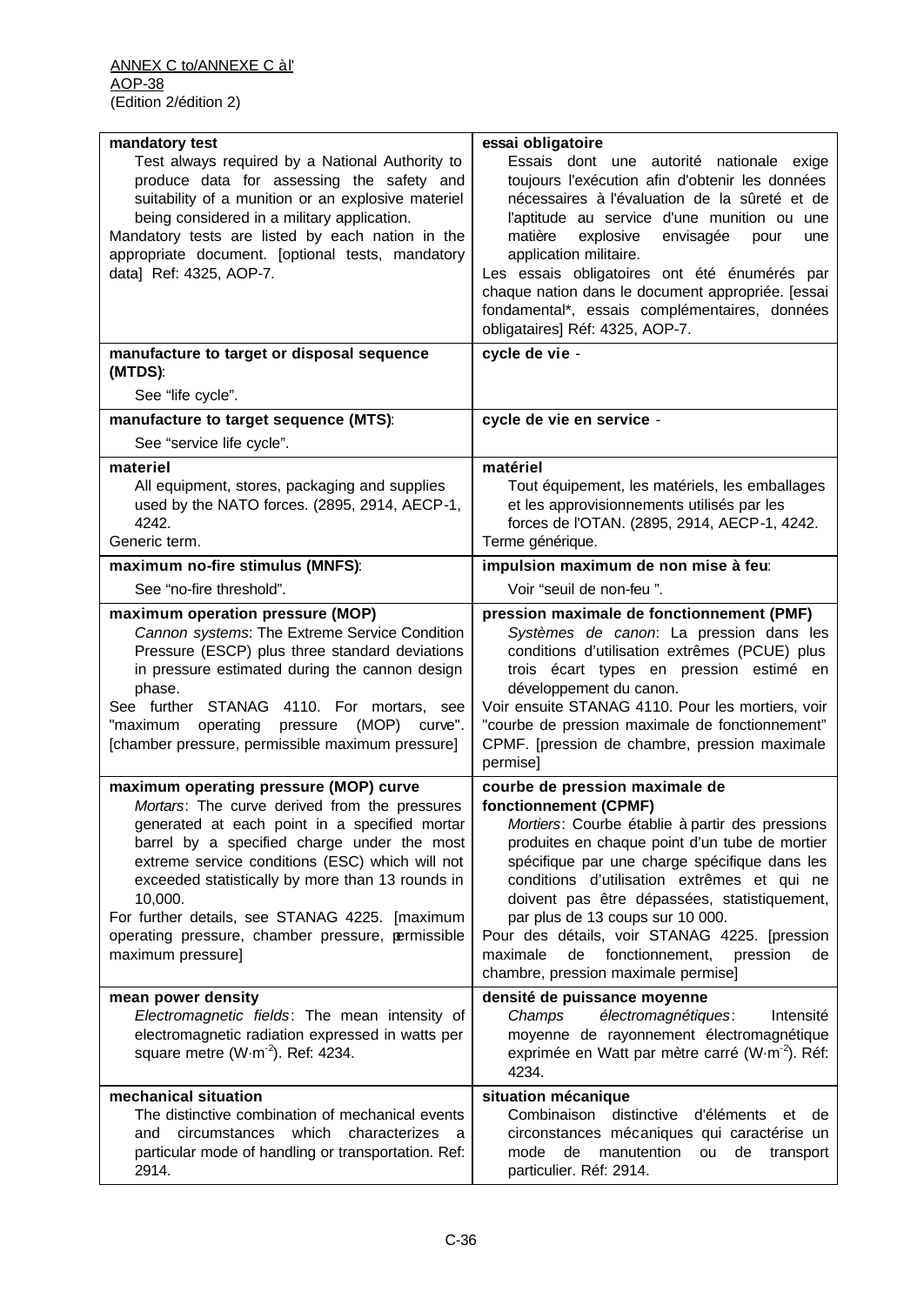| mechanical time fuze (MT fuze)<br>A time fuze in which the timing function is<br>performed by a mechanical clockwork.                                                                                                                                              | fusée chronométrique mécanique<br>Fusée chronométrique où a fonction de mise<br>de temps est exercée par un mouvement<br>mécanique.                                                                                                                                                                            |
|--------------------------------------------------------------------------------------------------------------------------------------------------------------------------------------------------------------------------------------------------------------------|----------------------------------------------------------------------------------------------------------------------------------------------------------------------------------------------------------------------------------------------------------------------------------------------------------------|
| meltout<br>Disposal: Removal of the energetic material from<br>the munition envelope by applying heat to the<br>filler causing it to melt and flow out. Three<br>meltout techniques are: autoclave, steamout,<br>and heating. Ref: 4518.                           | déchargement par coulée<br>Mise au rebut: Extraction, par échauffement du<br>munition,<br>de<br>la<br>des<br>matériaux<br>corps<br>énergétiques qui fondent et coulent hors de<br>l'enveloppe. Trois techniques de déchargement<br>par fusion existent : autoclave, jet de vapeur,<br>échauffement. Réf: 4518. |
| memory integrity<br>The assurance that the computer program or<br>data is not altered or destroyed inadvertently or<br>deliberately. Ref: 4404.<br>[data integrity].                                                                                               | intégrité de la mémoire<br>Assurance que le programme informatique ou<br>les données ne soient pas altérées, détruites<br>par accident ou malveillance. Réf: 4404.<br>[intégrité des données]                                                                                                                  |
| meteorological temperature<br>The ambient air temperature measured under<br>stand conditions of ventilation and radiation<br>shielding in a meteorological screen at a height<br>of 1.2 to 2.0 m above the ground. Ref. 2895.                                      | température atmosphérique<br>Température de l'air mesurée dans<br>des<br>conditions normalisées de ventilation et de<br>protection contre le rayonnement, dans un abri<br>météorologique situé àune hauteur de 1,20 à2<br>mètres au-dessus du sol. Réf. 2895.                                                  |
| minimum ignition energy (MIE)<br>Lightning tests: See STANAG 4327.<br>[no-fire threshold]                                                                                                                                                                          | énergie d'allumage minimale<br>Essais foudre: Voir STANAG 4327.<br>[seuil de non-mise à feu]                                                                                                                                                                                                                   |
| minimum output level<br>The lowest estimated level of the output<br>stimulus of a donor element within a functional<br>chain, determined at a sufficient level of<br>confidence (e.g., 95% single sided).<br>[all-function level, all-fire level, explosive train] | niveau de sortie minimale<br>Niveau le plus bas estimé du stimulus de<br>sortie d'un élément donneur dans une chaîne<br>fonctionnelle déterminé avec un degré de<br>confiance suffisamment élevé (p.ex. 95%<br>unilatéral).<br>[seuil de fonctionnement, seuil de mise à feu,<br>chaîne pyrotechnique]         |
| misfire<br>Demolitions: Failure to fire or to explode<br>1.<br>properly.                                                                                                                                                                                           | raté $(2)$<br>Destruction: Défaut de mise à feu<br>1.<br>ou<br>d'explosion.                                                                                                                                                                                                                                    |
| Tube<br>launched<br>2.<br>munitions,<br>rockets<br>and<br>missiles: Failure of a primer of the propelling<br>charge of a round to function wholly or in part.<br>[dud]                                                                                             | 2.<br>Munitions à lancement par armes à tube, les<br>missiles:<br>et<br>les<br>Défaut<br>roquettes<br>de<br>fonctionnement total ou partiel d'une amorce<br>(allumeur), d'une charge propulsive ou d'un<br>projectile.<br>Le terme "raté" couvre "dud" et "misfire". [non-feu,<br>long feu]                    |
| mishap<br>An unintended event or series of events, often<br>resulting in death, injury, occupational illness or<br>damage to or loss of property, or damage to the<br>environment.<br>[accident*, risk, hazard, threat] Ref: AOP-15, MIL-<br>STD 882.              | accident<br>Evénement ou série d'événements non voulus,<br>pouvant entraîner la mort, des blessures, des<br>professionnelles,<br>maladies<br>des<br>pertes<br>matériels, ou des dégâts sur l'environnement.<br>danger,<br>menace]<br>Réf :<br>AOP-15,<br>[risque,<br>MIL-STD-882.                              |
| missile<br>Self-propelled guided munition.<br>[teleguided missile, self-guided missile, rocket]                                                                                                                                                                    | missile<br>Munition autopropulsée guidée.<br>[missile téléguidé, missile autoguidé, roquette,<br>fusée]                                                                                                                                                                                                        |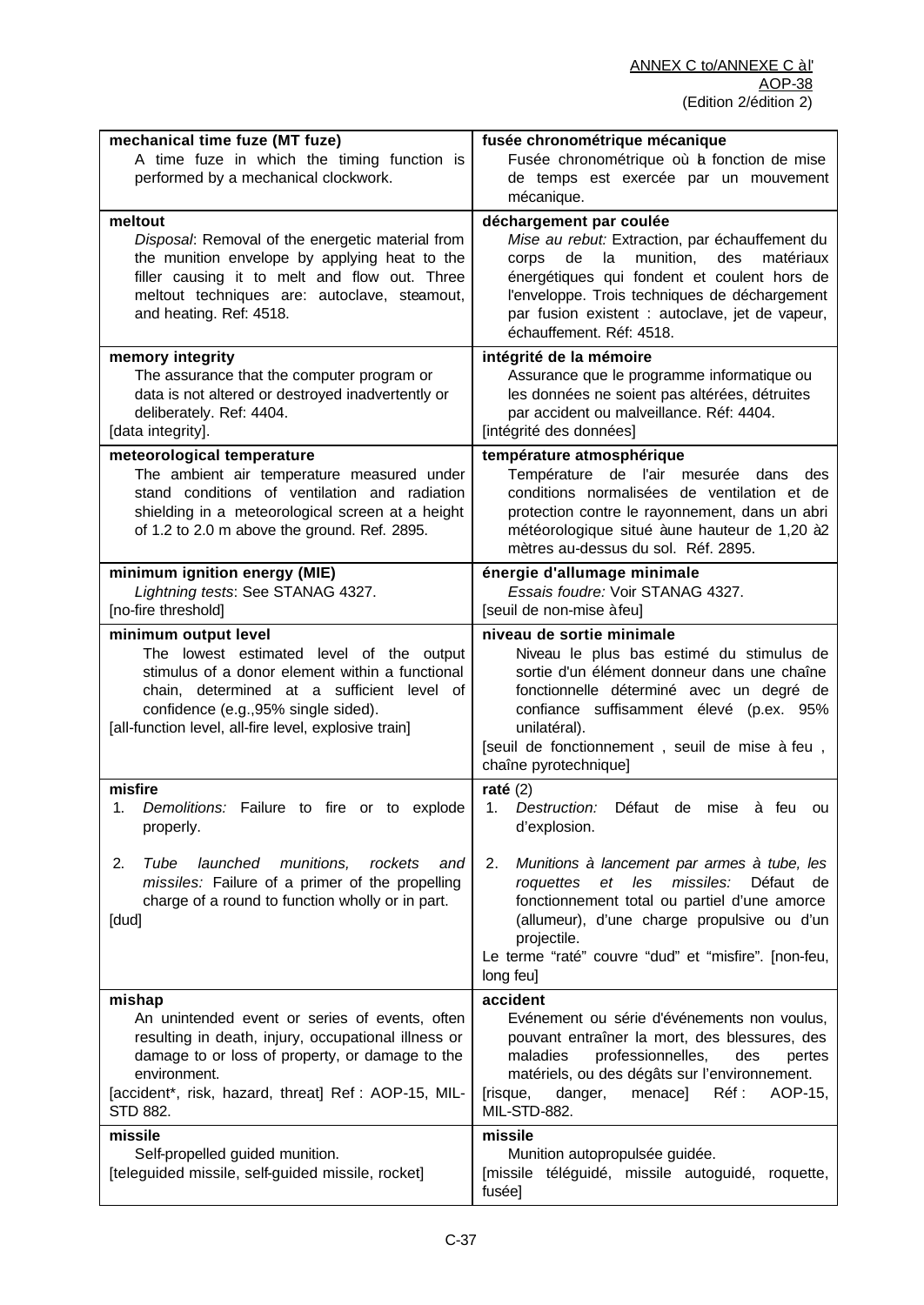| mission critical system<br>A system in which a failure can cause the task<br>or operation demanded from the materiel to be<br>abandoned or severely impaired. Réf: 4234.                                                                                                                                                                                                                                                                                                                                                                                                                | système critique pour la mission<br>Système dont une défaillance peut provoquer<br>un fonctionnement amenant à une dégradation<br>totale ou partielle du matériel. Réf: 4234.                                                                                                                                                                                                                                                                                                                                                                                           |
|-----------------------------------------------------------------------------------------------------------------------------------------------------------------------------------------------------------------------------------------------------------------------------------------------------------------------------------------------------------------------------------------------------------------------------------------------------------------------------------------------------------------------------------------------------------------------------------------|-------------------------------------------------------------------------------------------------------------------------------------------------------------------------------------------------------------------------------------------------------------------------------------------------------------------------------------------------------------------------------------------------------------------------------------------------------------------------------------------------------------------------------------------------------------------------|
| mission profile<br>A time-based description of the events and<br>environments an item experiences from initiation<br>to completion of a specified mission, to include<br>the criteria of mission success or critical failures.<br>$(ARMP-1)$<br>[life profile, life cycle]                                                                                                                                                                                                                                                                                                              | profil de mission<br>Description échelonnée dans le temps des<br>événements et des environnements auxquels<br>un article est exposé entre le début d'une<br>mission et son achèvement; ce profil comprend<br>les critères de succès ou de défaillance<br>critiques. (ARMP-1)<br>[profil de vie, cycle de vie]                                                                                                                                                                                                                                                           |
| molten salt destruction<br>Disposal: Converts the organic constituents of<br>the waste into non-hazardous substances such<br>as carbon dioxide, nitrogen, and water. Any<br>inorganic constituent of the waste is retained in<br>the molten salt. The destruction of energetic<br>materials waste is accomplished by introducing<br>it together with oxidant gases, into a crucible<br>containing a molten salt, such as sodium<br>carbonate<br>a suitable<br>mixture<br>or<br>of<br>the<br>carbonates, chlorides or sulphates of sodium,<br>potassium, lithium and calcium. Ref: 4518. | destruction par sel fondu<br>Mise au rebut: Transformation des constituants<br>organiques des déchets en substances non<br>explosives telles que le dioxyde de carbone,<br>l'azote, et l'eau. Les constituants inorganiques<br>des déchets sont retenus dans le sel fondu. La<br>destruction des déchets énergétiques est<br>obtenue par adjonction de gaz oxydants, dans<br>le creuset contenant du sel fondu tel que le<br>carbonate de sodium ou un mélange de<br>carbonates, des chlorures ou sulfate<br>de<br>sodium, potassium, lithium et calcium. Réf:<br>4518. |
| mortar<br>A weapon system with a very short barrel in<br>proportion to its bore, rifled or smooth, for<br>throwing shells at high angles. Ref: 4225, 4433.                                                                                                                                                                                                                                                                                                                                                                                                                              | mortier<br>Système d'arme, possédant un tube rayé ou<br>lisse, très court par rapport à son calibre, et<br>permettant de tirer des projectiles à une grande<br>élévation. Réf: 4225, 4433.                                                                                                                                                                                                                                                                                                                                                                              |
| mortar bomb: See "mortar munition".                                                                                                                                                                                                                                                                                                                                                                                                                                                                                                                                                     | munition de mortier: -                                                                                                                                                                                                                                                                                                                                                                                                                                                                                                                                                  |
| mortar design pressure (DP) curve<br>A pressure against location curve which specifies<br>the particular value of pressure at each point<br>along the barrel which statistically should not be<br>exceeded by more the one round in 1,000,000<br>rounds under extreme service conditions (ESC).<br>Ref: 4225, 4433.                                                                                                                                                                                                                                                                     | courbe de pression nominale du tube de<br>mortier<br>Courbe<br>illustrant<br>le<br>rapport<br>pression<br>emplacement et spécifie la valeur particulière<br>de la pression à chaque point du tube qui,<br>statistiquement, ne doit pas être dépassée par<br>plus d'un coup sur 1.000.000 dans des<br>conditions<br>d'utilisation<br>extrêmes<br>$(CUE)$ .<br>Réf: 4225, 4433.                                                                                                                                                                                           |
| mortar munition<br>The complete munition, comprising projectile and<br>propelling charge, to be fired from a mortar. The<br>projectile normally comprises fuze, body filled<br>with HE or other filling, obturator, and tail<br>assembly. The propellant charge<br>normally<br>includes a primary cartridge and augmenting<br>charge(s).<br>[mortar bomb*, primary<br>cartridge,<br>augmenting<br>charge] Ref: 4225, 4433.                                                                                                                                                              | munition de mortier<br>Munition complète, qui comprend le projectile<br>et la charge propulsive, à tirer dans un mortier<br>de campagne. Le projectile est constitué d'une<br>fusée, d'un corps chargé en explosif ou avec un<br>autre chargement, d'un joint d'étanchéité et<br>charge<br>d'un<br>empennage. La<br>propulsive<br>normalement<br>cartouche<br>comprend<br>une<br>d'allumage et des relais de mortier.<br>[coup complet pour mortier*, cartouche d'allumage,<br>relais de mortier] Réf: 4225, 4433.                                                      |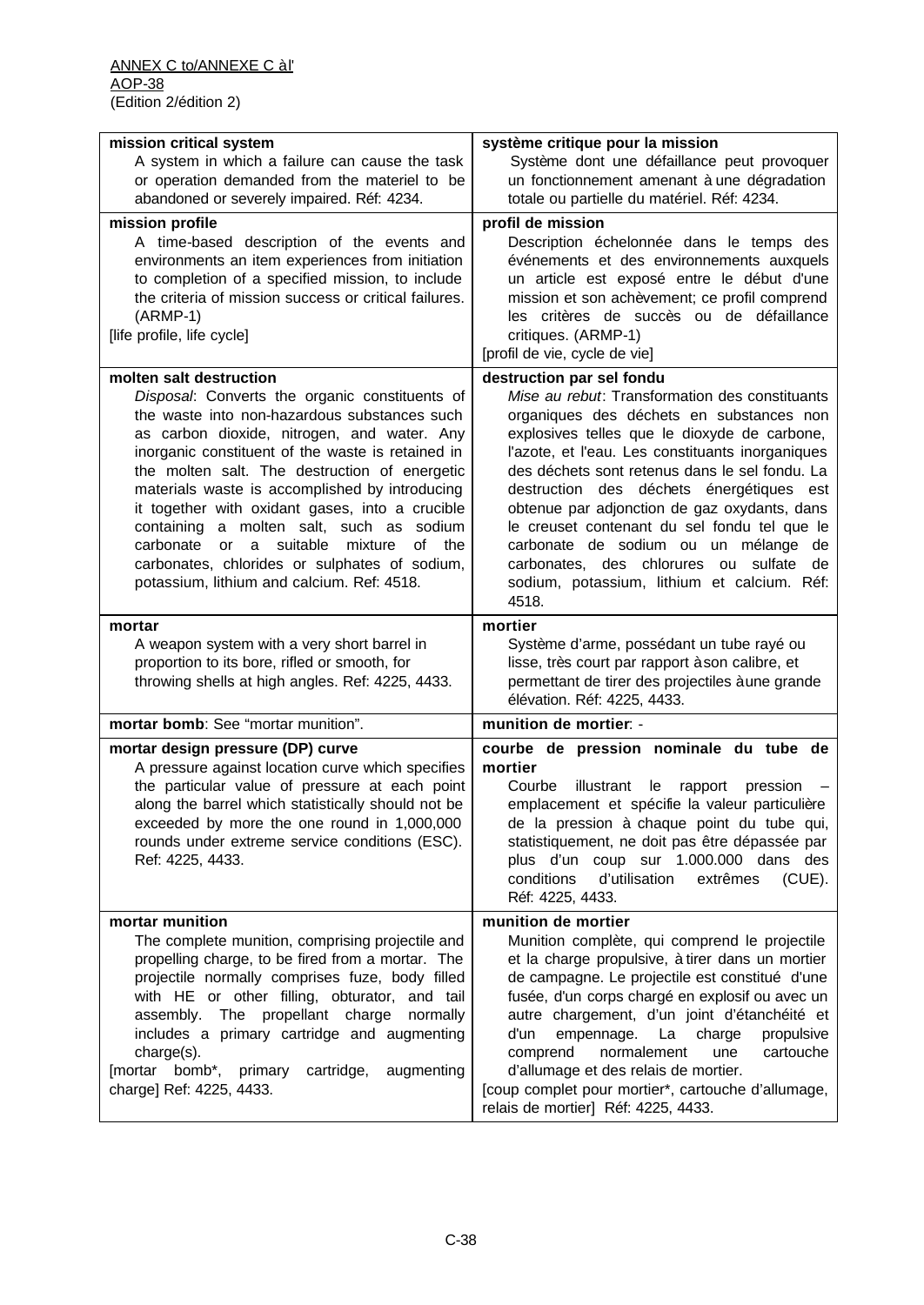| mortar permissible maximum pressure (PMP)                                                                                                                                                                                                                                                                                                                                                                                                                                                                                                                                      | courbe de pression maximale permise (PMP)                                                                                                                                                                                                                                                                                                                                                                                                                                                                                                                                                                                                                                                                                                             |
|--------------------------------------------------------------------------------------------------------------------------------------------------------------------------------------------------------------------------------------------------------------------------------------------------------------------------------------------------------------------------------------------------------------------------------------------------------------------------------------------------------------------------------------------------------------------------------|-------------------------------------------------------------------------------------------------------------------------------------------------------------------------------------------------------------------------------------------------------------------------------------------------------------------------------------------------------------------------------------------------------------------------------------------------------------------------------------------------------------------------------------------------------------------------------------------------------------------------------------------------------------------------------------------------------------------------------------------------------|
| curve<br>The pressure against location curve which<br>specifies the value of pressure at each point<br>along the barrel which, for reasons of safety,<br>should not be exceeded statistically by more the<br>13 round in 10,000 under ESC. Ref: 4225.<br>[permissible maximum pressure] Ref: 4225, 4433.<br>mortar proof pressure (PP)<br>That pressure, within specified tolerances, at                                                                                                                                                                                       | pour tube de mortiers<br>Courbe<br>illustrant le<br>rapport<br>pression<br>emplacement qui spécifie la pression en tout<br>point du tube qui, pour des raisons de sécurité,<br>ne doit pas être dépassée, statistiquement, par<br>plus de 13 coups sur 10.000 dans les ESC.<br>[pression maximale permise] Réf: 4225, 4433.<br>pression d'épreuve de mortier<br>Pression dans les tolérances spécifiées, à                                                                                                                                                                                                                                                                                                                                            |
| which a mortar is proofed. The maximum mortar<br>proof pressure is the mortar design pressure<br>(DP).; the minimum mortar PP should be the<br>mortar permissible maximum pressure (PMP).<br>Ref: 4225.                                                                                                                                                                                                                                                                                                                                                                        | laquelle un mortier est testé. La pression<br>d'épreuve maximale d'un mortier est la pression<br>nominale du mortier; la pression d'épreuve<br>minimale du mortier devrait être la pression<br>maximale permise PMP) Réf: 4225, 4433. PP.<br>Réf: 4225.                                                                                                                                                                                                                                                                                                                                                                                                                                                                                               |
| mortar safe maximum pressure (SMP) curve<br>A pressure versus location curve which specifies,<br>as a result of design, the particular value of<br>pressure at each point along the barrel which, if<br>exceeded, could result in the occurrence of<br>permanent deformation. Ref: 4225.                                                                                                                                                                                                                                                                                       | courbe de pression maximale de sécurité pour<br>mortier<br>Courbe qui illustre le rapport pression -<br>emplacement et spécifie, suite à la conception,<br>la valeur spécifique de la pression en chaque<br>point du tube, sachant que tout dépassement<br>cette<br>pression<br>pourrait causer<br>de<br>des<br>déformations permanentes. Réf: 4225.                                                                                                                                                                                                                                                                                                                                                                                                  |
| munition (US: ammunition)<br>A complete device, (e.g., missile, shell, mine,<br>demolition store, etc.) charged with explosives,<br>propellants, pyrotechnics, initiating compositions<br>or nuclear, biological or chemical material, for<br>use in connection with offence, or defence, or<br>training, or non-operational purposes, including<br>those parts of weapon systems containing<br>explosives.<br>Alternative definition: Any item which function<br>requires the presence in it of explosive or energetic<br>materials. Other definitions in AAP-6. [ammunition] | munition<br>Engin complet (par exemple un missile, un<br>obus, une mine, un engin de destruction, etc.),<br>matières<br>chargé<br>de<br>explosives<br>ou<br>pyrotechniques, propergols, explosifs primaires<br>de matériau nucléaire, biologique<br>ou<br>ou<br>à des fins<br>chimique,<br>utilisé<br>offensives,<br>défensives ou d'entraînement, incluant les<br>parties des systèmes d'armes contenant des<br>matières explosives.<br><b>Définition</b><br>alternative:<br>Tout<br>article<br>dont<br>le.<br>fonctionnement exige la présence dans l'article de<br>matières explosive(s) ou énergétiques. D'autres<br>définitions dans l'AAP-6 et dans le recueil français<br>de terminologie générale - Défense du 01/06/92.<br>[munition de tir] |
| munition response<br>Safety tests: The result (such as blast,<br>overpressure, fragment spray and heat. produced<br>by a munition as a consequence of stimuli<br>generated by a threat or combination of threats.<br>[explosiveness, response descriptor] Ref: 4439,<br>AOP-39.                                                                                                                                                                                                                                                                                                | réponse de la munition<br>Essais de sécurité: Résultat (par exemple<br>souffle, surpression, projection d'éclats et flux<br>thermique. Produit par une munition sous l'effet<br>de stimuli engendrés par une ou plusieurs<br>menaces.<br>[explosivité, réaction type] Réf: 4439, AOP-39.                                                                                                                                                                                                                                                                                                                                                                                                                                                              |
| munition threat analysis<br>The identification and analysis of the specific<br>threats that a munition may face during its life<br>cycle.<br>[hazard analysis*, environmental force] Ref: 4439,<br>AOP-39.                                                                                                                                                                                                                                                                                                                                                                     | analyse des menaces pour la munition<br>Identification<br>et<br>analyse<br>des<br>menaces<br>spécifiques qu'une munition peut rencontrer<br>pendant son cycle de vie.<br>[analyse des risques*, force d'environnement]<br>Réf: 4439, AOP39                                                                                                                                                                                                                                                                                                                                                                                                                                                                                                            |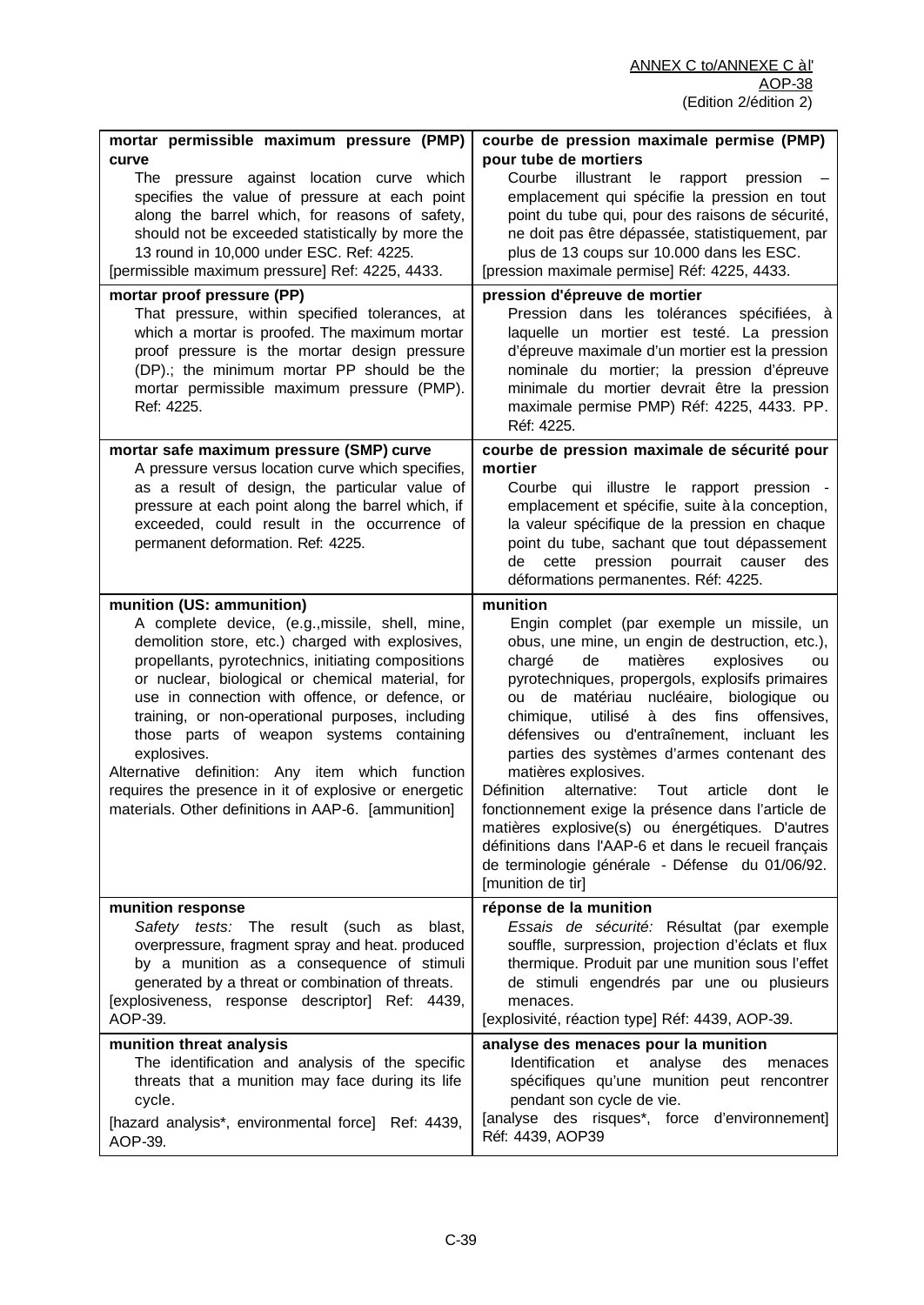| <b>Muzzle Velocity (MV)</b>                                                                           | vitesse initiale $(V_0)$                                                                      |
|-------------------------------------------------------------------------------------------------------|-----------------------------------------------------------------------------------------------|
| The velocity of the projectile at exit of the                                                         | Vitesse du projectile à la sortie de son culot de                                             |
| projectile base from the muzzle of the barrel                                                         | la bouche du tube (compte tenu du frein de                                                    |
| (including any muzzle brake or similar devices if                                                     | bouche ou de tout dispositif<br>semblable                                                     |
| fitted).                                                                                              | éventuellement installé).                                                                     |
| Alternative symbol: V <sub>0.</sub> Réf: 4224, 4493.                                                  | Autre indication: V <sub>0</sub> Réf: 4224, 4493.                                             |
| natural environment<br>The conditions to which a munition or explosive                                | environnement naturel<br>Conditions auxquelles une munition ou une                            |
| may be exposed during its life cycle, not                                                             | matière explosive peut être exposée pendant                                                   |
| including those from human intervention.                                                              | son cycle de vie, à l'exception de celles                                                     |
| [induced environment]                                                                                 | provenant d'interventions humaines.                                                           |
|                                                                                                       | [environnement enduit]                                                                        |
| near field                                                                                            | champ proche                                                                                  |
| A region close to the emitter within which the                                                        | Région proche de l'émetteur dans laquelle le                                                  |
| radiation field is accompanied by other fields                                                        | champ rayonné est accompagné d'autres                                                         |
| which do not radiate power away from the                                                              | champs ne propageant pas l'énergie loin de                                                    |
| emitter. Electric and magnetic fields are not                                                         | Les<br>champs<br>électriques<br>l'émetteur.<br>et                                             |
| directly related as in the far field.                                                                 | magnétiques ne sont pas directement liés                                                      |
| [Fresnel region*, far field] Ref: 4234.                                                               | comme pour le champ lointain.                                                                 |
|                                                                                                       | [zone de Fresnel*, champ lointain] ] Réf : 4234.                                              |
| nearby flash                                                                                          | éclair de proximité                                                                           |
| Lightning: A lightning discharge which does not                                                       | Foudre: Décharge qui n'est pas attachée au                                                    |
| attach to the materiel, but due to its proximity,                                                     | matériel, mais en raison de sa proximité, peut                                                |
| may induce significant current in the materiel                                                        | induire un courant significatif dans le matériel,                                             |
| either by electric field coupling, magnetic field<br>coupling, ground currents or by a combination of | soit par couplage dû au champ électrique, ou<br>par couplage dû au champ magnétique, ou par   |
| all three. Ref: 4236.                                                                                 | des courants de masse, soit par<br>une                                                        |
|                                                                                                       | combinaison des trois effets. Réf: 4236.                                                      |
|                                                                                                       |                                                                                               |
| nearby flash -                                                                                        | décharge de proximité:                                                                        |
|                                                                                                       | Voir "éclair de proximité".                                                                   |
| neutralization                                                                                        | neutralisation                                                                                |
| Operational : To restore a munition from an<br>1.                                                     | Opérationnel : Désarmement de la munition,<br>1.                                              |
| armed to a non-armed condition, either                                                                | réversiblement<br>soit<br>pour<br>permettre<br>la<br>réactivation, soit de manière permanente |
| reversibly to permit reactivation, or irreversibly<br>and permanently (sterilization). (AOP-31)       | (stérilisation). (AOP-31)                                                                     |
|                                                                                                       |                                                                                               |
| Alternative<br>definition<br>AAP-6.<br>for<br>mines<br>in.                                            | Définition alternative concernant les mines dans                                              |
| [sterilization]                                                                                       | l'AAP-6. [stérilisation]                                                                      |
| Demilitarization: To make a munition ineffective<br>2.                                                | 2. Démilitarisation:<br>Rendre<br>munition<br>une                                             |
| in its intended application. Ref: 4518.                                                               | inutilisable<br>son<br>application<br>prévue.<br>pour                                         |
|                                                                                                       | Réf: 4518.                                                                                    |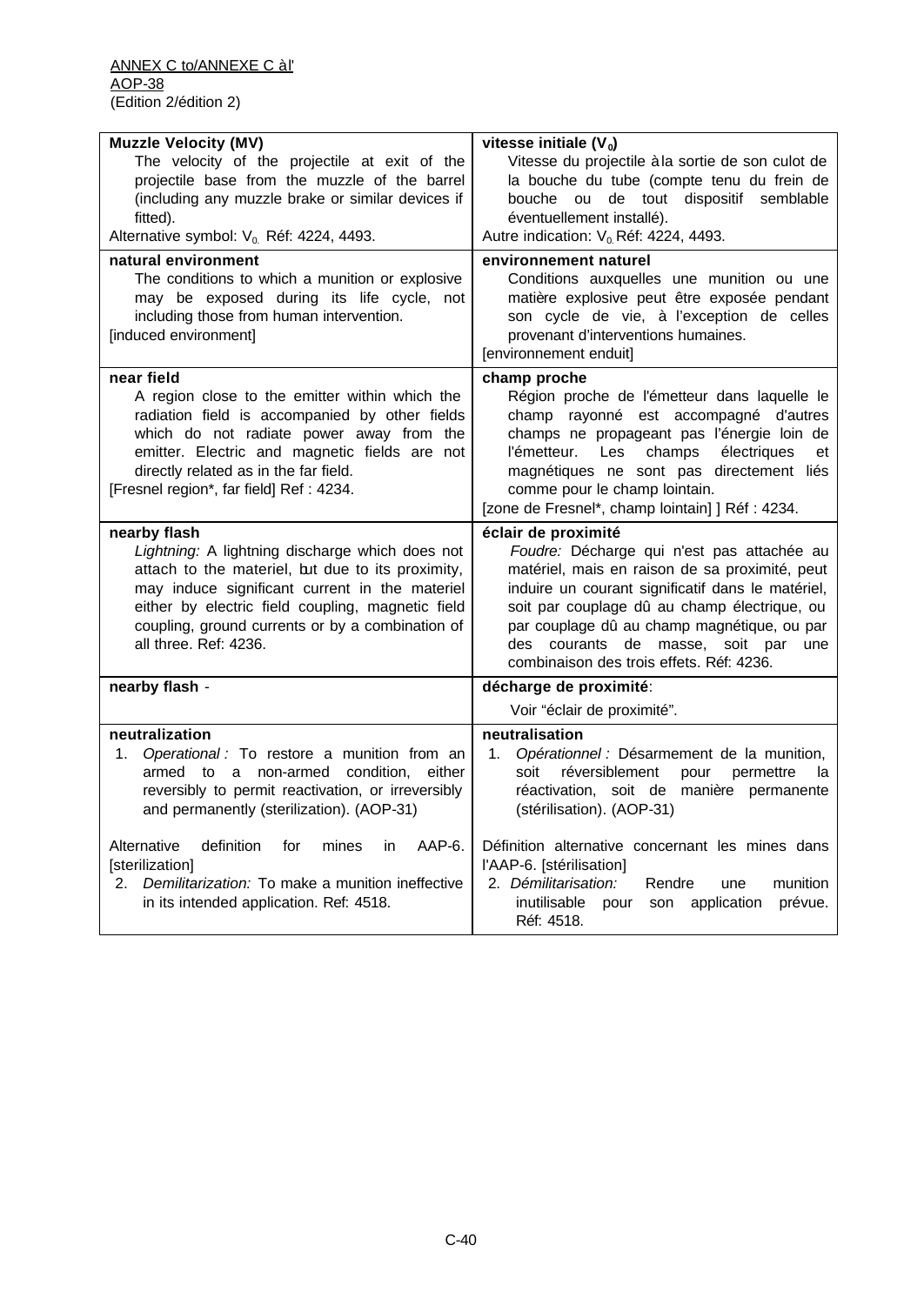| new explosive<br>This term encompasses:<br>an explosive material not previously qualified;<br>а.<br>an explosive material for which the existing<br>b.<br>specification defining its composition,<br>its<br>material constituents, or the process by which<br>the composition is prepared has been modified;<br>an explosive material resulting from a change in<br>с.<br>manufacturer or manufacturing location;<br>an explosive material used in a role for which it<br>d.<br>has not already been qualified.<br>[qualified explosive material] Ref: 4170, AOP-7,<br>AOP-26.                                                                                                                                                                                                                                                                                | matière explosive nouvelle<br>Cette expression comprend:<br>explosive<br>matière<br>une<br>a.<br>non<br>encore<br>homologuée;<br>explosive pour<br>matière<br>b.<br>une<br>laquelle<br>la<br>spécification<br>vigueur<br>définissant<br>en<br>sa<br>composition, les ingrédients qui la composent<br>ou son procédé de préparation ont été<br>modifiés;<br>une matière explosive dont le producteur a<br>c.<br>changé ou qui est fabriquée sur un autre lieu<br>de production;<br>une matière explosive dans un usage pour<br>d.<br>lequel elle n'a pas encore été homologuée.<br>[matière explosive homologuée] Réf: 4170, AOP-7,<br>AOP-26.                                                                                                                                                                                                                                                                                                                                                                                                               |
|---------------------------------------------------------------------------------------------------------------------------------------------------------------------------------------------------------------------------------------------------------------------------------------------------------------------------------------------------------------------------------------------------------------------------------------------------------------------------------------------------------------------------------------------------------------------------------------------------------------------------------------------------------------------------------------------------------------------------------------------------------------------------------------------------------------------------------------------------------------|-------------------------------------------------------------------------------------------------------------------------------------------------------------------------------------------------------------------------------------------------------------------------------------------------------------------------------------------------------------------------------------------------------------------------------------------------------------------------------------------------------------------------------------------------------------------------------------------------------------------------------------------------------------------------------------------------------------------------------------------------------------------------------------------------------------------------------------------------------------------------------------------------------------------------------------------------------------------------------------------------------------------------------------------------------------|
| new munition<br>A munition which differs from munitions accepted<br>for use by a NATO force, in terms of:<br>design (definition in accordance with its full<br>а.<br>data<br>package:<br>material<br>specifications,<br>drawings, etc).;<br>the users' manuals and other user instructions;<br>b<br>(product<br>production<br>definition<br>processing,<br>с<br>tooling, quality assurance);<br>acceptance testing;<br>d.<br>use in a specified role (weapon system,<br>е<br>interfaces with joint elements. or<br>life cycle profile<br>f.<br>and<br>the<br>resulting<br>its<br>environmental profile.                                                                                                                                                                                                                                                       | munition nouvelle<br>Munition qui diffère des munitions adoptées<br>pour utilisation par une force OTAN, par rapport<br>à<br>la conception (définition suivant sa liasse de<br>а.<br>construction complète: spécifications des<br>matériaux, plans, etc).;<br>les<br>manuels<br>et<br>instructions<br>b.<br>autres<br>d'utilisation;<br>la définition de la production (procédés de<br>c.<br>traitement, outillage, assurance qualité.;<br>les essais d'acceptation:<br>d.<br>application dans<br>rôle<br>son<br>un<br>spécifié<br>е.<br>(système d'armes, interfaces<br>des<br>avec<br>éléments conjoints) ou<br>son cycle de vie et le profil d'environnement<br>f.<br>associé.                                                                                                                                                                                                                                                                                                                                                                           |
| no-fire threshold<br>@<br>The maximum value of a stimulus which, under<br>specified conditions, is predicted<br>to cause an<br>explosive or an explosive component to function,<br>with a stated probability.<br>The maximum value is statistically expressed as<br>1.<br>the highest level of the functional stimulus (e.g.,<br>energy, impulse, drop height) at which the<br>probability of firing is at a sufficiently low level<br>$(e.g., 10-6)$ at a specified level of confidence<br>(e.g., 95%, 1-sided lower level).<br>The no-fire threshold is a function of the type of<br>2.<br>stimulus:<br>energy (e.g., of a striker spring): no-fire<br>threshold energy<br>current: no-fire current<br>rate of change of current (dl / dt), power,<br>voltage, drop height, etc.<br>[maximum no-fire stimulus*, no-function level, firing<br>level, safety] | $^{\circledR}$<br>seuil de non-feu<br>Valeur maximale d'un stimulus,<br>qu'il ne<br>provoquera, dans des conditions spécifiées, le<br>fonctionnement d'un qui ne provoquera, dans<br>des conditions spécifiées, le fonctionnement<br>d'une matière explosive ou d'un composant<br>pyrotechnique, avec une probabilité.<br>La valeur maximale est exprimée en termes<br>1.<br>statistiques comme le niveau maximal du<br>stimulus de fonctionnement (énergie, impulsion,<br>hauteur de chute) auquel la probabilité de mise<br>à feu est suffisamment petite (p.e. $10^{-6}$ ) avec un<br>niveau de confiance spécifié (p.e. 95%,<br>unilatéral, niveau le plus bas).<br>Le seuil de non-mise à feu est fonction du type<br>2.<br>de stimulus:<br>énergie (par exemple d'un ressort de<br>percuteur): énergie de non-mise à feu<br>courant électrique: courant de non-mise à<br>feu<br>taux de changement de courant (dl/dt),<br>puissance, tension, hauteur de chute, etc.<br>[impulsion maximale de non mise à feu*, seuil de<br>fonctionnement, sécurité] |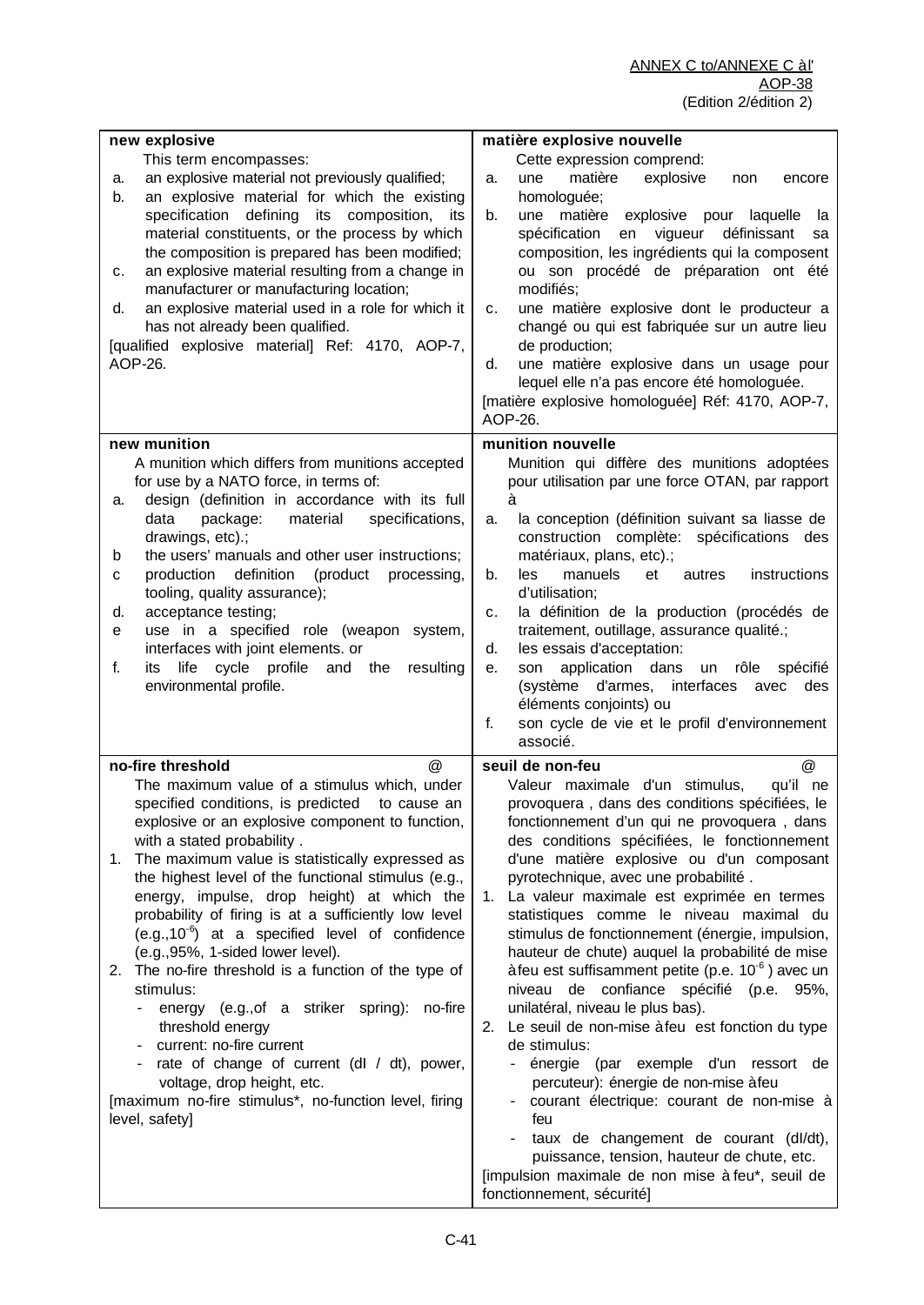| no-fire threshold stimulus<br>Fuzing systems: The energy stimulus at which<br>the probability of functioning the initiator is 0.005<br>at the 95% single sided lower level of confidence.<br>[no fire threshold*] Ref 4187.                                                                                             | seuil de stimulus de non feu<br>@<br>Systèmes de fusée : Voir STANAG 4187.<br>[seuil de non-feu*]                                                                                                                                                                                      |
|-------------------------------------------------------------------------------------------------------------------------------------------------------------------------------------------------------------------------------------------------------------------------------------------------------------------------|----------------------------------------------------------------------------------------------------------------------------------------------------------------------------------------------------------------------------------------------------------------------------------------|
| no-function threshold<br>The maximum value of a stimulus which, under<br>specified conditions, is predicted<br>to cause a<br>device or a component to function, with a stated<br>probability.<br>General term for no-fire threshold.                                                                                    | seuil de non-fonctionnement<br>Valeur maximale d'un stimulus,<br>qu'il<br>ne<br>provoquera, dans des conditions spécifiées, le<br>fonctionnement<br>d'un<br>dispositif<br>d'un<br>ou<br>composant, avec une probabilité.<br>Terme général pour seuil de non-feu.                       |
| demolition accessory<br>An part of a demolition system, being itself a<br>supply item on its own.<br>[demolition store] Ref: AOP-31.                                                                                                                                                                                    | accessoire de destruction<br>Composant d'un système de destruction, étant<br>lui-même un article approvisionné séparément.<br>[engin de destruction] Réf: AOP-31.                                                                                                                      |
| non-interrupted explosive train<br>An explosive train which has no<br>physical<br>interruption of the explosive elements.<br>[interrupted explosive train] Ref: 4187.                                                                                                                                                   | chaîne pyrotechnique non interrompue<br>Chaîne pyrotechnique dans laquelle il n'y a pas<br>d'interruption<br>physique<br>entre<br>les<br>divers<br>éléments.<br>[chaîne pyrotechnique interrompue] Réf: 4187.                                                                          |
| open burning<br>Disposal: The<br>burning<br>of explosives<br>and<br>munitions in the external environment, without<br>the control of resulting emissions. Ref: 4518.                                                                                                                                                    | combustion à l'air libre<br>Mise au rebut: Action de brûler les matières et<br>produits explosifs et les munitions à l'air libre,<br>sans contrôle de l'émission des effluents<br>obtenus. Réf: 4518.                                                                                  |
| open detonation<br>Disposal: The detonation of explosives and<br>munitions in the external environment, without<br>the control of resulting emissions. Ref: 4518.                                                                                                                                                       | pétardage<br>Mise au rebut: Détonation des explosifs et<br>munitions à l'air libre sans contrôle de l'émission<br>des effluents obtenus. Réf: 4518.                                                                                                                                    |
| open-pit burning<br>Disposal: The destruction of material by burning<br>in a pit, often made of concrete, so that the<br>material to be burned is not placed directly on<br>the ground. Ref: 4518.                                                                                                                      | combustion en puits ouvert<br>Mise au rebut: Incinération de matériaux àbrûler<br>dans un puits, souvent bétonné, afin d'éviter<br>d'avoir à les brûler directement sur le sol. Réf:<br>4518.                                                                                          |
| operational environment<br>The total set of all external natural and induced<br>conditions to which a materiel is exposed during<br>its operational life.<br>[environmental profile, life cycle, service life]                                                                                                          | environnement opérationnel<br>Ensemble de toutes les conditions physiques<br>et chimiques auxquelles un matériel est exposé<br>pendant sa durée de vie opérationnelle.<br>d'exploitation*,<br>environnement<br>profil<br>d'environnement, cycle de vie, durée de vie en<br>service]    |
| operational life<br>The time during which materiel may be expected<br>to remain safe and serviceable when used under<br>its service or training conditions, when these are<br>different from its storage conditions, but which is<br>within the envelope of its life cycle.<br>[service life, storage life, life cycle] | durée de vie opérationnelle<br>@<br>Période pendant laquelle un matériel peut être<br>estimé en état de sécurité et d'aptitude au<br>service, tout en étant comprises dans<br>l'enveloppe de son cycle de vie.<br>[durée de vie en service, durée de vie en stockage,<br>cycle de vie] |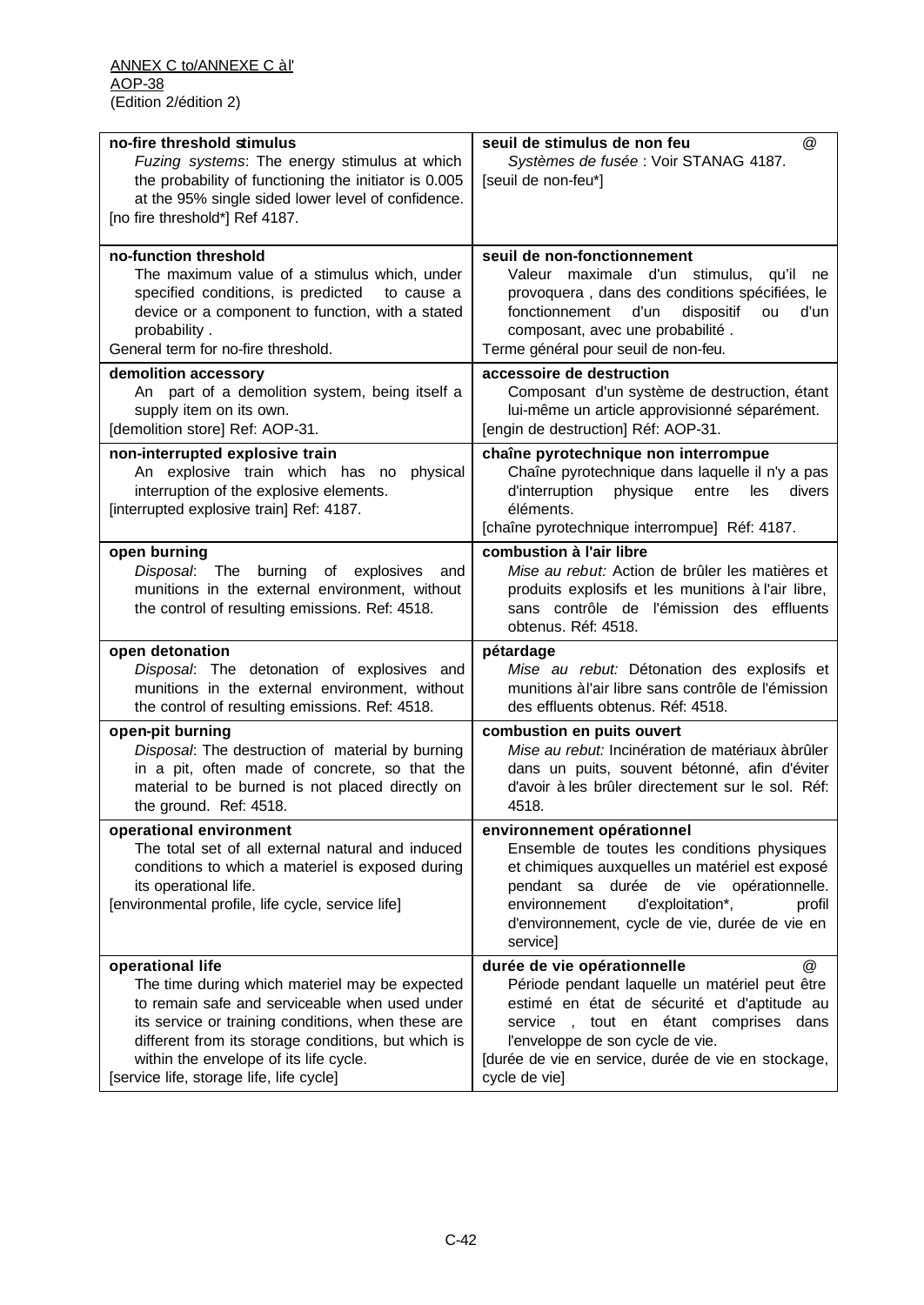| optional data                                                                                                                                                                                                                                                                                                  | données complémentaires                                                                                                                                                                                                                                                                                                   |
|----------------------------------------------------------------------------------------------------------------------------------------------------------------------------------------------------------------------------------------------------------------------------------------------------------------|---------------------------------------------------------------------------------------------------------------------------------------------------------------------------------------------------------------------------------------------------------------------------------------------------------------------------|
| The results of tests introduced to supplement<br>data from the mandatory tests, for specific<br>requirements, or to provide additional information<br>where the mandatory tests are inconclusive.<br>[mandatory data]                                                                                          | Résultats d'essais effectués pour compléter les<br>données des essais obligatoires, pour répondre<br>à des besoins spécifiques, ou pour fournir un<br>complément d'information lorsque les essais<br>obligatoires ne sont pas concluants.<br>[données obligatoires]                                                       |
| optional test<br>@                                                                                                                                                                                                                                                                                             | essai complémentaire                                                                                                                                                                                                                                                                                                      |
| A test that may be required by a National<br>Authority to produce data for assessing the<br>safety and suitability of an explosive material<br>being considered in a military application.<br>[mandatory tests] Ref: AOP-7, AOP-20.                                                                            | Un essai dont une autorité nationale peut exiger<br>afin<br>d'obtenir<br>l'exécution,<br>les<br>données<br>nécessaires à l'évaluation de la sûreté et de<br>l'aptitude au service d'une substance explosive<br>envisagée pour une application militaire.<br>[essais obligatoires] Réf: AOP-7, AOP-20.                     |
| ordnance                                                                                                                                                                                                                                                                                                       | arme et munitions                                                                                                                                                                                                                                                                                                         |
| A weapon system with its associated munitions<br>and auxiliary materiel needed to fire the munition.<br>[weapon system, munitions]                                                                                                                                                                             | Système d'arme avec les munitions associées<br>et les équipements nécessaires pour tirer a<br>munition.<br>[système d'arme, munitions. OTAN:<br>matériel<br>d'artillerie]                                                                                                                                                 |
| oxidation                                                                                                                                                                                                                                                                                                      | oxydation                                                                                                                                                                                                                                                                                                                 |
| Disposal: The loss of electrons by an ion. This<br>process is widely used to treat such wastes<br>such as cyanides, pesticides, phenol, and<br>sulphur compounds, common oxidants being<br>hypochlorites,<br>chlorine<br><b>or</b><br>potassium<br>hydrogen<br>peroxide.<br>permanganate,<br>and<br>Ref: 4518. | Mise au rebut: Perte d'électrons d'un ion. Ce<br>procédé est généralement employé pour traiter<br>des déchets tels que les cyanures, pesticides et<br>composés à base de phénol et soufre, les<br>oxydants communs étant le chlore ou les<br>hypochlorites, le permanganate de potassium et<br>l'eau oxygénée. Réf: 4518. |
| packaged munition                                                                                                                                                                                                                                                                                              | munition conditionnée                                                                                                                                                                                                                                                                                                     |
| A munition in its full-service logistic packaging.<br>Ref: 4224, 4493.                                                                                                                                                                                                                                         | conditionnement<br>logistique<br>Munition<br>en<br>complet. Réf: 4224, 4493.<br>[munition emballée*]                                                                                                                                                                                                                      |
| part system test<br>Lightning tests: See STANAG 4327.                                                                                                                                                                                                                                                          | essai sur partie de système<br>Simulation de foudre: Voir STANAG 4327.                                                                                                                                                                                                                                                    |
| partial detonation<br>Detonation of only a part of the total explosive<br>load in a munition. (OB)                                                                                                                                                                                                             | détonation partielle<br>Détonation d'une partie seulement de toute la<br>charge explosive de la munition.                                                                                                                                                                                                                 |
| patch                                                                                                                                                                                                                                                                                                          | mise à jour                                                                                                                                                                                                                                                                                                               |
| A modification to a computer program that is<br>inserted into the program in machine code. Ref:<br>4404.                                                                                                                                                                                                       | Modification<br>informatique<br>d'un<br>programme<br>inséré dans le code du programme. Réf: 4404.                                                                                                                                                                                                                         |
| @<br>payload                                                                                                                                                                                                                                                                                                   | charge utile<br>@                                                                                                                                                                                                                                                                                                         |
| General: That part of a load intended for direct<br>1.<br>mission achievement.                                                                                                                                                                                                                                 | En général: Partie du chargement destinée à<br>1.<br>l'accomplissement direct de la mission.                                                                                                                                                                                                                              |
| In a missile or rocket: That what is carried in a<br>2.                                                                                                                                                                                                                                                        | Dans un missile ou une roquette. Charge<br>2.                                                                                                                                                                                                                                                                             |
| warhead compartment.                                                                                                                                                                                                                                                                                           | portée dans un compartiment de tête.<br>3.                                                                                                                                                                                                                                                                                |
| In a projectile: The explosive or other filler.<br>3.<br>(MIL-STD-444)                                                                                                                                                                                                                                         | Dans un projectile: Chargement explosif ou<br>autre. (MIL-STD-444)                                                                                                                                                                                                                                                        |
| [cargo]                                                                                                                                                                                                                                                                                                        | [charge cargo]                                                                                                                                                                                                                                                                                                            |
| peak pulse power density                                                                                                                                                                                                                                                                                       | densité de puissance crête d'une impulsion                                                                                                                                                                                                                                                                                |
| Electromagnetic tests: The peak value of the<br>intensity of a pulse of electromagnetic radiation                                                                                                                                                                                                              | Essais électromagnétiques: Valeur crête du pic<br>d'intensité d'un rayonnement électromagnétique                                                                                                                                                                                                                          |
| expressed in watts per square metre $(W \cdot m^{-2})$ .<br>Ref: 4234.                                                                                                                                                                                                                                         | exprimée en Watt par mètre carré (W·m <sup>-2</sup> ). Réf:<br>4234.                                                                                                                                                                                                                                                      |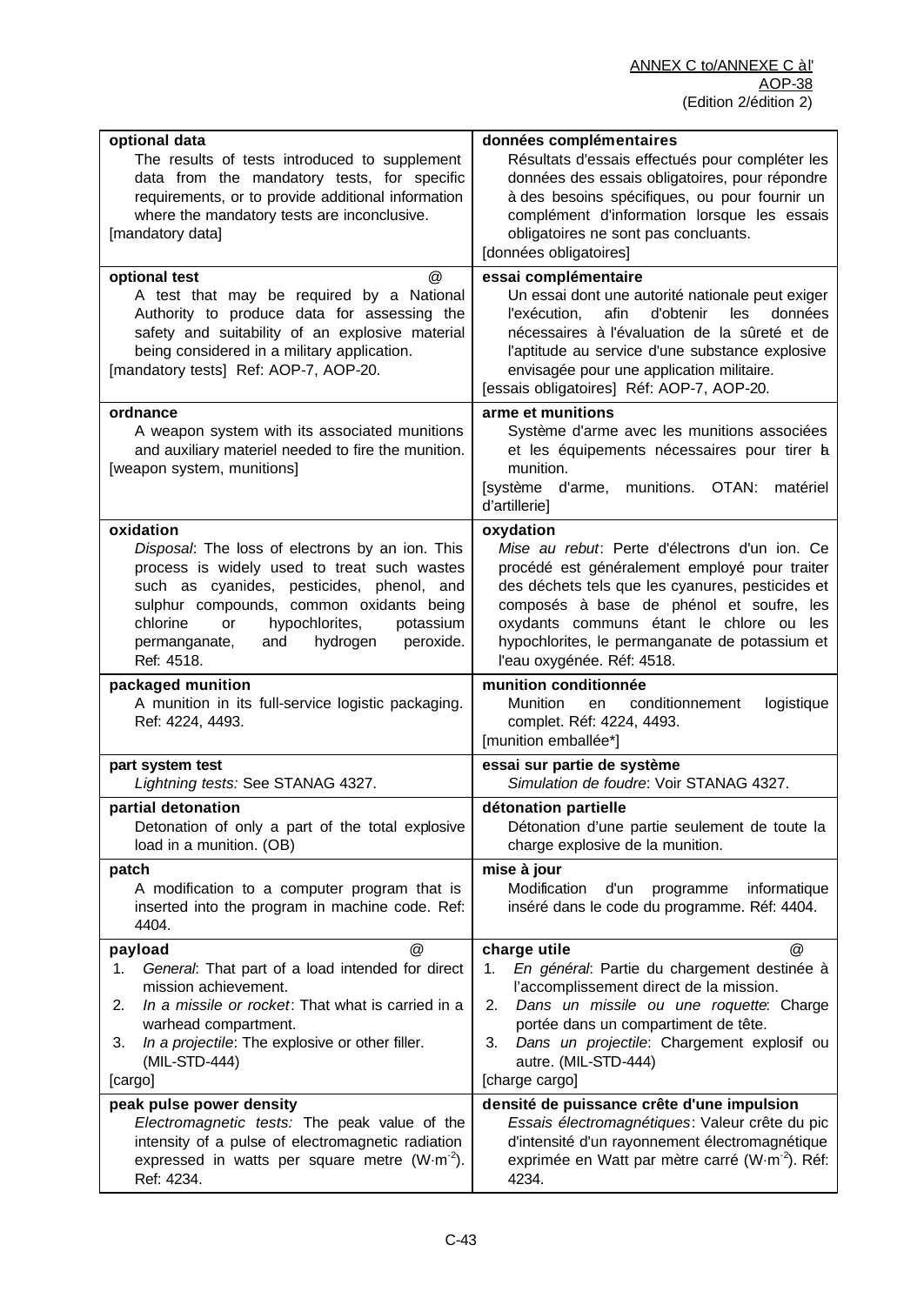| peak rate of rise<br>Lightning: See STANAGs 4236 and 4327.                                                                                                                                                                                                                                                                                                                                                                                                                                                                                                                                                                                                                                                                                                                                                                                                               | taux de variation crête<br>Foudre: Voir les STANAG 4236 et 4327.                                                                                                                                                                                                                                                                                                                                                                                                                                                                                                                                                                                                                                                                                                                                                                                     |
|--------------------------------------------------------------------------------------------------------------------------------------------------------------------------------------------------------------------------------------------------------------------------------------------------------------------------------------------------------------------------------------------------------------------------------------------------------------------------------------------------------------------------------------------------------------------------------------------------------------------------------------------------------------------------------------------------------------------------------------------------------------------------------------------------------------------------------------------------------------------------|------------------------------------------------------------------------------------------------------------------------------------------------------------------------------------------------------------------------------------------------------------------------------------------------------------------------------------------------------------------------------------------------------------------------------------------------------------------------------------------------------------------------------------------------------------------------------------------------------------------------------------------------------------------------------------------------------------------------------------------------------------------------------------------------------------------------------------------------------|
| peak stress point                                                                                                                                                                                                                                                                                                                                                                                                                                                                                                                                                                                                                                                                                                                                                                                                                                                        | TERME FRANÇAIS.<br>@                                                                                                                                                                                                                                                                                                                                                                                                                                                                                                                                                                                                                                                                                                                                                                                                                                 |
| Testing explosive materials: See STANAG 4443.                                                                                                                                                                                                                                                                                                                                                                                                                                                                                                                                                                                                                                                                                                                                                                                                                            | Voir<br>Essais<br>matières<br>explosives:<br>STANAG 4443.                                                                                                                                                                                                                                                                                                                                                                                                                                                                                                                                                                                                                                                                                                                                                                                            |
| performance<br>The quantitative expression of the operational<br>such<br>characteristics<br>as<br>range,<br>accuracy,<br>function time, or effect on target.                                                                                                                                                                                                                                                                                                                                                                                                                                                                                                                                                                                                                                                                                                             | performance<br>Expression quantitative des caractéristiques<br>opérationnelles telles que portée, précision,<br>durée de fonctionnement et effet sur la cible.                                                                                                                                                                                                                                                                                                                                                                                                                                                                                                                                                                                                                                                                                       |
| permissible maximum pressure (PMP)<br>@<br>Gun projectiles and mortar bombs, projectile<br>1.<br><b>PMP</b> : The pressure which for reasons of safety,<br>the projectile should not be subjected to.<br>Normally a projectile will be capable of<br>withstanding Cannon (Mortar) PMP. It is only<br>when a projectile is limited to some lower<br>pressure that a projectile PMP<br>will<br>be<br>significant.<br>Gun cannons and mortars: cannon (mortar)<br>2.<br>PMP: The pressure at each point in a cannon<br>(mortar. which, for reasons of safety, should not<br>be exceeded.<br>A statistic upper limits for PMP is 13 times in 10.000<br>rounds. The PMP values are to be specified by the<br>See<br>also<br><b>STANAG 4110.</b><br>Former<br>developer.<br>designation:<br>permissible<br>individual<br>maximum<br>pressure (PIMP).<br>Ref: 4224, 4225, 4110. | pression maximale permise (PMP)<br>@<br>Obus de canon et de mortier. La PMP du<br>1.<br>projectile est la pression à laquelle, pour des<br>raisons de sécurité, le projectile ne doit pas<br>être soumis. Normalement, un projectile peut<br>résister à la du canon ou du mortier. La du<br>projectile n'a de signification que lorsqu'il a<br>fallu limiter le projectile à une pression<br>inférieure.<br>Canons et mortiers: la PMP du canon<br>2.<br>(mortier) est la pression en chaque point du<br>qui, pour des raisons de sécurité, ne doit pas<br>être dépassée.<br>La limite supérieure statistique pour la PMP est de<br>13 fois sur 10.000 coups. Le constructeur doit<br>spécifier les valeurs des PMP. Voir aussi le<br>STANAG 4110. Ancienne appellation: pression<br>maximale permise individuelle (PIMP).<br>Réf: 4224, 4225, 4110. |
| photocatalytic neutralization<br>The use of a light emitting source to render a<br>material inactive or ineffective. Réf: 4518.                                                                                                                                                                                                                                                                                                                                                                                                                                                                                                                                                                                                                                                                                                                                          | neutralisation photocatalitique<br>Utilisation d'une source émettant de la lumière<br>pour rendre une matière inactive ou inefficace.<br>Réf: 4518.                                                                                                                                                                                                                                                                                                                                                                                                                                                                                                                                                                                                                                                                                                  |
| pin-to-case mode (PTC mode)<br>Electrical tests: This mode may be either:<br>Σ<br>the abnormal manner in which an electro-<br>explosive device will function where<br>discharge occurs between one pin and the<br>case of a two pin electro-explosive device<br>via the explosive filling or<br>Σ<br>the normal manner in which an electro-<br>explosive device will function where the<br>firing current or discharge flows between<br>the pin and the metal surrounding a single-<br>pin electro-explosive device<br>via<br>the<br>explosive filling.<br>Ref: 4324, 4416.                                                                                                                                                                                                                                                                                              | mode broche à boîtier<br>Essais électriques: Ce mode peut être :<br>Σ<br>une manière anormale de fonctionnement<br>d'un dispositif électro-pyrotechnique à 2<br>broches où une décharge intervient entre<br>une broche et le boîtier via le chargement<br>explosif, ou,<br>Σ<br>une manière normale de fonctionnement<br>d'un dispositif électro-pyrotechnique du<br>type coaxial : le courant ou la décharge<br>de mise à feu passe entre la broche et le<br>boîtier métallique du dispositif électro-<br>pyrotechnique via le chargement explosif.<br>Réf: 4324, 4416.                                                                                                                                                                                                                                                                             |
| pin-to-pin mode (PTP mode)<br>Electrical tests: The normal manner in which the<br>electro-explosive device will operate with the<br>firing current or discharge flowing through the two<br>connections in the body of the electro-explosive<br>device.<br>Ref: 4324, 4416.                                                                                                                                                                                                                                                                                                                                                                                                                                                                                                                                                                                               | mode broche à broche<br>Essais<br>électriques:<br>Mode<br>du<br>normal<br>fonctionnement<br>dispositif<br>électro-<br>du<br>pyrotechnique<br>lorsqu'un<br>courant<br>une<br>ou<br>décharge de mise à feu est appliqué aux deux<br>broches du dispositif électro-pyrotechnique.<br>Réf: 4324, 4416.                                                                                                                                                                                                                                                                                                                                                                                                                                                                                                                                                   |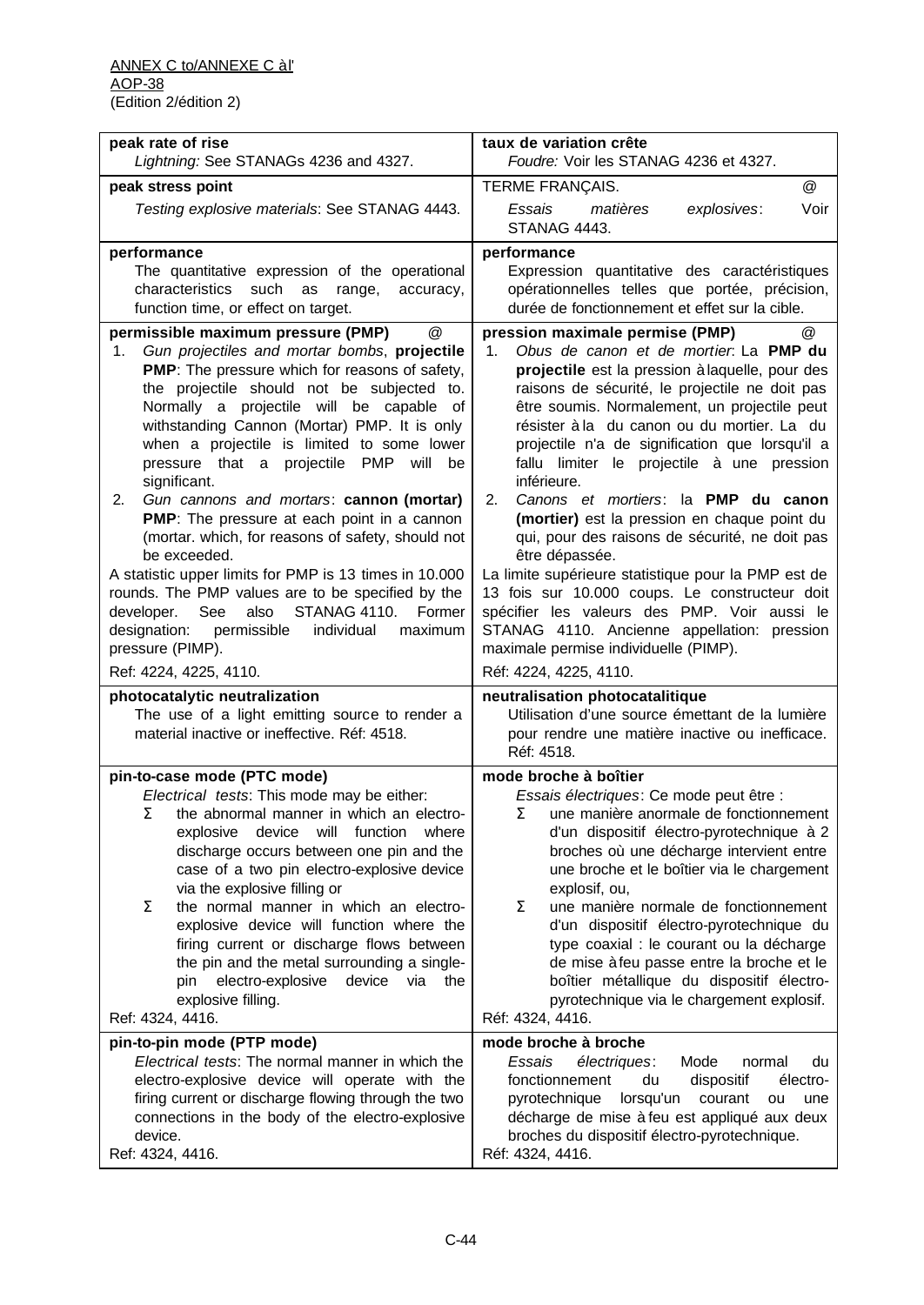| plastic explosive<br>Explosive which is malleable at normal<br>temperatures. (AAP-6, AAP-19)<br>Ref: AOP-31.                                                                                                                                                | explosif plastique<br>Explosif malléable aux températures normales<br>d'utilisation. (AAP-6, AAP-19) Réf: AOP-31.                                                                                                                                                                                                 |
|-------------------------------------------------------------------------------------------------------------------------------------------------------------------------------------------------------------------------------------------------------------|-------------------------------------------------------------------------------------------------------------------------------------------------------------------------------------------------------------------------------------------------------------------------------------------------------------------|
| platform<br>Weapon system: The sub-structure of the<br>weapon needed for its firing.<br>[carrier]                                                                                                                                                           | plate-forme<br>Système d'arme: La partie du système<br>nécessaire pour le fonctionnement de l'arme.<br>[porteur]                                                                                                                                                                                                  |
| point detonating fuze (PD fuze)<br>Fuze located in the nose of a projectile, designed<br>to function as a result of impact.<br>[impact action fuse* (AAP-6), direct action fuze*]<br>Ref: 4326, AOP-8.                                                      | fusée à percussion<br>Fusée située àl'avant du projectile, conçue pour<br>fonctionner par impact.<br>[fusée percutante (AAP-6)*, fusée àpercussion*,<br>fusée de contact*]. Réf: 4326, AOP-8.                                                                                                                     |
| premature<br>Complete or partial functioning of a munition<br>payload before completion of the required arming<br>delay of the fuzing system.<br>[early burst] Ref: 4187.                                                                                   | prématuré<br>Fonctionnement partiel ou complet de la<br>munition alors que le retard d'armement du<br>système de fusée n'a pas encore été atteint.<br>[éclatement prématuré] Réf: 4187.                                                                                                                           |
| premature function: See "premature".                                                                                                                                                                                                                        | fonctionnement prématuré: Voir "prématuré".                                                                                                                                                                                                                                                                       |
| pressure                                                                                                                                                                                                                                                    | pression                                                                                                                                                                                                                                                                                                          |
| In propulsion or expelling systems or<br>subsystems: Pressure generated by the<br>combustion gasses within the combustion<br>chamber.<br>Definitions for cannon and amunition proof and<br>design pressures are given in STANAG 4110.<br>[chamber pressure] | Dans les systèmes ou sous-systèmes de<br>propulsion ou d'expulsion: Pression produite<br>par les gaz de combustion dans la chambre<br>de combustion.<br>Des définitions pour les pressions d'essais et de<br>conception des canons et munitions de tir sont<br>données dans STANAG 4110. [pression de<br>chambre] |
| primary cartridge<br>Mortar munition: Cartridge comprising a primer,<br>eventually an igniter charge, and a propelling<br>charge, located inside the tail tube.<br>[primary charge] Ref: 4433.                                                              | cartouche primaire<br>Munitions de mortier. Cartouche comprenant<br>une amorce, éventuellement un relais<br>d'allumage, et une charge propulsive, située<br>dans le tube de l'empennage.<br>[charge primaire] Réf : 4433.                                                                                         |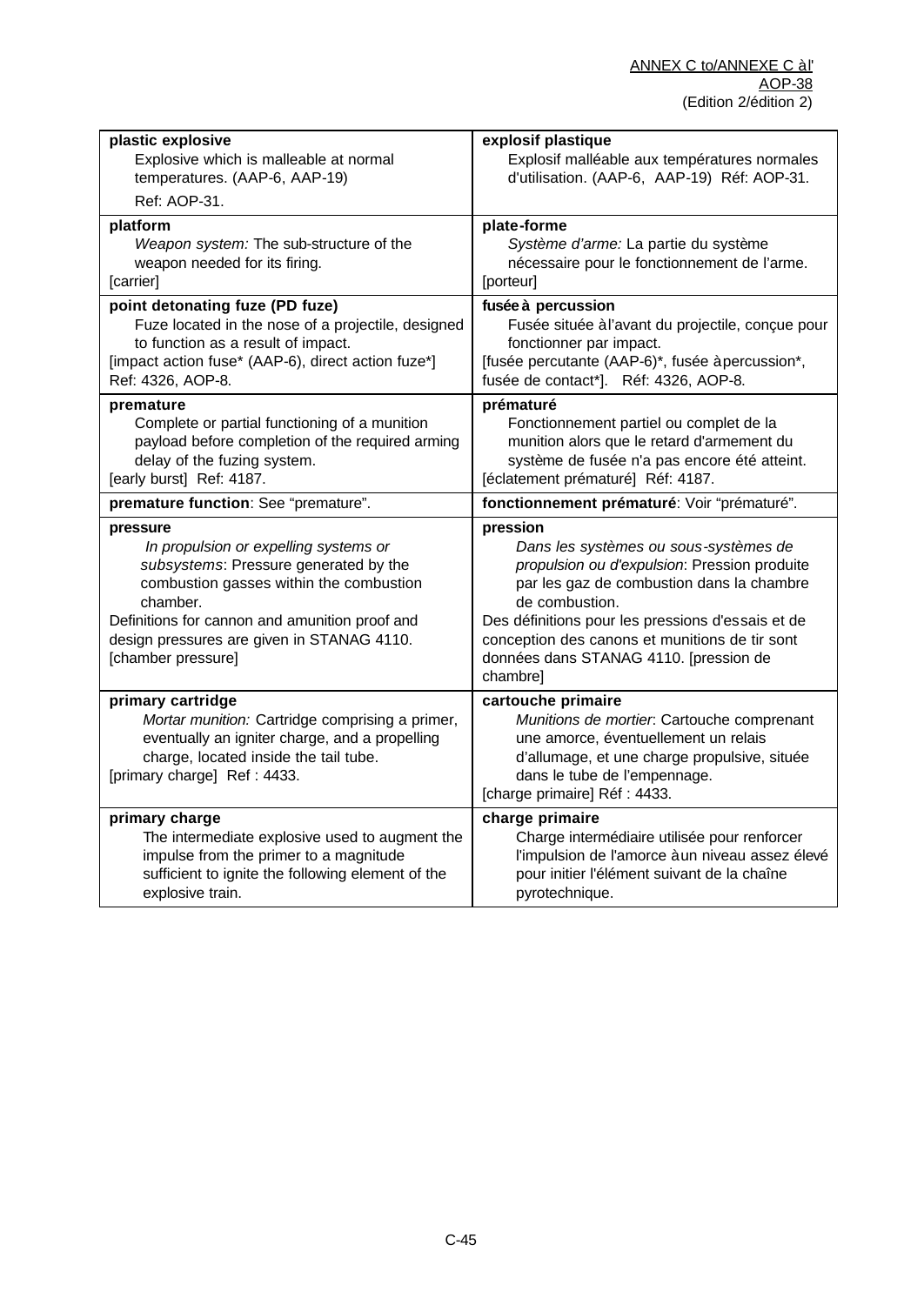| primary explosive<br>Substance, or mixture of substances, used to<br>initiate a detonation or a burning reaction. In<br>their intended role these materials are sensitive<br>to a range of thermal, mechanical and electrical                                                                                                                                                                                                                                                    | explosif primaire<br>Matière ou mélange de matières utilisé pour<br>initier une détonation ou une combustion.<br>Dans leur usage générique, ces matières sont<br>sensibles à différentes sollicitations                                                                                                                                                                                                                                                                                                  |
|----------------------------------------------------------------------------------------------------------------------------------------------------------------------------------------------------------------------------------------------------------------------------------------------------------------------------------------------------------------------------------------------------------------------------------------------------------------------------------|----------------------------------------------------------------------------------------------------------------------------------------------------------------------------------------------------------------------------------------------------------------------------------------------------------------------------------------------------------------------------------------------------------------------------------------------------------------------------------------------------------|
| stimuli.<br>Primary explosives are used in initial or<br>1.<br>intermediary charges in devices such as<br>primers, detonators, caps, relays, electric<br>matches, etc. (AOP-26).<br>To determine the conditions under which the<br>2.<br>explosive is to be used upstream or<br>downstream of a barrier (interrupter), see also<br><b>STANAG 4170.</b>                                                                                                                           | thermiques, mécaniques et électriques.<br>Les explosifs primaires sont utilisés dans des<br>1.<br>charges d'amorçage ou des relais dans des<br>dispositifs tels que détonateurs, amorces,<br>relais, allumettes électriques, etc. (AOP-26).<br>Pour déterminer les conditions d'emploi d'un<br>2.<br>explosif (en amont ou en aval d'une barrière),<br>voir aussi STANAG 4170.<br>[explosif secondaire]                                                                                                  |
| [secondary explosive]<br>Ref: 4170, AOP-7, AOP-26, 4187, AOP-20.                                                                                                                                                                                                                                                                                                                                                                                                                 | Réf: 4170, AOP-7, AOP-26, 4187, AOP-20.                                                                                                                                                                                                                                                                                                                                                                                                                                                                  |
| primer<br>Cap containing a primary explosive or primary<br>composition. Its function consists of transforming<br>an external action, normally mechanical or<br>electrical, in sufficient explosive energy to ignite<br>the primary charge.<br>In a gun cartridge, the primer is the explosive device<br>containing a cap and a booster charge or<br>pyrotechnic which is used to ignite the propellant<br>charge (OB). [cap, initiator. US term: primer,<br>artillery]<br>primer | amorce<br>Alvéole comprenant un explosif primaire ou une<br>composition d'amorçage. Son rôle consiste à<br>transformer une action externe (mécanique,<br>électrique, ) en une énergie suffisante pour<br>initier la charge primaire.<br>"Étoupille": composant pyrotechnique constitué<br>d'un initiateur ou d'une amorce et d'une charge<br>pyrotechnique secondaire. (GTPS). Dans une<br>cartouche, elle est le dispositif d'allumage de la<br>charge propulsive. [étoupille, initiateur]<br>étoupille |
|                                                                                                                                                                                                                                                                                                                                                                                                                                                                                  | Voir "amorce".                                                                                                                                                                                                                                                                                                                                                                                                                                                                                           |
| production build standard<br>Materiel produced in accordance<br>with<br>the<br>specifications for service use.<br>Production build standard materiel is materiel,<br>produced in accordance with:                                                                                                                                                                                                                                                                                | produit de fabrication courante<br>Matériel réalisé conformément à son dossier de<br>définition pour l'utilisation en service.<br>Un matériel, produit de fabrication courante est<br>fabriqué suivant:                                                                                                                                                                                                                                                                                                  |
| a. a defined and approved design;<br>b. a defined and approved production process;<br>c. the quality control and acceptance requirements.<br>Materiel of a same design may be produced in<br>accordance with different validated production<br>definitions (product processing, tooling, quality<br>control) if these are be unambiguously defined. [end<br>item specification]                                                                                                  | définie<br>conception<br>et<br>approuvée<br>a. une<br>(conception arrêtée.;<br>b. un<br>processus<br>de fabrication<br>définie<br>et<br>approuvée; et<br>c. les exigences d'assurance qualité et les<br>conditions d'acceptation.<br>Matériel d'une même conception peut être fabriqué<br>suivant des définitions de productions (traitement<br>des produits, outillage, assurance qualité) validées<br>mais différentes, pourvu qu'elles soient définies de<br>façon unique.                            |
| projectile<br>An object, projected by an applied exterior force<br>and continuing in motion by virtue iof its own<br>inertia, as a bullet, shell or grenade. (AAP-6)                                                                                                                                                                                                                                                                                                             | projectile<br>Corps projeté par application d'une force<br>extérieure et qui poursuit sa trajectoire par son<br>inertie propre, comme balle, obus ou grenade.<br>$(AAP-6)$                                                                                                                                                                                                                                                                                                                               |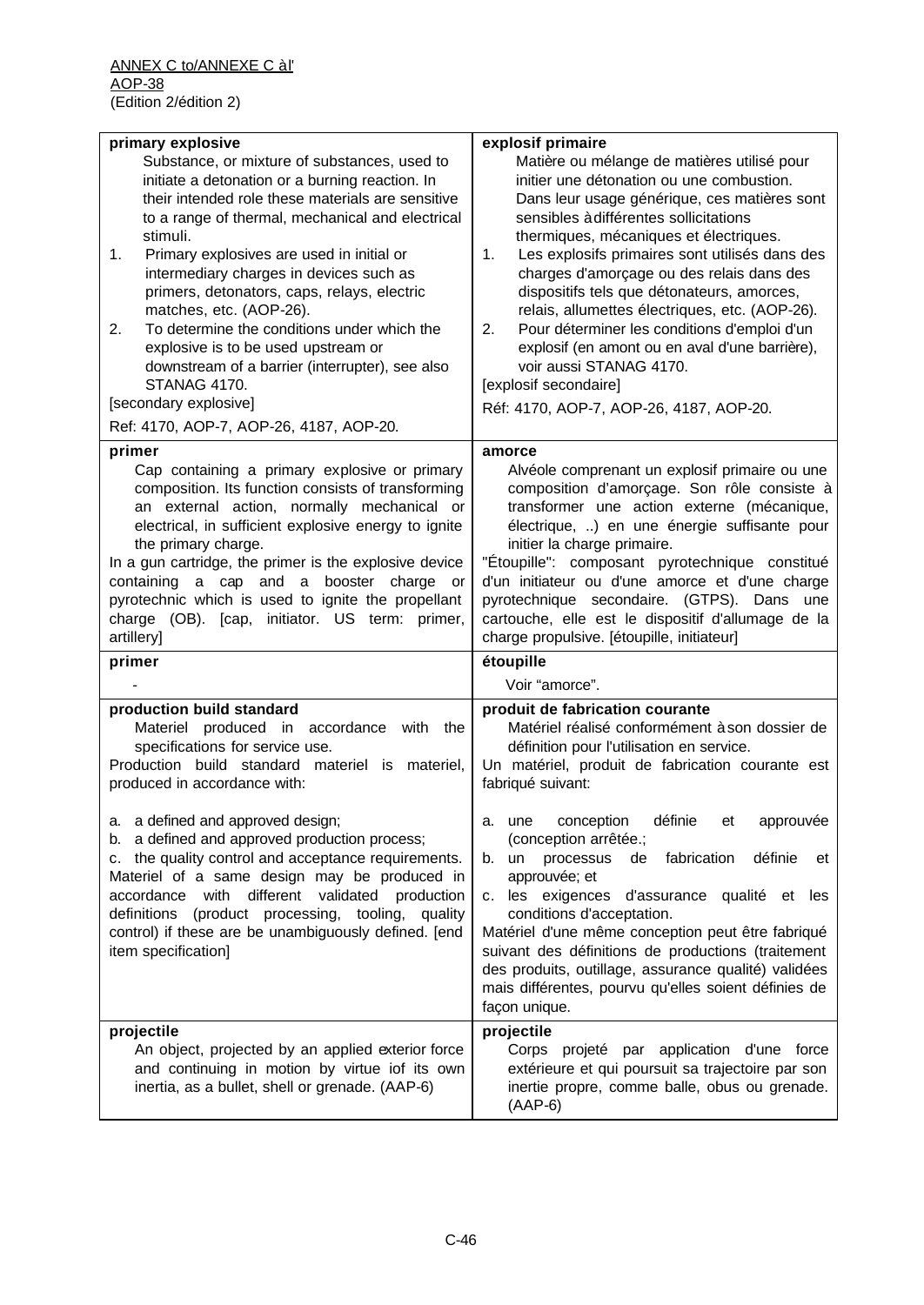| projectile lower firing temperature upper proof<br>pressure (Projectile LFTUPP)<br>A chamber pressure band at which projectile                                                                                                                                                                                                                                                                   | pression supérieure d'épreuve du projectile à<br>la température inférieure de tir<br>Gamme de pressions de chambre à laquelle                                                                                                                                                                                                                                                                                                                                                                                                                                               |
|--------------------------------------------------------------------------------------------------------------------------------------------------------------------------------------------------------------------------------------------------------------------------------------------------------------------------------------------------------------------------------------------------|-----------------------------------------------------------------------------------------------------------------------------------------------------------------------------------------------------------------------------------------------------------------------------------------------------------------------------------------------------------------------------------------------------------------------------------------------------------------------------------------------------------------------------------------------------------------------------|
| safety tests at the lower firing temperature (LFT)<br>are carried out. This pressure band is between<br>3 sd and 4.75 sd above the adjusted mean<br>pressure at the LFT. Ref: 4110, 4224.                                                                                                                                                                                                        | sont effectués les essais de sécurité du<br>projectile à la température inférieure de tir.<br>Cette gamme de pressions est comprise entre<br>3 et 4,75 écarts type (sd) autour de la<br>pression moyenne ajustée à la température<br>inférieure de tir. Réf: 4110, 4224.                                                                                                                                                                                                                                                                                                    |
| projectile upper firing temperature upper proof                                                                                                                                                                                                                                                                                                                                                  | pression supérieure d'épreuve du projectile à                                                                                                                                                                                                                                                                                                                                                                                                                                                                                                                               |
| pressure (Projectile UFTUPP)<br>band of chamber<br>The<br>pressure between<br>operating pressure<br>(MOP)<br>maximum<br>and<br>extreme maximum operating pressure (EMOP)<br>at which projectile safety tests at the upper firing<br>temperature (UFT) are carried out. Ref: 4110,<br>4224.                                                                                                       | la température supérieure de tir<br>$^{(a)}$<br>Gamme de pressions de chambre entre la<br>pression maximale en fonctionnement (PMF) et<br>pression<br>extrême<br>maximale<br>la<br>en<br>fonctionnement à laquelle sont effectués les<br>essais de sécurité du projectile à la température<br>supérieure de tir. Réf: 4110, 4224.                                                                                                                                                                                                                                           |
| proof pressure (PP)                                                                                                                                                                                                                                                                                                                                                                              | pression d'épreuve                                                                                                                                                                                                                                                                                                                                                                                                                                                                                                                                                          |
| See STANAG 4110.                                                                                                                                                                                                                                                                                                                                                                                 | Voir STANAG 4110.                                                                                                                                                                                                                                                                                                                                                                                                                                                                                                                                                           |
| propellant<br>Substance or mixture of substances used for<br>propelling projectiles and missiles, or to generate<br>gases for powering auxiliary devices. When<br>ignited, propellants burn or deflagrate to produce<br>quantities of gas capable of performing work, but<br>in their application are required not to undergo a<br>deflagration-to-detonation transition.<br>Ref: AOP-7, AOP-26. | propergol<br>Substance ou composition de substances<br>servant à propulser des projectiles et des<br>missiles, ou à dégager des gaz pour faire<br>fonctionner des dispositifs auxiliaires. Lors de<br>la mise à feu, les propergols brûlent ou<br>déflagrent afin de produire des gaz en quantité<br>suffisante pour effectuer le travail, mais leur<br>emploi exige que la déflagration ne se<br>transforme pas en détonation.<br>Le terme "propergol" est utilisé dans l'application<br>d'autopropulsion et le terme "poudre" pour les<br>armes àtir. Réf: AOP-7, AOP-26. |
| propellant -                                                                                                                                                                                                                                                                                                                                                                                     | poudre: Voir "propergol".                                                                                                                                                                                                                                                                                                                                                                                                                                                                                                                                                   |
| propulsion<br>Action to cause a projectile to move.<br>1.<br>IM assessment: A reaction whereby adequate<br>force is produce to impart flight to the test item.<br>Ref: AOP-39.                                                                                                                                                                                                                   | propulsion<br>Action qui consiste à créer le mouvement du<br>1.<br>projectile. (GTPS)<br>Évaluation MURAT: Réaction qui produit une<br>2.<br>force suffisante pour projeter . Réf: AOP-39.                                                                                                                                                                                                                                                                                                                                                                                  |
| proximity fuze (PROX)<br>A fuze wherein initiation occurs by detecting the<br>presence and/or the position of a target by<br>means of a signal emitted by the fuze or by the<br>target. Ref: 4326, AOP-8.                                                                                                                                                                                        | fusée à proximité (PROX)<br>Fusée où l'initiation intervient par détection de<br>la présence et/ou la position d'une cible au<br>moyen d'un signal émis par la fusée ou par la<br>cible. Réf: 4326, AOP-8.                                                                                                                                                                                                                                                                                                                                                                  |
| pulse energy density<br>Electric environment: The energy contained<br>within a pulse of radiation expressed as joules<br>per square metre $(J \cdot m^{-2})$ .<br>Ref: 4234.                                                                                                                                                                                                                     | densité d'énergie d'une impulsion<br>Environnement électrique: Energie contenue<br>dans une impulsion de rayonnement, exprimée<br>en joule par mètre carré (J·m <sup>-2</sup> ). Réf: 4234.                                                                                                                                                                                                                                                                                                                                                                                 |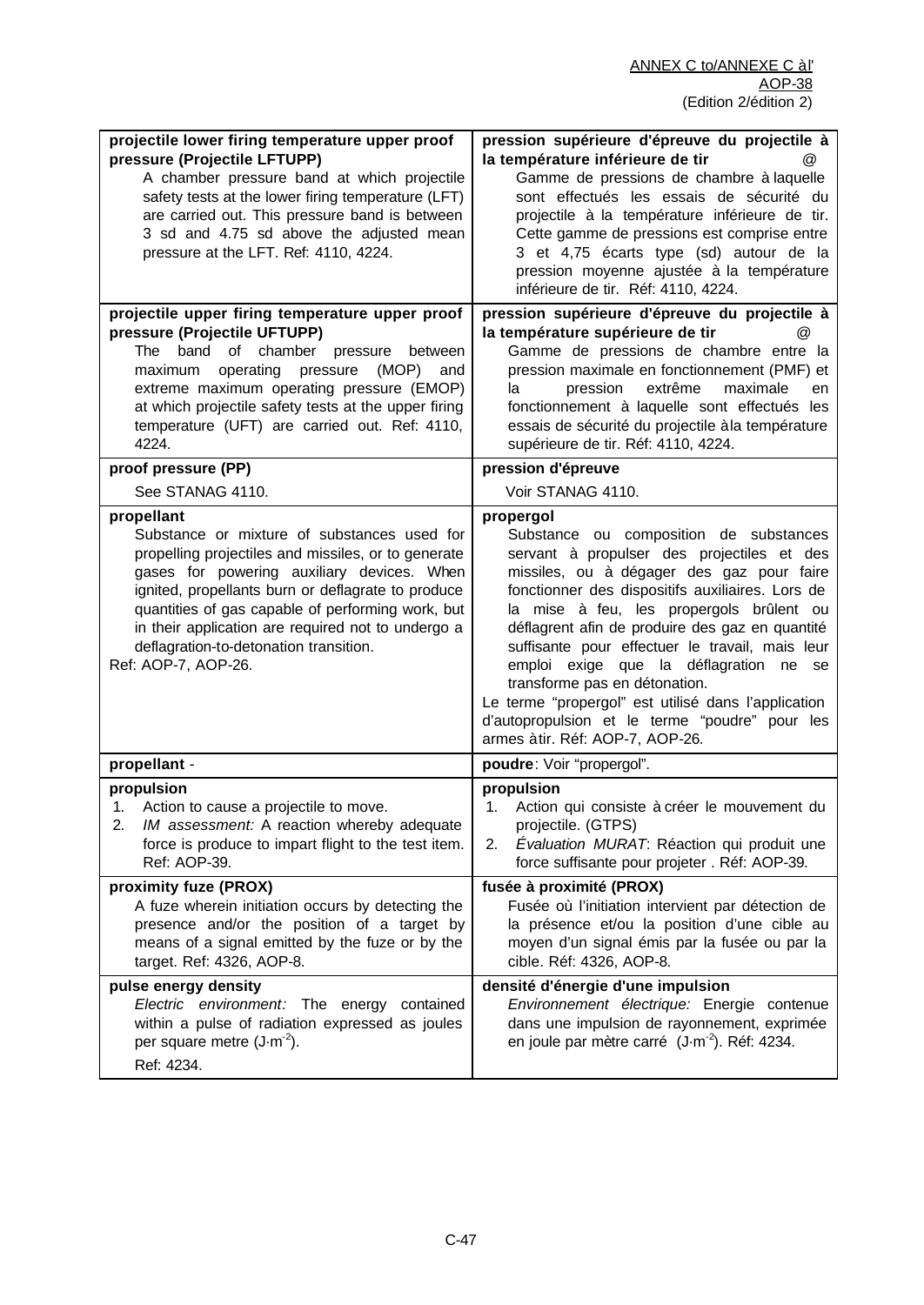| pyroshock                                                                                                 | choc pyrotechnique                                                                                 |
|-----------------------------------------------------------------------------------------------------------|----------------------------------------------------------------------------------------------------|
| A severe mechanical transient in a structure                                                              | Sévère choc mécanique transitoire, passant                                                         |
| caused by an explosive event. The transient                                                               | dans une structure, occasionné<br>par un                                                           |
| consists of high frequency high-magnitude stress                                                          | événement explosif. Le choc consiste en ondes                                                      |
| waves.                                                                                                    | de haute fréquence et grande amplitude.                                                            |
| Near field pyroshock: frequencies up to 10 kHz and                                                        | Choc pyrotechnique à courte distance: fréquences                                                   |
| higher. Far field pyroshock: frequencies up to 10<br>kHz.                                                 | jusqu'à 10 kHz et plus. Choc pyrotechnique à<br>distance: fréquences jusqu'à 10 kHz.               |
|                                                                                                           |                                                                                                    |
| pyrotechnic composition<br>Substance or mixture of substances which when                                  | composition pyrotechnique<br>Matière ou mélange de matières qui, lorsqu'elle                       |
| ignited, undergo an energetic chemical reaction                                                           | est initiée, subit une réaction chimique                                                           |
| at a controlled rate intended to produce on                                                               | énergétique à une vitesse contrôlée, destinée à                                                    |
| demand and in various combinations, specific                                                              | produire à la demande et selon diverses                                                            |
| time delays or quantities of heat, noise, smoke,<br>infrared<br>light,<br>radiation.<br>Pyrotechnic<br>or | combinaisons des retards spécifiques ou des<br>quantités de chaleur, de bruit, de fumée, de        |
| compositions may be used to initiate burning                                                              | lumière ou des radiations infrarouges. Les                                                         |
| reactions such as in igniters.                                                                            | compositions pyrotechniques peuvent<br>être                                                        |
| 1. Less complete definition in AAP-6 and AAP-19.                                                          | initier<br>utilisées<br>pour<br>les<br>réactions<br>de                                             |
| 2. Pyrotechnics, in most of their applications, are                                                       | combustion dans les systèmes d'allumage.                                                           |
| required not to undergo a deflagration-to-<br>detonation transition.                                      | Définition moins complète dans l'AAP-6 et<br>1.<br>l'AAP-19.                                       |
| 3. The term excludes propellants and<br>(high)                                                            | 2.<br>Dans la plupart des cas, l'emploi des                                                        |
| explosives.                                                                                               | compositions pyrotechniques exige que<br>la                                                        |
| Ref: AOP-7, AOP-26, STANAG 4170.                                                                          | déflagration<br>ne<br>se transforme<br>pas<br>en                                                   |
|                                                                                                           | détonation.                                                                                        |
|                                                                                                           | les propergols et<br>3.<br>Ce terme exclut<br>les                                                  |
|                                                                                                           | explosifs.<br>Réf: AOP-7, AOP-26, STANAG 4170.                                                     |
| pyrotechnic train                                                                                         | chaîne d'allumage (2)                                                                              |
| An explosive train beginning with the igniter and                                                         | Chaîne pyrotechnique commençant par un                                                             |
| terminating in a pyrotechnic or propulsive main                                                           | allumeur et se terminant par une charge                                                            |
| charge.                                                                                                   | principale déflagrante ou propulsive.                                                              |
| [ignition train*, explosive train]                                                                        | [chaîne pyrotechnique]                                                                             |
| qualification (1)                                                                                         | qualification                                                                                      |
| Weapon<br>system, munition or<br>munition                                                                 | Système d'arme, munition ou composant de                                                           |
| component: Assessment and statement by                                                                    | munition: Évaluation et déclaration par une                                                        |
| formally designated National Authority that the                                                           | Autorité Nationale formellement désignée, que                                                      |
| subject materiel possesses and will maintain the                                                          | le matériel en question possède et conservera                                                      |
| properties which are acceptable with regard to                                                            | pendant son cycle de vie les caractéristiques                                                      |
| safety and suitability for service in a specified                                                         | acceptables du point de vue de la sécurité et                                                      |
| role, a specified environment, during its specified                                                       | l'aptitude au service dans un rôle et un                                                           |
| life cycle, and that the associated risks are                                                             | environnement spécifiés, pendant son cycle de<br>vie spécifiés, et que les risques associés soient |
| acceptable.<br>Qualification of a munition includes all configurations                                    | acceptables.                                                                                       |
| and situations, likely to exist during its life cycle.                                                    | La qualification d'une munition comprend donc                                                      |
| [type qualification*, assessment, characterization]                                                       | toutes les configurations et situations, qui se                                                    |
|                                                                                                           | présenteront probablement pendant son cycle de                                                     |
|                                                                                                           | <b>[qualification</b><br>vie.<br>de<br>type <sup>*</sup> ,<br>évaluation,                          |
|                                                                                                           | caractérisation]                                                                                   |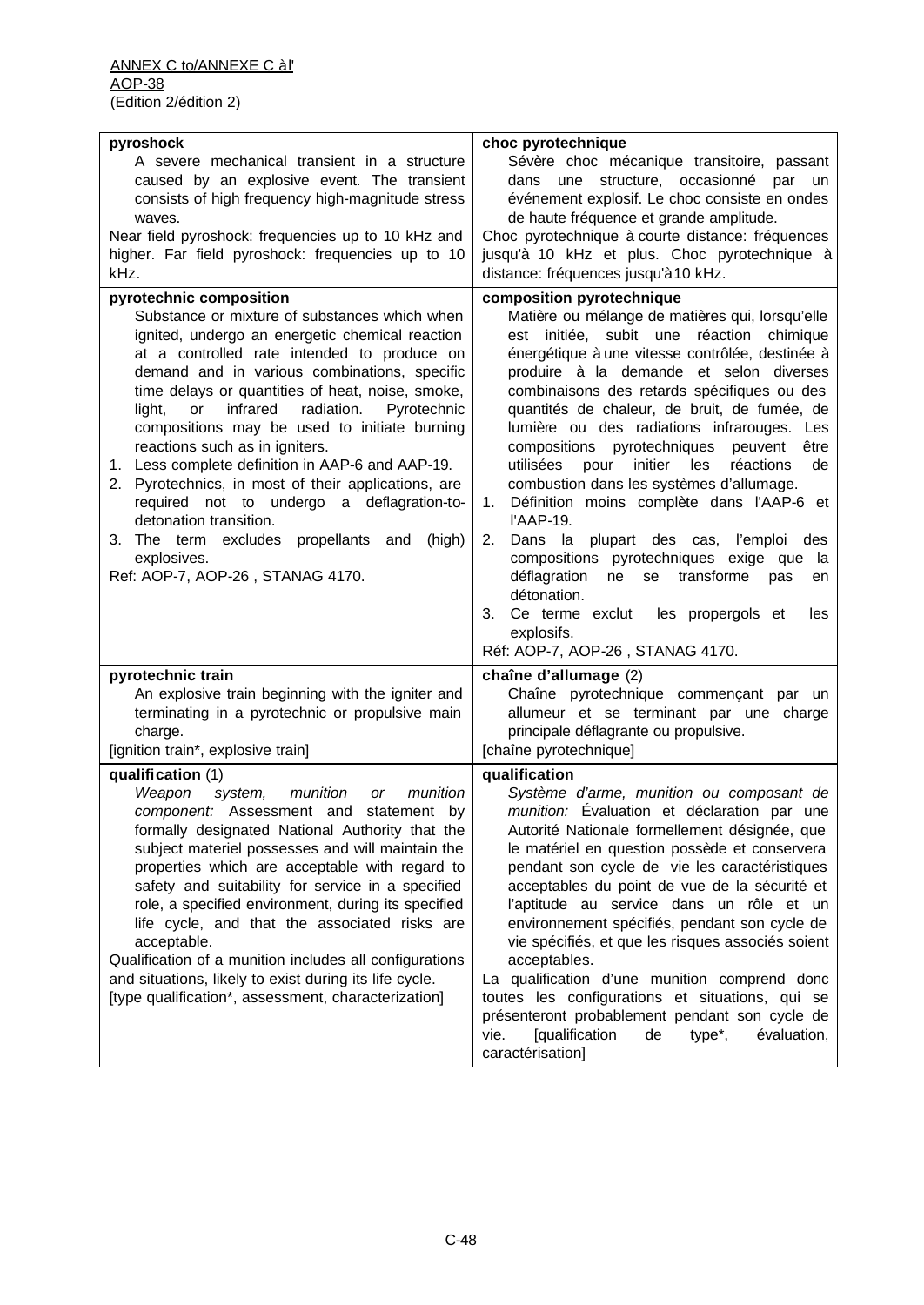| qualification (2).<br>homologation                                                                                                                                |          |
|-------------------------------------------------------------------------------------------------------------------------------------------------------------------|----------|
| Explosive materials: The assessment of an<br>Matières explosives: Évaluation par l'autorité                                                                       |          |
| nationale pour déterminer si elle possède les<br>explosive material by the National Authority to                                                                  |          |
| determine whether it possesses properties which<br>propretés de sécurité et d'aptitude à l'emploi                                                                 |          |
| make it safe and suitable for consideration for<br>dans son usage générique.                                                                                      |          |
| [matière explosive homologuée, homologation finale<br>use in its intended role.                                                                                   |          |
| <b>[qualified</b><br>explosive<br>ou type]<br>material,<br>final<br>or<br>type                                                                                    |          |
| qualification]<br>Réf: 4170 et AOP-7 4397 et AOP-26.                                                                                                              |          |
| Ref: 4170 and AOP-7, 4397 and AOP-26.                                                                                                                             |          |
| matière explosive homologuée<br>qualified explosive material                                                                                                      |          |
| An explosive material which has successfully<br>Matière explosive qui a subi entièrement avec                                                                     |          |
| completed the qualification process of a National<br>succès le processus de homologation de                                                                       |          |
| Authority. This is an intermediate risk reduction<br>l'autorité nationale. Il s'agit là d'une étape                                                               |          |
| intermédiaire de diminution de risques avant<br>stage prior to final (or type) qualification.                                                                     |          |
| l'homologation finale.                                                                                                                                            |          |
| [final (or type) qualified explosive]                                                                                                                             |          |
| [homologation finale (ou type)]<br>Ref: AOP-7, AOP-26.                                                                                                            |          |
| Réf: AOP-7, AOP-26.                                                                                                                                               |          |
| radio and radar radiation hazards (RADHAZ)<br>dangers des rayonnements radio-radar                                                                                |          |
| The risk of inadvertent ignition of electro-<br>Risque d'initier impestivement des dispositifs                                                                    |          |
| explosive devices and inflammables, injury to<br>des<br>électro-pyrotechniques<br>et                                                                              | produits |
| personnel or malfunction of safety critical<br>inflammables ou de blesser le personnel ou                                                                         |          |
| electronic systems resulting from exposure to<br>d'occasionner de mauvais fonctionnements des                                                                     |          |
| electromagnetic radiation environment in the<br>systèmes électroniques critiques du point de                                                                      |          |
| frequency range emitted by radio and radar<br>vue de la sécurité, df à une exposition à un                                                                        |          |
| environnement électromagnétique dans la plage<br>installations. Ref:1307, 4234.                                                                                   |          |
| de fréquence émises par les équipements radio                                                                                                                     |          |
| et radar. Réf:1307, 4234.                                                                                                                                         |          |
| reactivation capability<br>capacité de réactivation                                                                                                               |          |
| A capability which will cause a fuzing system,<br>Capacité conférée à un système de fusée, qui,                                                                   |          |
| having been deactivated, to return to a state in<br>désactivé, pourrait revenir dans un état qui lui                                                              |          |
| which it is again capable of reacting to a firing<br>permet de réagir à un signal de mise à feu. Réf:                                                             |          |
| signal. Ref: 4187, AOP-31.<br>4187, AOP-31.                                                                                                                       |          |
| reattachment<br>réattachement                                                                                                                                     |          |
| Lightning: See STANAGs 4236 and 4327.<br>Foudre: Voir les STANAG 4236 et 4327.                                                                                    |          |
| récupération<br>recovery                                                                                                                                          |          |
| Démilitarisation de munitions: Extraction de<br>Demilitarization of munitions: The process of                                                                     |          |
| serviceable<br>and<br>composants et de matériaux utiles<br>extracting<br>economically                                                                             | ou       |
| repairable components and material from excess<br>économiquement réparables d'une munition de                                                                     |          |
| or surplus munitions. Ref: 4518.<br>surplus. Réf: 4518.<br>recycling<br>recyclage                                                                                 |          |
| Demilitarization of munitions: The use in a<br>Démilitarisation de munitions: Utilisation des                                                                     |          |
| different item of materials recovered from a<br>composants récupérés sur une munition dans                                                                        |          |
| munition. Ref: 4518.                                                                                                                                              |          |
| un article différent. Réf: 4518.<br>reference comparison explosive<br>matière explosive de comparaison -                                                          |          |
| See "comparison explosive".                                                                                                                                       |          |
| boîte relais<br>relay box                                                                                                                                         |          |
|                                                                                                                                                                   |          |
| Systèmes<br>de                                                                                                                                                    | qui      |
| destruction: Dispositif<br>Demolition systems: Device converting the output                                                                                       |          |
| from the receiver into a pulse to initiate (a.<br>convertit l'effet du récepteur en une impulsion<br>or                                                           |          |
| demolition charge(s. either sequentially<br>destinée à initier une ou plusieurs charges de                                                                        | ou       |
| consécutivement<br>concurrently. It can be a part of the receiver or<br>destruction,<br>linked to it. Ref: AOP-31.<br>simultanément. Il peut être un composant de |          |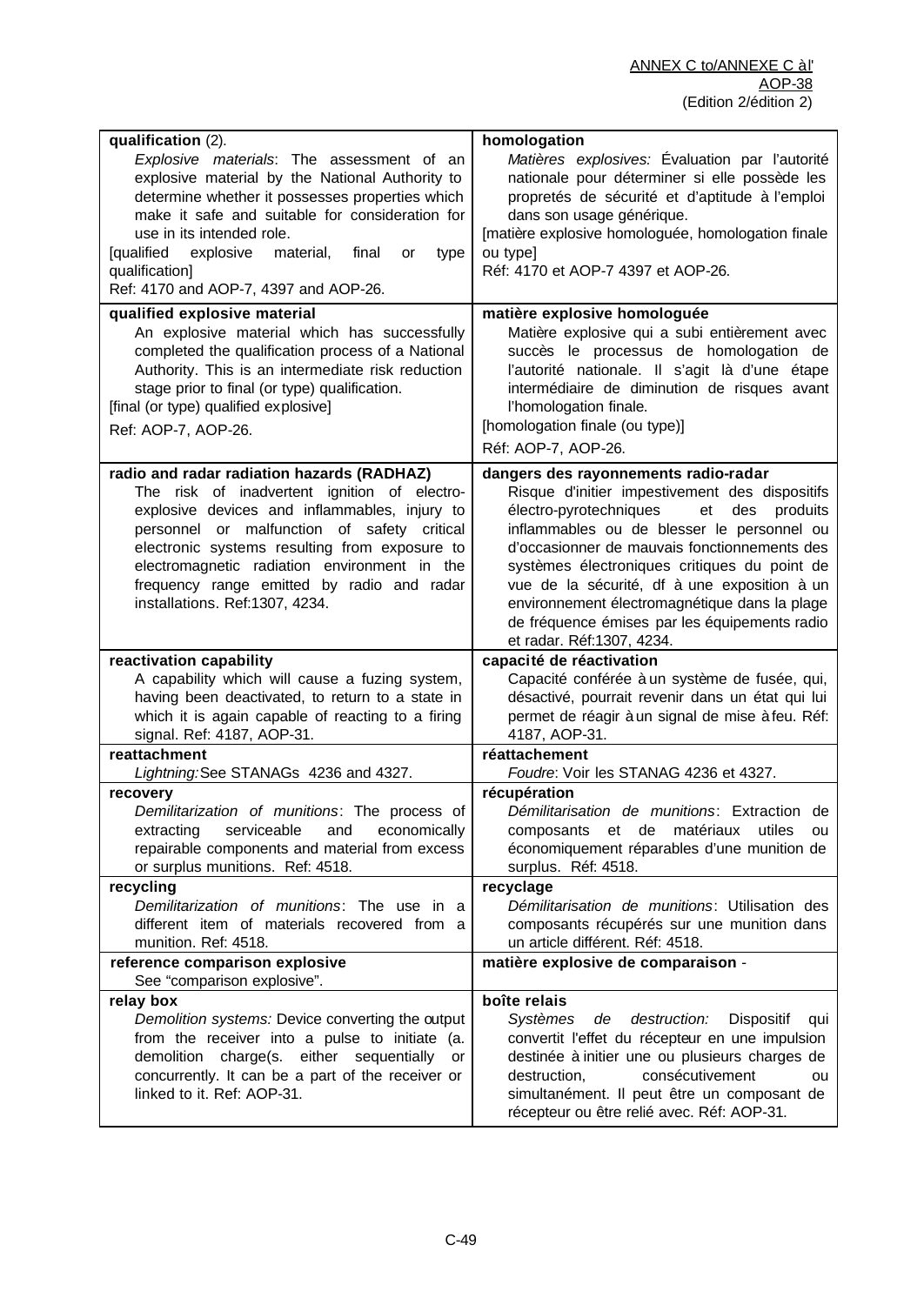| reliability                                                                                                                                                                                                                                                                                                                                                                                                | fiabilité                                                                                                                                                                                                                                                                                                                                                                                           |
|------------------------------------------------------------------------------------------------------------------------------------------------------------------------------------------------------------------------------------------------------------------------------------------------------------------------------------------------------------------------------------------------------------|-----------------------------------------------------------------------------------------------------------------------------------------------------------------------------------------------------------------------------------------------------------------------------------------------------------------------------------------------------------------------------------------------------|
| The ability of an item to perform a required                                                                                                                                                                                                                                                                                                                                                               | Aptitude d'un article à exécuter une fonction                                                                                                                                                                                                                                                                                                                                                       |
| function under stated conditions for a stated                                                                                                                                                                                                                                                                                                                                                              | spécifiée dans des conditions déterminées                                                                                                                                                                                                                                                                                                                                                           |
| period of time. (ARMP-1)                                                                                                                                                                                                                                                                                                                                                                                   | pendant une période de temps donnée. (ARMP-                                                                                                                                                                                                                                                                                                                                                         |
| [suitability for service, dependability, availability,                                                                                                                                                                                                                                                                                                                                                     | 1)                                                                                                                                                                                                                                                                                                                                                                                                  |
| maintainability]                                                                                                                                                                                                                                                                                                                                                                                           | [aptitude au service, sûreté de fonctionnement,                                                                                                                                                                                                                                                                                                                                                     |
|                                                                                                                                                                                                                                                                                                                                                                                                            | disponibilité, maintenabilité]                                                                                                                                                                                                                                                                                                                                                                      |
| render safe                                                                                                                                                                                                                                                                                                                                                                                                | mise en position de sécurité                                                                                                                                                                                                                                                                                                                                                                        |
| Use of munition: To bring an armed munition to                                                                                                                                                                                                                                                                                                                                                             | Utilisation d'une munition: Action sur une                                                                                                                                                                                                                                                                                                                                                          |
| 1.                                                                                                                                                                                                                                                                                                                                                                                                         | 1.                                                                                                                                                                                                                                                                                                                                                                                                  |
| a non-armed condition. Réf: 4187.                                                                                                                                                                                                                                                                                                                                                                          | munition armée pour la placer dans un état                                                                                                                                                                                                                                                                                                                                                          |
| design:                                                                                                                                                                                                                                                                                                                                                                                                    | non armé. Réf: 4187.                                                                                                                                                                                                                                                                                                                                                                                |
| 2.                                                                                                                                                                                                                                                                                                                                                                                                         | 2.                                                                                                                                                                                                                                                                                                                                                                                                  |
| <b>Munitions</b>                                                                                                                                                                                                                                                                                                                                                                                           | Conception de munition: Application                                                                                                                                                                                                                                                                                                                                                                 |
| To                                                                                                                                                                                                                                                                                                                                                                                                         | de                                                                                                                                                                                                                                                                                                                                                                                                  |
| prevent                                                                                                                                                                                                                                                                                                                                                                                                    | techniques                                                                                                                                                                                                                                                                                                                                                                                          |
| explosive                                                                                                                                                                                                                                                                                                                                                                                                  | et de                                                                                                                                                                                                                                                                                                                                                                                               |
| functioning through the application of special                                                                                                                                                                                                                                                                                                                                                             | dispositifs particuliers                                                                                                                                                                                                                                                                                                                                                                            |
| interruption or separation techniques and tools.                                                                                                                                                                                                                                                                                                                                                           | d'interruption ou de séparation pour éviter un                                                                                                                                                                                                                                                                                                                                                      |
| Ref: 4497.                                                                                                                                                                                                                                                                                                                                                                                                 | fonctionnement explosif. Réf: 4497.                                                                                                                                                                                                                                                                                                                                                                 |
| response descriptors<br>Classification<br>of<br>reactions<br>resulting<br>from<br>unwanted initiation of a munition, based on the<br>effects on the environment of the munition. The<br>types of reactions are: propulsion and response<br>type I, II, III, IV and V.<br>These response descriptors describe the effects from<br>a munition on its environment. [munition response*]<br>Ref: 4439, AOP-39. | réactions types<br>Classification des réactions qui résultent de<br>l'initiation non désirée d'une munition, basée sur<br>les effets sur l'environnement de la munition.<br>Les types de réaction sont: projection et<br>réactions de type I, II, III, IV et V.<br>Ces réactions types décrivent les effets d'une<br>munition sur l'environnement. [réponse de la<br>munition*]. Réf: 4439, AOP-39. |
| restrikes                                                                                                                                                                                                                                                                                                                                                                                                  | décharges secondaires                                                                                                                                                                                                                                                                                                                                                                               |
| Lightning: See STANAGs 4236 and 4327.                                                                                                                                                                                                                                                                                                                                                                      | Foudre: Voir les STANAG 4236 et 4327.                                                                                                                                                                                                                                                                                                                                                               |
| reuse<br>Demilitarization of munitions: The alternative use<br>of a munition or its components, e.g., change<br>from operational to training use. Ref: 4518.                                                                                                                                                                                                                                               | réutilisation<br>Démilitarisation de munitions: Utilisation<br>alternative d'une munition ou de ses<br>composants, par exemple passer de<br>l'opérationnel à l'entraînement. Réf: 4518.                                                                                                                                                                                                             |
| reversible failure                                                                                                                                                                                                                                                                                                                                                                                         | défaillance réversible                                                                                                                                                                                                                                                                                                                                                                              |
| Failure of a materiel caused under specified                                                                                                                                                                                                                                                                                                                                                               | Défaillance d'un matériel, provoquée dans des                                                                                                                                                                                                                                                                                                                                                       |
| environmental conditions, and the                                                                                                                                                                                                                                                                                                                                                                          | conditions d'environnement spécifiées, suivi                                                                                                                                                                                                                                                                                                                                                        |
| materiel                                                                                                                                                                                                                                                                                                                                                                                                   | d'un retour du matériel au conditions de                                                                                                                                                                                                                                                                                                                                                            |
| returns to normal functional and safety conditions                                                                                                                                                                                                                                                                                                                                                         | fonctionnement et de sécurité normales lorsque                                                                                                                                                                                                                                                                                                                                                      |
| when these conditions cease.                                                                                                                                                                                                                                                                                                                                                                               | ces conditions ont cessées d'exister.                                                                                                                                                                                                                                                                                                                                                               |
| [irreversible failure]                                                                                                                                                                                                                                                                                                                                                                                     | [défaillance irréversible]                                                                                                                                                                                                                                                                                                                                                                          |
| rifle launched grenade                                                                                                                                                                                                                                                                                                                                                                                     | grenade à fusil                                                                                                                                                                                                                                                                                                                                                                                     |
| A munition designed to be projected from a                                                                                                                                                                                                                                                                                                                                                                 | Munition destinée à être lancée par un fusil de                                                                                                                                                                                                                                                                                                                                                     |
| service rifle.                                                                                                                                                                                                                                                                                                                                                                                             | guerre.                                                                                                                                                                                                                                                                                                                                                                                             |
| [rifle grenade*] Ref: 4520.                                                                                                                                                                                                                                                                                                                                                                                | Réf: 4520.                                                                                                                                                                                                                                                                                                                                                                                          |
| ring set fuze                                                                                                                                                                                                                                                                                                                                                                                              | fusée à anneau                                                                                                                                                                                                                                                                                                                                                                                      |
| A time fuze where the ogive or part connected to                                                                                                                                                                                                                                                                                                                                                           | Fusée à temps dans laquelle l'ogive ou la partie                                                                                                                                                                                                                                                                                                                                                    |
| the timing release mechanism rotates about the                                                                                                                                                                                                                                                                                                                                                             | reliée au mécanisme de réglage du temps                                                                                                                                                                                                                                                                                                                                                             |
| stationary body. Ref: 2916.                                                                                                                                                                                                                                                                                                                                                                                | tourne autour du corps fixe. Réf: 2916.                                                                                                                                                                                                                                                                                                                                                             |
| risk<br>The possibility of a mishap in terms of hazard<br>severity and hazard probability.<br>[hazard, threat, mishap] Ref: AOP-15, MIL-STD-882.                                                                                                                                                                                                                                                           | risque<br>Possibilité d'un accident en termes de gravité et<br>de probabilité du danger<br>[danger, menace, accident]<br>AOP-15,<br>Réf :<br>MIL-STD 882.                                                                                                                                                                                                                                           |
| rocket                                                                                                                                                                                                                                                                                                                                                                                                     | roquette                                                                                                                                                                                                                                                                                                                                                                                            |
| Self-propelled, unguided munition.                                                                                                                                                                                                                                                                                                                                                                         | Munition autopropulsée non guidée                                                                                                                                                                                                                                                                                                                                                                   |
| [missile, projectile]                                                                                                                                                                                                                                                                                                                                                                                      | [missile, projectile]                                                                                                                                                                                                                                                                                                                                                                               |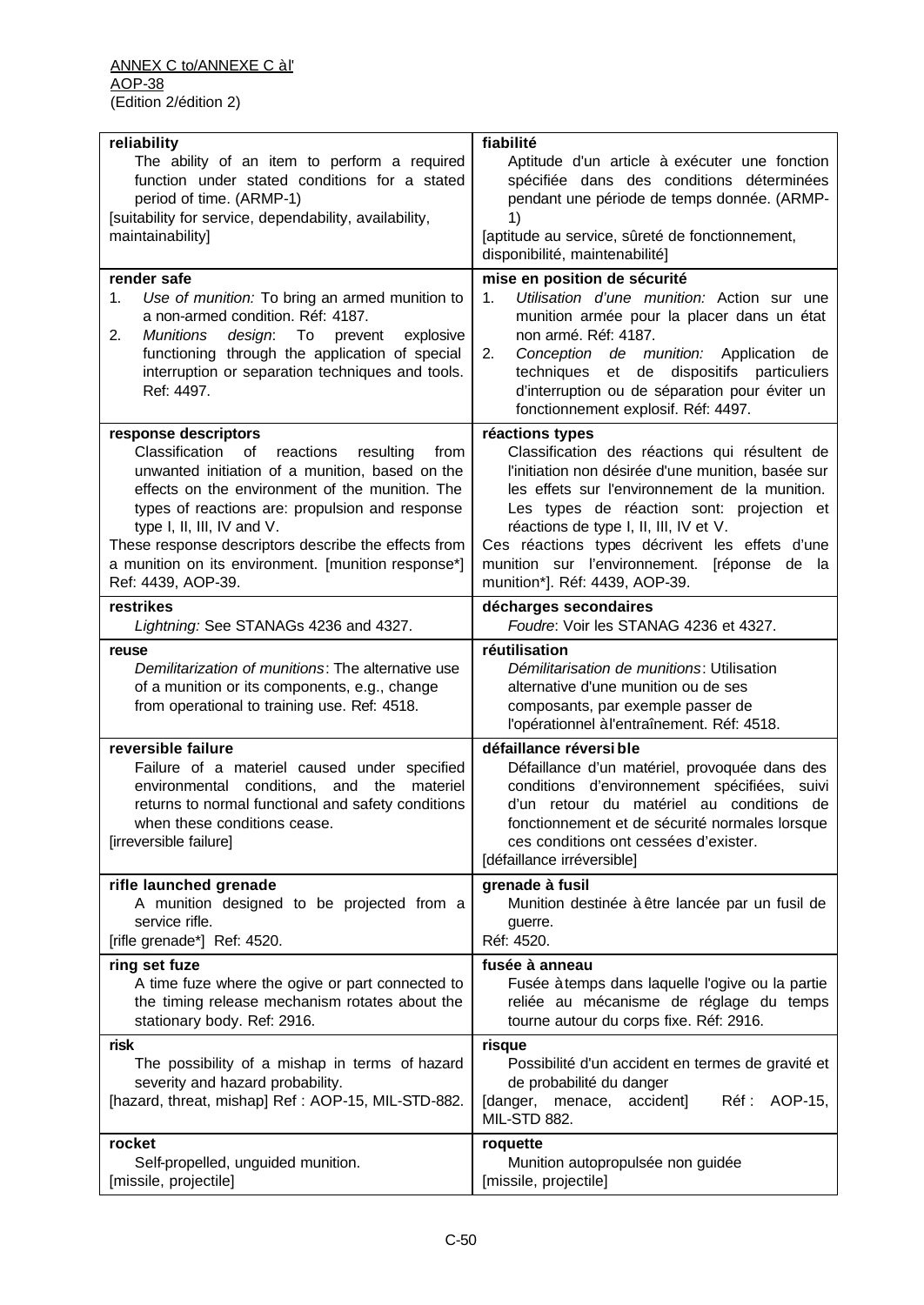| safe                                                                                                                                                                                                                                                                                                                                                                                                                                              | état de sécurité                                                                                                                                                                                                                                                                                                                                                                                                                                     |
|---------------------------------------------------------------------------------------------------------------------------------------------------------------------------------------------------------------------------------------------------------------------------------------------------------------------------------------------------------------------------------------------------------------------------------------------------|------------------------------------------------------------------------------------------------------------------------------------------------------------------------------------------------------------------------------------------------------------------------------------------------------------------------------------------------------------------------------------------------------------------------------------------------------|
| See "safety".                                                                                                                                                                                                                                                                                                                                                                                                                                     | Voir "sécurité".                                                                                                                                                                                                                                                                                                                                                                                                                                     |
| safe jettison<br>Deliberate release or ejection of a non-armed<br>munition in a manner which ensures that arming<br>cannot occur.<br>Ref: 4187, 4333, 4432, 4433.                                                                                                                                                                                                                                                                                 | largage de détresse en condition de sécurité<br>Largage ou éjection délibéré d'une munition non<br>armée, de façon que l'armement ne soit pas<br>possible.<br>Réf: 4187, 4333, 4432, 4433.                                                                                                                                                                                                                                                           |
| safe jettison test<br>A test to verify if the jettison of a munition from<br>its platform can be executed under safe<br>conditions. Réf: 4333, 4432.<br>[safe jettison]                                                                                                                                                                                                                                                                           | essai de largage<br>Essai consistant à vérifier que le largage d'une<br>depuis<br>plate-forme<br>munition<br>sa<br>puisse<br>s'effectuer en sécurité. Réf: 4333, 4432.<br>[largage de détresse]                                                                                                                                                                                                                                                      |
| safe separation<br>With regard to the place or the area, and to the<br>effects of possible functioning of weapons or<br>munitions, intentional or accidental, those places<br>where the risks to persons and materiels are<br>acceptable.<br>Safe separation may be achieved by means of<br>sufficient distance to the explosion point, screens,<br>shelters. [safe separation distance, danger area]                                             | séparation en sécurité @<br>Par rapport à l'endroit ou l'aire, et aux effets du<br>fonctionnement<br>possible<br>d'armes<br>de<br>ou<br>munitions, intentionnel ou accidentel,<br>les<br>endroits où les risques pour les personnes et<br>les matériels sont acceptables.<br>La séparation en sécurité peut être obtenue par une<br>distance suffisante du point d'explosion, des<br>écrans, des abris. [distance de sécurité, zone<br>dangereuse]   |
| safe separation distance<br>Launched or released munition: A minimum<br>distance between the delivery system or<br>launcher and the armed munition beyond which<br>the risks of functioning of the munition to<br>personnel and the launch platform or delivery<br>system are acceptable.<br>1. A fuzing system should not be armed within the<br>safety distance.<br>2. For hand emplaced munitions, see "safe<br>separation". [safe separation] | distance de sécurité<br>Munition propulsée/relâchée: Distance minimale<br>entre le système de largage ou le lanceur de la<br>munition, et la munition armée, au delà de<br>laquelle des risques associés à la munition sont<br>acceptables.<br>1. Un système de fusée ne devrait être armé<br>qu'au delàde la distance de sécurité.<br>Pour les munition àpositionnement manuel, voir<br>2.<br>"séparation en sécurité". [séparation en<br>sécurité] |
| safety<br>An acceptable level of freedom from hazards to<br>personnel and material at all times recognizing<br>the considerations of operational necessity as a<br>limiting factor.<br>[hazard, risk, danger] Ref: AOP-15, MIL-STD-882.                                                                                                                                                                                                           | sécurité<br>Niveau acceptable d'absence de risques pour le<br>personnel et le matériel à tout moment, étant<br>entendu que des considérations de nécessité<br>opérationnelle constituent un facteur limitatif.<br>[risque, danger] Réf : AOP-15, MIL-STD 882.                                                                                                                                                                                        |
| safety and arming device (SAD)<br>A device that prevents a fuzing system from<br>arming until an acceptable set of conditions has<br>been achieved and subsequently effects arming<br>and allows functioning of the payload.<br>[safety and arming unit (as a separate part., safety<br>and arming mechanism *] Ref: 4187.                                                                                                                        | dispositif de sécurité et d'armement (DSA)<br>Dispositif empêchant un système de fusée de<br>s'armer jusqu'àce qu'un ensemble acceptable<br>de conditions soient atteintes, effectuant<br>subséquemment l'armement et permettant le<br>fonctionnement de la charge utile.<br>[mécanisme de sécurité et d'armement *]<br>Réf: 4187.                                                                                                                   |
| safety and arming unit (SAU)<br>See safety and arming device.                                                                                                                                                                                                                                                                                                                                                                                     | dispositif de sécurité et d'armement (DSA)                                                                                                                                                                                                                                                                                                                                                                                                           |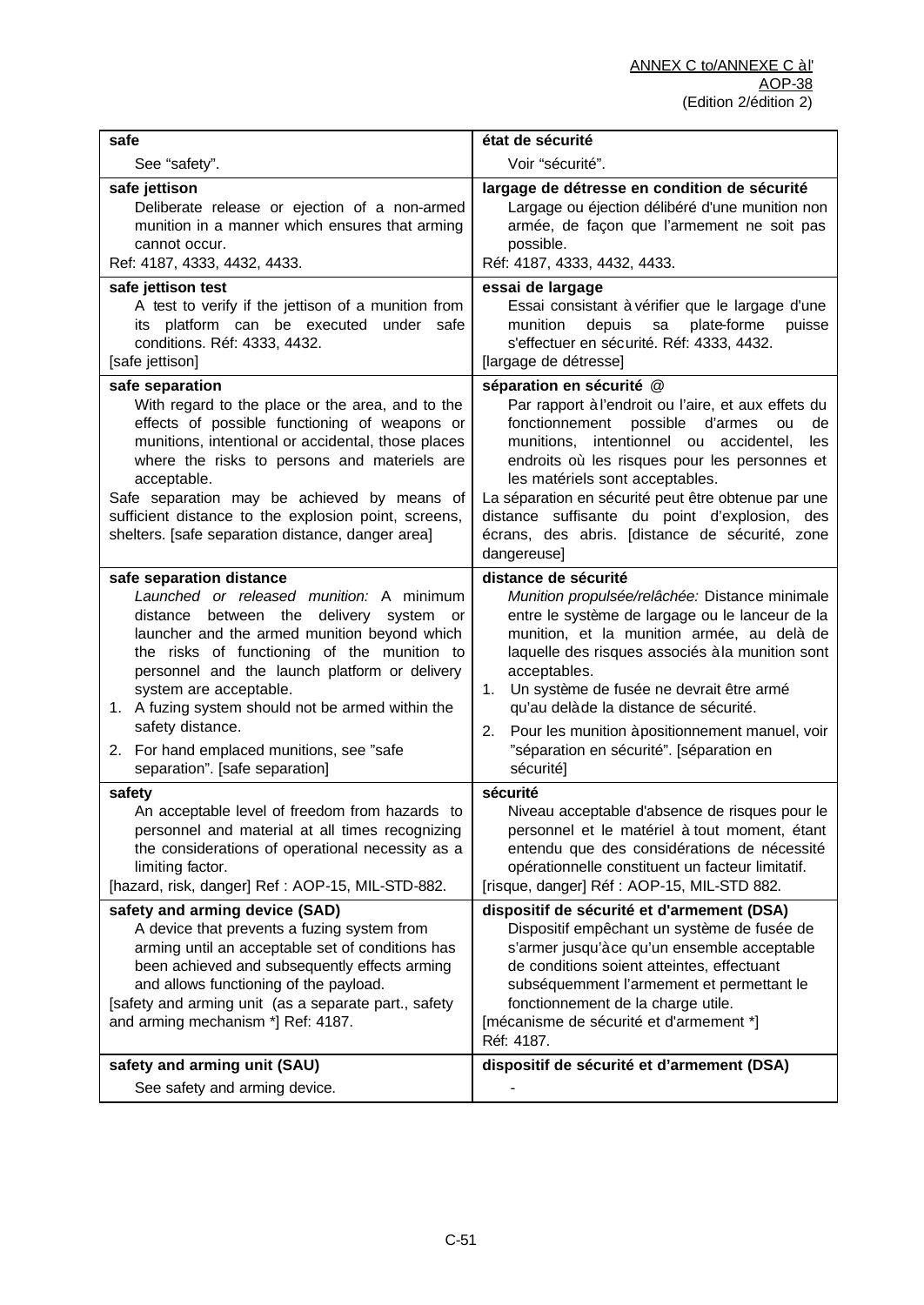| safety and suitability for service (S3)<br>A general term used to summarize the<br>requirements for a munition to be acceptably free<br>from hazards and to have inherent characteristics<br>that meet specified requirements during its<br>agreed life cycle. It does not include operational<br>effectiveness.<br>[safety, reliability] Ref: AOP-15.<br>safety arc | sécurité et aptitude au service<br>Terme<br>général<br>couvrant<br>les<br>exigences<br>imposées à une munition pour présenter un<br>niveau de risques acceptable et posséder des<br>caractéristiques inhérents aux<br>exigences<br>spécifiées pour le cycle de vie convenu. Il ne<br>comprend pas l'efficacité opérationnelle.<br>[sécurité, fiabilité] Réf: AOP-15.<br>arc de sécurité                            |
|----------------------------------------------------------------------------------------------------------------------------------------------------------------------------------------------------------------------------------------------------------------------------------------------------------------------------------------------------------------------|--------------------------------------------------------------------------------------------------------------------------------------------------------------------------------------------------------------------------------------------------------------------------------------------------------------------------------------------------------------------------------------------------------------------|
| See "battleshort".                                                                                                                                                                                                                                                                                                                                                   |                                                                                                                                                                                                                                                                                                                                                                                                                    |
| safety assessment process:<br>See AOP-15.<br>[life cycle, environmental profile]                                                                                                                                                                                                                                                                                     | procédé d'évaluation de la sécurité:<br>Voir AOP-15.<br>[cycle de vie, profil d'environnement]                                                                                                                                                                                                                                                                                                                     |
| safety critical<br>A condition, event, operation, process, or item<br>whose proper recognition, control, performance,<br>or tolerance is essential to safe system<br>operation or use.<br>Examples are: safety critical function, safety critical<br>path, safety critical component.<br>Ref: AOP-15, 4404, MIL-STD 882.                                             | critique du point de vue de la sécurité<br>Condition, événement, opération, processus ou<br>élément dont la reconnaissance, la maîtrise, la<br>performance ou la tolérance correcte<br>est<br>essentielle<br>pour<br>le<br>fonctionnement<br>ou<br>l'utilisation du système en sécurité.<br>Exemples: fonction, chemin ou composant critique<br>du point de vue de la sécurité.<br>Réf: AOP-15, 4404, MIL-STD 882. |
| safety critical computing system (SCCS)<br>A computing system containing at least one<br>safety critical function.<br>[safety critical function, safety critical system]<br>Ref: 4187, 4404.                                                                                                                                                                         | système informatisé critique du point de vue<br>de la sécurité<br>Système informatisé qui contient au moins une<br>fonction critique du point de vue de la sécurité.<br>[fonction critique du point de vue de la sécurité,<br>système critique du point de vue de la sécurité]<br>Réf: 4187, 4404.                                                                                                                 |
| safety critical function<br>A function in which an error can result in a<br>potential hazard to the user, friendly forces,<br>materiel, third parties or the environment.<br>Ref: 4404.                                                                                                                                                                              | fonction critique du point de vue de la sécurité<br>Fonction dans laquelle une erreur peut conduire<br>à un risque potentiel pour l'utilisateur, les forces<br>alliées, le matériel, les tierce parties ou<br>l'environnement. Réf: 4404.                                                                                                                                                                          |
| safety critical system<br>A system in which a failure can cause a direct<br>hazard to personnel or materiel.<br>[safety system] Ref: 4234, 4324.                                                                                                                                                                                                                     | système critique du point de vue de la sécurité<br>Système dans lequel une défaillance mettra en<br>danger le personnel ou le matériel.<br>[système de sécurité] Réf: 4234, 4324.                                                                                                                                                                                                                                  |
| safety failure<br>See STANAG 4497.                                                                                                                                                                                                                                                                                                                                   | défaillance de la sécurité<br>Voir STANAG 4497.                                                                                                                                                                                                                                                                                                                                                                    |
| safety feature<br>General: Device to reduce weapon system or<br>1.<br>munitions risks. (AAP-19)<br>Fuzing system: An element or combination of<br>2.<br>elements designed to<br>prevent unintended<br>arming and functioning.<br>Ref: 4187, 4497, AOP-31.<br>[safety device*]                                                                                        | dispositif de sécurité<br>En général: Dispositif destiné à réduire les<br>1.<br>risques du système d'arme et de la munition.<br>$(AAP-19)$<br>Système de fusée: Elément ou combinaison<br>2.<br>d'éléments destiné à prévenir l'armement et le<br>fonctionnement accidentel. Réf: 4187, 4497,<br>AOP-31.                                                                                                           |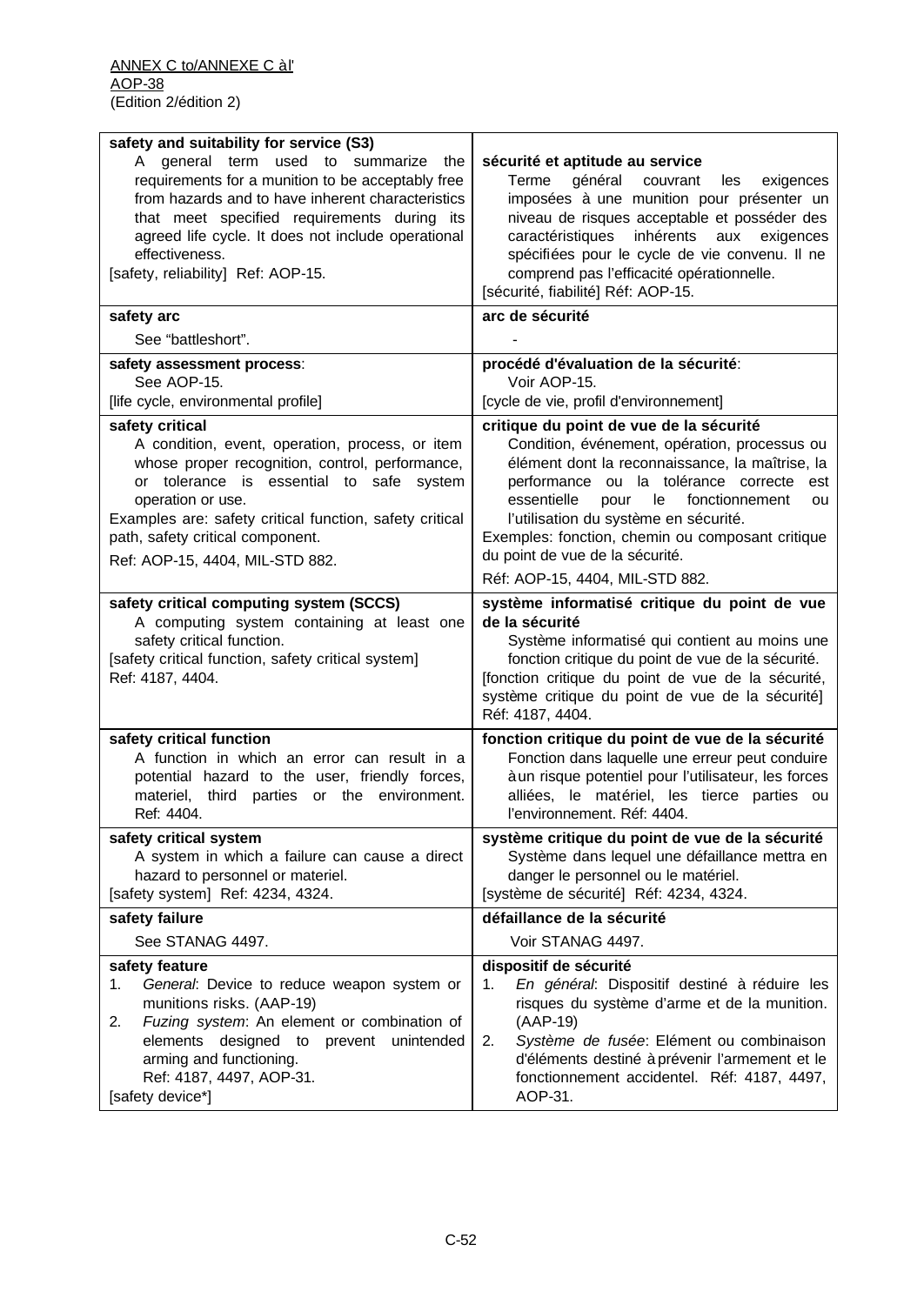| safety fuze                                                                                                                                                                                                                                                                                                                                                                                                    | mèche lente                                                                                                                                                                                                                                                                                                                                                                                                                           |
|----------------------------------------------------------------------------------------------------------------------------------------------------------------------------------------------------------------------------------------------------------------------------------------------------------------------------------------------------------------------------------------------------------------|---------------------------------------------------------------------------------------------------------------------------------------------------------------------------------------------------------------------------------------------------------------------------------------------------------------------------------------------------------------------------------------------------------------------------------------|
| A pyrotechnic contained in a flexible<br>and<br>weather-proof sheath burning at a timed and<br>constant rate, used to transmit a flame to the<br>detonator. (AAP-6, AAP-19)<br>[US: fuse, blasting, time] ) Ref: AOP-31.                                                                                                                                                                                       | Cordon de poudre contenue dans une gaine<br>souple et étanche, brûlant à une vitesse lente et<br>constante et servant àtransmettre une flamme à<br>un détonateur avec un retard. (AAP-6, AAP-19)<br>Réf: AOP-31.                                                                                                                                                                                                                      |
| safety kernel<br>Computer systems: An independent computer<br>program that monitors the state of the system to<br>determine when potentially unsafe system states<br>may occur or when transitions to potentially<br>unsafe systems may occur. The safety kernel is<br>designed to prevent the system from entering the<br>unsafe state and return it to a known safe state.<br>Ref: 4404.                     | noyau dur<br>Systèmes<br>informatiques:<br>Programme<br>informatique indépendant qui contrôle l'état du<br>système afin de déterminer l'apparition d'états<br>de systèmes potentiellement instables ou de<br>transitions vers ce système potentiellement<br>instable. Le noyau dur de sécurité est conçu<br>pour empêcher le système d'introduire un état<br>instable et de le retourner vers un état stable<br>déterminé. Réf: 4404. |
| safety margin<br>General: The minimum difference between load<br>1.<br>on an item and strength of the item. If the<br>will<br>difference<br>is<br>smaller,<br>safety<br>be<br>compromised. Ref: 4324.<br>Mortars: The difference between the mortar safe<br>2.<br>maximum pressure (SMP) curve and the mortar<br>design pressure (DP) curve at any point along<br>the barrel. Ref: 4225.<br>[margin of safety] | marge de sécurité<br>En général: La différence minimale entre la<br>1.<br>contrainte à laquelle un article sera soumise,<br>et la résistance de l'article. Plus la différence<br>sera petite, plus la sécurité sera compromise.<br>Réf: 4324.<br>Mortiers: Différence entre les courbes de<br>2.<br>pression maximale de sécurité et de pression<br>nominale tout le long du tube de mortier. Réf:<br>4225.                           |
| safety system                                                                                                                                                                                                                                                                                                                                                                                                  | système de sécurité                                                                                                                                                                                                                                                                                                                                                                                                                   |
| The aggregate of safety features and devices of a                                                                                                                                                                                                                                                                                                                                                              | Ensemble de dispositifs et de mécanismes de                                                                                                                                                                                                                                                                                                                                                                                           |
| weapon system or a                                                                                                                                                                                                                                                                                                                                                                                             | d'un système d'arme ou                                                                                                                                                                                                                                                                                                                                                                                                                |
| munition                                                                                                                                                                                                                                                                                                                                                                                                       | sécurité                                                                                                                                                                                                                                                                                                                                                                                                                              |
| and                                                                                                                                                                                                                                                                                                                                                                                                            | d'une                                                                                                                                                                                                                                                                                                                                                                                                                                 |
| the                                                                                                                                                                                                                                                                                                                                                                                                            | munition et des procédures associées à son                                                                                                                                                                                                                                                                                                                                                                                            |
| with                                                                                                                                                                                                                                                                                                                                                                                                           | permettent                                                                                                                                                                                                                                                                                                                                                                                                                            |
| procedures associated                                                                                                                                                                                                                                                                                                                                                                                          | d'éliminer,                                                                                                                                                                                                                                                                                                                                                                                                                           |
| its                                                                                                                                                                                                                                                                                                                                                                                                            | utilisation                                                                                                                                                                                                                                                                                                                                                                                                                           |
| use                                                                                                                                                                                                                                                                                                                                                                                                            | qui                                                                                                                                                                                                                                                                                                                                                                                                                                   |
| that                                                                                                                                                                                                                                                                                                                                                                                                           | de                                                                                                                                                                                                                                                                                                                                                                                                                                    |
| eliminate, control or mitigate hazards from the                                                                                                                                                                                                                                                                                                                                                                | maîtriser, d'atténuer les risques de la munition                                                                                                                                                                                                                                                                                                                                                                                      |
| munition throughout its life cycle. Ref: 4497.                                                                                                                                                                                                                                                                                                                                                                 | pendant son cycle de vie. Réf: 4497.                                                                                                                                                                                                                                                                                                                                                                                                  |
| safety template                                                                                                                                                                                                                                                                                                                                                                                                | gabarit de sécurité                                                                                                                                                                                                                                                                                                                                                                                                                   |
| Mapping of an unsafe area.                                                                                                                                                                                                                                                                                                                                                                                     | Plan d'une zone dangereuse.                                                                                                                                                                                                                                                                                                                                                                                                           |
| [safe separation, danger area]                                                                                                                                                                                                                                                                                                                                                                                 | [séparation en sécurité, zone dangereuse]                                                                                                                                                                                                                                                                                                                                                                                             |
| scuttle                                                                                                                                                                                                                                                                                                                                                                                                        | saborder                                                                                                                                                                                                                                                                                                                                                                                                                              |
| Naval mines: To flood the mine case. (OB)                                                                                                                                                                                                                                                                                                                                                                      | Mines navales: Noyer le flotteur de la mine.                                                                                                                                                                                                                                                                                                                                                                                          |
| secondary explosive                                                                                                                                                                                                                                                                                                                                                                                            | explosif secondaire                                                                                                                                                                                                                                                                                                                                                                                                                   |
| A substance or mixture which will detonate when                                                                                                                                                                                                                                                                                                                                                                | Matière ou mélange qui détone après amorçage                                                                                                                                                                                                                                                                                                                                                                                          |
| initiated by a shock wave but which normally                                                                                                                                                                                                                                                                                                                                                                   | par une onde de choc mais qui normalement ne                                                                                                                                                                                                                                                                                                                                                                                          |
| does not detonate when heated or ignited. (OB)                                                                                                                                                                                                                                                                                                                                                                 | détone pas après échauffement ou allumage.                                                                                                                                                                                                                                                                                                                                                                                            |
| As opposed to "primary explosive".                                                                                                                                                                                                                                                                                                                                                                             | Par opposition à "explosif primaire"                                                                                                                                                                                                                                                                                                                                                                                                  |
| 1.                                                                                                                                                                                                                                                                                                                                                                                                             | 1.                                                                                                                                                                                                                                                                                                                                                                                                                                    |
| The above definition applies essentially to fuzes.                                                                                                                                                                                                                                                                                                                                                             | définition                                                                                                                                                                                                                                                                                                                                                                                                                            |
| 2.                                                                                                                                                                                                                                                                                                                                                                                                             | 2.                                                                                                                                                                                                                                                                                                                                                                                                                                    |
| For this case, STANAG 4170 helps to determine                                                                                                                                                                                                                                                                                                                                                                  | La                                                                                                                                                                                                                                                                                                                                                                                                                                    |
| the conditions under which the explosive is to be                                                                                                                                                                                                                                                                                                                                                              | ci-dessus                                                                                                                                                                                                                                                                                                                                                                                                                             |
| (upstream                                                                                                                                                                                                                                                                                                                                                                                                      | se                                                                                                                                                                                                                                                                                                                                                                                                                                    |
| of downstream                                                                                                                                                                                                                                                                                                                                                                                                  | rapporte                                                                                                                                                                                                                                                                                                                                                                                                                              |
| barrier                                                                                                                                                                                                                                                                                                                                                                                                        | essentiellement aux fusées. Dans ce cas le                                                                                                                                                                                                                                                                                                                                                                                            |
| used                                                                                                                                                                                                                                                                                                                                                                                                           | STANAG 4170 aide à déterminer les conditions                                                                                                                                                                                                                                                                                                                                                                                          |
| a                                                                                                                                                                                                                                                                                                                                                                                                              | d'emploi d'un explosif (en amont ou en aval                                                                                                                                                                                                                                                                                                                                                                                           |
| (interrupter).                                                                                                                                                                                                                                                                                                                                                                                                 | d'une barrière).                                                                                                                                                                                                                                                                                                                                                                                                                      |
| [booster explosive, primary explosive]                                                                                                                                                                                                                                                                                                                                                                         | [explosif de relais, explosif primaire]                                                                                                                                                                                                                                                                                                                                                                                               |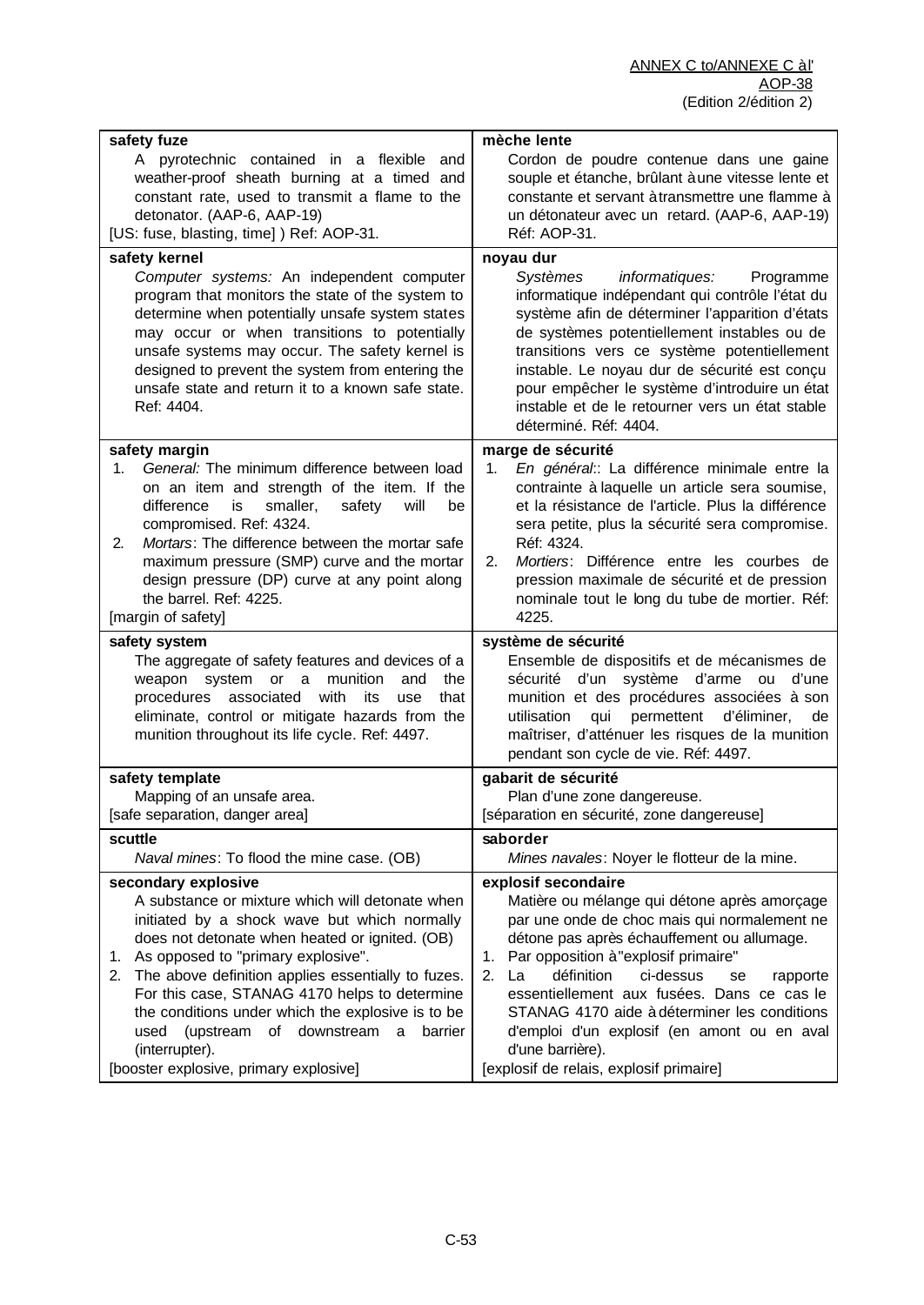| secured cargo munition<br>Any munition which is firmly attached to the<br>vehicle structure with or without anti-vibration<br>mounts or isolators, but which will be removed or<br>launched from the vehicle at some stage. This<br>carriage will be of relatively short duration<br>compared with installed munitions.<br>[loose cargo munition, installed munition]<br>Ref: AOP-34. | munition arrimée<br>Munition qui est fermement attachée à la<br>structure du véhicule avec ou sans cadres anti-<br>vibrations ou isolateurs, mais qui pourra être<br>désarrimée ou enlevée de son logement. Son<br>transport sera d'une durée relativement courte<br>comparée à celle des munitions installées à<br>demeure.<br>[munition non-arrimée, munition installée] |
|---------------------------------------------------------------------------------------------------------------------------------------------------------------------------------------------------------------------------------------------------------------------------------------------------------------------------------------------------------------------------------------|----------------------------------------------------------------------------------------------------------------------------------------------------------------------------------------------------------------------------------------------------------------------------------------------------------------------------------------------------------------------------|
|                                                                                                                                                                                                                                                                                                                                                                                       | Réf: AOP-34.                                                                                                                                                                                                                                                                                                                                                               |
| self disrupt<br>Safety<br>arming<br>device<br>$(SAD)$ :<br>and<br>The<br>intentionnally<br>functioning<br>of the<br><b>SAD</b><br>(or<br>secondary SAD) without necessarily sensing a<br>target, in order to operate a specific mechanism<br>with the purpose of breaking up the munition<br>without functioning the main charge. Ref: 4187.<br>self function                         | @<br>Texte français à définir.                                                                                                                                                                                                                                                                                                                                             |
| Safety and arming device (SAD): The deliberate<br>functioning of the SAD without necessarily<br>sensing a target, with the purpose of functioning<br>the main charge. Ref: 4187                                                                                                                                                                                                       | @<br>Texte français à définir.                                                                                                                                                                                                                                                                                                                                             |
| self-guided missile<br>Missile with an autonomous guidance system.<br>[missile, teleguided missile, "fire and forget"]                                                                                                                                                                                                                                                                | missile autoguidé<br>Missile avec un système guidage autonome.<br>[missile, missile téléguidé]                                                                                                                                                                                                                                                                             |
| semi-conductor bridge (SCB) initiator<br>An electro-explosive device containing a heavily<br>doped polysilicon bridge which, when subjected<br>to a pulse of electrical energy produces a plasma<br>discharge initiating an explosive with which it is<br>in contact.                                                                                                                 | dispositif électro-pyrotechnique à fil semi-<br>conducteur<br>Dispositif electro-pyrotechnique comprenant un<br>filament fortement revêtu de polysilicone qui<br>produit une décharge de pasma qui initie un<br>explosif avec lequel il est en contact.                                                                                                                    |
| [electro-explosive device] Ref: 4560.                                                                                                                                                                                                                                                                                                                                                 | [dispositif electro-pyrotechnique] Réf: 4560.                                                                                                                                                                                                                                                                                                                              |
| @<br>sensitiveness<br>Safety of an explosive or an explosive item:<br>A measure of the probability of being initiated by<br>a stimulus.<br>Alternative definition SG/2: A measure of the<br>ease with which an explosive may be ignited or<br>initiated by a prescribed stimulus.                                                                                                     | sensibilité (1)<br>$\omega$<br>Sécurité d'une matière explosive ou d'un élément<br>explosif: Mesure de la probabilité d'initiation par<br>un stimulus spécifié.<br>Définition alternative du SG/2:<br>Facilité avec<br>laquelle une matière explosive peut être mise à<br>feu ou amorcée par un stimulus prescrit.                                                         |
| Sensitiveness is an inverse measure of the safety of<br>explosive against accidental initiation, the<br>an<br>probability of being initiated by unintended events.<br>For the assessment of the sensitiveness of an<br>explosive or an explosive item, the no-fire threshold<br>is determined. [no-fire threshold, sensitivity]                                                       | Dans ce sens, la sensibilité est l'inverse de la<br>résistance prescrit, la probabilité d'initiation due à<br>un événement non projeté. Pour l'évaluation d'une<br>matière explosive ou un élément explosif, le seuil<br>de non-feu est déterminé. [réactivité*, seuil de non-<br>mise à feu ]                                                                             |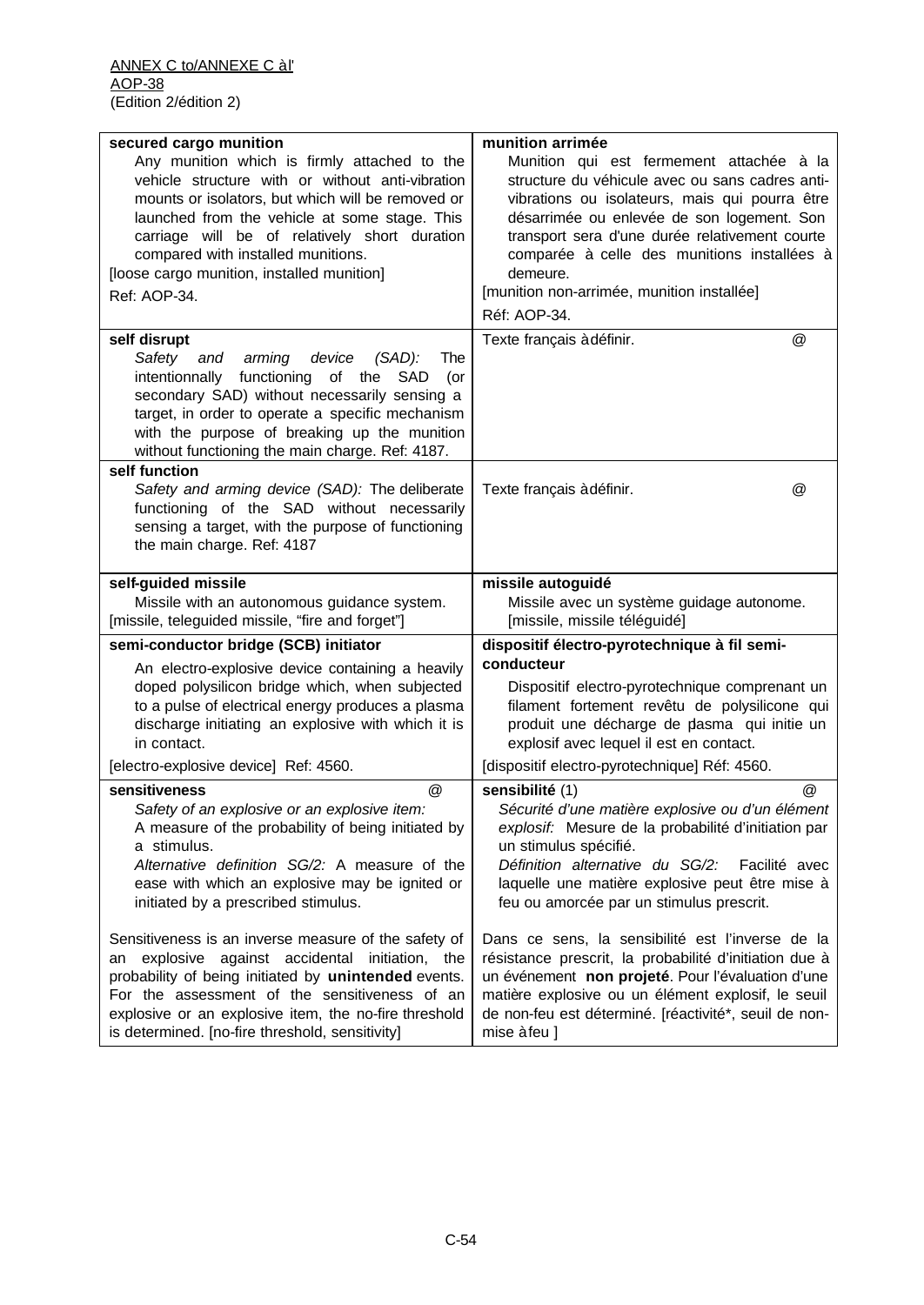| sensitivity<br>@                                                                                                                                                                                                                                                                                                                                                                                                                                                                                                             | sensibilité (2)<br>@                                                                                                                                                                                                                                                                                                                                                                                                                                                                                                                                                                                                  |
|------------------------------------------------------------------------------------------------------------------------------------------------------------------------------------------------------------------------------------------------------------------------------------------------------------------------------------------------------------------------------------------------------------------------------------------------------------------------------------------------------------------------------|-----------------------------------------------------------------------------------------------------------------------------------------------------------------------------------------------------------------------------------------------------------------------------------------------------------------------------------------------------------------------------------------------------------------------------------------------------------------------------------------------------------------------------------------------------------------------------------------------------------------------|
| Suitability for service, reliability: A measure of<br>stimulus<br>required<br>to cause<br>the<br>reliable<br>functioning of an explosive system in the design<br>mode.<br>1. Sensitivity is the probability of being initiated by<br>an intended action and a specified stimulus. For<br>the assessment, the all-fire level is determined.<br>The expression of the sensitivity towards these<br>2.<br>actions depends on the equipment and the<br>procedure (of the test). [sensitiveness, firing<br>level, all-fire level] | Aptitude au service, fiabilité: Mesure du stimulus<br>requis pour provoquer le fonctionnement fiable<br>d'un système explosif dans son mode de<br>conception.<br>1. Dans ce sens, la sensibilité est la probabilité<br>d'initiation due à un événement projeté. Pour<br>l'évaluation, le seuil de mise à feu est<br>déterminé.<br>2. L'expression de la sensibilité pour ces actions<br>dépend de l'appareillage et du mode opératoire<br>utilisés.<br>[niveau de mise à feu, seuil de mise à feu ]                                                                                                                   |
| sensor<br>A component or series of components designed to<br>detect and respond to a specific environment.<br>definition in AAP-6.<br>[environmental<br>Extensive<br>sensor*] Ref: 4187, AOP-31.                                                                                                                                                                                                                                                                                                                             | senseur<br>Composant ou série de composants destinés à<br>détecter un environnement spécifique et à y<br>réagir. Réf: 4187, AOP-31.<br>Définition plus détaillée dans l'AAP-6. [détecteur<br>d'environnement*, capteur*] Réf: 4187, AOP-31.                                                                                                                                                                                                                                                                                                                                                                           |
| service environment<br>The total set of all external natural and induced<br>conditions to which an item or a materiel is<br>expected to be exposed throughout its service life.<br>[environmental profile, life cycle, service life]                                                                                                                                                                                                                                                                                         | environnement propre au service<br>Ensemble de toutes les conditions extérieures,<br>d'origine naturelles ou artificielles, auxquelles un<br>article ou un matériel seront vraisemblablement<br>soumis pendant toute leur durée de vie de<br>service.<br>[environnement d'exploitation*, profil<br>d'environnement, cycle de vie, durée de vie en<br>service]                                                                                                                                                                                                                                                         |
| service life<br>The time during which materiel, in specified<br>storage conditions and when subsequently used in<br>specified operational and / or training<br>its<br>conditions, may be expected to remain safe and<br>serviceable.<br>The service life does not include the elimination from<br>service, e.g., disposal. [manufacture to target<br>sequence*, life cycle, storage life, operational life]                                                                                                                  | durée de vie en service<br>Période pendant laquelle un matériel, dans des<br>conditions de stockage spécifiées, et utilisée par<br>la suite dans des conditions opérationnelles et /<br>ou d'entraînement spécifiées, est supposé rester<br>sûre et apte au service.<br>La durée de vie en service ne comprend pas<br>l'élimination du service du matériel (mise au rebut).<br>[cycle de vie, durée de vie en stockage, durée de<br>vie opérationnelle]                                                                                                                                                               |
| service life cycle<br>A time-based description of the events and<br>environments<br>item<br>experiences<br>an<br>from<br>manufacture to final expenditures or removal from<br>the operational inventory, to include one or more<br>mission<br>profiles,<br>but<br>disposal<br>no<br>or<br>demilitarization.<br>The life cycle includes the service life cycle and the<br>end-of-life events, e.g., disposal. [manufacture to<br>target sequence*, life-profile (ARMP-1), service life,<br>environment]                       | cycle de vie en service<br>Description chronologique des événements et<br>conditions ambiantes auxquelles un article est<br>exposé depuis le moment de sa fabrication<br>moment<br>où<br>$-$ il<br>est<br>jusqu'au<br>totalement<br>consommé ou retiré de l'inventaire opérationnel;<br>ce cycle de vie comprend un ou plusieurs<br>profils de mission mais pas la destruction ni la<br>démilitarisation.<br>Le cycle de vie comprend le cycle de vie en service<br>ainsi que les événements de la fin de vie de service<br>(mise au rebut, etc.) [profil de vie (ARMP-1), durée<br>de vie en service, environnement] |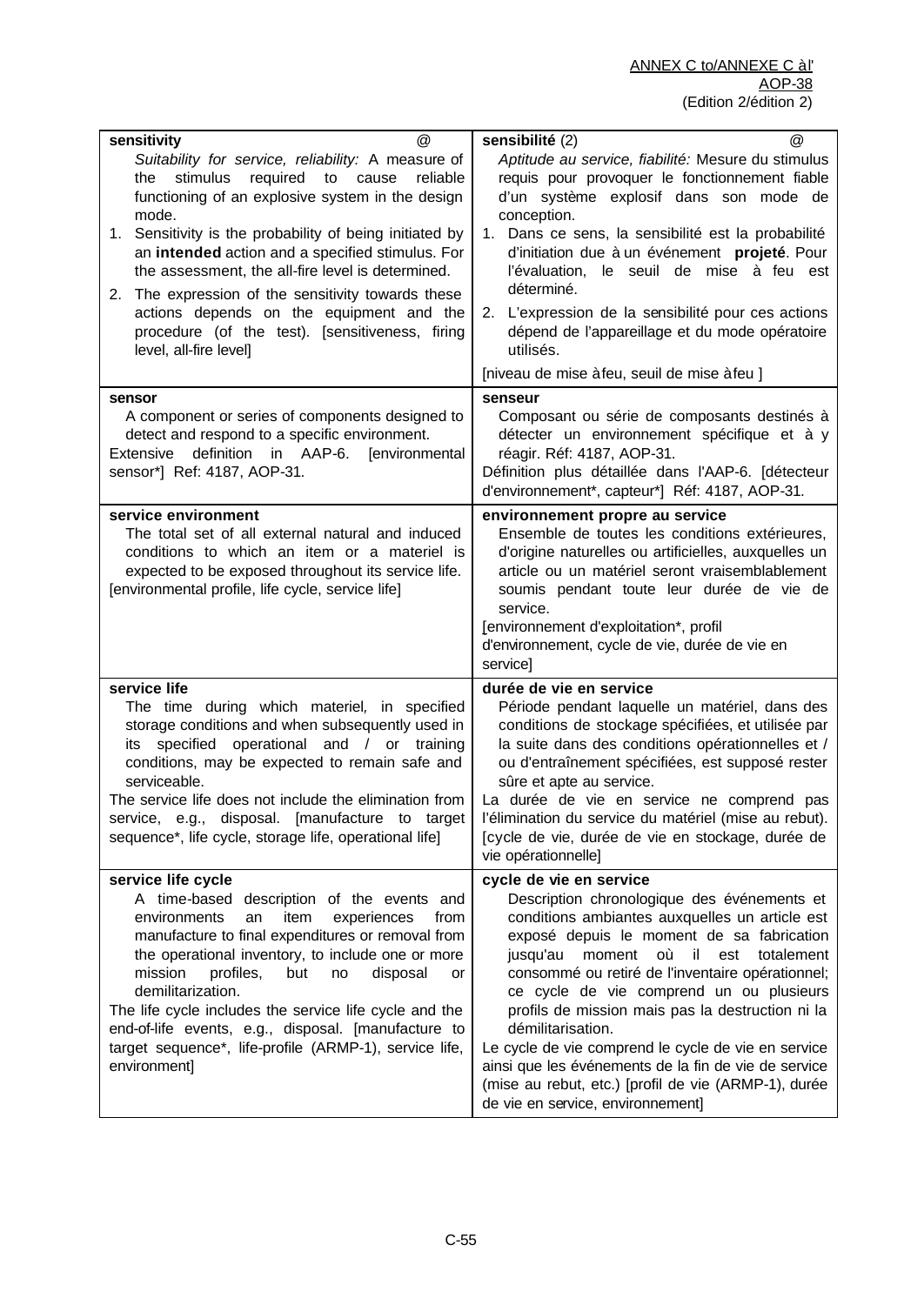| setter slots (holder, setting)<br>Those features of a fuze which interact with a<br>setter, either automatic or hand, to enable the<br>setting of the required mode of function.<br>[fuze setter] Ref: 2916.        | fentes des débouchoirs (de calage, de réglage)<br>Caractéristiques d'une fusée qui interviennent<br>dans l'action d'un débouchoir, soit automatique<br>ou à main, de façon à permettre le réglage du<br>mode de fonctionnement souhaité.<br>[débouchoir de fusée] Réf: 2916. |
|---------------------------------------------------------------------------------------------------------------------------------------------------------------------------------------------------------------------|------------------------------------------------------------------------------------------------------------------------------------------------------------------------------------------------------------------------------------------------------------------------------|
| shall<br>Provision that is mandatory.<br>[should]                                                                                                                                                                   | doit, doivent, il faut<br>Clause impérative.<br>[devrait, devraient, il faudrait]                                                                                                                                                                                            |
| shaped charge<br>A charge shaped so as to concentrate its<br>explosive force in a particular direction. (AAP-6)<br>[hollow charge]                                                                                  | charge formée<br>Charge ayant une forme de manière à<br>concentrer l'énergie de détonation dans une<br>direction particulière. (AAP-6)<br>[charge creuse]                                                                                                                    |
| shock<br>Mechanical environment: The transient dynamic<br>effect experienced by an object when a single<br>brief pulse of mechanical energy is imparted to it.<br>Ref: 2914, AECP-1, AECTP-400.                     | choc<br>Environnement mécanique: Effet dynamique<br>transitoire que subit un objet lorsqu'on lui<br>communique une impulsion brève et unique<br>d'énergie mécanique.<br>Réf: 2914, AECP-1, AECTP-400.                                                                        |
| shock excitation<br>Lightning: See STANAG 4236.                                                                                                                                                                     | décharge oscillatoire<br>Foudre: Voir STANAG 4236.                                                                                                                                                                                                                           |
| shock-to-detonation transition (SDT)<br>Phenomenon<br>the<br>transformation<br>οf<br>of a<br>mechanical shock into a detonation.<br>[deflagration-to-detonation transition, explosion-to-<br>detonation transition] | transition de choc en détonation (TCD)<br>Phénomène de transformation d'un<br>choc<br>mécanique en détonation.<br>[transition choc-détonation*, transformation<br>de<br>déflagration<br>détonation,<br>transformation<br>en<br>d'explosion en détonation]                    |
| shock tube<br>Flexible plastic tube of which the internal surface<br>is covered by a thin layer of explosive and<br>applied as a means of transmission in an<br>explosive train.<br>[detonating cord] Ref: AOP-31.  | tube choc<br>Tube plastique souple dont la surface interne<br>est couverte d'une mince couche d'explosif et<br>qui est utilisé comme moyen de transmission<br>dans une chaîne pyrotechnique.<br>[cordeau détonant] Réf: AOP-31.                                              |
| should<br>A provision that, although not mandatory, is<br>highly desirable or recommended.<br>[shall]                                                                                                               | devrait, devraient, il faudrait<br>Clause<br>obligatoire,<br>non<br>mais<br>vivement<br>souhaitable ou recommandée.<br>[doit, doivent, il faut]                                                                                                                              |
| single point failure<br>A system failure due to the inaction or incorrect<br>action of any individual feature of the design. Réf:<br>4497.                                                                          | défaillance - point unique<br>Défaillance du système de sécurité due à<br>l'inaction ou à une action incorrecte d'un seul<br>dispositif de conception. Réf: 4497.                                                                                                            |
| slapper detonator                                                                                                                                                                                                   | détonateur "slapper"                                                                                                                                                                                                                                                         |
| See "exploding foil initiator"                                                                                                                                                                                      | Voir "dispositif électro-pyrotechnique à élément<br>projeté".                                                                                                                                                                                                                |
| slow heating<br>See STANAG 4382 [cook-off]                                                                                                                                                                          | échauffement lent<br><b>STANAG</b><br>Voir<br>4382<br>[explosion<br>par<br>échauffement]                                                                                                                                                                                     |
| slurry<br>See "explosive slurry".                                                                                                                                                                                   | bouillie explosive                                                                                                                                                                                                                                                           |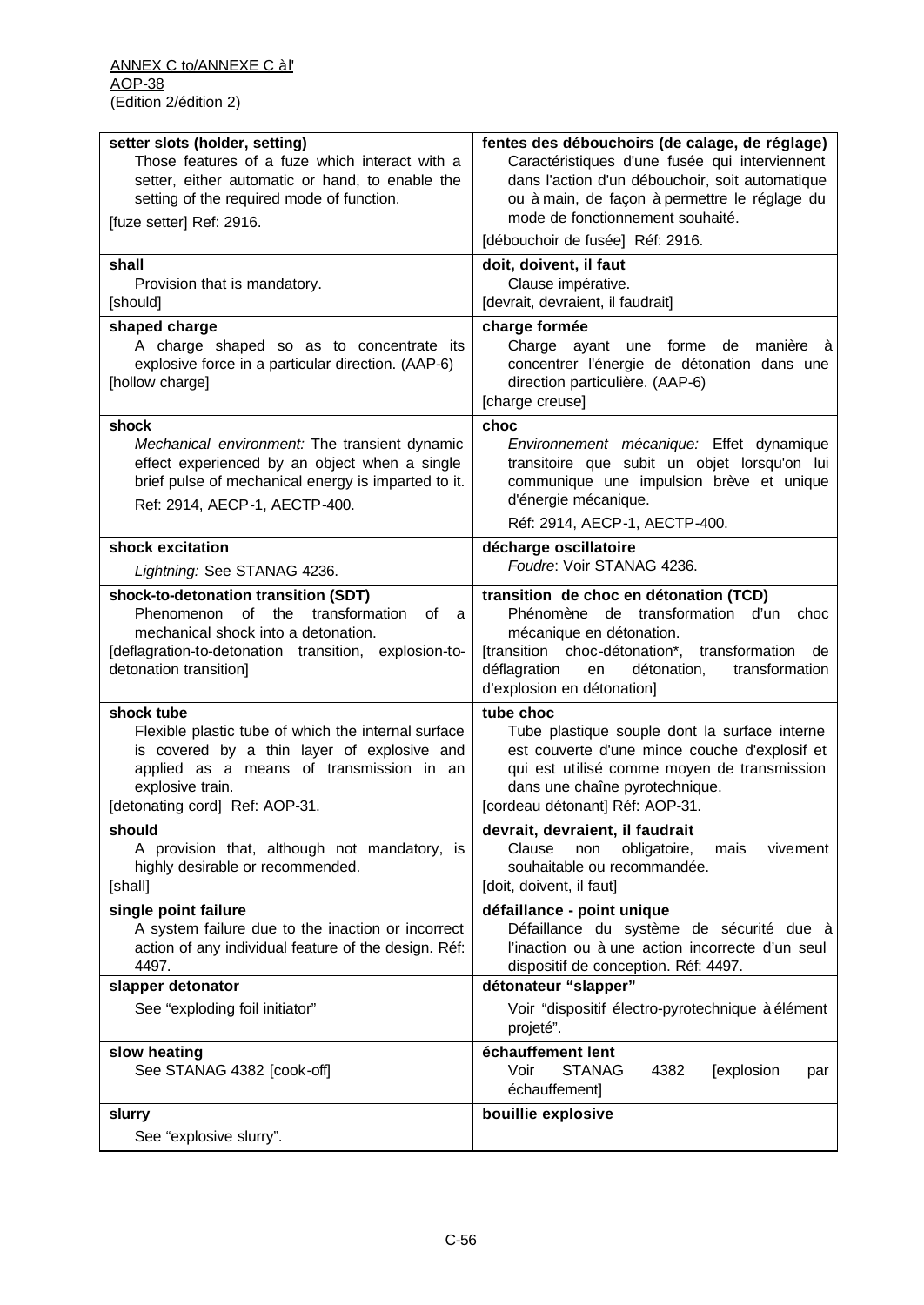| sneak circuit<br>An unexpected path or logic flow within a system<br>which, under<br>conditions, can initiate an<br>undesired function or inhibit a desired function.<br>The path may consist of hardware, software or<br>operator actions, or a combination of these.<br>Such circuits are not the result of hardware<br>failures, but are latent conditions inadvertently<br>designed into the system or coded into software<br>programs causing the system perform unwanted,<br>unintended actions.<br>Sneak situations may be caused by unexpected<br>paths, order of events, wrong indications or wrong<br>interpretation of observations (human failure). | circuit insidieux<br>Flux logique ou chemin inattendu dans un<br>système qui, sous es conditions, peut initier<br>fonction<br>indésirée<br>ou<br>inhiber<br>une<br>un<br>fonctionnement désiré. Ce chemin peut être<br>inclus dans le matériel informatique, le logiciel<br>des actions de l'opérateur, ou une<br>ou<br>combinaison de ces derniers. De tels circuits<br>ne sont pas le résultat de défauts de matériel<br>informatique,<br>mais<br>sont des<br>conditions<br>latentes, conçus de manière non désirée dans<br>le système ou codés dans le programme<br>logiciel causant un fonctionnement non voulu ou<br>des actions inattendues.<br>Des situations insidieuses peuvent être causées<br>par des cheminements ou une suite d'événements<br>inattendus, fausses indications ou mauvaises<br>interprétations d'observations (défaillance humaine). |
|-----------------------------------------------------------------------------------------------------------------------------------------------------------------------------------------------------------------------------------------------------------------------------------------------------------------------------------------------------------------------------------------------------------------------------------------------------------------------------------------------------------------------------------------------------------------------------------------------------------------------------------------------------------------|------------------------------------------------------------------------------------------------------------------------------------------------------------------------------------------------------------------------------------------------------------------------------------------------------------------------------------------------------------------------------------------------------------------------------------------------------------------------------------------------------------------------------------------------------------------------------------------------------------------------------------------------------------------------------------------------------------------------------------------------------------------------------------------------------------------------------------------------------------------|
| software<br>The non-hardware elements of a system which<br>include<br>computer<br>programming<br>operating<br>systems, programming languages, data bases<br>and associated documentation. These consist of<br>written or printed data, such as programs,<br>systems of programs, routines, and symbolic<br>essential<br>the<br>operation<br>languages,<br>to<br>of<br>computers<br>perform<br>specific<br>functions.<br>to<br>[firmware, hardware]<br>Ref: 4404, 4452, 4187, AOP-15.                                                                                                                                                                            | logiciel<br>Ensemble des éléments, autre que matériels<br>qui incluent les systèmes d'exploitation, les<br>langages de programmation, les bases de<br>données et la documentation associée. Il<br>comprend des données écrites ou imprimées,<br>telles que les programmes, les systèmes, les<br>routines et langages machine, nécessaires<br>pour effectuer des opérations informatisées qui<br>conduisent à l'amélioration des<br>fonctions<br>spécifiques.<br>[documentation industrielle, "hardware"]<br>Réf: 4404, 4452, 4187, AOP-15.                                                                                                                                                                                                                                                                                                                       |
| solar radiation<br>The infra-red, visible and ultraviolet radiation from<br>the sun.<br>Values for the spectral energy distribution of solar<br>radiation at sea level are given in STANAG 2895.                                                                                                                                                                                                                                                                                                                                                                                                                                                                | rayonnement solaire<br>Rayonnement infrarouge, visible et ultraviolet<br>émis par le soleil.<br>La répartition spectrale de l'énergie du rayonnement<br>solaire au niveau de la mer est présentée dans le<br><b>STANAG 2895.</b>                                                                                                                                                                                                                                                                                                                                                                                                                                                                                                                                                                                                                                 |
| solid gun propellant<br>Substance or mixture of substances, which is<br>required to burn in a controlled manner within a<br>gun combustion chamber producing hot gases<br>capable of propelling a projectile at high velocity.<br>Combustible cases may also be included as<br>they contribute to the overall energy.<br>Ref: 4170, AOP-26.                                                                                                                                                                                                                                                                                                                     | $^{\circledR}$<br>poudre pour armes<br>Matière ou mélange de matières qui doivent<br>brûler de façon contrôlée à l'intérieur d'une<br>chambre de combustion d'arme en produisant<br>des gaz chauds capables de propulser un<br>projectile<br>à grand vitesse. Les<br>douilles<br>combustibles<br>peuvent<br>également<br>être<br>concernées puisqu'ils contribuent à l'apport de<br>l'énergie totale.<br>Réf: 4170, AOP-26.                                                                                                                                                                                                                                                                                                                                                                                                                                      |
| solid rocket propellant<br>Substance or mixture of substances, which is<br>required to burn in a controlled manner within a<br>rocket motor producing hot gases which are<br>vented through a nozzle to propel the munition.<br>Ref: 4170.                                                                                                                                                                                                                                                                                                                                                                                                                      | propergol solide<br>Matière ou mélange de matières qui doivent<br>brûler de façon contrôlée à l'intérieur d'un<br>propulseur en produisant des gaz chauds qui<br>sont éjectés à travers une tuyère pour propulser<br>la munition. Réf: 4170.                                                                                                                                                                                                                                                                                                                                                                                                                                                                                                                                                                                                                     |
| space missile                                                                                                                                                                                                                                                                                                                                                                                                                                                                                                                                                                                                                                                   | fusée $(2)$<br>Missile spatial                                                                                                                                                                                                                                                                                                                                                                                                                                                                                                                                                                                                                                                                                                                                                                                                                                   |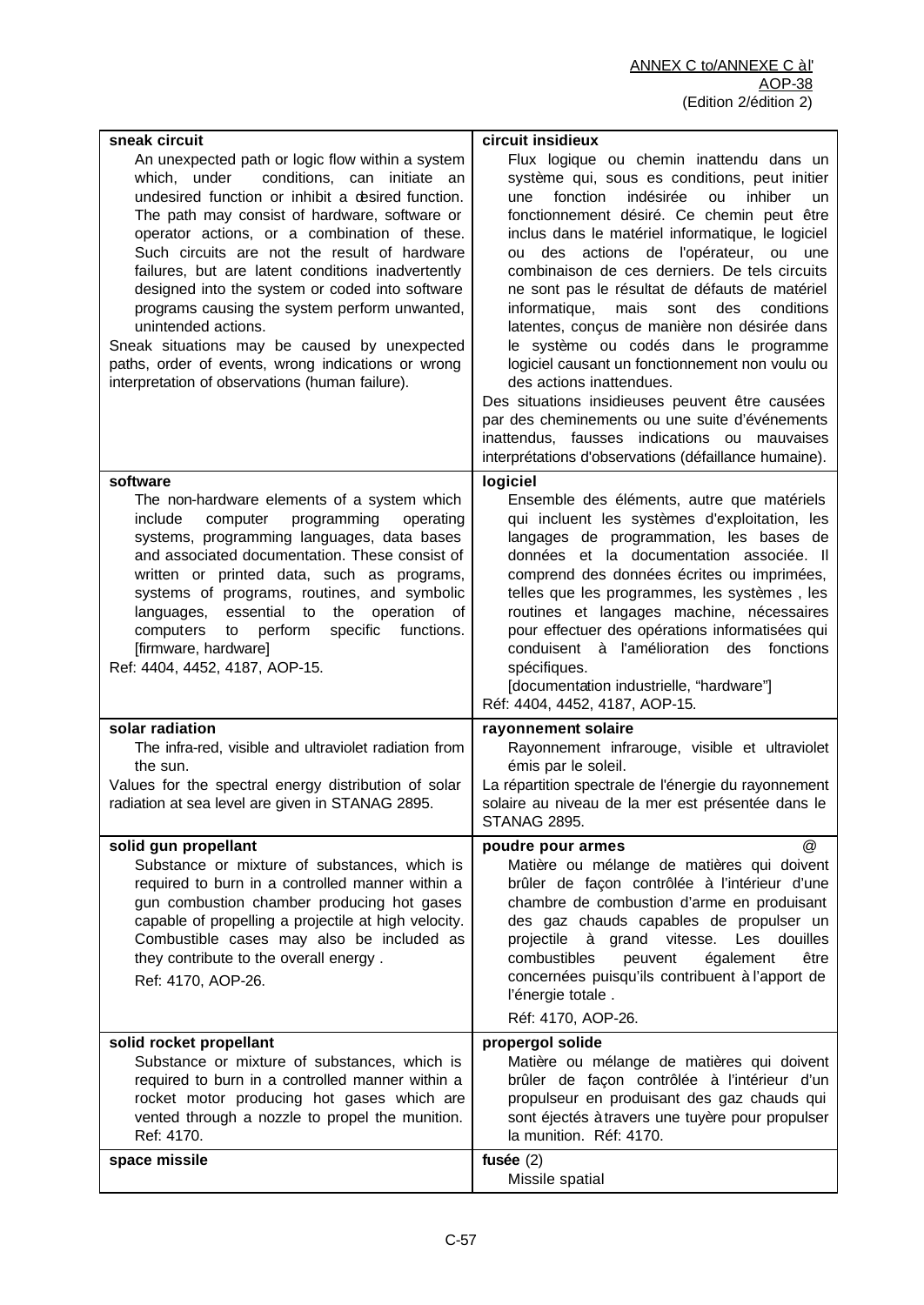| spin stabilized<br>Rotation is imparted about the longitudinal<br>projectile axis to ensure stability in flight.<br>[fin stabilized] Ref: 2916.                                                                                                                                                                                                                                 | stabilisé par rotation<br>Rotation appliquée sur l'axe longitudinal du<br>projectile de façon à assurer sa stabilité en vol.<br>[stabilisé par ailettes] Réf: 2916.                                                                                                                                                                                                                                                                   |
|---------------------------------------------------------------------------------------------------------------------------------------------------------------------------------------------------------------------------------------------------------------------------------------------------------------------------------------------------------------------------------|---------------------------------------------------------------------------------------------------------------------------------------------------------------------------------------------------------------------------------------------------------------------------------------------------------------------------------------------------------------------------------------------------------------------------------------|
| squib<br>A small electro-explosive device for producing a<br>rapid evolution of gas to power a mechanical<br>device or for igniting a pyrotechnic. (OB)<br>[primer, initiator]                                                                                                                                                                                                  | étoupille<br>Petit dispositif électro-pyrotechnique qui produit<br>une génération rapide de gaz afin d'activer un<br>dispositif mécanique ou pour allumer une<br>composition pyrotechnique.<br>[amorce, initiateur]                                                                                                                                                                                                                   |
| stand-off<br>The distance of a shaped charge from a target at<br>the instant of detonation. In general there is an<br>optimum value at which best performance is<br>achieved. (OB)<br>The definition in AAP-19 is not applicable for<br>munitions. Ref: AOP-31.                                                                                                                 | distance<br>de fonctionnement<br>distance<br>ou<br>d'action<br>Distance séparant une charge formée d'une<br>cible au moment de la détonation. En général, il<br>existe une valeur optimale assurant la meilleure<br>performance.<br>La définition de l'AAP-19 n'est pas applicable pour<br>les munitions. Ref: AOP-31.                                                                                                                |
| sterilization<br>A process that renders a munition permanently<br>incapable of being fired.<br>This means that, after specified events and time,<br>activating<br>of<br>energetic<br>materials<br>becomes<br>impossible, when the munition has served its useful<br>purpose or is no longer capable of functioning as<br>designed.<br>Ref: 4187, 4497, AOP-31. [neutralization] | stérilisation<br>Processus qui rend une munition définitivement<br>incapable d'être tirée.<br>Ceci implique que les matières énergétiques ne<br>peuvent plus être activées après des événements et<br>un délai spécifiés, après que la munition a servi sa<br>durée de vie en service ou qu'elle n'est plus en<br>mesure de remplir ses fonctions prévues.<br>Réf:<br>4187, 4497, AOP-31. [neutralisation]                            |
| stimulus<br>An energy input that may cause the function or<br>affect the safety and suitability characteristics of<br>a materiel.                                                                                                                                                                                                                                               | stimulus<br>Apport d'énergie qui<br>peut<br>provoquer<br>le<br>fonctionnement ou affecter la sécurité<br><b>ou</b><br>l'aptitude au service d'un matériel.                                                                                                                                                                                                                                                                            |
| storage<br>The deposit of munition in a covered or uncovered<br>enclosure, awaiting transportation to operational<br>theatres or direct use. Normally, the munition is<br>stacked, in its logistic package                                                                                                                                                                      | stockage<br>Le dépôt de munition dans une enceinte,<br>couverte ou non, en attendant le transport vers<br>opérationnelles<br>ou l'utilisation<br>zones<br>les<br>immédiat. Normalement, la munition est<br>empilée dans son emballage logistique.                                                                                                                                                                                     |
| storage and transit conditions<br>climatic<br>The<br>conditions,<br>particular<br>in<br>air<br>air<br>humidity,<br>temperature<br>and<br>inside<br>an<br>unventilated storage site under tarpaulin cover, or<br>in a closed vehicle, exposed to direct solar<br>radiation.<br>elucidation,<br>see STANAG 2895.<br>[logistic<br>For<br>configuration]                            | conditions de stockage et de transit<br>climatiques,<br>Conditions<br>en<br>particulier<br>la<br>température et l'humidité de l'air mesurées à<br>l'intérieur d'un abri temporaire de campagne non<br>aéré, par exemple sous une bâche ou à<br>l'intérieur d'un wagon de marchandises couvert,<br>et exposé au rayonnement solaire direct.<br>éclaircissement<br><b>STANAG</b><br>voir<br>2895.<br>Pour<br>[configuration logistique] |
| storage environment<br>The total set of all external natural and induced<br>conditions to which a materiel is exposed during<br>its storage life.<br>[environmental profile, life cycle, storage life]                                                                                                                                                                          | environnement de stockage<br>Ensemble de toutes les conditions physiques<br>et chimiques auxquelles un matériel est exposé<br>pendant sa vie de stockage.<br>[environnement<br>d'exploitation*,<br>profil<br>d'environnement, cycle de vie, durée de vie en<br>service]                                                                                                                                                               |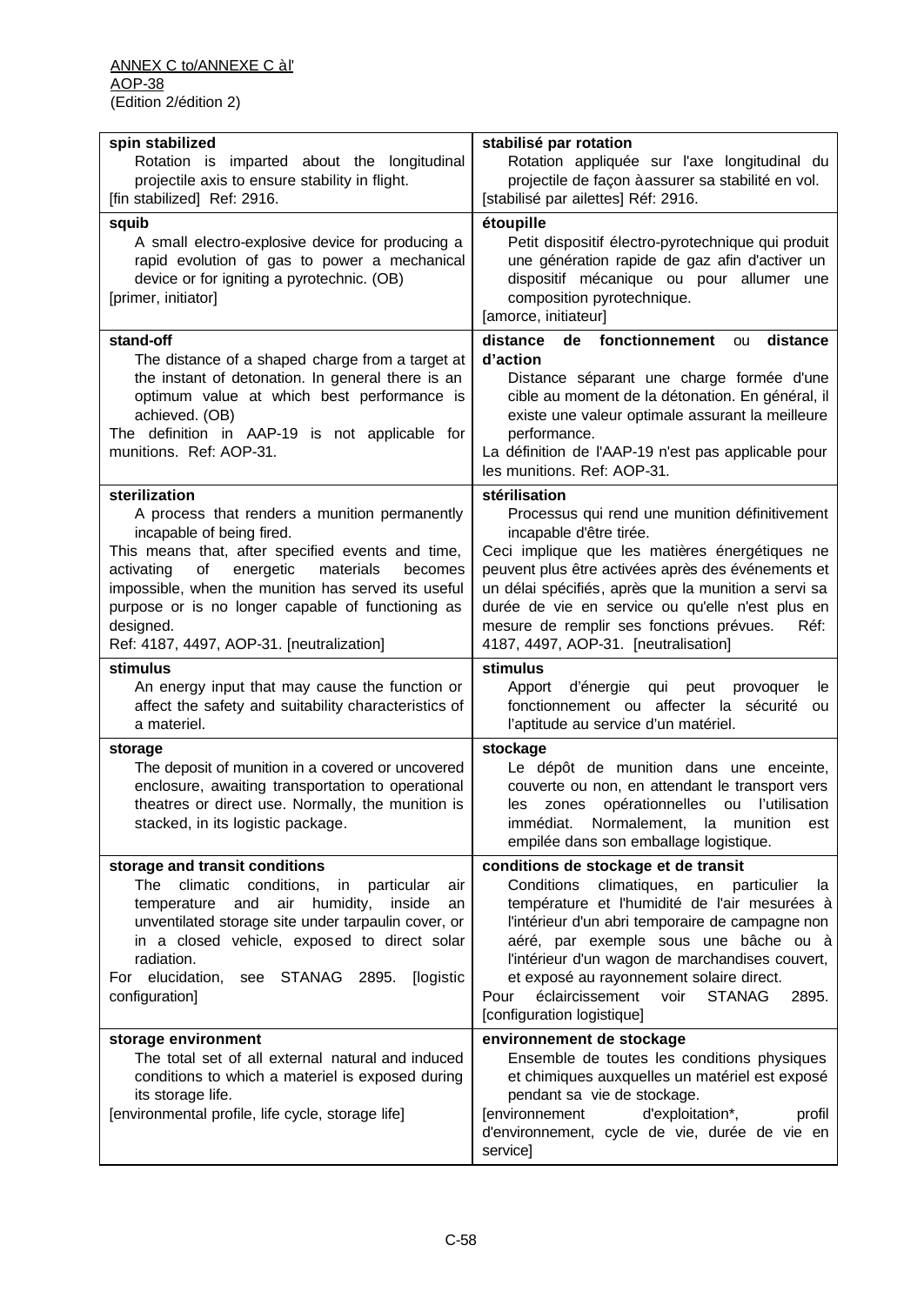| storage life<br>The time for which an item of supply, including<br>explosives, given specific storage conditions,<br>may be expected to remain serviceable and safe.<br>$(AAP-6)$<br>[service life, operational life, life cycle, storage and<br>transit conditions] | durée de vie en stockage<br>pendant<br>Durée<br>laquelle<br>article<br>un<br>d'approvisionnement - y compris les matières et<br>produits explosifs - dans des conditions de<br>stockage spécifiées, est supposé rester sûr et<br>apte au service. (AAP-6)<br>[durée de vie en service, durée<br>de vie<br>opérationnelle, cycle de vie, conditions de stockage<br>et de transit] |
|----------------------------------------------------------------------------------------------------------------------------------------------------------------------------------------------------------------------------------------------------------------------|----------------------------------------------------------------------------------------------------------------------------------------------------------------------------------------------------------------------------------------------------------------------------------------------------------------------------------------------------------------------------------|
| stored energy<br>Latent energy within a (sub) system which, when<br>triggered, is released to perform a function.<br>Examples are: springs under load, batteries, charged<br>capacitors, compressed gas devices and explosive<br>actuators. Ref: 4187.               | énergie emmagasinée<br>Energie<br>latente<br>contenue<br>dans<br>un<br>(sous) système, qui, sur commande, est libérée<br>pour l'exécution d'une fonction.<br>Des exemples sont: des ressorts bandés, des<br>des condensateurs<br>batteries,<br>chargés,<br>des<br>dispositifs à gaz comprimé et des déclencheurs<br>d'explosifs. Réf: 4187.                                      |
| strain rate                                                                                                                                                                                                                                                          | - Essais matières explosives:                                                                                                                                                                                                                                                                                                                                                    |
| Testing explosive: See STANAG 4443.                                                                                                                                                                                                                                  | Voir STANAG 4443.<br>$^{\textregistered}$                                                                                                                                                                                                                                                                                                                                        |
| streamer                                                                                                                                                                                                                                                             | traceur                                                                                                                                                                                                                                                                                                                                                                          |
| Lightning: See STANAGs 4236 and 4327                                                                                                                                                                                                                                 | Foudre: Voir les STANAG 4236 et 4327.                                                                                                                                                                                                                                                                                                                                            |
| strike                                                                                                                                                                                                                                                               | coup de foudre                                                                                                                                                                                                                                                                                                                                                                   |
| Lightning: A lightning discharge which interacts                                                                                                                                                                                                                     | Foudre: Décharge qui interagit avec le matériel                                                                                                                                                                                                                                                                                                                                  |
| with the materiel which becomes a part of the                                                                                                                                                                                                                        | qui devient une partie du canal de décharge.                                                                                                                                                                                                                                                                                                                                     |
| discharge channel. Ref: 4236.                                                                                                                                                                                                                                        | Réf: 4236.                                                                                                                                                                                                                                                                                                                                                                       |
| stroke                                                                                                                                                                                                                                                               | coup en retour                                                                                                                                                                                                                                                                                                                                                                   |
| Lightning: See STANAG 4236.                                                                                                                                                                                                                                          | Foudre: Voir STANAG 4236.                                                                                                                                                                                                                                                                                                                                                        |
| strong data typing                                                                                                                                                                                                                                                   | : Voir STANAG 4404                                                                                                                                                                                                                                                                                                                                                               |
| See STANAG 4404.                                                                                                                                                                                                                                                     | @                                                                                                                                                                                                                                                                                                                                                                                |
| subsequent strokes                                                                                                                                                                                                                                                   | coups en retour secondaires                                                                                                                                                                                                                                                                                                                                                      |
| Lightning: See STANAG 4236.                                                                                                                                                                                                                                          | Foudre: Voir STANAG 4236.                                                                                                                                                                                                                                                                                                                                                        |
| sub-system                                                                                                                                                                                                                                                           | sous-système                                                                                                                                                                                                                                                                                                                                                                     |
| A major sub-division of a system that performs                                                                                                                                                                                                                       | Sous-ensemble d'un système remplissant une                                                                                                                                                                                                                                                                                                                                       |
| one or more specified functions in the overall                                                                                                                                                                                                                       | ou plusieurs fonctions spécifiées dans le                                                                                                                                                                                                                                                                                                                                        |
| functioning of that system. (OB)                                                                                                                                                                                                                                     | fonctionnement global du système.                                                                                                                                                                                                                                                                                                                                                |
| suitability for service                                                                                                                                                                                                                                              | aptitude au service                                                                                                                                                                                                                                                                                                                                                              |
| See "safety and suitability for service"                                                                                                                                                                                                                             | Voir "sécurité et aptitude au service".                                                                                                                                                                                                                                                                                                                                          |
| [reliability, safety]                                                                                                                                                                                                                                                | [fiabilité, sécurité]                                                                                                                                                                                                                                                                                                                                                            |
| surface-launched munition (SLM)                                                                                                                                                                                                                                      | munition à lanceur de surface (MLS)                                                                                                                                                                                                                                                                                                                                              |
| Any munition containing explosives which is                                                                                                                                                                                                                          | Toute munition qui contient des substances                                                                                                                                                                                                                                                                                                                                       |
| launched from the ground or sea surface.                                                                                                                                                                                                                             | explosives, qui est lancée de la surface de la                                                                                                                                                                                                                                                                                                                                   |
| Ref: 4337.                                                                                                                                                                                                                                                           | terre ou de la mer. Réf: 4337.                                                                                                                                                                                                                                                                                                                                                   |
| surroundings<br>See "environment 2".                                                                                                                                                                                                                                 | Voir "environnement 2".                                                                                                                                                                                                                                                                                                                                                          |
| swept stroke                                                                                                                                                                                                                                                         | foudre balayante                                                                                                                                                                                                                                                                                                                                                                 |
| Lightning: See STANAG 4236.                                                                                                                                                                                                                                          | Foudre: Voir STANAG 4236.                                                                                                                                                                                                                                                                                                                                                        |
| sympathetic detonation                                                                                                                                                                                                                                               | détonation par influence                                                                                                                                                                                                                                                                                                                                                         |
| Detonation of a charge by exploding another                                                                                                                                                                                                                          | Détonation d'une charge obtenue par celle d'une                                                                                                                                                                                                                                                                                                                                  |
| charge adjacent to it. (AAP-6; AAP-19)                                                                                                                                                                                                                               | charge proche. (AAP-6; AAP-19)                                                                                                                                                                                                                                                                                                                                                   |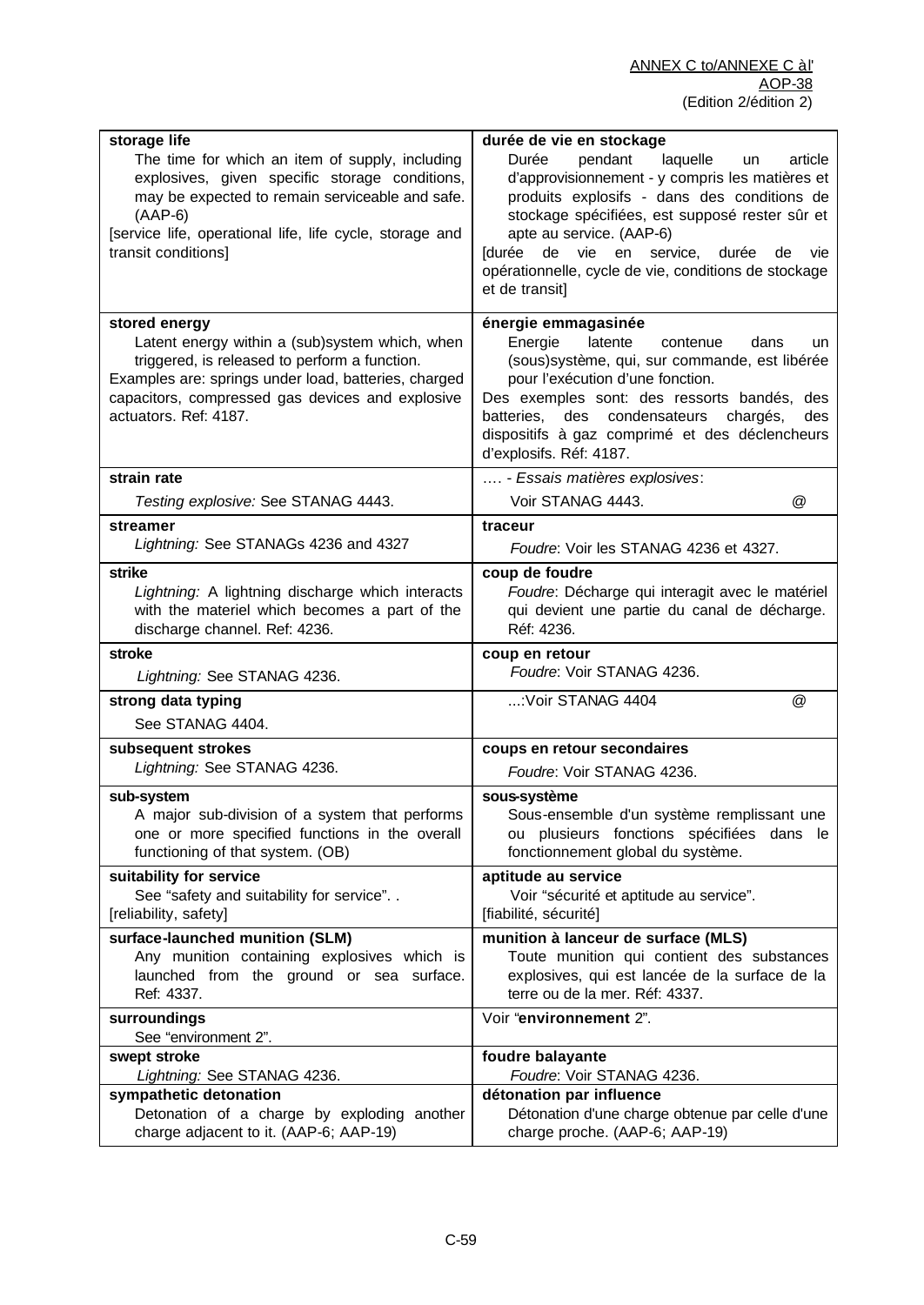| sympathetic reaction<br>Explosive reaction of a munition by exploding<br>another munition adjacent to it. Ref: 4396.                                                                                                                                                                              | réaction par influence<br>Réaction explosive d'une munition obtenue par<br>explosion d'une munition proche.<br>Réf: 4396.                                                                                                                                                                                                                                            |
|---------------------------------------------------------------------------------------------------------------------------------------------------------------------------------------------------------------------------------------------------------------------------------------------------|----------------------------------------------------------------------------------------------------------------------------------------------------------------------------------------------------------------------------------------------------------------------------------------------------------------------------------------------------------------------|
| system<br>combination<br>of<br>complete<br>operating<br>A<br>equipments, assemblies, components, parts or<br>including<br>software<br>accessories,<br>and<br>man/machine interfaces, integrated to perform a<br>specific operational function. (OB)                                               | système<br>Ensemble d'équipements, de structures, de<br>composants, de pièces ou d'accessoires<br>complets et opérationnels, y compris les<br>logiciels et les interfaces homme-machine,<br>fonctions<br>intégrés<br>pour<br>remplir<br>des<br>opérationnelles spécifiées.                                                                                           |
| system design pressure (System DP)<br>The value of Cannon design pressure (DP) or<br>Projectile DP (whichever is the lower) for a<br>specified system. Ref: 4110, 4224, 4493.                                                                                                                     | pression nominale du système<br>Valeur de la pression nominale la plus basse,<br>soit du canon, soit du projectile, pour un<br>système spécifié. Réf: 4110, 4224, 4493.                                                                                                                                                                                              |
| system safety device<br>Remote controlled firing/fuzing systems: A<br>device which, once the system is switched on,<br>can accept and process sensor information and<br>prevents unintentional signals being passed to<br>the initiator.<br>[safety feature] Ref: AOP-31                          | dispositif de sécurité système<br>Systèmes de mise à feu télécommandés:<br>Dispositif qui, une fois le système enclenché,<br>est capable de recevoir et traiter l'information<br>reçue d'un capteur et d'empêcher le passage<br>non intentionnel de signaux vers l'initiateur.<br>[dispositif de sécurité] Réf: AOP-31.                                              |
| system safety program<br>The combined tasks and activities of system<br>safety management and system engineering<br>implemented by acquisition project managers.<br>Ref: 4497.                                                                                                                    | programme de sécurité du système<br>Tâches et activités combinées de gestion de<br>sécurité du système et d'étude du système<br>mises en oeuvre par les gestionnaires du projet<br>d'acquisition. Réf: 4497.                                                                                                                                                         |
| temperature coefficient<br>Propulsion (sub)systems: The variation per °C<br>with respect to chamber pressure or muzzle<br>velocity, as specified.<br>Temperature coefficients should be specified in<br>terms of temperature range between LFT and UFT.<br>Ref: 4224, 4493.                       | coefficient de température<br>(Sous) systèmes de propulsion: Variation par °C<br>relative à la pression de chambre ou la vitesse<br>initiale.<br>A spécifier en termes de gamme de température<br>entre la LFT et l'UFT. Réf: 4224, 4493.                                                                                                                            |
| test configuration<br>A detailed description of the test item state, e.g.,<br>package mode or unpackaged, operating or not,<br>interfaces, environmental conditioning, interfaces<br>associated<br>equipment,<br>with<br>fixation<br>and<br>orientation on test equipment, measurement<br>points. | configuration d'essais<br>Description détaillée de l'état de l'échantillon<br>d'essai, par exemple le mode d'emballage<br>(conditionnement. ou sans emballage,<br>en<br>opération ou non, interfaces, conditions de<br>l'environnement,<br>interfaces<br>avec<br>les<br>équipements associés, fixation et orientation<br>sur l'équipement d'essai, points de mesure. |
| test directive<br>In staff requirements: A documented set of<br>requirements including a requirement to conduct<br>tests and the objectives of the tests.                                                                                                                                         | directive d'essais<br>Dans les exigences de l'état major. Un dossier<br>d'exigences qui comprend une exigence<br>d'exécuter des essais et les objectifs des<br>essais.                                                                                                                                                                                               |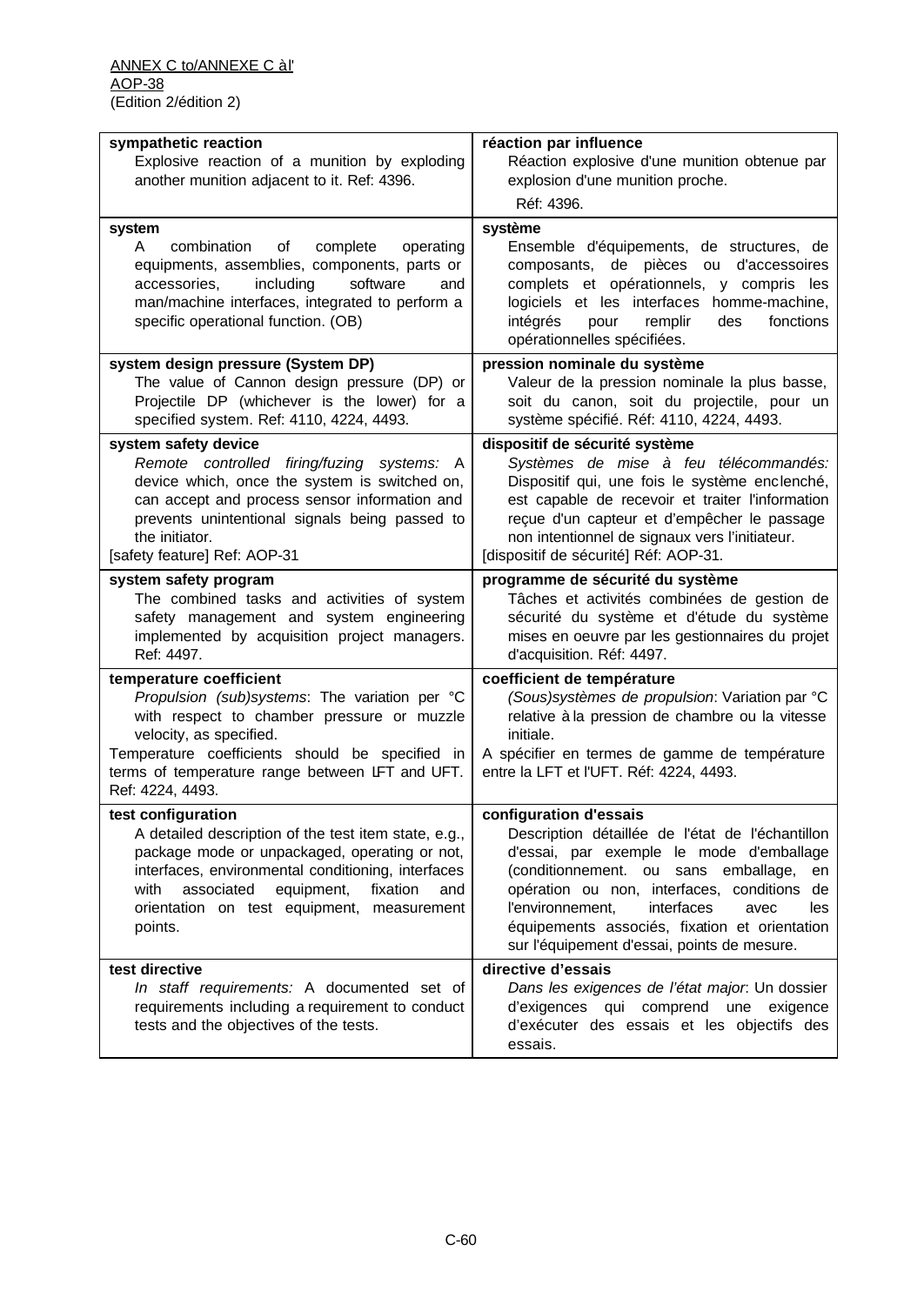| test method<br>A document describing the requirements for the<br>execution of a type of test and its objectives. It<br>comprises modes of execution, sequences,<br>parameters, configurations, equipment,<br>data<br>collection and treatment, and eventually criteria<br>for acceptance with regard to the objectives of<br>the test.<br>Test methods are used as reference documents<br>1.<br>in a test plan.<br>2. AC/310 and other NATO publications of test<br>methods are in STANAGs and APs.<br>[test<br>procedure*, test plan, test parameter]                                                                                            | procédure d'essais<br>Document qui décrit les exigences<br>pour<br>d'un type d'essais et de ses<br>l'exécution<br>Elle<br>objectifs.<br>comprend<br>les<br>modes<br>d'exécution, les séquences, les paramètres,<br>les configurations, l'équipement, la collection et<br>le traitement des données, et éventuellement<br>les critères pour l'acceptation par rapport aux<br>objectifs de l'essai.<br>1. Les procédures d'essais sont utilisés comme<br>documents de référence dans un plan d'essais.<br>2. Les procédures d'essais de l'OTAN sont<br>publiées comme STANAG ou AP.<br>[méthode d'essais*, paramètre d'essais]                                                                                 |
|---------------------------------------------------------------------------------------------------------------------------------------------------------------------------------------------------------------------------------------------------------------------------------------------------------------------------------------------------------------------------------------------------------------------------------------------------------------------------------------------------------------------------------------------------------------------------------------------------------------------------------------------------|--------------------------------------------------------------------------------------------------------------------------------------------------------------------------------------------------------------------------------------------------------------------------------------------------------------------------------------------------------------------------------------------------------------------------------------------------------------------------------------------------------------------------------------------------------------------------------------------------------------------------------------------------------------------------------------------------------------|
| test parameter<br>In a test plan or a test method: A property which<br>permits variation of the test configuration,<br>severity or procedure.<br>Since selection of test parameters can change the<br>controlled environment or otherwise influence results,<br>each variation and each severity of the test<br>parameters shall be specified in the test plan or the<br>test method.<br>[test plan, test method].                                                                                                                                                                                                                                | paramètre d'essais<br>Dans un plan ou une procédure d'essais: Une<br>propriété qui permet une variation de la<br>configuration de l'essai, la sévérité ou le choix<br>et/ou la quantité des échantillons à tester.<br>Puisque la sélection des paramètres d'essais peut<br>changer lenvironnement à appliquer, ou autrement<br>influencer les résultats, chaque variation et chaque<br>sévérité des paramètres d'essais doivent être<br>spécifiées dans le plan ou la procédure d'essais.<br>[plan d'essais, procédure d'essais]                                                                                                                                                                             |
| test plan<br>A document describing the tests to be executed,<br>required to meet the objectives defined in the test<br>Included<br>identification<br>directives.<br>are:<br>and<br>quantities of the munition to be tested, reference<br>to or description of the test methods, the test<br>sequences, the values of the test parameters<br>(severities), personnel and equipment needed,<br>procedures for disposal of explosive remainders,<br>data collection and treatment, and the criteria to<br>meet the requirements.<br>Usually, the test plan is established by a project<br>manager.<br>[test directive, test parameter, test method.] | plan d'essais<br>Document qui décrit les essais à exécuter, qui<br>sont nécessaires pour satisfaire les objectifs<br>définis dans la directive d'essais. Y sont<br>compris: l'identification et les quantités de la<br>munition<br>à éprouver,<br>les références<br>ou<br>des procédures d'essais,<br>descriptions<br>les<br>essais, les valeurs<br>séquences<br>des<br>des<br>paramètres d'essais, les procédures pour la<br>mise au rebut des restes explosifs, la collecte<br>et le traitement des données et les critères<br>pour satisfaire les exigences.<br>Normalement, le plan d'essai est établi par le<br>directeur du projet.<br>[directive d'essais, paramètre d'essais, procédure<br>d'essais] |
| test sequence<br>The description of the progressed series of tests<br>as a part of a trial or a test program, to be<br>executed subsequently on a test specimen.                                                                                                                                                                                                                                                                                                                                                                                                                                                                                  | séquence d'essais<br>Description d'une série d'essais<br>exécutés,<br>faisant partie d'une campagne<br>d'un<br>ou<br>programme d'essais, auxquels un spécimen<br>d'essais doit être soumis.                                                                                                                                                                                                                                                                                                                                                                                                                                                                                                                  |
| test severity<br>The level of the test parameters to which the test<br>item is be submitted.                                                                                                                                                                                                                                                                                                                                                                                                                                                                                                                                                      | sévérité d'essai<br>Le niveau des paramètres d'essais auquel le<br>spécimen à tester est soumis.                                                                                                                                                                                                                                                                                                                                                                                                                                                                                                                                                                                                             |
| test validation<br>Acceptance of the execution of the test in<br>accordance with the test plan and the suitability<br>to satisfy the test objectives.<br>[valid test, invalid test]                                                                                                                                                                                                                                                                                                                                                                                                                                                               | validation d'un essai<br>l'exécution<br>Acceptation<br>de<br>l'essai<br>de<br>conformément au plan d'essai et à l'aptitude<br>pour répondre aux objectifs de l'essai.<br>[essai validé, essai non-validé]                                                                                                                                                                                                                                                                                                                                                                                                                                                                                                    |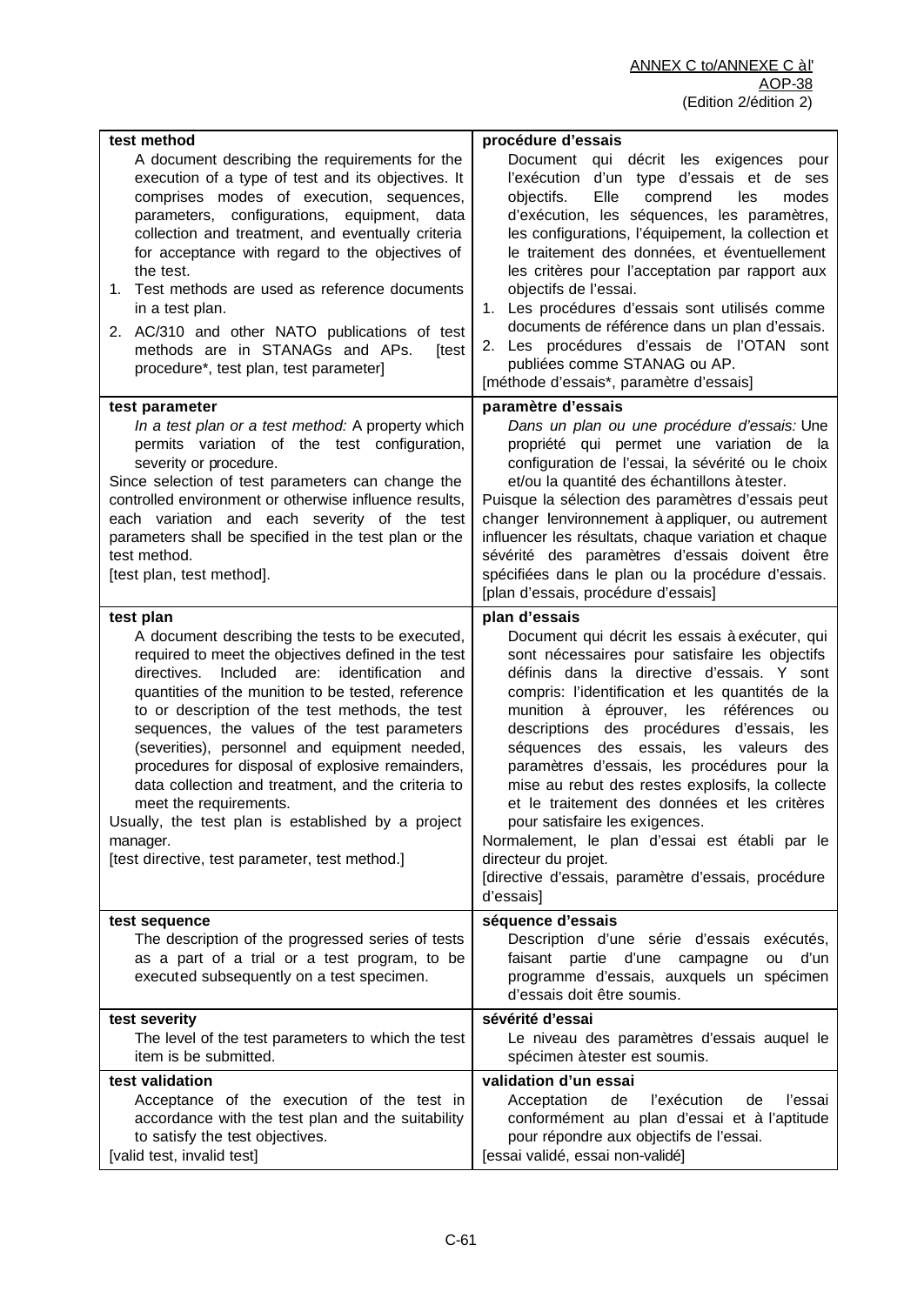| thermal spark                                                                                                                                                                                                                                                                                                                                                                                                                                    | étincelle thermique                                                                                                                                                                                                                                                                                                                                                                                                                                                                         |
|--------------------------------------------------------------------------------------------------------------------------------------------------------------------------------------------------------------------------------------------------------------------------------------------------------------------------------------------------------------------------------------------------------------------------------------------------|---------------------------------------------------------------------------------------------------------------------------------------------------------------------------------------------------------------------------------------------------------------------------------------------------------------------------------------------------------------------------------------------------------------------------------------------------------------------------------------------|
| Electric phenomenon: Incandescent material,<br>produced when a very high current is forced to<br>cross a joint between two conducting materials,<br>which have imperfect mating between their<br>surfaces. Ref: 4327.                                                                                                                                                                                                                            | Phénomène<br>électrique:<br>Le<br>matériau<br>incandescent qui est produit quand un courant<br>très fort est contraint de traverser un joint entre<br>deux matériaux conducteurs dont les surfaces<br>se raccordent mal. Réf: 4327.                                                                                                                                                                                                                                                         |
| thermal time constant                                                                                                                                                                                                                                                                                                                                                                                                                            | constante de temps thermique                                                                                                                                                                                                                                                                                                                                                                                                                                                                |
| Electro-explosive<br>devices:<br>The<br>time<br>the<br>bridgewire, the film or the conductive composition<br>reach 63% of the<br>takes to<br>equilibrium<br>temperature when a specified constant power is<br>applied to the terminals of the electro-explosive<br>device.                                                                                                                                                                       | Dispositifs électro-pyrotechniques: Délai pour<br>un fil chaud, un film ou une composition<br>atteindre<br>63%<br>conductrice<br>pour<br>de<br>sa<br>température d'équilibre, quand une puissance<br>spécifiée<br>est<br>constante<br>appliquée<br>aux<br>électrodes du dispositif électro-pyrotechnique.                                                                                                                                                                                   |
| threat<br>phenomenon<br>-environmental force<br>Any<br>or                                                                                                                                                                                                                                                                                                                                                                                        | menace<br>Tout phénomène - de l'environnement ou effet                                                                                                                                                                                                                                                                                                                                                                                                                                      |
| intrinsic effect- having the potential to induce an<br>adverse effect in the munition compromising its<br>safety or its suitability for service.<br>It is<br>characterized by its nature, severity or probability<br>of occurrence. Examples are fire and bullet or<br>fragment impact. [hazard] Ref: 4439.                                                                                                                                      | intrinsèque- qui a le potentiel de provoquer un<br>effet dans la munition qui compromet sa<br>sécurité ou son aptitude au service. Elle est<br>caractérisée par sa nature, sa sévérité ou la<br>probabilité de l'événement. Des exemples sont<br>l'incendie, l'impact par balle, par des éclats, ou<br>par des fragments. [danger] Réf: 4439.                                                                                                                                               |
| threat analysis                                                                                                                                                                                                                                                                                                                                                                                                                                  | analyse de menaces                                                                                                                                                                                                                                                                                                                                                                                                                                                                          |
| See "munition threat analysis".                                                                                                                                                                                                                                                                                                                                                                                                                  | Voir "analyse des menaces pour munitions".                                                                                                                                                                                                                                                                                                                                                                                                                                                  |
| threat hazard assessment (THA)<br>evaluation of the munition life<br>An<br>cycle<br>environmental profile to determine the threats and<br>hazards to which the munition may be exposed.<br>The assessment includes threats posed by<br>friendly munitions, enemy munitions, accidents<br>and handling. The assessment shall be based on<br>analytical or empirical data to the extent<br>possible.<br>[threat, insensitive munitions] Ref: 4439. | évaluation des risques des menaces<br>profils<br>Evaluation<br>des<br>des<br>cycles<br>d'environnement de la vie de la munition pour<br>déterminer les menaces et risques auxquels la<br>munition peut être exposée. L'évaluation inclut<br>les menaces engendrées par les munitions<br>amies,<br>ennemies,<br>les<br>accidents<br>et<br>la<br>manipulation. L'évaluation devra être basée le<br>plus possible, sur les données empiriques ou<br>analytiques.<br>[menace, MURAT] Réf: 4439. |
| time fuze                                                                                                                                                                                                                                                                                                                                                                                                                                        | fusée chronométrique                                                                                                                                                                                                                                                                                                                                                                                                                                                                        |
| A fuze designed to initiate a munition at a<br>desired time after launch, release, drop, impact<br>or emplacement. The time is generally set just<br>prior to use. The timing function may be<br>mechanical,<br>electronical,<br>performed<br>by<br>pyrotechnic or other clockwork.<br>[fuzing system, mechanical time fuze] Ref: 4326.                                                                                                          | Fusée conçue pour initier une munition à un<br>moment désiré après lancement, relâche,<br>impact<br>positionnement.<br>chute,<br>ou<br>Normalement, la durée est réglée juste avant<br>utilisation. La fonction d'écoulement de temps<br>chronométrage<br>réalisée<br>par<br>peut<br>être<br>mécanique, électronique, pyrotechnique ou<br>[système<br>de<br>fusée,<br>autre.<br>fusée<br>chronométrique] Réf: 4326.                                                                         |
| time to reach peak                                                                                                                                                                                                                                                                                                                                                                                                                               | temps pour atteindre la crête                                                                                                                                                                                                                                                                                                                                                                                                                                                               |
|                                                                                                                                                                                                                                                                                                                                                                                                                                                  |                                                                                                                                                                                                                                                                                                                                                                                                                                                                                             |
| Lightning: See STANAGs 4236 and 4327                                                                                                                                                                                                                                                                                                                                                                                                             | Foudre: Voir les STANAG 4236 et 4327.                                                                                                                                                                                                                                                                                                                                                                                                                                                       |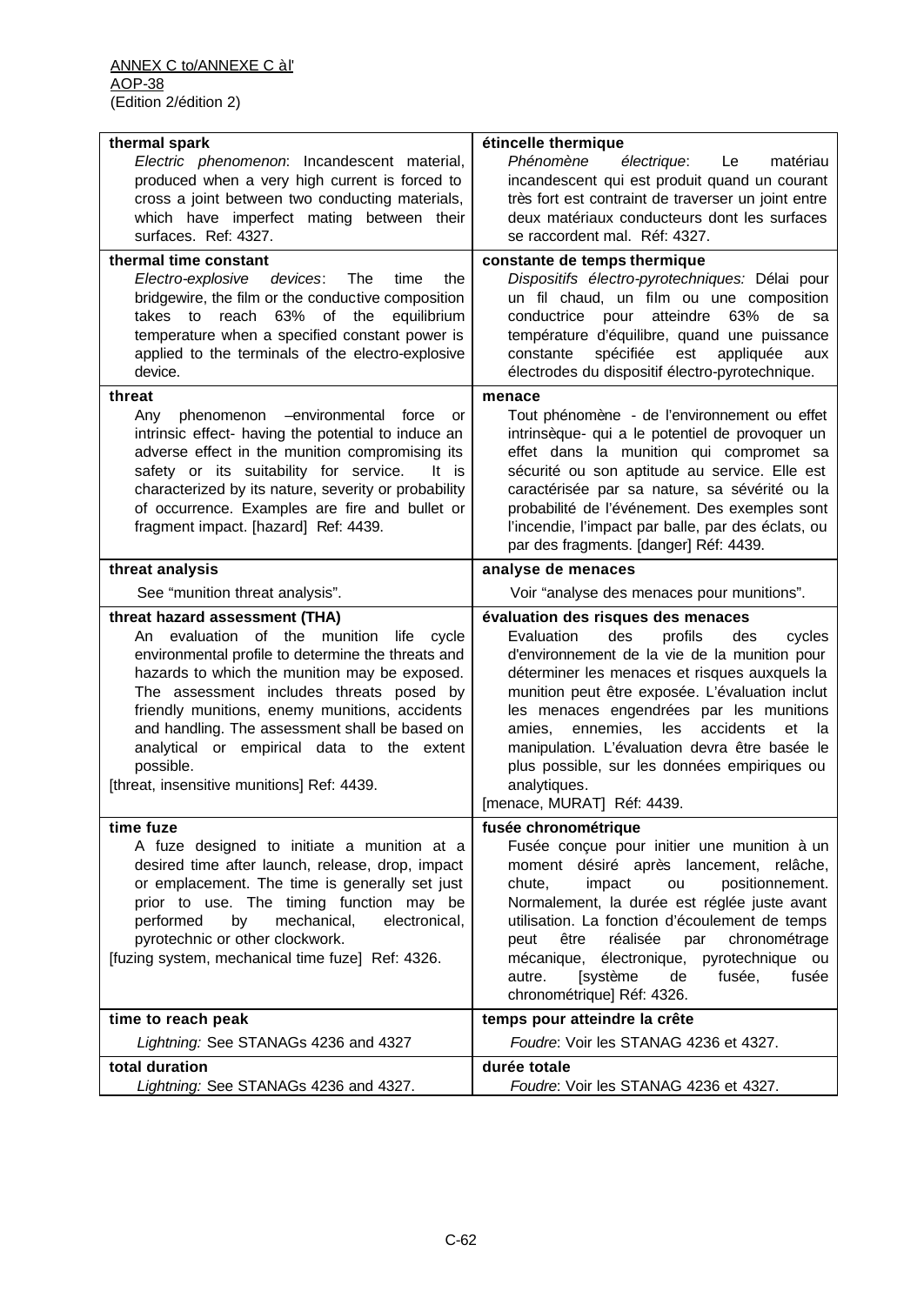| transfer function<br>Lightning test. At a given frequency the ratio<br>between two points in an electrical system of the<br>amplitude of the signals at these points, together<br>with the phase difference between them. The<br>complete transfer function, over the range of<br>frequencies considered, consists of plots against<br>frequency of the amplitude ratio and phase angle | fonction de transfert<br>Simulation de foudre: A une fréquence donnée,<br>le rapport entre deux points pour un système<br>électrique de l'amplitude des signaux qui<br>existent en ces points, et par la différence de<br>phase qui existent entre eux. La fonction de<br>transfert complète, pour la gamme des<br>fréquences considérées, est représentée par un |
|-----------------------------------------------------------------------------------------------------------------------------------------------------------------------------------------------------------------------------------------------------------------------------------------------------------------------------------------------------------------------------------------|-------------------------------------------------------------------------------------------------------------------------------------------------------------------------------------------------------------------------------------------------------------------------------------------------------------------------------------------------------------------|
| between the two points of interest. Ref: 4327.                                                                                                                                                                                                                                                                                                                                          | tracé en fonction de la fréquence du rapport<br>d'amplitude et de l'angle de phase existant<br>entre ces deux points. Réf: 4327.                                                                                                                                                                                                                                  |
| transportation<br>The conveyance of materiel by land, sea, or air,<br>either as cargo or in the form of installed<br>equipment. Ref: 2914, AECP-1.                                                                                                                                                                                                                                      | transport<br>Acheminement de matériel par terre, mer ou<br>air, soit comme marchandise, soit sous forme<br>d'équipement installé. Réf: 2914, AECP-1.                                                                                                                                                                                                              |
| triggered lightning strike                                                                                                                                                                                                                                                                                                                                                              | impact de foudre déclenché                                                                                                                                                                                                                                                                                                                                        |
| Lightning: See STANAG 4236.                                                                                                                                                                                                                                                                                                                                                             | Foudre: Voir STANAG 4236.                                                                                                                                                                                                                                                                                                                                         |
| type I reaction<br>See "response descriptors".<br>type II, III, IV, V reactions<br>ditto<br>The response descriptors replace the "type reaction"<br>descriptors" in STANAGs 4240, 4241, 4382, 4396,<br>4496 and 4526.                                                                                                                                                                   | réaction de type l<br>Voir "réactions types".<br>réactions de type II, III, IV, V<br>dito.<br>Les "réactions types" remplacent les anciennes<br>descriptions des STANAG 4240, 4241, 4382, 4396,<br>4496 et 4526.                                                                                                                                                  |
| type qualification                                                                                                                                                                                                                                                                                                                                                                      | qualification type                                                                                                                                                                                                                                                                                                                                                |
| See "qualification" or "final qualification".                                                                                                                                                                                                                                                                                                                                           | Voir "qualification" ou "homologation finale".                                                                                                                                                                                                                                                                                                                    |
| unarmed<br>A system is unarmed when all safety devices are<br>in a safe position.<br>[armed]                                                                                                                                                                                                                                                                                            | non armé<br>Un système est non armé quand tous<br>dispositifs de sécurité sont en position de<br>sécurité.<br>[armé]                                                                                                                                                                                                                                              |
| underwater - launched munition (ULM)<br>Any munition that is ejected, propelled, released,<br>placed or otherwise launched in an underwater<br>environment. Ref: 4338.                                                                                                                                                                                                                  | munition à lanceur sous-marin<br>Toute munition éjectée, propulsée, larguée ou<br>lancée de toute autre façon en milieu sous-<br>marin. Réf: 4338.                                                                                                                                                                                                                |
| underwater munition<br>Munition that functions underwater and all<br>devices, components and support equipment of<br>that munition. Ref: 4333.                                                                                                                                                                                                                                          | munition sous-marine<br>Munition qui fonctionne sous l'eau ainsi que<br>dispositifs,<br>les<br>tous<br>composants<br>et<br>de<br>maintenance<br>équipements<br>de<br>cette<br>munition. Réf: 4333.                                                                                                                                                                |
| unsafe area<br>Surroundings of a weapon system, the trajectory<br>of launched munitions and the areas where the<br>munition payload could function, wherein the<br>risks for friendly personnel and materiel are<br>unacceptable.<br>[danger area*, restricted area or zone, safety map,<br>safety template].                                                                           | zone dangereuse (2)<br>Environs d'un système d'arme, de la trajectoire<br>des munitions lancées et les zones où la<br>charges utile de la munition peut fonctionner,<br>dans laquelle les risques pour le personnel ami<br>et leur matériel sont inacceptables.<br>[zone restreinte, gabarit de sécurité]                                                         |
| unsafe state<br>A system state that may result in a mishap. Ref:<br>4404.                                                                                                                                                                                                                                                                                                               | état d'insécurité<br>État du système qui peut aboutir à un accident.<br>Réf: 4404.                                                                                                                                                                                                                                                                                |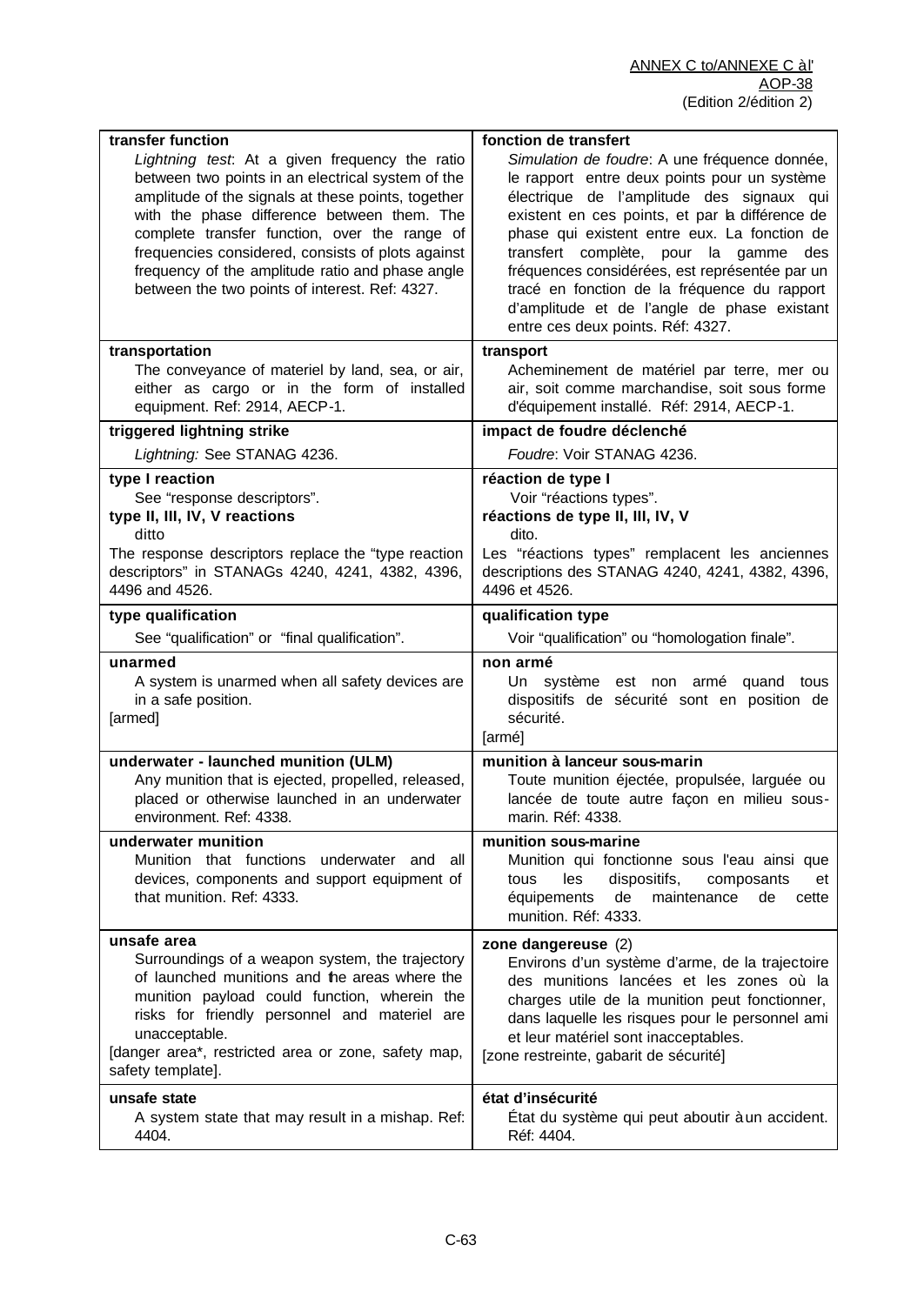| upper conditioning temperature (UCT)<br>highest design temperature<br>The<br>expected<br>during the life cycle of a munition during<br>transportation and storage, and to which test<br>items are conditioned and stabilized for high<br>temperature simulations.<br>[lower conditioning temperature]<br>Ref: 4224, 4225. | température supérieure de conditionnement<br>Température nominale, la plus haute attendue<br>pendant le cycle de vie d'une munition pendant<br>le transport et le stockage, à laquelle on<br>conditionne et stabilise les d'essai en vue des<br>essais d'environnement à haute température.<br>[température inférieure de conditionnement]<br>Réf: 4224, 4225. |
|---------------------------------------------------------------------------------------------------------------------------------------------------------------------------------------------------------------------------------------------------------------------------------------------------------------------------|----------------------------------------------------------------------------------------------------------------------------------------------------------------------------------------------------------------------------------------------------------------------------------------------------------------------------------------------------------------|
| upper firing temperature (UFT)<br>The highest design temperature expected during<br>the life cycle of a munition at which it may be<br>fired, and to which test items are conditioned and<br>stabilized for high temperature firing tests.<br>[lower firing temperature] Ref: 4224, 4225.                                 | température supérieure de tir<br>Température nominale spécifiée la plus haute<br>attendue pendant le cycle de vie d'une<br>munition, à laquelle elle peut être tirée, et à<br>laquelle on conditionne et stabilise les objets<br>d'essai en vue des essais de tir à haute<br>température.<br>[température inférieure de tir] Réf: 4224, 4225.                  |
| vibration<br>A state of oscillatory motion induced in a body or<br>mechanical system by an input of mechanical<br>energy. This input may in itself be oscillatory, or<br>in the form of a shock pulse or a succession of<br>shock pulses. Ref: 2914, AECP-1.                                                              | vibration<br>Etat de mouvement oscillatoire communiqué à<br>un corps ou à un système mécanique par un<br>apport d'énergie mécanique. Cet apport peut<br>être lui-même oscillatoire, ou se présenter sous<br>la forme d'une impulsion de choc ou d'une suite<br>d'impulsions de choc. Réf: 2914, AECP-1.                                                        |
| voltage spark<br>Electric<br>environment:<br>electrical<br>A<br>small<br>discharge which occurs when the voltage<br>difference between two conductors rises to a<br>value high enough to break down the intervening<br>medium, whether this is air or other dielectric.<br>Ref: 4327.                                     | étincelle en tension<br>Environnement électrique : Une petite décharge<br>électrique qui se produit lorsque la différence de<br>tension entre deux conducteurs, augmente<br>jusqu'à une valeur suffisamment élevée pour<br>provoquer un arc dans le milieu qui les sépare,<br>même si ce milieu est de l'air ou un autre<br>diélectrique. Réf: 4327.           |
| @<br>waiver<br>Qualification of a munition: Acceptance by the<br>1.<br>appropriate national acceptance authority, of a<br>munition, which does not meet all requirements<br>for safety . Ref: 4432.<br>In QA: See AQAP-119<br>2.                                                                                          | @<br>dérogation<br>1.<br>Qualification d'une munition: . Acceptation par<br>l'autorité nationale compétente d'une munition<br>qui n'a pas satisfait toutes les exigences de<br>sécurité et . Réf: 4432.<br>En matière d'AQ: Voir AQAP-119.<br>2.                                                                                                               |
| warhead<br>The portion of a weapon system which contains<br>the payload which the projectile, rocket, missile<br>or torpedo is to deliver.                                                                                                                                                                                | tête militaire<br>Partie d'un système d'arme qui contient la<br>charge utile, que le projectile, la roquette, le<br>missile ou la torpille doit délivrer.                                                                                                                                                                                                      |
| Generally, the payload is explosive, or it may contain<br>telemetric or other components.<br>[rocket, missile, projectile, payload]                                                                                                                                                                                       | En général, la charge utile est explosive ou elle<br>peut être l'équipement télémétrique ou autre.<br>[ogive*, fusée, missile, projectile, charge utile]                                                                                                                                                                                                       |
| washout<br>Disposal: The use of an agent, such as hot<br>water, high pressure, solvent or cryogenic dry<br>wash, to remove energetic material in a munition<br>without destruction of the case metal. Ref: 4518.                                                                                                          | déchargement par lavage<br>Mise au rebut: Emploi d'un agent, tel que eau<br>chaude, haute pression, solvant ou nettoyage à<br>froid et sec pour enlever la matière énergétique<br>dans une munition sans destruction du corps<br>métallique. Réf: 4518.                                                                                                        |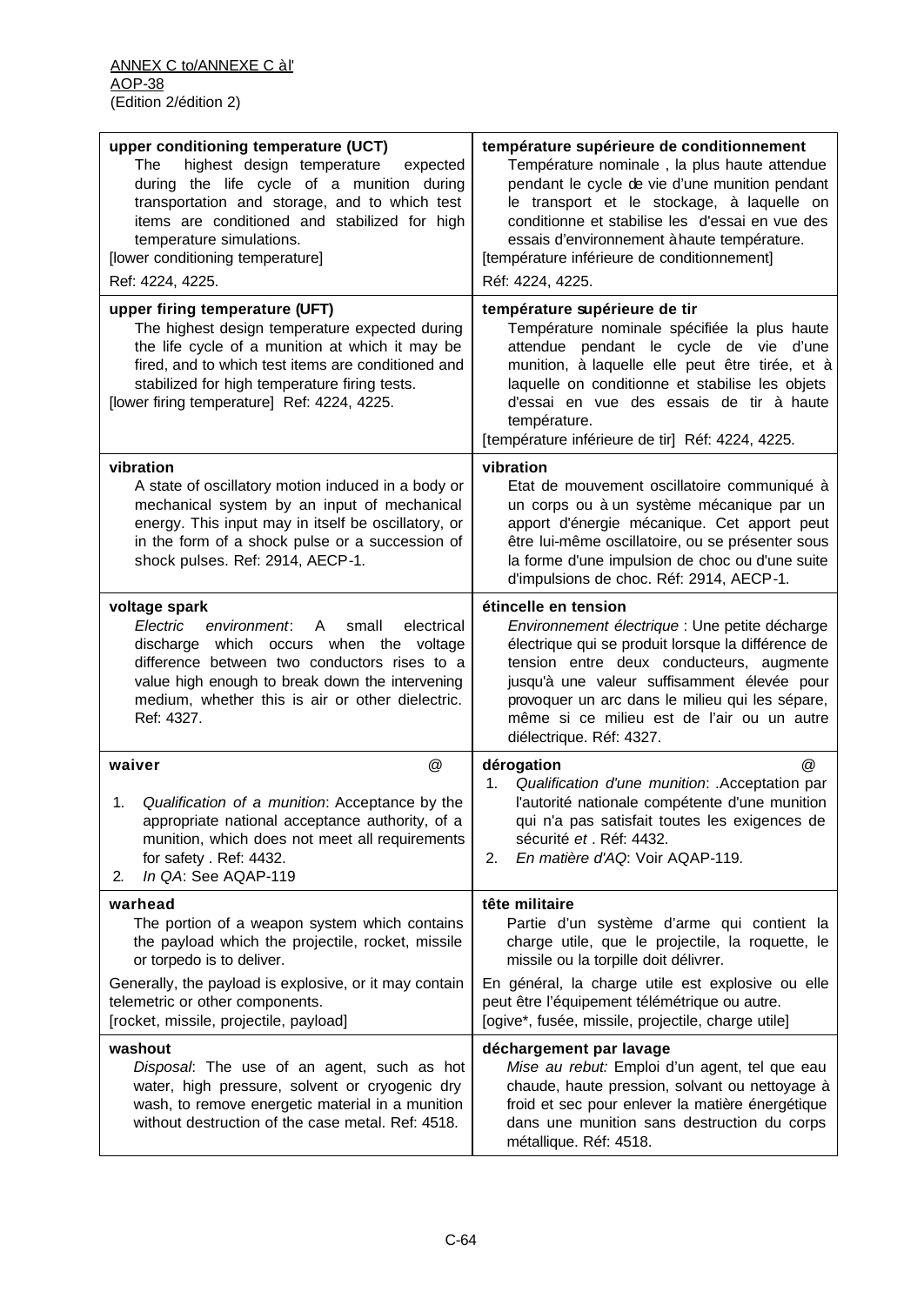| watchdog timer<br>An independent, external timer that ensures that<br>the computer cannot enter an infinite loop.<br>Watchdog timers are normally reset by the<br>operator. Ref: 4404.                                                                                                                                                                                                                                                                                     | horloge de surveillance<br>Horloge indépendante, externe qui permet au<br>système de ne jamais entrer dans une boucle<br>sans fin. Les horloges de surveillance sont<br>généralement remise à zéro par l'opérateur. Réf:<br>4404.                                                                                                                                                                                                                                    |
|----------------------------------------------------------------------------------------------------------------------------------------------------------------------------------------------------------------------------------------------------------------------------------------------------------------------------------------------------------------------------------------------------------------------------------------------------------------------------|----------------------------------------------------------------------------------------------------------------------------------------------------------------------------------------------------------------------------------------------------------------------------------------------------------------------------------------------------------------------------------------------------------------------------------------------------------------------|
| water jet cutting<br>Disposal: The squeezing out of water through a<br>nozzle forming a thin jet capable of cutting a<br>variety of non-metallic materials. If abrasive is<br>entrained into the waterjet, the method is called<br>an abrasive waterjet cutting; metallic, or hard<br>materials such as metal plates, ceramics, or<br>glass can be cut. Ref. 4518.                                                                                                         | découpage par jet d'eau<br>Mise au rebut: Jet fin d'eau sous pression<br>capable de découper un grand nombre de<br>matériaux non métalliques. Si un abrasif est<br>entraîné par le jet d'eau, la méthode est<br>appelée découpe par jet d'eau abrasif. Les<br>matériaux métalliques ou les matériaux durs<br>les plaques<br>tels<br>métalliques,<br>les<br>que<br>céramiques ou le verre peuvent être coupés.<br>Réf. 4518.                                          |
| weapon classes<br>Lightning tests: See STANAG 4327.                                                                                                                                                                                                                                                                                                                                                                                                                        | catégories d'armes<br>Essais "foudre": Voir STANAG 4327.                                                                                                                                                                                                                                                                                                                                                                                                             |
| weapon system<br>The aggregate of the weapon, the associated<br>launching vehicle or platform launching the<br>munition, the available munitions and<br>the<br>ancillary equipment necessary to aim, launch<br>and guide the munition, as applicable.<br>AAP-6: A weapon and those components required<br>for its operation. (This term is not precise unless<br>specific parameters are established). The AC/310<br>definition comprises also the munitions and ancillary | système d'arme<br>Ensemble, comprenant l'arme, le véhicule ou la<br>plate-forme<br>lancement<br>de<br>associé,<br>les<br>munitions à disposition et le matériel nécessaire<br>pour le pointage, le lancement et le guidage de<br>la munition, selon le cas.<br>AAP-6: Arme et matériel nécessaires à sa mise en<br>oeuvre (ce terme est très général à moins que des<br>données spécifiques n'aient été fixées). La<br>définition de l'AC/310 comprend donc aussi la |
| equipment.<br>[ordnance]                                                                                                                                                                                                                                                                                                                                                                                                                                                   | munition et l'équipement auxiliaire. [munition et<br>arme]                                                                                                                                                                                                                                                                                                                                                                                                           |
| weapon transient level (WTL)<br>Lightning tests: See STANAG 4327.                                                                                                                                                                                                                                                                                                                                                                                                          | niveau transitoire pour une arme<br>Simulation de foudre: Voir STANAG 4327.                                                                                                                                                                                                                                                                                                                                                                                          |
| whole system test<br>Lightning tests: See STANAG 4327.                                                                                                                                                                                                                                                                                                                                                                                                                     | essai sur système complet<br>Simulation de foudre: Voir STANAG 4327                                                                                                                                                                                                                                                                                                                                                                                                  |
| whole weapon test<br>Lightning tests: See STANAG 4327.<br>@                                                                                                                                                                                                                                                                                                                                                                                                                | essai sur arme complète<br>Simulation de foudre: Voir STANAG 4327.                                                                                                                                                                                                                                                                                                                                                                                                   |
| wrench slots<br>Fuzes: Those features of a fuze, which in the<br>assembly of the fuze to the projectile, permit<br>tightening of the fuze. Ref: 2916.                                                                                                                                                                                                                                                                                                                      | fentes de vissage<br>Fusées: Caractéristiques d'une fusée<br>qui<br>permettent de la fixer au projectile lors du<br>montage.<br>[coulisses de vissage] Réf: 2916.                                                                                                                                                                                                                                                                                                    |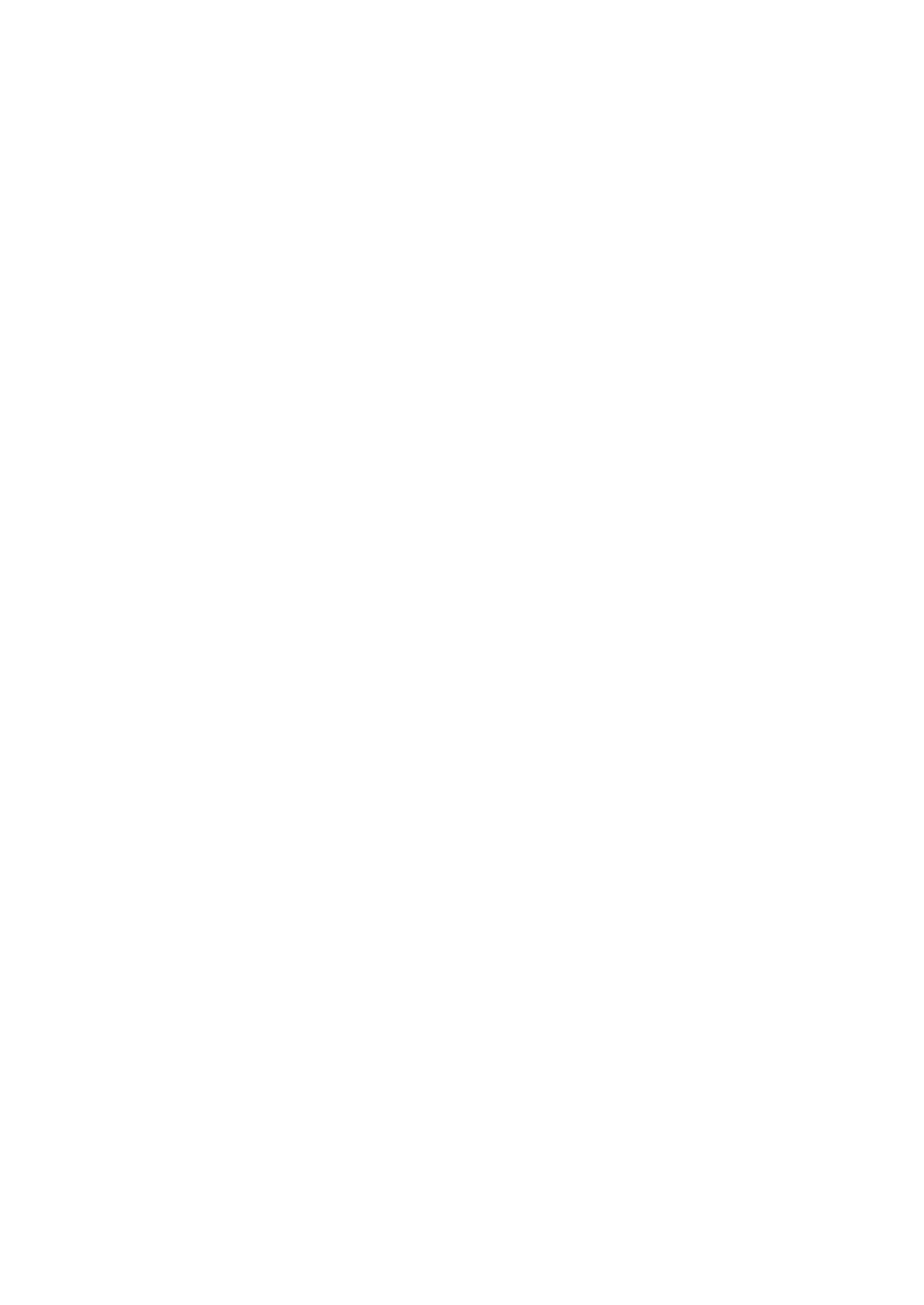## **REFERENCE DOCUMENTS / DOCUMENTS DE REFERENCE**

The documents which have been used for the composition of this AOP and other related glossaries and other glossaries and dictionaries which may be consulted are listed below. /

Les documents utilisés pour la composition de la présente AOP et d'autres glossaires et dictionnaires qui pourraient être consultés sont évoqués ci-dessous.

## **1. Reference documents /** *Documents de référence généraux*

- a. AAP-4: NATO Standardization Agreements and Allied Publications *Accords de standardisation et publications interalliées de l' OTAN.*
- b. AAP-6: NATO Glossary of Terms and Definitions (English and French) *Glossaire OTAN de termes et définitions (Anglais et Français).*
- c. AAP-19: NATO Combat Engineer Glossary *Glossaire OTAN du génie de combat.*
- d. AASTP-3: Manual on the NATO Safety Principles for the Hazard Classification of Military Ammunition and Explosives (Annex A) *Manuel sur les principes de sécurité OTAN applicables au stockage des munitions et des explosifs (Annexe A).*
- e. ARMP-1 (STANAG 4174): NATO Requirements for Reliability and Maintainability (Annex A) *Exigences OTAN en matière de fiabilité et de maintenabilité (Annexe A).*
- f. STANAG 3968: NATO Glossary of Electromagnetic Terminology *Glossaire OTAN de terminologie électromagnétique.*
- g. STANAG 4110: Definition of Pressure Terms and their Inter-relationship for Use in the Design and Proof of Cannons and Ammunitions *Définition des termes relatifs à la pression et leur correlation, à utiliser lors de la conception et de la mise à l'épreuve des canons et des munitions.*
- h. AC/259-D/1755 AC/310-D/154 : Revised Terms of Reference AC/310 *Mandat révisé de l'AC/310.*
- i. Handbook on aims, organization and working procedures for the group on safety and suitability for service of munitions and explosives (AC/310), 4th edition *Manuel sur les objectifs, l'organisation et les méthodes de travail du Groupe sur la*  sécurité et l'aptitude au service des munitions et des matières et produits explosifs (AC/310), *4me édition.*
- j. The Concise Oxford Dictionary (UK).
- k. Le Petit Robert, dictionnaire alphabétique et analogique de la langue française (FR).
- l. Glossary of Terms, compiled by the Ordnance Board (UK) (Ed 1, Aug '86).
- m. Dictionnaire de Pyrotechnie, GTPS (FR).
- n. MIL-STD 444, Nomenclature and definitions in the ammunition area. (USA)
- o. MIL-STD 882, System safety program requirements. (USA)
- p. ST-9-152, Ordnance Technical Terminology (US Army)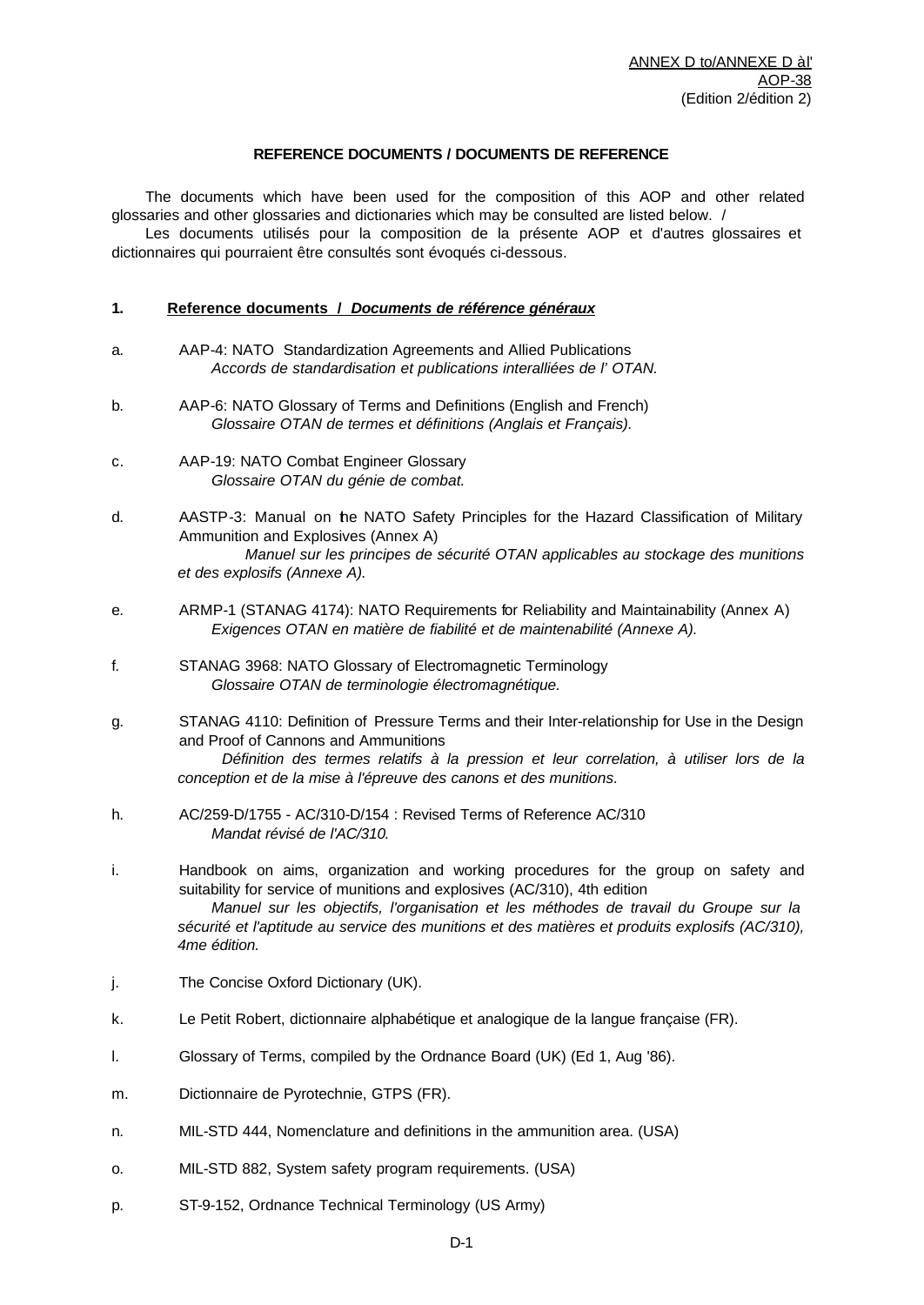ANNEX D to/ANNEXE D à l' AOP-38 (Edition 2/édition 2)

- q. NIMIC Glossary of Terms, NIMIC-RB-407-97, 97.11.06 (with permission of the Steering Committee).
- r. H SystSäke, System Safety Manual, Swedish Armed Forces (20 Apr 1998).

## **2. STANAGs and APs developed by AC/310 /** *STANAG et AP développés par l'AC/310*

In the columns are presented the document number and a shortened title (keywords). The full titles are published in AAP-4. The status of documents which have not been promulgated may be found in the decision sheets of AC/310.

*Dans les colonnes le numéro du document et le titre raccourci (mots clef) sont présentés. Les titres non-raccourcis sont publiés dans l'AAP-4. Le statut des documents qui ne sont pas encore promulgués se trouveront dans les comptes-rendu de l'AC/310.*

| <u>SG/1:</u> | Documents concerning explosives and related products<br>Documents concernant les matières explosives et les produits associés: |  |
|--------------|--------------------------------------------------------------------------------------------------------------------------------|--|
| 1001         | $-1$                                                                                                                           |  |

| 4021   | CЕ                                               | Tétryl                                                  |
|--------|--------------------------------------------------|---------------------------------------------------------|
| 4022   | <b>RDX</b>                                       | Hexogène                                                |
| 4023   | <b>PETN</b>                                      | Pentrite                                                |
| 4024   | AN                                               | Nitrate d'ammonium                                      |
| 4025   | <b>TNT</b>                                       | Tolite                                                  |
| 4026   | <b>NGU</b>                                       | Nitroguanidine                                          |
| 4041   | <b>DNT</b>                                       | Dinitrotoluène                                          |
| 4117   | Propellant stability                             | Stabilité de propergols                                 |
| 4147   | Chemical compatibility - explosive<br>components | Compatibilité chimique - éléments<br>pyrotechniques     |
| 4170   | Qualification explosives                         | Qualification de matières explosives                    |
| AOP-7  | Qualification of explosives - test methods       | Essais de qualification de matières<br>explosives       |
| 4178   | <b>NC</b>                                        | Nitrate de cellulose                                    |
| 4230   | <b>HNS</b>                                       | Hexanitrostilbène                                       |
| 4284   | <b>HMX</b>                                       | Octogène                                                |
| 4299   | AP                                               | Perchlorate d'ammonium                                  |
| 4300   | AL powder                                        | Poudre d'aluminium                                      |
| 4397   | Explosives catalogue                             | Catalogue d'explosifs                                   |
| AOP-26 | Explosives catalogue                             | Catalogue d'explosifs                                   |
| 4443   | Mechanical test 1-axial compression              | Essai mécanique compression uniaxiale                   |
| 4487   | <b>Friction test</b>                             | Essai de friction                                       |
| 4488   | Shock test                                       | Essai de choc                                           |
| 4489   | Impact test                                      | Essai d'impact                                          |
| 4490   | Electrostatic discharge test - explosives        | Essai de décharge électrostatique                       |
| 4491   | Thermal test                                     | Essai thermique                                         |
| 4506   | 1-axial tensile test                             | Essai de traction uniaxial                              |
| 4507   | <b>Relaxation test</b>                           | Essai de relaxation                                     |
| 4515   | Thermal characteristics                          | Caractéristiques thermiques                             |
| 4525   | Thermomechanical properties                      | Propriétés thermomécaniques                             |
| 4527   | NC based propellants - stability<br>assessment   | Propergols à base de NC - évaluation de la<br>stabilité |
| 4540   | Dynamic-mechanical analysis                      | Analyse mécanique en dynamique                          |
|        |                                                  |                                                         |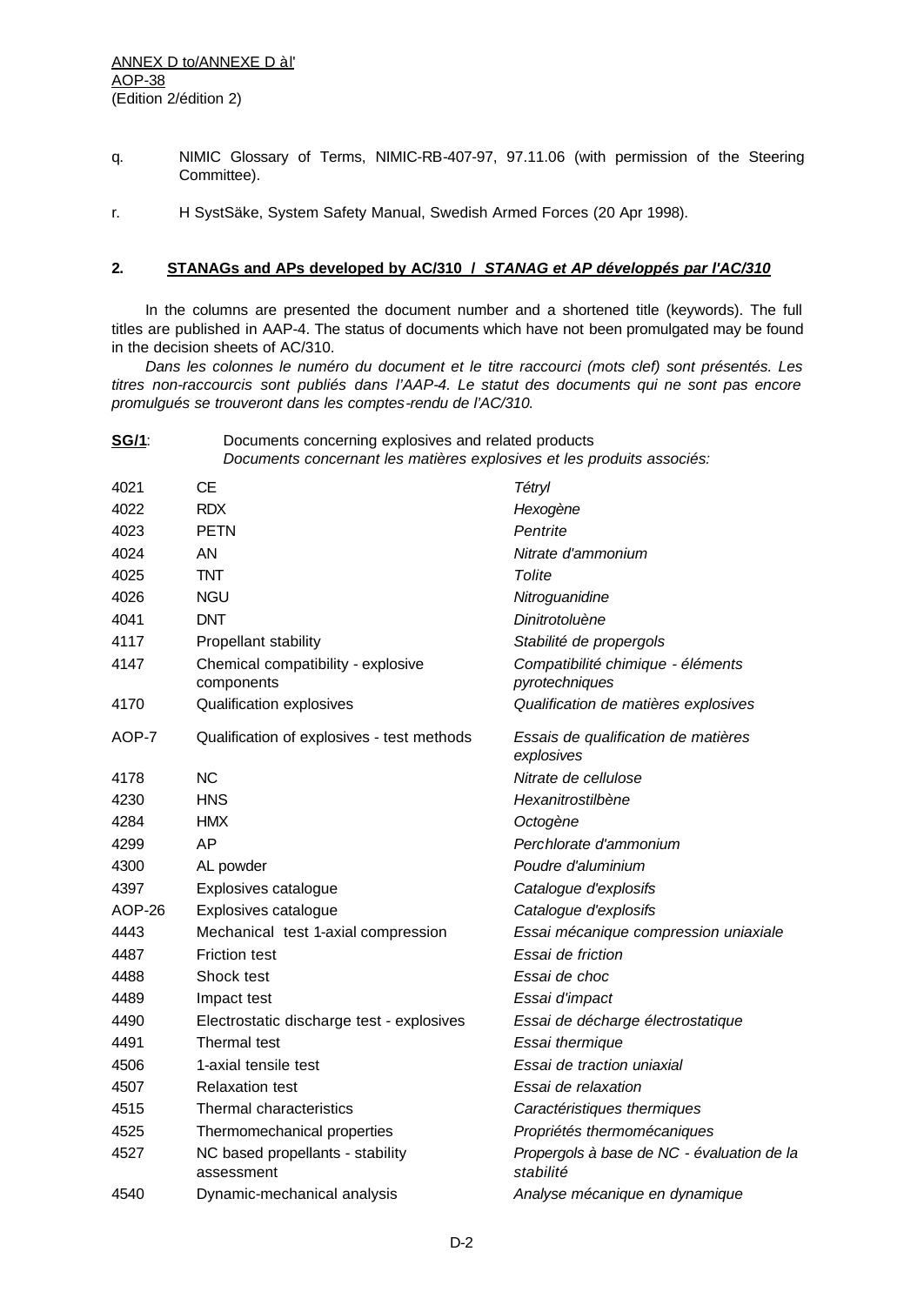| 4541          | Stability NC-NG based propellants<br><b>DPA</b>                                                                                        | Stabilité de propergols à base de NC-NG,<br><b>DPA</b>            |  |
|---------------|----------------------------------------------------------------------------------------------------------------------------------------|-------------------------------------------------------------------|--|
| 4542          | Stability NC-NG based propellants<br>2-NDPA                                                                                            | Stabilité de propergols à base de NC-NG,<br>2-NDPA                |  |
| 4543          | <b>NTO</b>                                                                                                                             | <b>ONTA</b>                                                       |  |
| 4556          | Vacuum stability test                                                                                                                  | Épreuve de stabilité sous vide                                    |  |
| 4566          | <b>CL20</b>                                                                                                                            | CL <sub>20</sub>                                                  |  |
| <u>SG/2:</u>  | Documents concerning fuzing/initiation systems<br>Documents concernant les systèmes de fusée/d'initiation                              |                                                                   |  |
| 2916          | Fuze contours                                                                                                                          | Contours de fusées                                                |  |
| 4157          | Safety testing                                                                                                                         | Essais de sécurité                                                |  |
| AOP-20        | Safety tests - Qualification                                                                                                           | Essais de sécurité - Homologation                                 |  |
| 4187          | Design                                                                                                                                 | Conception                                                        |  |
| AOP-16        | Design requirements                                                                                                                    | Exigences de conception                                           |  |
| 4326          | <b>Fuze characteristics</b>                                                                                                            | Caractéristiques de fusées                                        |  |
| AOP-8         | <b>Fuze characteristics</b>                                                                                                            | Caractéristiques de fusées                                        |  |
| 4363          | Leads - explosive components                                                                                                           | Relais - composants explosifs                                     |  |
| <b>AOP-21</b> | Test methods explosive components                                                                                                      | Méthodes d'essai de composants explosifs                          |  |
| 4368          | Design - rocket motor ignition                                                                                                         | Conception - allumage de moteurs de<br>roquettes                  |  |
| 4369          | Design - electronic fuze setting - large<br>calibers                                                                                   | Conception - Réglage de fusées<br>électroniques - grands calibres |  |
| AOP-22        | Electronic fuze setting                                                                                                                | Réglage de fusées électroniques                                   |  |
| 4547          | Design - electronic fuze setting - medium<br>calibers                                                                                  | Conception - réglage de fusées<br>électroniques - calibres moyens |  |
| 4560          | EED characterization                                                                                                                   | Caractérisation des DEP                                           |  |
| <u>SG/3:</u>  | Documents concerning environments and environmental testing:<br>Documents concernant les environnements et les essais d'environnement: |                                                                   |  |
| 2895          | Climatic environment                                                                                                                   | Environnement climatique                                          |  |
| 2914          | Mechanical environment                                                                                                                 | Environnement mécanique                                           |  |
| AECP-1        | Mechanical environment                                                                                                                 | Environnement mécanique                                           |  |
| 4234          | EM / RF environment                                                                                                                    | Environnement EM / RF                                             |  |
| 4235          | Electrostatic environment                                                                                                              | Environnement électrostatique                                     |  |
| 4236          | Lightning environment                                                                                                                  | <b>Environnement foudre</b>                                       |  |
| 4238          | EMR hardening of munitions                                                                                                             | Résistance EMR des DEP de munitions                               |  |
| 4239          | <b>ESD</b> testing                                                                                                                     | Essais<br>de<br>munitions<br>décharges<br>aux<br>électrostatiques |  |
| AOP-24        | <b>ESD</b> testing                                                                                                                     | Essais<br>de<br>munitions<br>décharges<br>aux<br>électrostatiques |  |
| 4240          | <b>Liquid Fuel Fire</b>                                                                                                                | Echauffement rapide (Incendie de carburant<br>liquide)            |  |
| 4241          | <b>Bullet Attack</b>                                                                                                                   | Attaque par balles                                                |  |
| 4242          | Munitions vibration tests, tracked vehicles                                                                                            | Vibration<br>tests- munitions,<br>véhicules<br>à<br>chenilles     |  |
| AOP-34        | Munitions vibration tests, tracked vehicles                                                                                            | Vibration<br>véhicules<br>tests- munitions,<br>à<br>chenilles     |  |
| 4315          | Life assessment                                                                                                                        | Évaluation de durée de vie                                        |  |
| 4324          | <b>EMR</b> testing                                                                                                                     | <b>Essais EMR</b>                                                 |  |
|               |                                                                                                                                        |                                                                   |  |